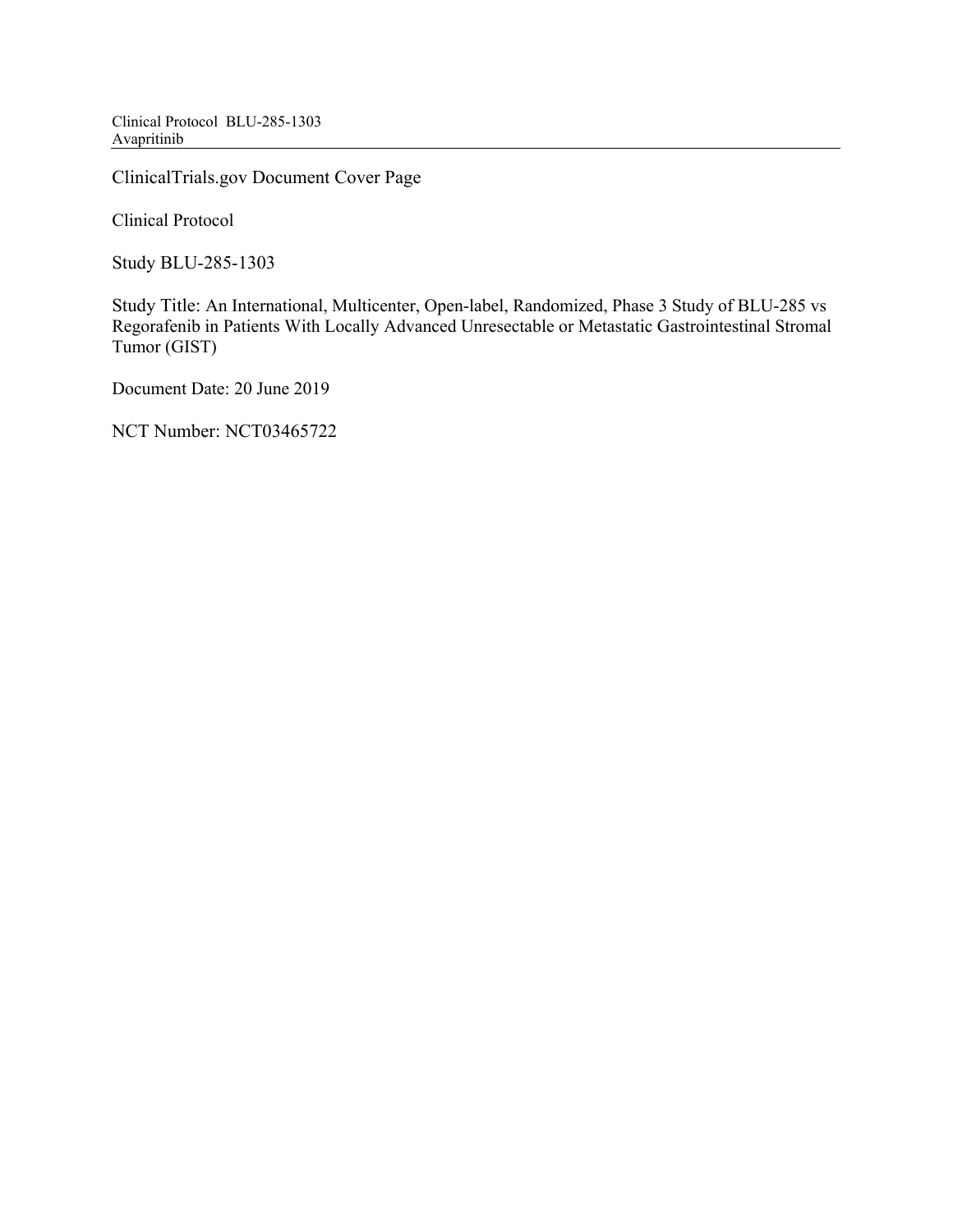# **CLINICAL RESEARCH PROTOCOL**

<span id="page-1-0"></span>

| DRUG:                          | Avapritinib (formerly BLU-285)                                                                                                                                                                                |
|--------------------------------|---------------------------------------------------------------------------------------------------------------------------------------------------------------------------------------------------------------|
| <b>STUDY NUMBER:</b>           | BLU-285-1303                                                                                                                                                                                                  |
| PROTOCOL TITLE:                | An International, Multicenter, Open-label,<br>Randomized, Phase 3 Study of BLU-285 vs<br>Regorafenib in Patients with Locally Advanced<br>Unresectable or Metastatic Gastrointestinal<br>Stromal Tumor (GIST) |
| <b>IND NUMBER:</b>             | 125379                                                                                                                                                                                                        |
| <b>EudraCT NUMBER</b>          | 2017-003497-14                                                                                                                                                                                                |
| <b>SPONSOR:</b>                | <b>Blueprint Medicines Corporation</b>                                                                                                                                                                        |
|                                | Cambridge, MA 02139                                                                                                                                                                                           |
| <b>ORIGINAL PROTOCOL DATE:</b> | 25 October 2017                                                                                                                                                                                               |
| <b>VERSION NUMBER:</b>         | Amendment 3                                                                                                                                                                                                   |
| <b>VERSION DATE:</b>           | 20 June 2019                                                                                                                                                                                                  |

#### CONFIDENTIALITY STATEMENT

The information contained herein is confidential and the proprietary property of Blueprint Medicines and any unauthorized use or disclosure of such information without the prior written authorization of Blueprint Medicines is expressly prohibited.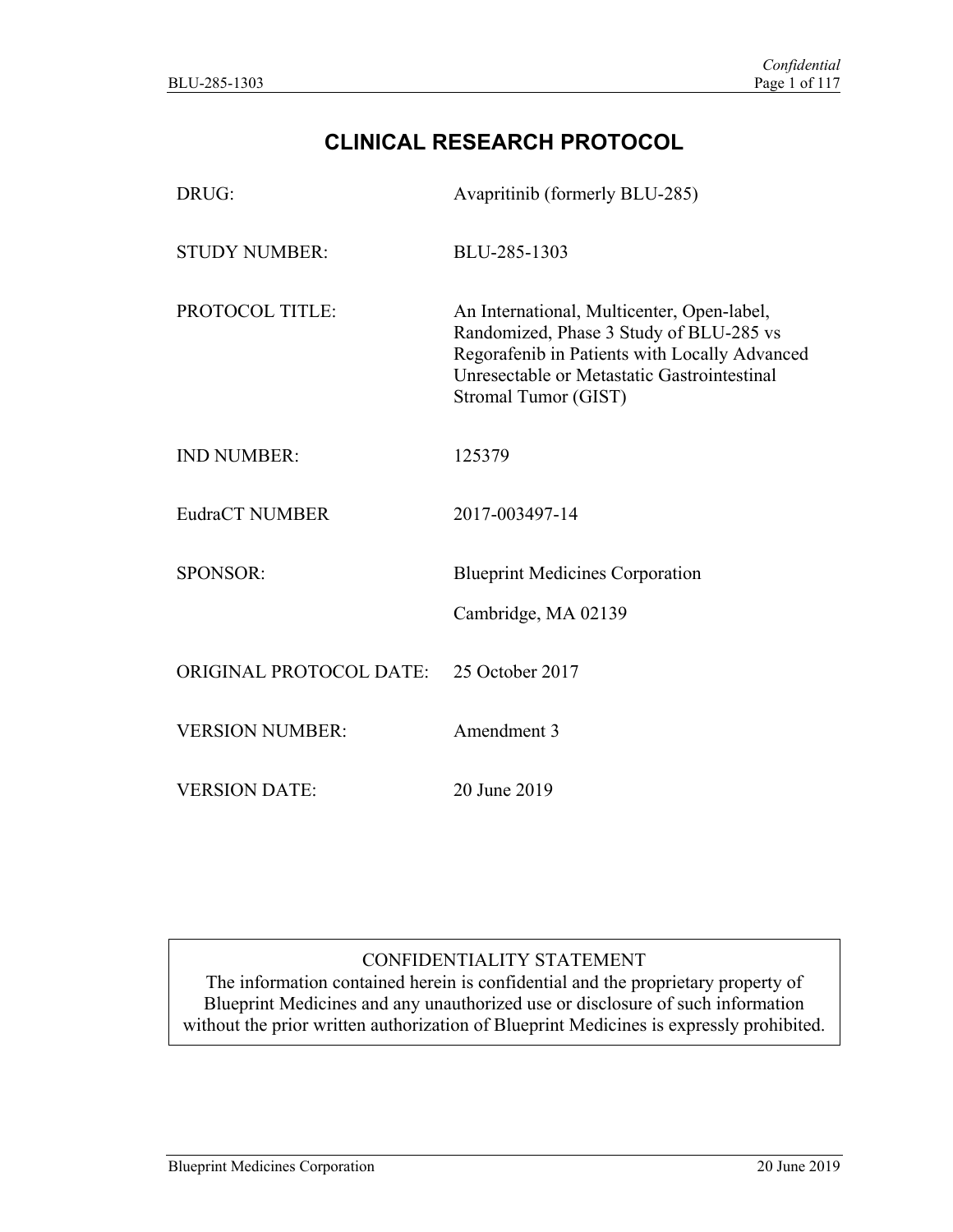# **CLINICAL PROTOCOL**

| <b>Protocol Title:</b>                     | An International, Multicenter, Open-label, Randomized, Phase 3 Study<br>of BLU-285 vs Regorafenib in Patients with Locally Advanced<br><b>Unresectable or Metastatic Gastrointestinal Stromal Tumor (GIST)</b> |
|--------------------------------------------|----------------------------------------------------------------------------------------------------------------------------------------------------------------------------------------------------------------|
| <b>Study No:</b>                           | <b>BLU-285-1303</b>                                                                                                                                                                                            |
| Original Protocol Date: 25 October 2017    |                                                                                                                                                                                                                |
| <b>Protocol Version No:</b>                | <b>Amendment 3</b>                                                                                                                                                                                             |
| <b>Protocol Version Date: 20 June 2019</b> |                                                                                                                                                                                                                |

This study protocol was subject to critical review and has been approved by the Sponsor. The information contained in this protocol is consistent with the current risk-benefit evaluation of the investigational product.

The Investigator will be supplied with details of any significant or new findings, including adverse events, relating to treatment with the investigational product.



20 Jun 2019

Date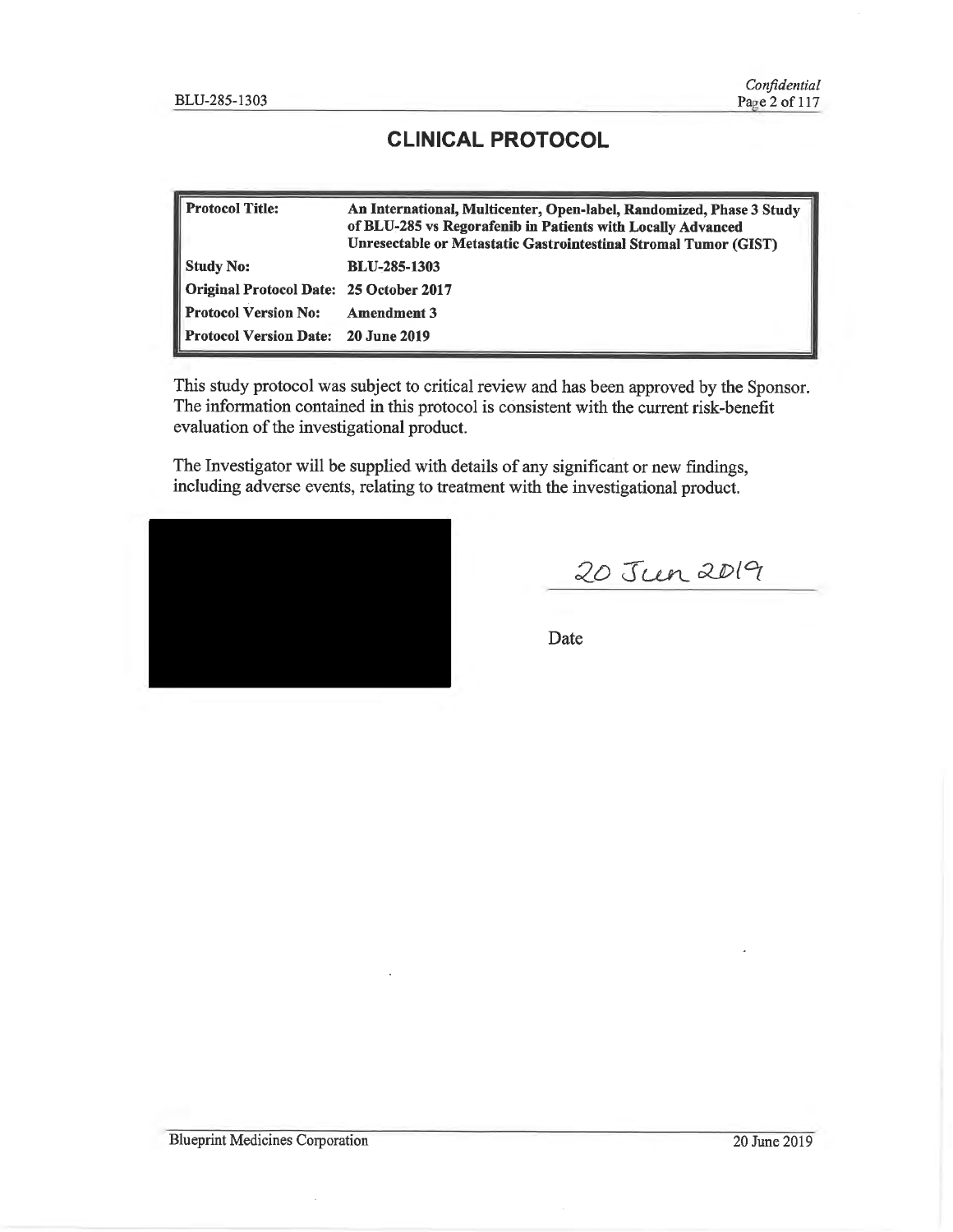<span id="page-3-0"></span>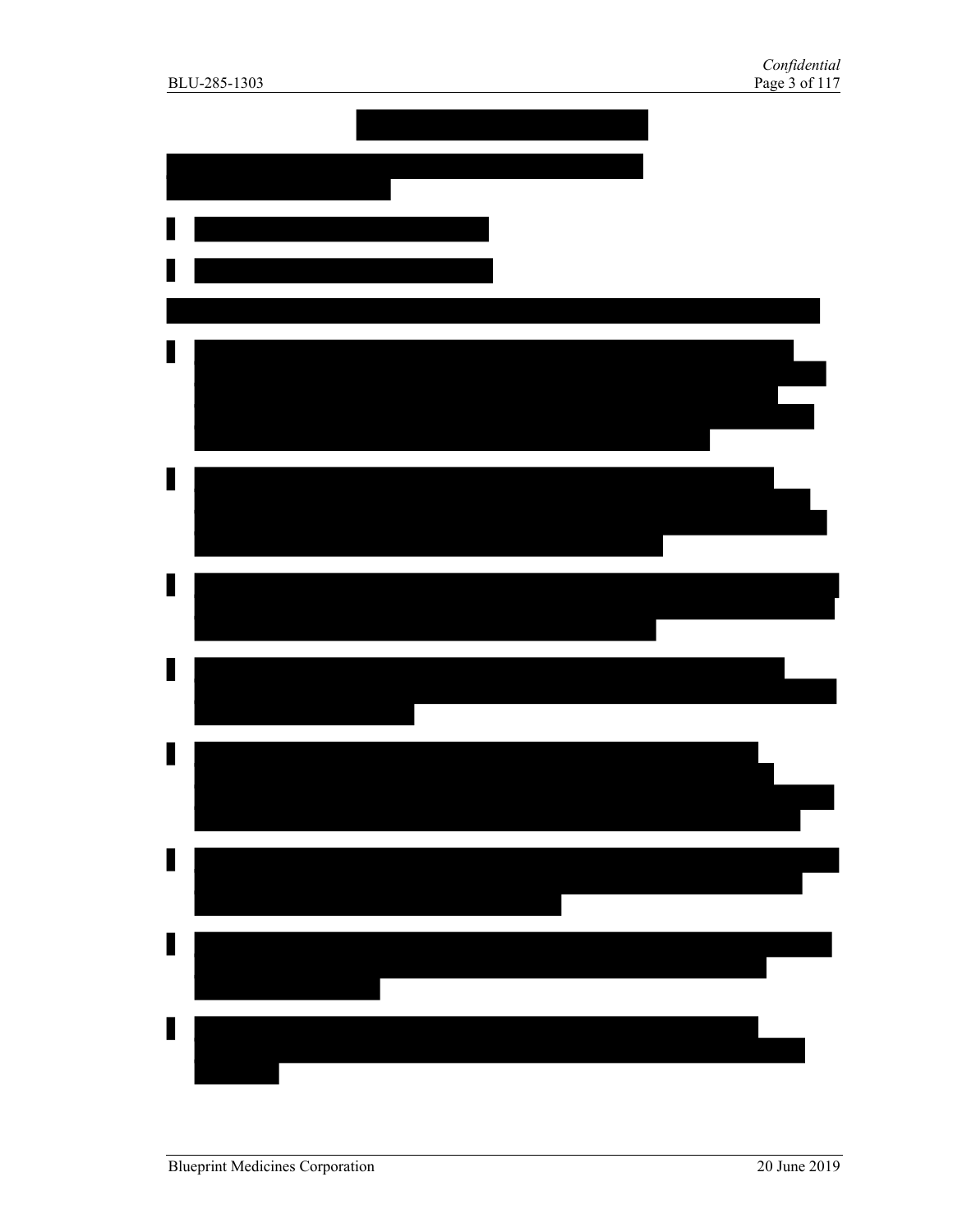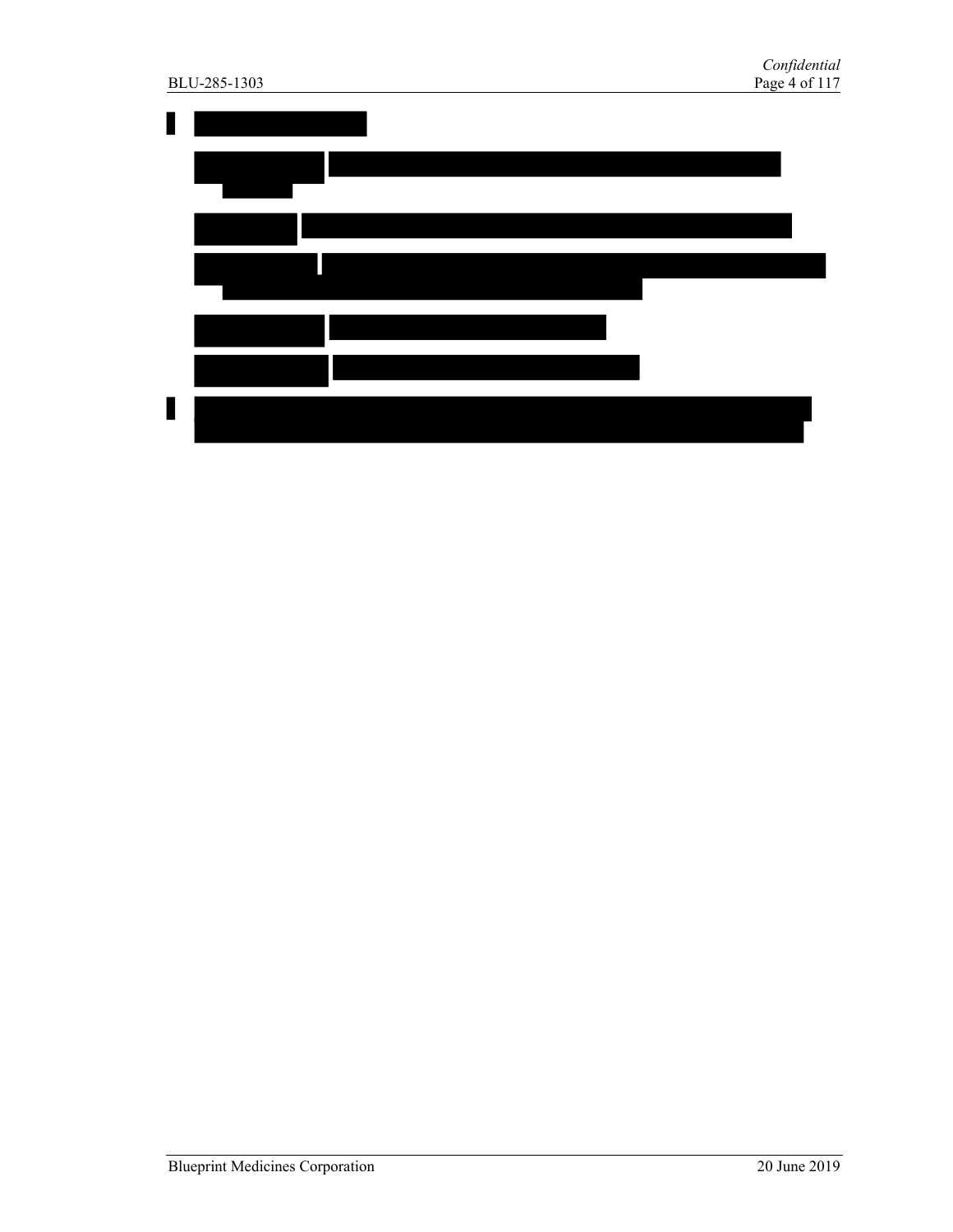<span id="page-5-0"></span>

| $\mathbf{L}$ |  |  |
|--------------|--|--|
|              |  |  |
|              |  |  |
|              |  |  |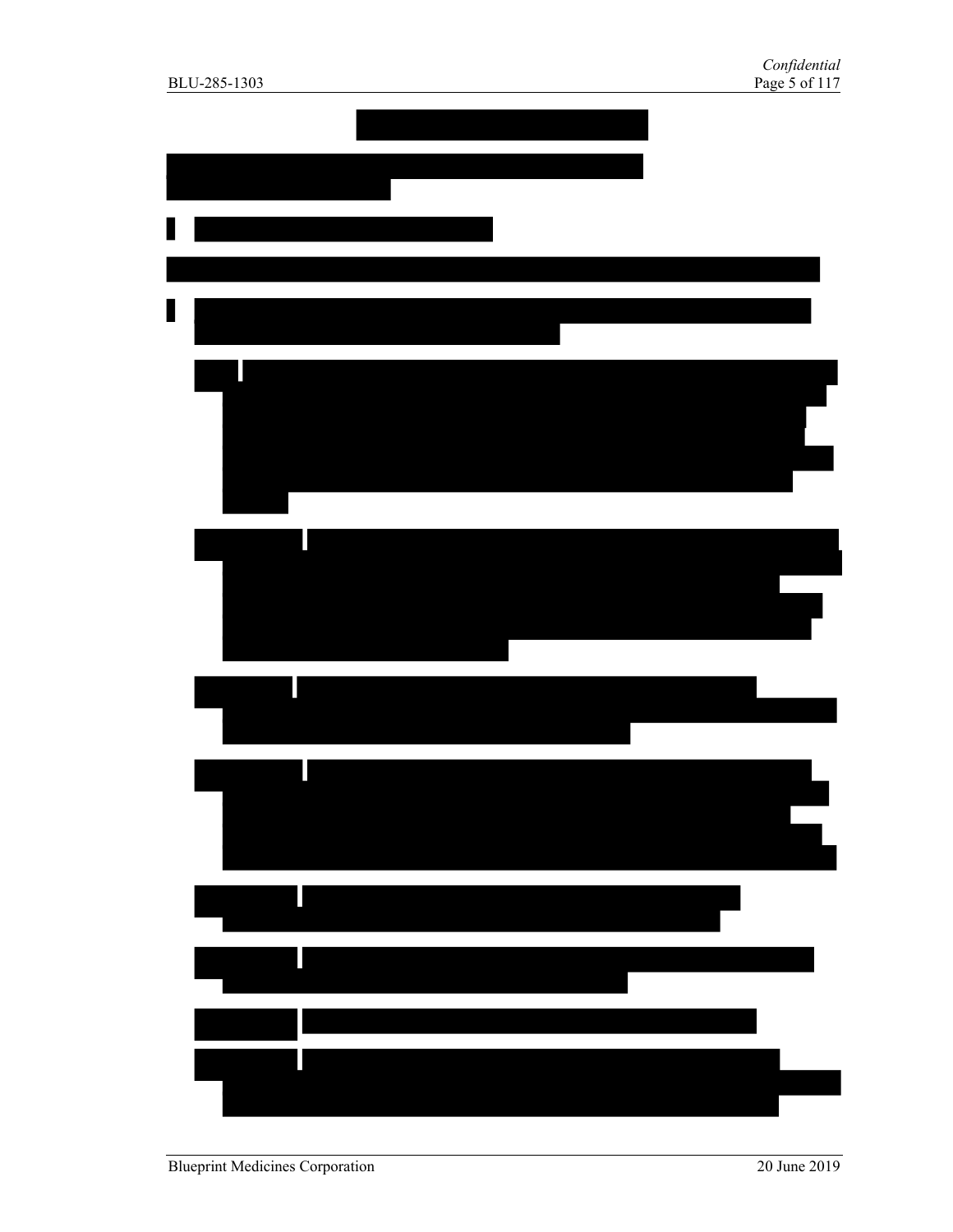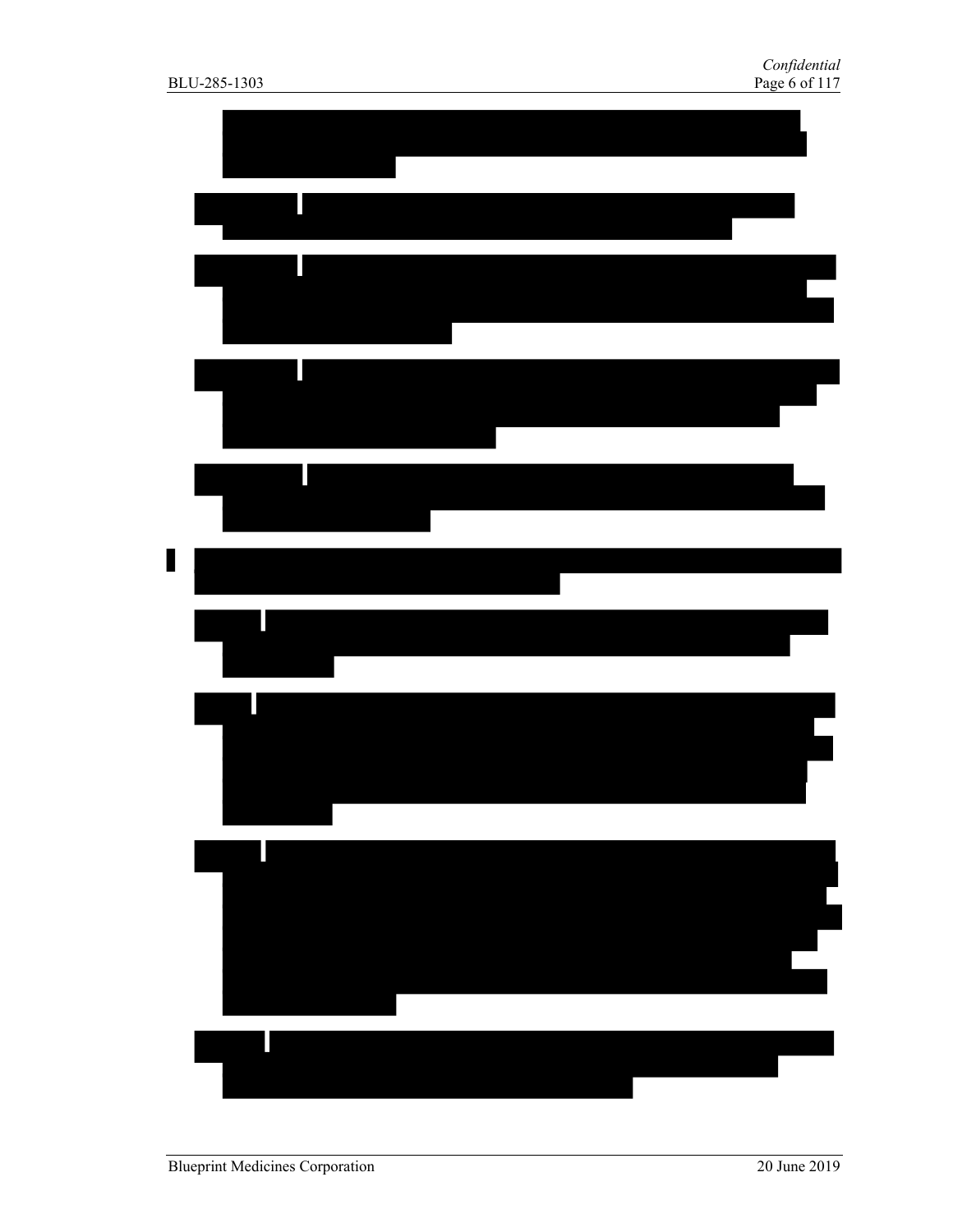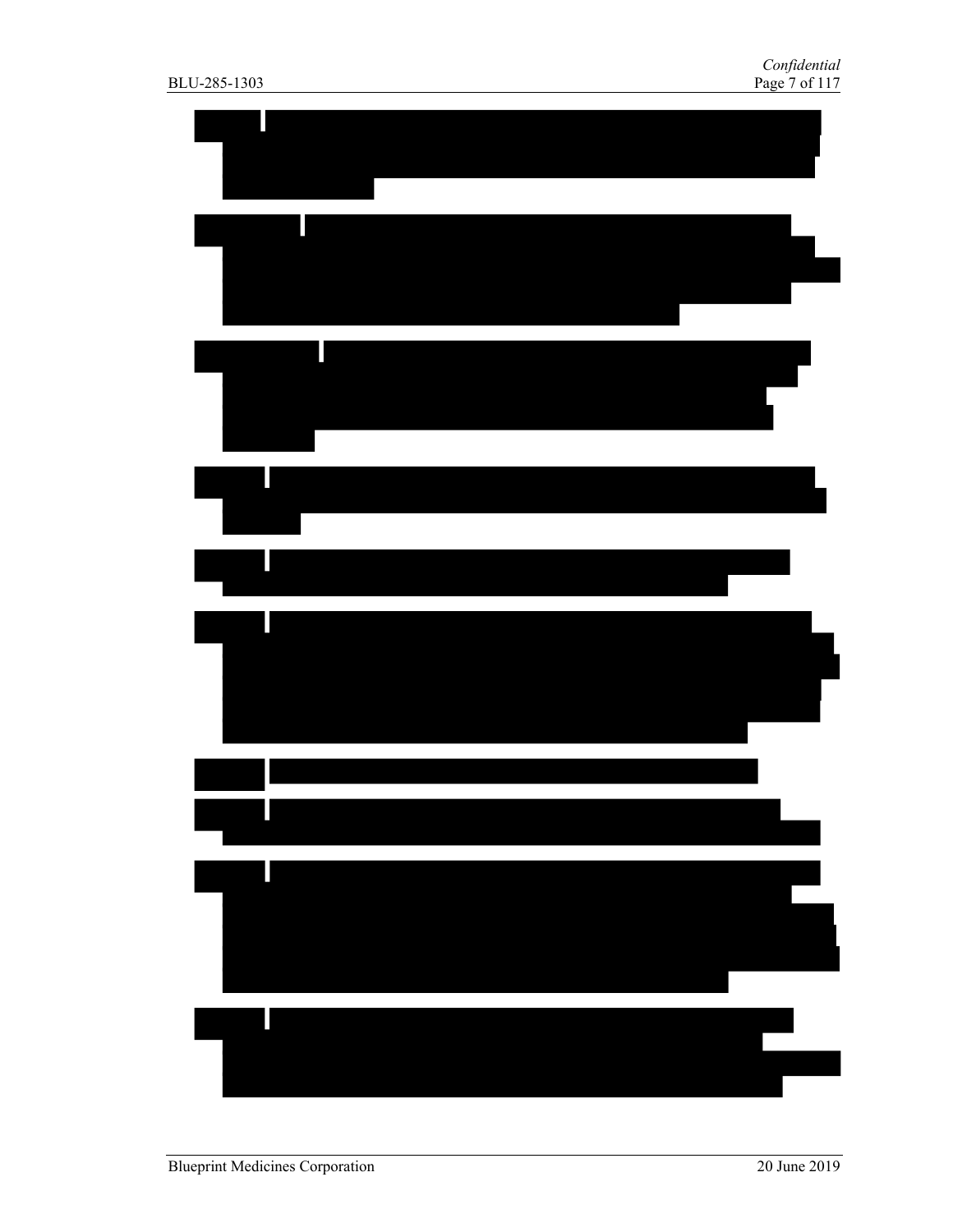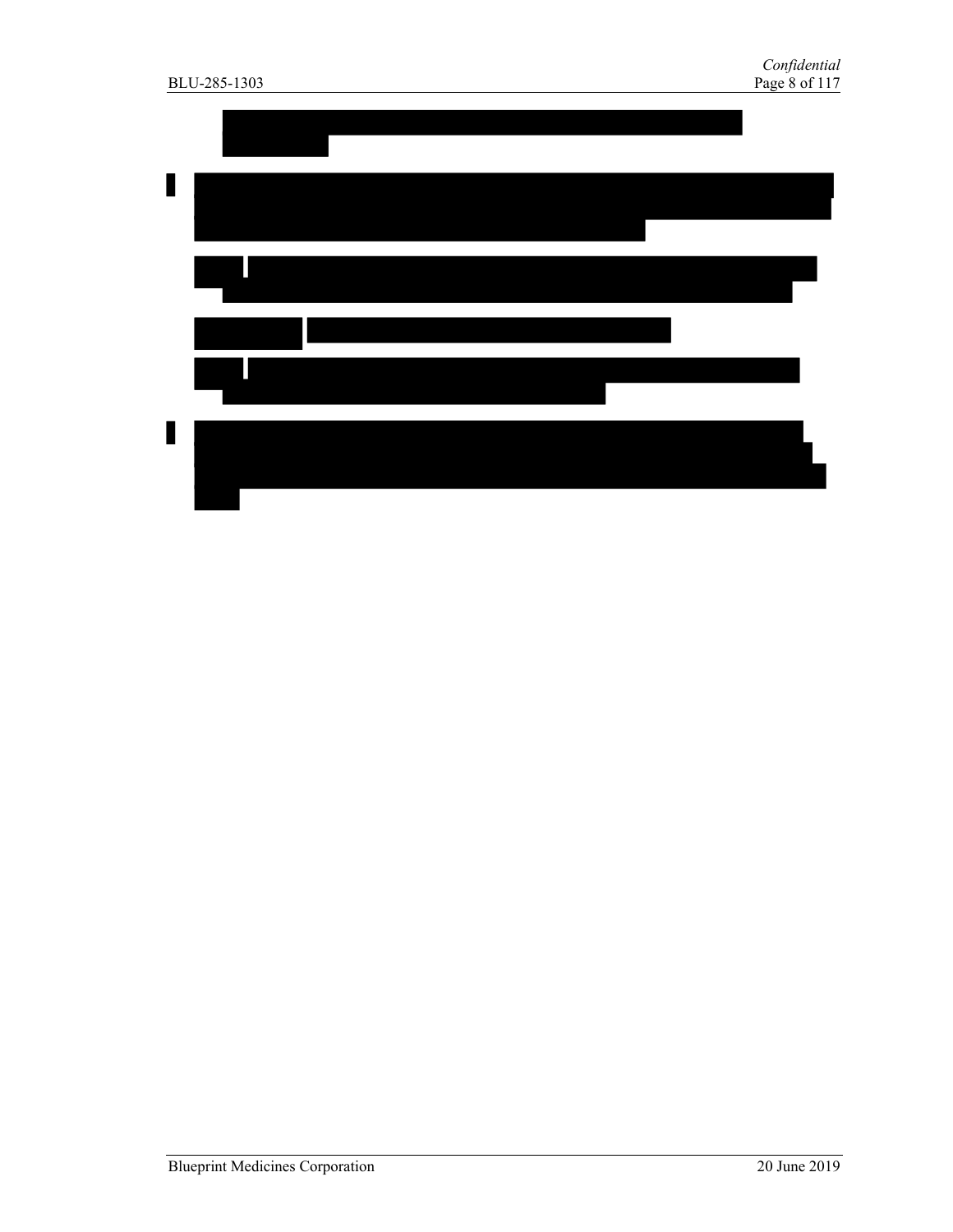<span id="page-9-0"></span>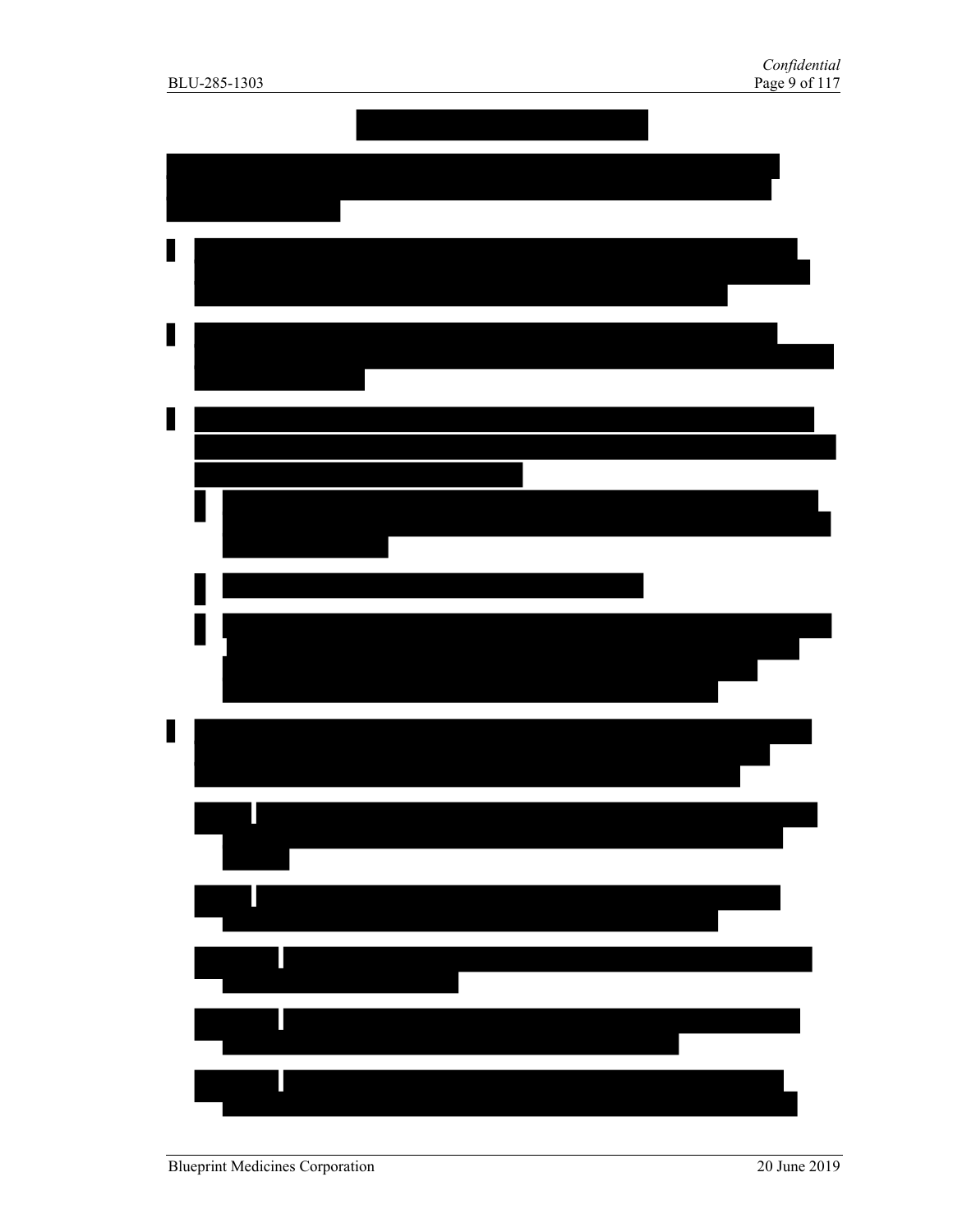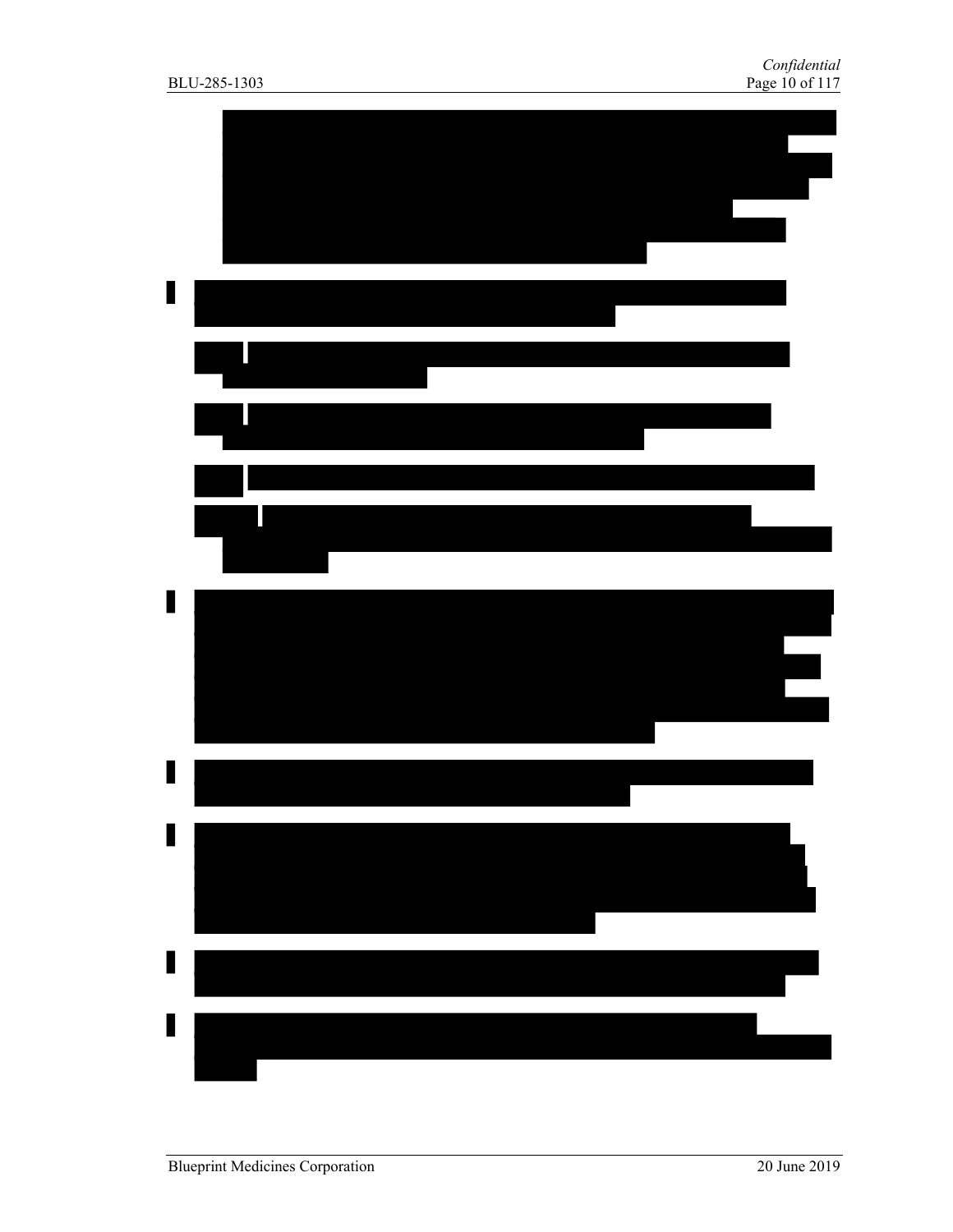

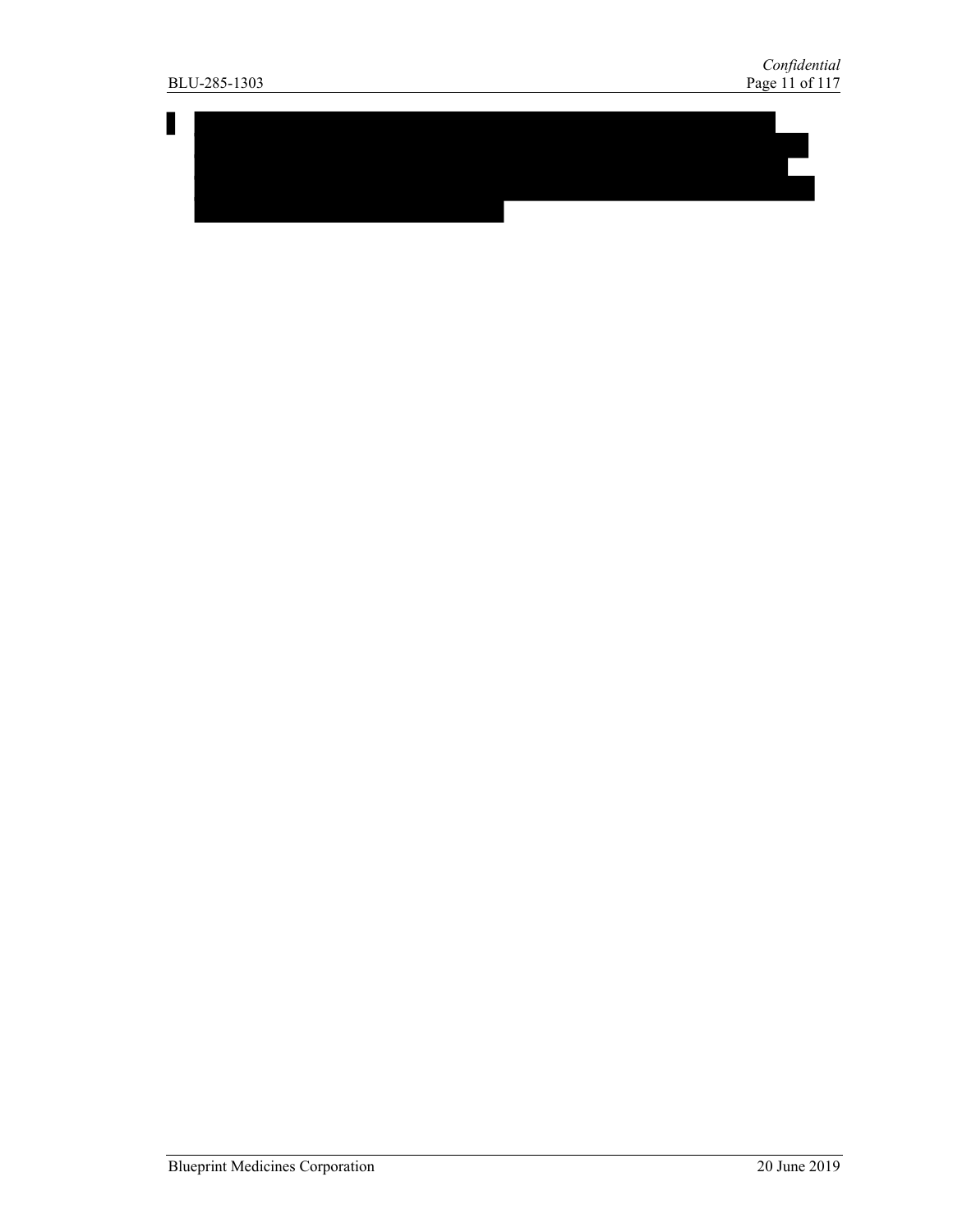# **STUDY SUMMARY**

<span id="page-12-0"></span>

| Title:                 | An International, Multicenter, Open-label, Randomized, Phase 3 Study of<br>BLU-285 vs Regorafenib in Patients with Locally Advanced Unresectable<br>or Metastatic Gastrointestinal Stromal Tumor (GIST)                                                                                                                                                                                                                                                                                                                                                                                                                                                                                                                                                                                                      |
|------------------------|--------------------------------------------------------------------------------------------------------------------------------------------------------------------------------------------------------------------------------------------------------------------------------------------------------------------------------------------------------------------------------------------------------------------------------------------------------------------------------------------------------------------------------------------------------------------------------------------------------------------------------------------------------------------------------------------------------------------------------------------------------------------------------------------------------------|
| <b>Study Centers:</b>  | The study will be conducted at multiple centers in North America, Europe,<br>Australia, and Asia.                                                                                                                                                                                                                                                                                                                                                                                                                                                                                                                                                                                                                                                                                                            |
| Rationale:             | Approximately 90% of patients with GIST have a tumor that is dependent<br>on a mutation in either V-kit Hardy-Zuckerman 4 feline sarcoma viral<br>oncogene homolog (KIT) (75%-80%) or the highly related protein platelet-<br>derived growth factor receptor alpha (PDGFR $\alpha$ ) (10%-15%). On a<br>molecular level, the most common sites for oncogenic mutations at the<br>time of diagnosis are in the juxtamembrane domain (exon $11 [60\% - 70\%]$ )<br>and extracellular domain (exon $9 \left[5\% - 15\% \right]$ ) for KIT and in the activation<br>loop (Exon 18) for PDGFR $\alpha$ where the most common activation loop<br>mutation is D842V. The current treatment paradigm for advanced GIST<br>involves successive use of tyrosine kinase inhibitors (TKIs) that target KIT<br>or PDGFRα. |
|                        | Avapritinib (formerly BLU-285), a highly potent and selective oral kinase<br>inhibitor, was designed to treat imatinib-resistant GIST by targeting<br>KIT/PDGFRα activation loop mutants. Avapritinib has potent activity on<br>the KIT and PDGFR $\alpha$ activation loop mutants (exon 17/18), including the<br>D842V mutation, with biochemical half-maximal inhibitory concentration<br>$(IC_{50})$ against all activation loop mutants of less than 2 nM. In addition,<br>avapritinib has demonstrated considerable potency across a wide array of<br>disease-relevant KIT mutants found in patients with GIST including those<br>that appear as secondary mutants after imatinib treatment and those found<br>as primary mutants in imatinib-naïve GIST.                                               |
|                        | No currently approved TKI selectively and potently inhibits activation loop<br>mutations of KIT and PDGFRa. Thus, GISTs linked to either of these<br>mutations represent an important medical need especially in patients who<br>did not respond to imatinib and 1 other TKI and who have not been treated<br>with regorafenib.                                                                                                                                                                                                                                                                                                                                                                                                                                                                              |
| Number of<br>Patients: | Approximately 460 patients will be enrolled and randomized in a 1:1 ratio,<br>stratified by TKI treatment (third vs. fourth), geographic region (Asia vs.<br>rest of the world), and mutation status (PDGFRα D842V mutation present<br>vs. absent) including:                                                                                                                                                                                                                                                                                                                                                                                                                                                                                                                                                |
|                        | Approximately 230 patients randomized to receive avapritinib<br>(Arm A).                                                                                                                                                                                                                                                                                                                                                                                                                                                                                                                                                                                                                                                                                                                                     |
|                        | Approximately 230 patients randomized to receive regorafenib<br>$(Arm B)$ .                                                                                                                                                                                                                                                                                                                                                                                                                                                                                                                                                                                                                                                                                                                                  |
|                        | At least 70% of the patients enrolled should be receiving their third distinct<br>TKI treatment for GIST, ie, no more than 30% of patients should be<br>receiving a fourth distinct TKI treatment for GIST. Enrollment will be<br>restricted to include only patients receiving their third distinct TKI                                                                                                                                                                                                                                                                                                                                                                                                                                                                                                     |

treatment once 30% of the targeted 460 patients who are receiving their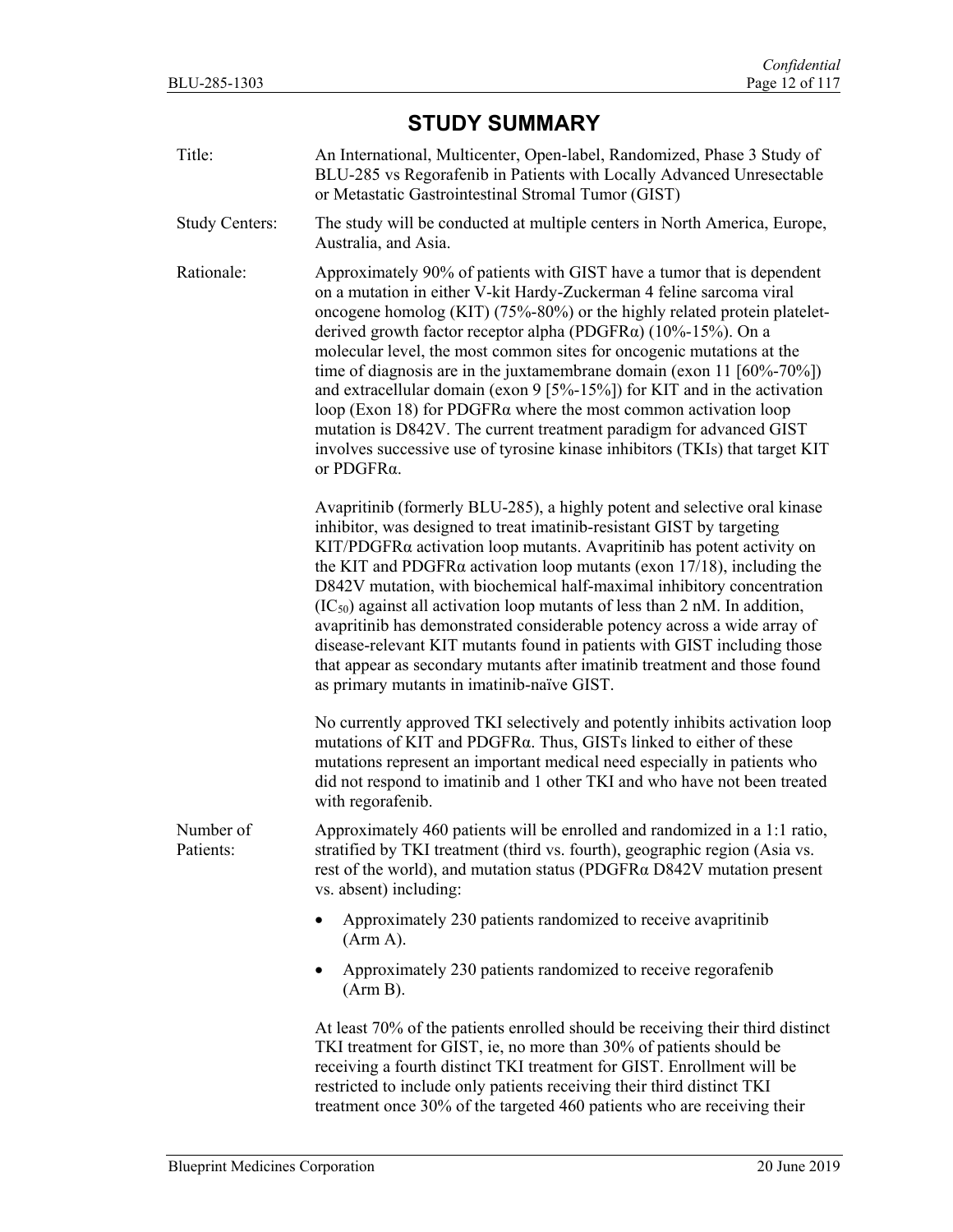fourth distinct TKI treatment have been enrolled.

#### Objectives: **Primary Objective:**

The primary objective is to demonstrate the efficacy of avapritinib based on progression-free survival (PFS) determined by central radiological assessment per modified Response Evaluation Criteria in Solid Tumors (mRECIST), version 1.1 in patients with advanced GIST following 2 or 3 prior TKI therapies, including imatinib, compared to patients treated with regorafenib.

#### **Secondary Objectives:**

The key secondary objectives are:

- To evaluate objective response rate (ORR) determined by central radiology assessment per mRECIST, version 1.1 in patients with advanced GIST treated with avapritinib compared to patients treated with regorafenib.
- To evaluate overall survival (OS) in patients with advanced GIST treated with avapritinib compared to patients treated with regorafenib.

To preserve study-wide Type I error, the key secondary objectives will be tested in the order presented, as part of the sequential testing scheme for the study if the primary analysis is significant.

Additional secondary objectives are:

• To evaluate the European Organisation for Research and Treatment of Cancer Quality of Life (EORTC-QLQ-C30) individual scores in patients with advanced GIST treated with avapritinib compared to patients treated with regorafenib.

• To evaluate the safety and tolerability of avapritinib compared to regorafenib.

• To evaluate disease response rate as assessed by the Investigator per mRECIST, version 1.1 and determined by central radiological assessment per Choi criteria in patients with advanced GIST treated with avapritinib compared to patients treated with regorafenib.

• To evaluate disease control rate (DCR) per mRECIST, version 1.1 in patients with advanced GIST treated with avapritinib compared to patients treated with regorafenib.

• To evaluate duration of response (DOR) per mRECIST, version 1.1 in patients with advanced GIST treated with avapritinib compared to patients treated with regorafenib.

- To determine steady state systemic exposure of avapritinib.
- To assess the patient-reported perception of abdominal pain.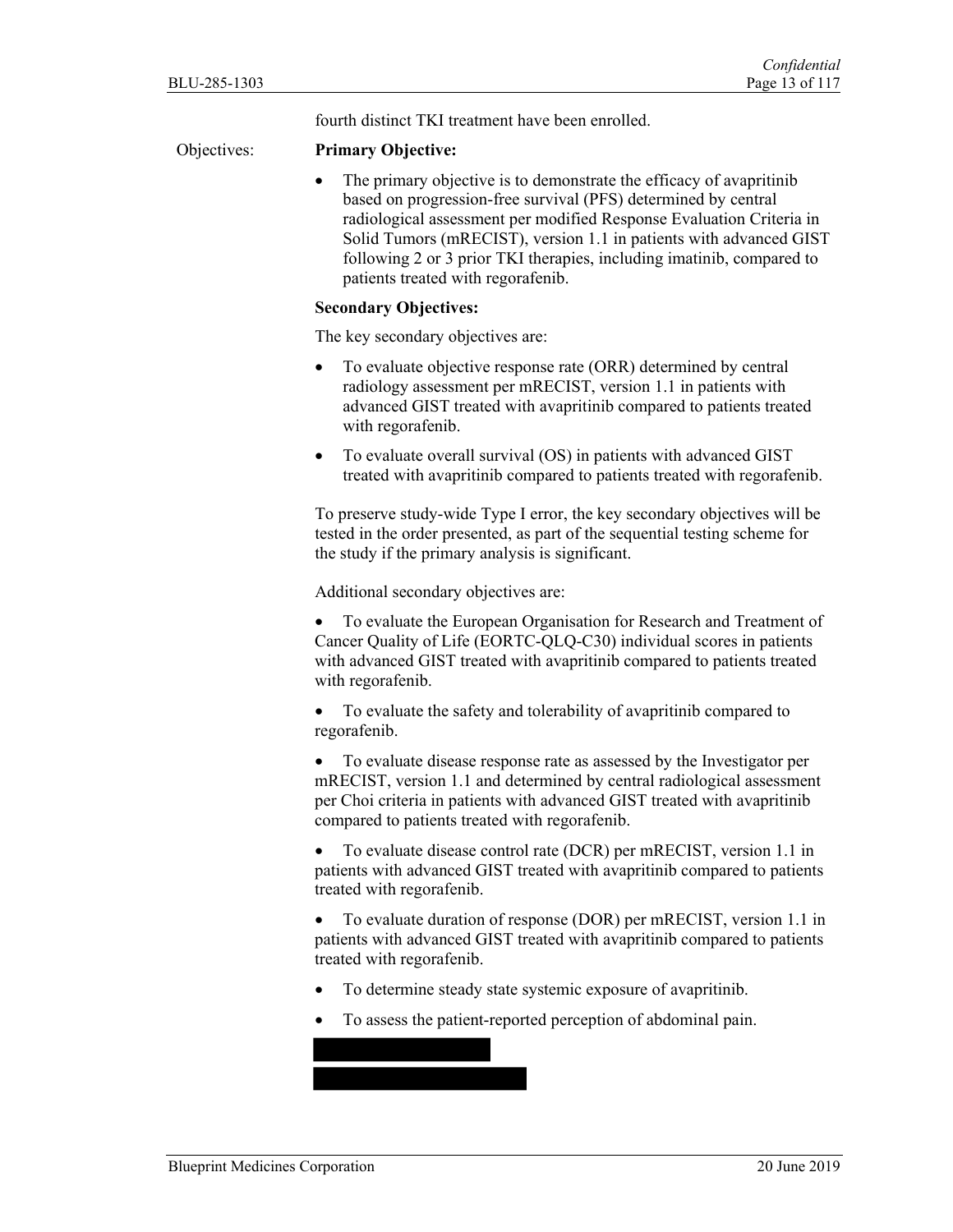

Study Design: This is an open-label, randomized, Phase 3 study in patients with locally advanced unresectable or metastatic GIST (advanced GIST) of avapritinib versus regorafenib in patients previously treated with imatinib and 1 or 2 other TKIs.

> All study visits are intended to be conducted on an outpatient basis. After provision of written informed consent, patients will be evaluated for study eligibility during the screening period within 4 weeks (28 days) before study drug administration on Cycle 1 Day 1 (C1D1). During the screening period, eligibility will be confirmed; management of baseline concomitant conditions will be recorded and stabilized; and baseline symptoms will be assessed. Hematology, blood chemistry, mutation status, brain imaging (computed tomography [CT] scan or magnetic resonance imaging [MRI]), and baseline tumor assessments (CT scan or MRI) will be performed within 28 days of C1D1.

Patients will be randomly assigned, in a 1:1 ratio, to 1 of 2 treatment arms: Arm A (avapritinib) or Arm B (regorafenib) stratified by TKI treatment (third vs. fourth), geographic region (Asia vs. rest of the world), and mutation status measured in ctDNA or a tumor sample (PDGFRα D842V mutation present vs. absent). Patients randomized to Arm A will receive avapritinib 300 mg orally (PO) once daily (QD). Patients who experience disease progression on avapritinib, based on central review, will be offered the opportunity to continue taking treatment with avapritinib if there is no clinical evidence of disease progression (including worsening of laboratory values); the patient is not experiencing rapid progression of disease or a progressive tumor requiring urgent alternative medical intervention at critical anatomical sites (eg, spinal cord compression); and there has been no decline in Eastern Cooperative Oncology Group Performance Status (ECOG PS). Patients randomized to Arm A must consent to continue avapritinib treatment after disease progression.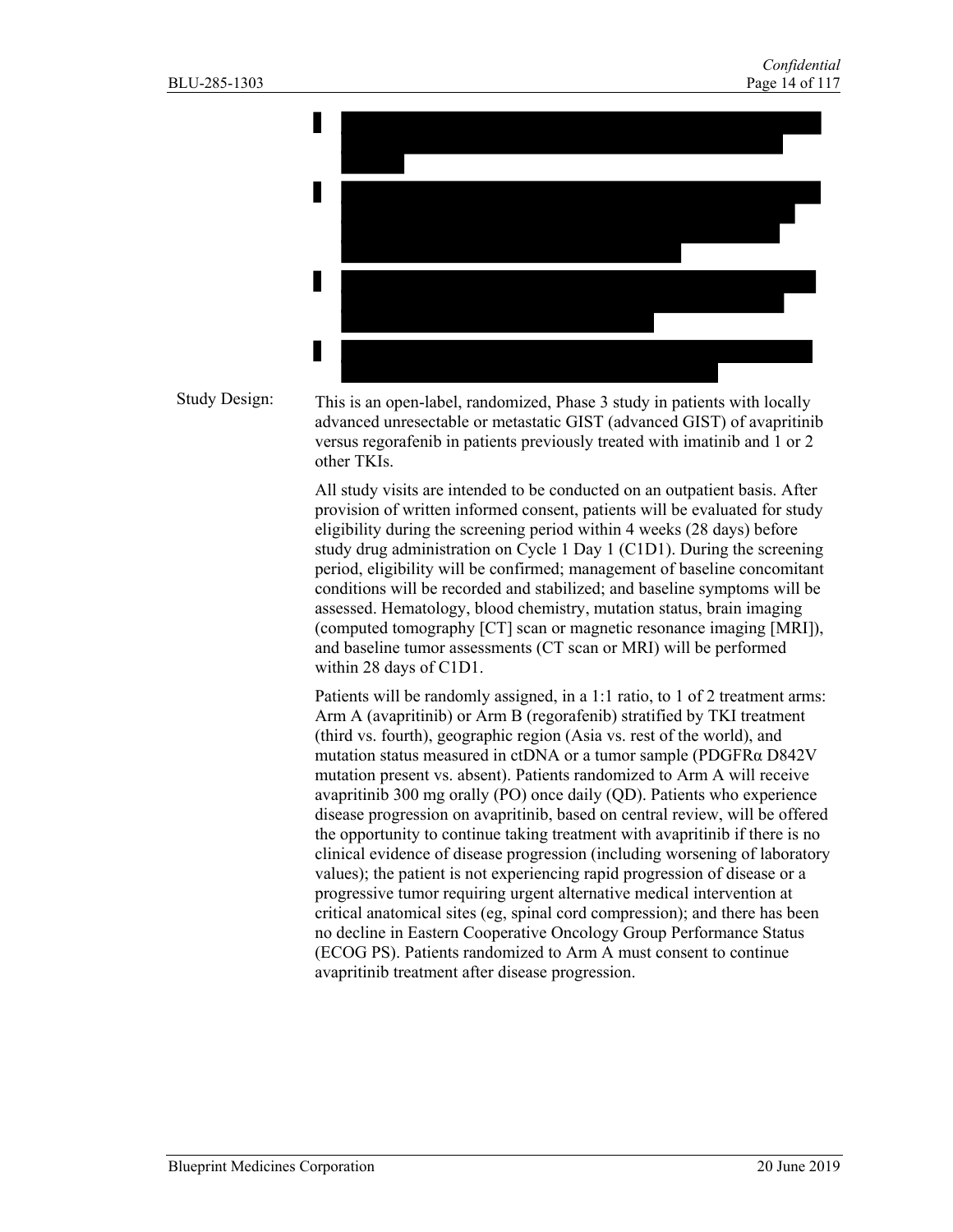Patients randomized to Arm B will receive regorafenib 160 mg PO QD for 3 weeks out of every 4 weeks (28 days) cycle (ie, 3 weeks on/1 week off). Patients who experience disease progression on regorafenib (Arm B), as confirmed by central radiology review, may be offered the opportunity to cross over to the avapritinib treatment arm (Arm A) after an evaluation of their disease progression and a washout period of 7 to 28 days after their last dose of regorafenib. Patients randomized to Arm B must consent to cross over to avapritinib treatment after disease progression.

At least 70% of the patients enrolled should be receiving the study drug as their third distinct TKI treatment for GIST, ie, no more than 30% of patients should be receiving the study drug as their fourth distinct TKI treatment for GIST. In addition, patients will receive best supportive care, excluding any additional anticancer therapy such as any systemic antineoplastic therapy (including kinase inhibitors and chemotherapy), radiation therapy, or surgery.

All patients will present to the study center on C1D1 for the first dose of study drug, vital sign measurements, safety monitoring, quality-of-life (QoL) assessment, PRO assessments, electrocardiogram (ECG) assessment, and AE recording. On Cycle 2 Day 1 (C2D1) and Cycle 3 Day 1 (C3D1), patients will present to study centers for physical examination, laboratory assessments, QoL assessments, PRO assessments, and AE/concomitant medication recording. For all subsequent cycles, all patients will attend study center visits every other cycle on Day 1 of odd cycles (ie, C5D1, C7D1 etc.) for safety monitoring including ECG, hematology, blood chemistry, QoL assessments, PRO assessments, and AE recording. At any point in time between treatment cycles patients should attend or contact the study center for AE reporting, evaluation, and medical intervention.

Tumor assessments will be performed at Baseline and then every 8 weeks  $(\pm 1$  week) counting from C1D1, regardless of the scheduled treatment cycles, ie, if study treatment is interrupted or discontinued for any reason, tumor imaging should continue according to an 8-week schedule until tumor progression is confirmed by central radiology review. Computed tomography with intravenous contrast is the preferred imaging modality, unless a site of disease is better evaluated by MRI.

All patients will attend an End-of-Treatment (EOT) visit within 14 ( $\pm$ 7) days after the last dose of study drug. A safety Follow-up visit for resolution of any ongoing AE will be made on Day 30  $(\pm 7$  days) after the last dose of study drug, or at the time the patient initiates another antineoplastic therapy. Patients who discontinue study treatment before disease progression will undergo tumor assessments every 8 weeks until disease progression, death, or patient withdrawal of consent. After documentation of disease progression by central radiology review, patients are to be followed for subsequent antineoplastic therapy and survival approximately every 2 months until death, withdrawal of consent or closure of the study by the Sponsor.

Duration of Treatment: It is anticipated that patients will receive at least 1 cycle of avapritinib if randomized to Arm A and regorafenib if randomized to Arm B; no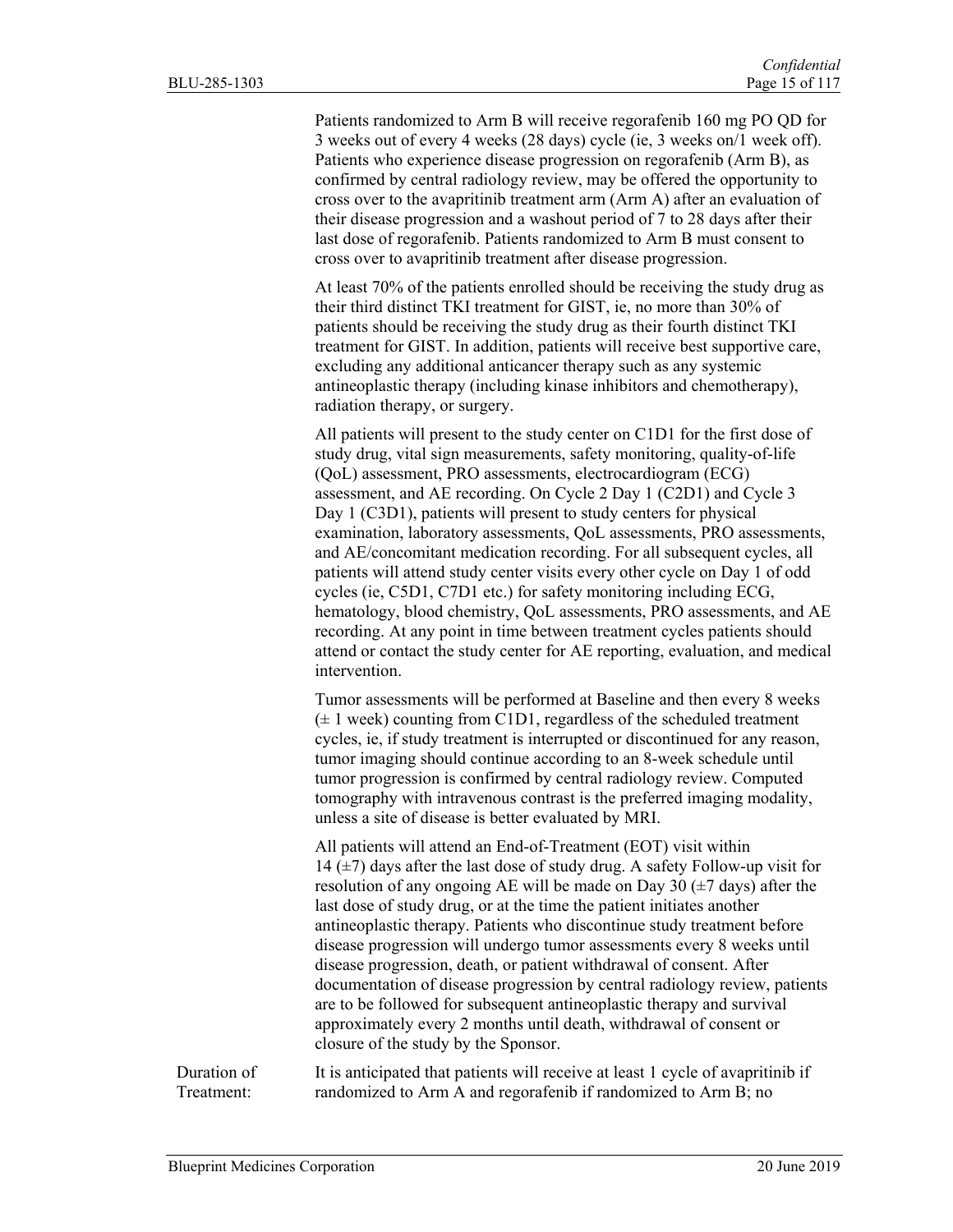|                                          | maximum treatment duration has been set. After C1, patients may continue<br>to receive study drug until precluded by toxicity, noncompliance,<br>pregnancy, withdrawal of consent, physician decision, progressive disease<br>(PD), death, or closure of the study by the Sponsor.                                                                                                                                                                                                                                                                                                                                                                                                                                                                                                                                                         |  |
|------------------------------------------|--------------------------------------------------------------------------------------------------------------------------------------------------------------------------------------------------------------------------------------------------------------------------------------------------------------------------------------------------------------------------------------------------------------------------------------------------------------------------------------------------------------------------------------------------------------------------------------------------------------------------------------------------------------------------------------------------------------------------------------------------------------------------------------------------------------------------------------------|--|
| Duration of<br>Patient<br>Participation: | The minimum duration of patient participation is approximately 3 months,<br>including a screening period to assess study eligibility up to 4 weeks<br>(28 days); a treatment period of at least 1 cycle (28 days); an EOT visit at<br>least $14 \pm 7$ days after the last dose of study drug; and a Safety Follow-up<br>visit in the clinic for physical examination and resolution of any AEs<br>30 days ( $\pm$ 7 days) after the last dose of study drug. Thereafter, patients are<br>to be followed for tumor imaging every 8 weeks $(\pm 7 \text{ days})$ until disease<br>progression, death, initiation of new anti-GIST therapy, withdrawal of<br>consent, or closure of the study by the Sponsor and then survival<br>approximately every 2 months until death, withdrawal of consent or<br>closure of the study by the Sponsor. |  |
| Duration of<br>Study:                    | The expected enrollment period is approximately 18 months, and the<br>expected duration of the study to reach the primary analysis timepoint is<br>approximately 24 months until a total number of 264 PFS events are<br>reached. The study will be completed when all patients are no longer<br>receiving study drug and follow-up for OS has been concluded.                                                                                                                                                                                                                                                                                                                                                                                                                                                                             |  |
| Target                                   | Inclusion Criteria:                                                                                                                                                                                                                                                                                                                                                                                                                                                                                                                                                                                                                                                                                                                                                                                                                        |  |
| Population:                              | 1. Patients who are $\geq$ 18 years of age.                                                                                                                                                                                                                                                                                                                                                                                                                                                                                                                                                                                                                                                                                                                                                                                                |  |
|                                          | Patients who have histologically confirmed metastatic or unresectable<br>2.<br>GIST. Unresectable GIST must be confirmed to be unresectable by a<br>qualified surgeon.                                                                                                                                                                                                                                                                                                                                                                                                                                                                                                                                                                                                                                                                     |  |
|                                          | 3. Patients who have received imatinib and 1 or 2 other TKIs for the<br>treatment of GIST, including TKIs used for adjuvant therapy. Each<br>different TKI is counted once regardless of how often it was used, and<br>if 2 different TKIs are used in combination, both TKIs are counted.<br>Patients must have objective disease progression, inadequate clinical<br>benefit, or intolerance to the prior TKIs. Patients must have disease<br>progression prior to enrollment. Prior use of other systemic and local<br>therapies is not restricted.                                                                                                                                                                                                                                                                                     |  |
|                                          | 4. Patients who have an Eastern Cooperative Oncology Group<br>Performance Status (ECOG PS) of 0 to 1.                                                                                                                                                                                                                                                                                                                                                                                                                                                                                                                                                                                                                                                                                                                                      |  |
|                                          | Patient, or legal guardian if permitted by local regulatory authorities,<br>5.<br>who provides informed consent to participate in the study.                                                                                                                                                                                                                                                                                                                                                                                                                                                                                                                                                                                                                                                                                               |  |
| Primary<br>Endpoints:                    | The primary endpoint is PFS, based on central radiological assessment<br>٠<br>per mRECIST, version 1.1, in patients with advanced GIST.<br>Progression-free survival is defined as time from randomization to<br>disease progression, or death due to any cause, whichever occurs first.                                                                                                                                                                                                                                                                                                                                                                                                                                                                                                                                                   |  |
| Secondary                                | The key secondary endpoints are:                                                                                                                                                                                                                                                                                                                                                                                                                                                                                                                                                                                                                                                                                                                                                                                                           |  |
| Endpoints:                               | Objective response rate defined as the percentage of patients whose<br>$\bullet$<br>best response is CR or PR as assessed by central radiology using<br>mRECIST, version 1.1.                                                                                                                                                                                                                                                                                                                                                                                                                                                                                                                                                                                                                                                              |  |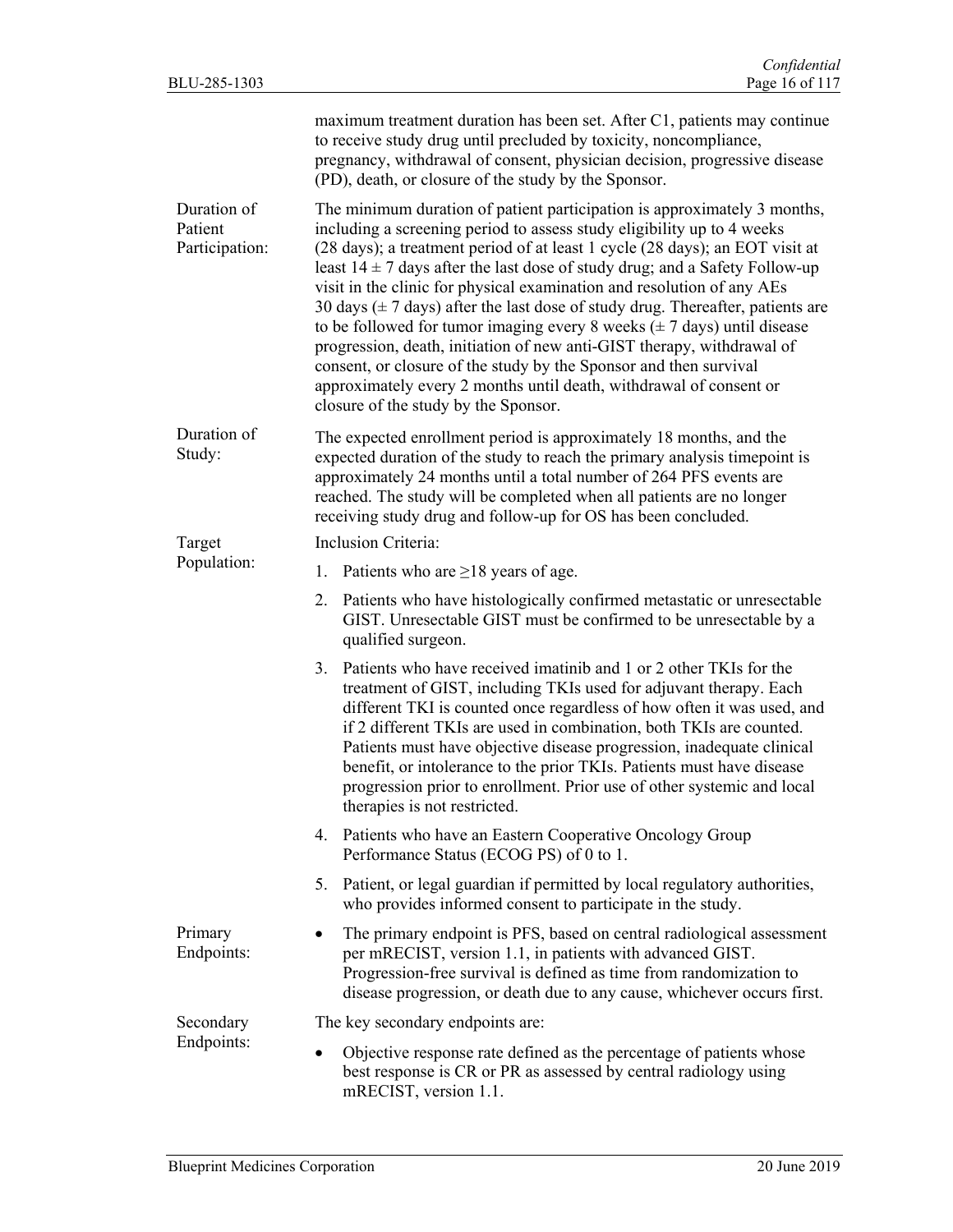• Overall survival defined as the time from date of randomization to death due to any cause.

Additional secondary endpoints include:

All individual EORTC QLQ-C30 scores, eg, physical functioning score, pain score, role functioning score, appetite loss score, etc.

• Adverse events, serious AEs, and changes in safety laboratory parameters, 12-lead ECG evaluations, and ECOG PS. The intensity of AEs will be assessed by the National Cancer Institute Common Terminology Criteria for Adverse Events, version 5.0.

• Response as assessed by Investigator per mRECIST, version 1.1. and assessed by central radiology per Choi criteria.

• Disease control is defined as the rate of CR or PR of any duration, or stable disease (SD) lasting for at least 16 weeks per mRECIST, version 1.1.

- Duration of response defined as the time from first documentation of tumor response to disease progression or death due to any cause.
- Plasma drug concentration at specified time points.
- Abdominal pain as measured by a numeric rating scale (0-10).

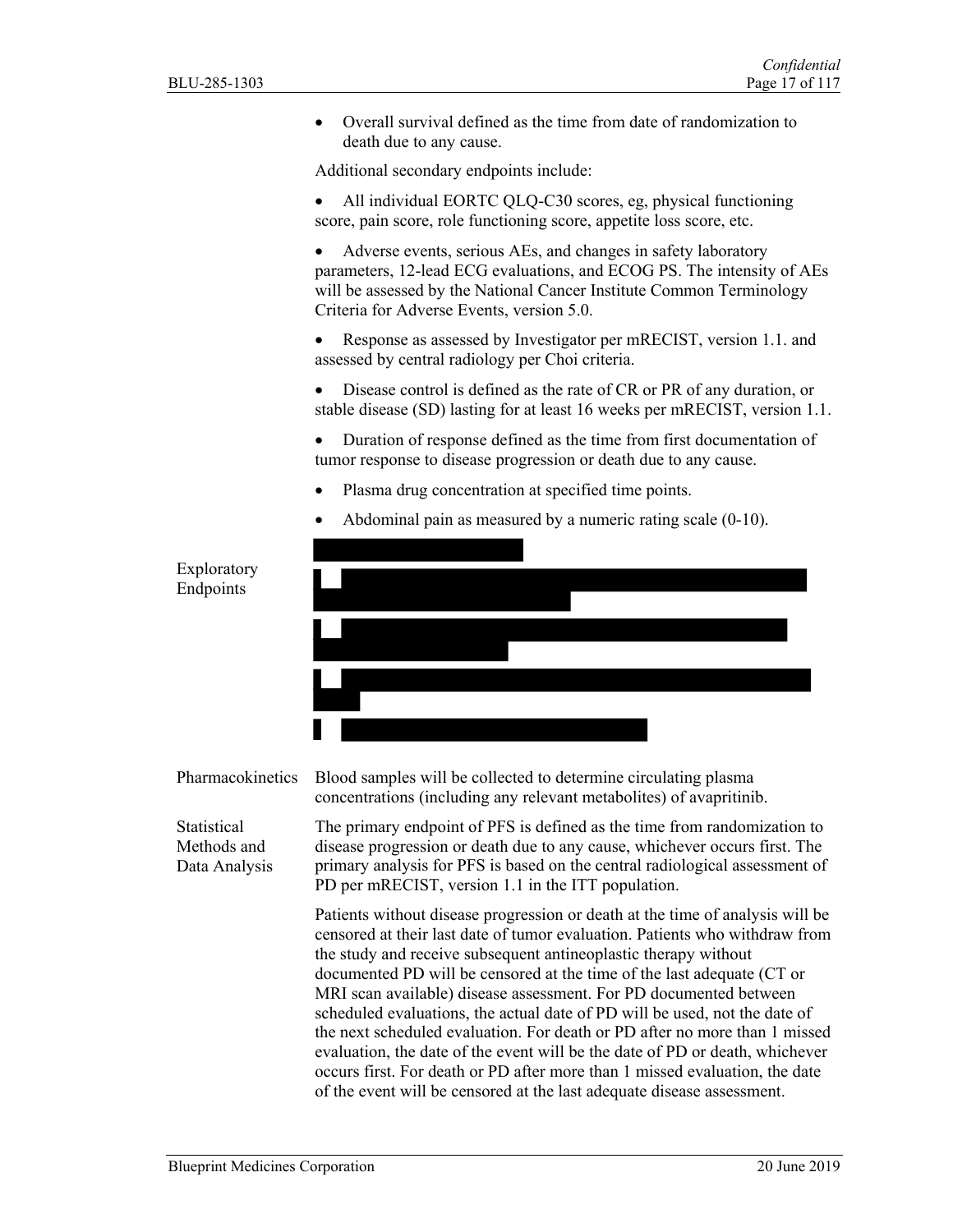Detailed censoring methods will be described in the statistical analysis plan.

The Kaplan-Meier method will be used to estimate the distribution of PFS for each treatment group. The primary treatment comparison is based on a stratified log-rank test in the intent-to-treat population. The hazard ratio, and its 95% confidence interval (CI), are to be estimated based on a stratified Cox's model with treatment as the explanatory variable. Stratification factors include TKI treatment (third vs. fourth), geographic region (Asia vs. rest of the world), and mutation status measured in ctDNA or a tumor sample (PDGFRα D842V mutation present vs. absent).

The key secondary endpoints are: ORR and OS. The ORR, as assessed by central radiological assessment according to mRECIST, version 1.1, will be evaluated and analyzed for the intent-to-treat population. A stratified Cochran-Mantel-Haenszel test will be performed to test treatment difference. A logistic regression model will be used to estimate the treatment effect measured in terms of odds ratios.

The primary treatment comparison for OS will be based on a rank preserving structural failure time model to account for treatment crossover effects from regorafenib to avapritinib. The survival time gained/lost by receiving avapritinib after crossover in the regorafenib group will be estimated. Rank preserving structural failure time reconstructs the survival duration of patients as if they had never received avapritinib, assuming treatment is acting by multiplying survival time by a given factor once a patient starts receiving avapritinib (Korhonen et al, 2012). If the patient is alive or the vital status is unknown at the time of analysis, OS will be censored at the date the patient is last known to be alive. The Kaplan-Meier method will be used to estimate the distribution of OS for each treatment group. The hazard ratio and its 95% confidence interval will be estimated based on Cox's regression model with stratification factors as covariates.

A gate-keeping method will be implemented to control Type I error. The ORR will be analyzed when superiority is demonstrated for PFS. The OS will be analyzed when superiority is demonstrated for both PFS and ORR.

Safety will be evaluated by the incidence of AEs, causality, intensity, seriousness, and type of AEs, and by the patient's vital signs, ECOG PS scores, clinical laboratory test results, and ECG data. All safety data will be listed by patient and summarized by treatment arm.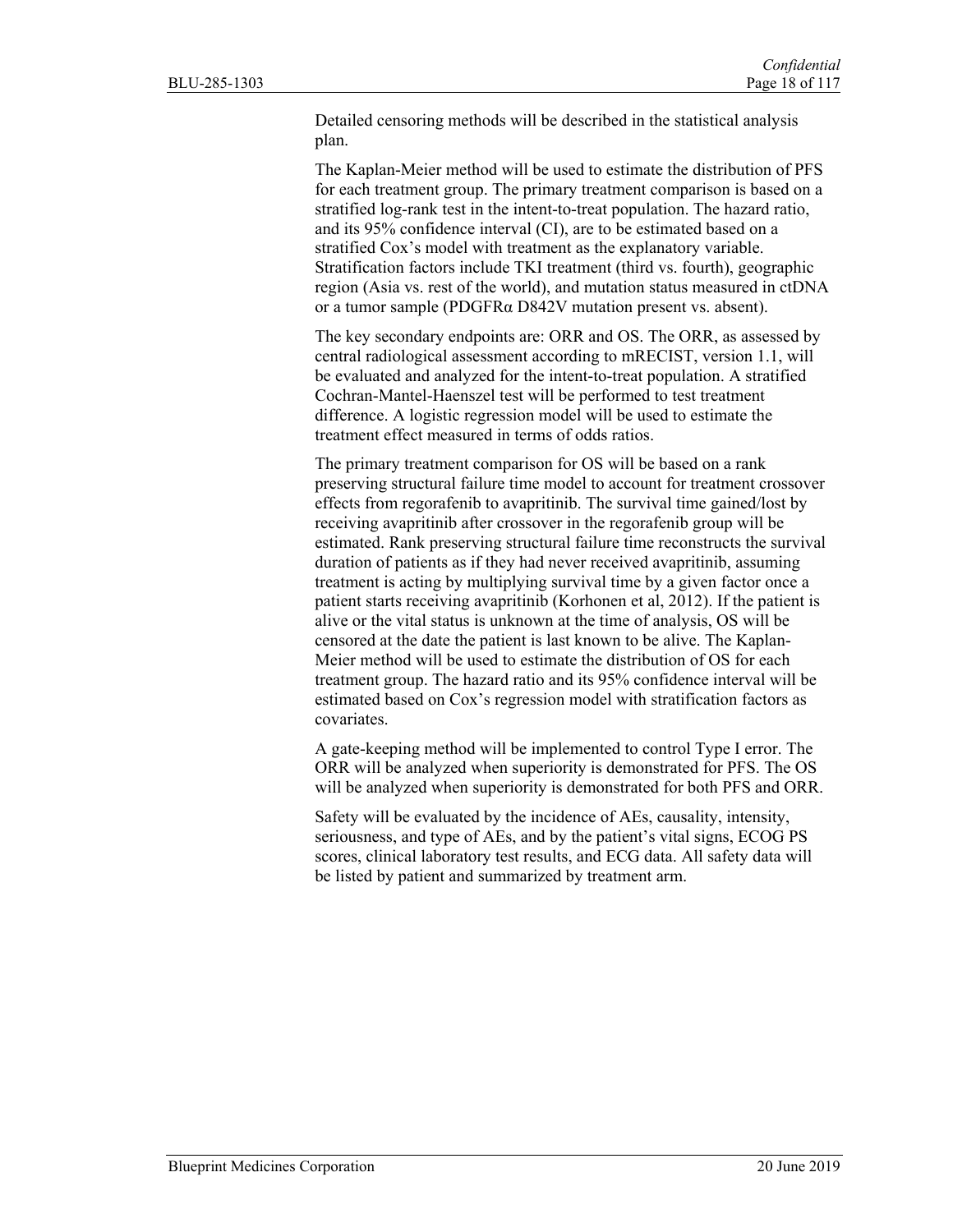## **STUDY SCHEMATIC**



Abbreviations: GIST = gastrointestinal stromal tumor;  $N =$  number of patients;  $R =$  randomized; TKI = tyrosine kinase inhibitor.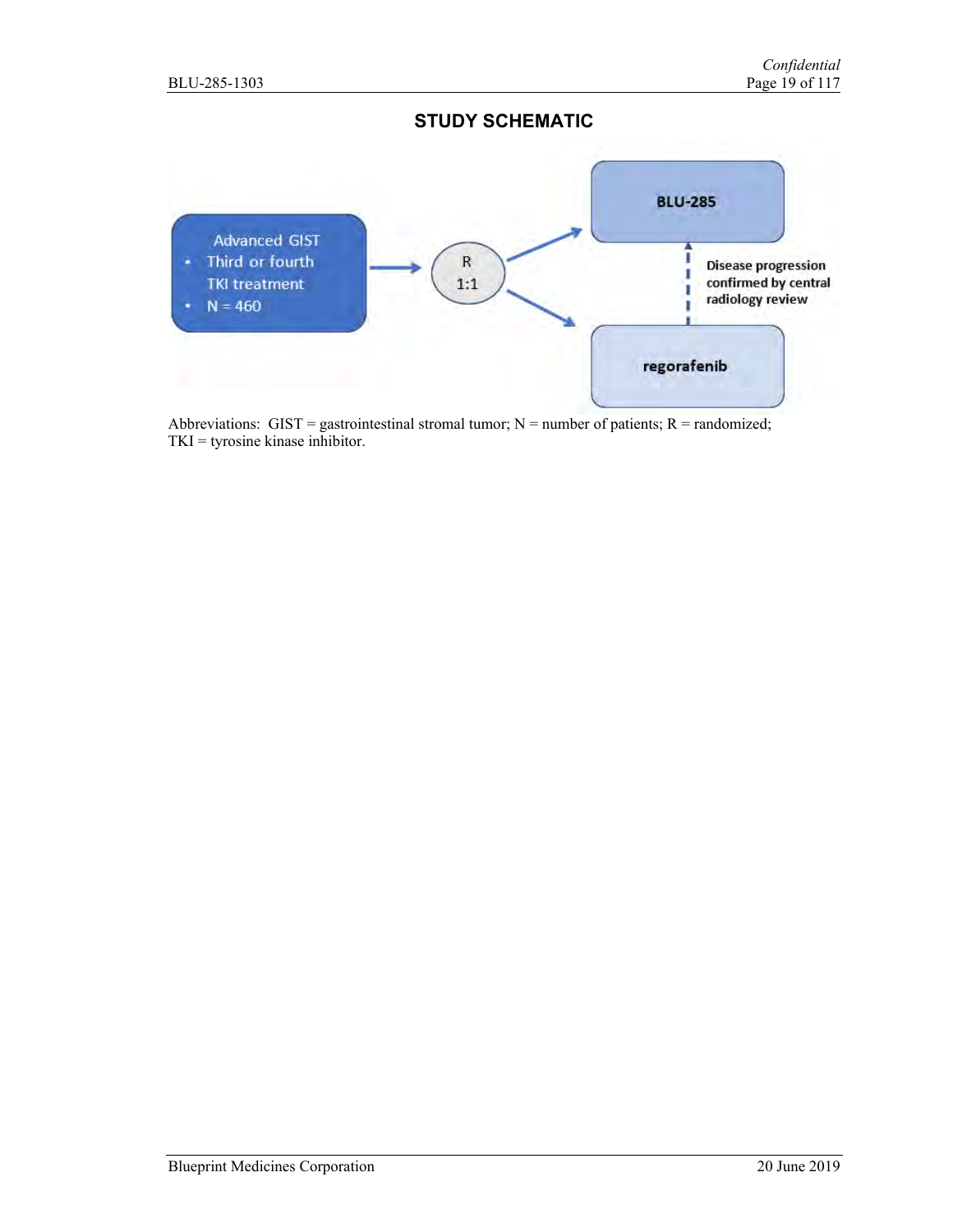# **TABLE OF CONTENTS**

<span id="page-20-0"></span>

| 1.                      |  |  |  |
|-------------------------|--|--|--|
| 1.1                     |  |  |  |
| 1.1.1                   |  |  |  |
| 1.1.2                   |  |  |  |
| 1.2                     |  |  |  |
| 1.2.1                   |  |  |  |
| 1.2.2                   |  |  |  |
| 1.2.3                   |  |  |  |
| 1.3                     |  |  |  |
| 1.4                     |  |  |  |
| $\mathbf{2}$            |  |  |  |
| 2.1                     |  |  |  |
| 2.2                     |  |  |  |
| 2.3                     |  |  |  |
| $\overline{\mathbf{3}}$ |  |  |  |
| 3.1                     |  |  |  |
| 3.2                     |  |  |  |
| 3.3                     |  |  |  |
| $\overline{\mathbf{4}}$ |  |  |  |
| 4.1                     |  |  |  |
| 4.2                     |  |  |  |
| 4.3                     |  |  |  |
|                         |  |  |  |
| 5.1                     |  |  |  |
| 5.2                     |  |  |  |
| 5.3                     |  |  |  |
| 5.4                     |  |  |  |
| 5.5                     |  |  |  |
| 5.6                     |  |  |  |
| 5.7                     |  |  |  |
| 6                       |  |  |  |
| 6.1                     |  |  |  |
|                         |  |  |  |
| 6.2                     |  |  |  |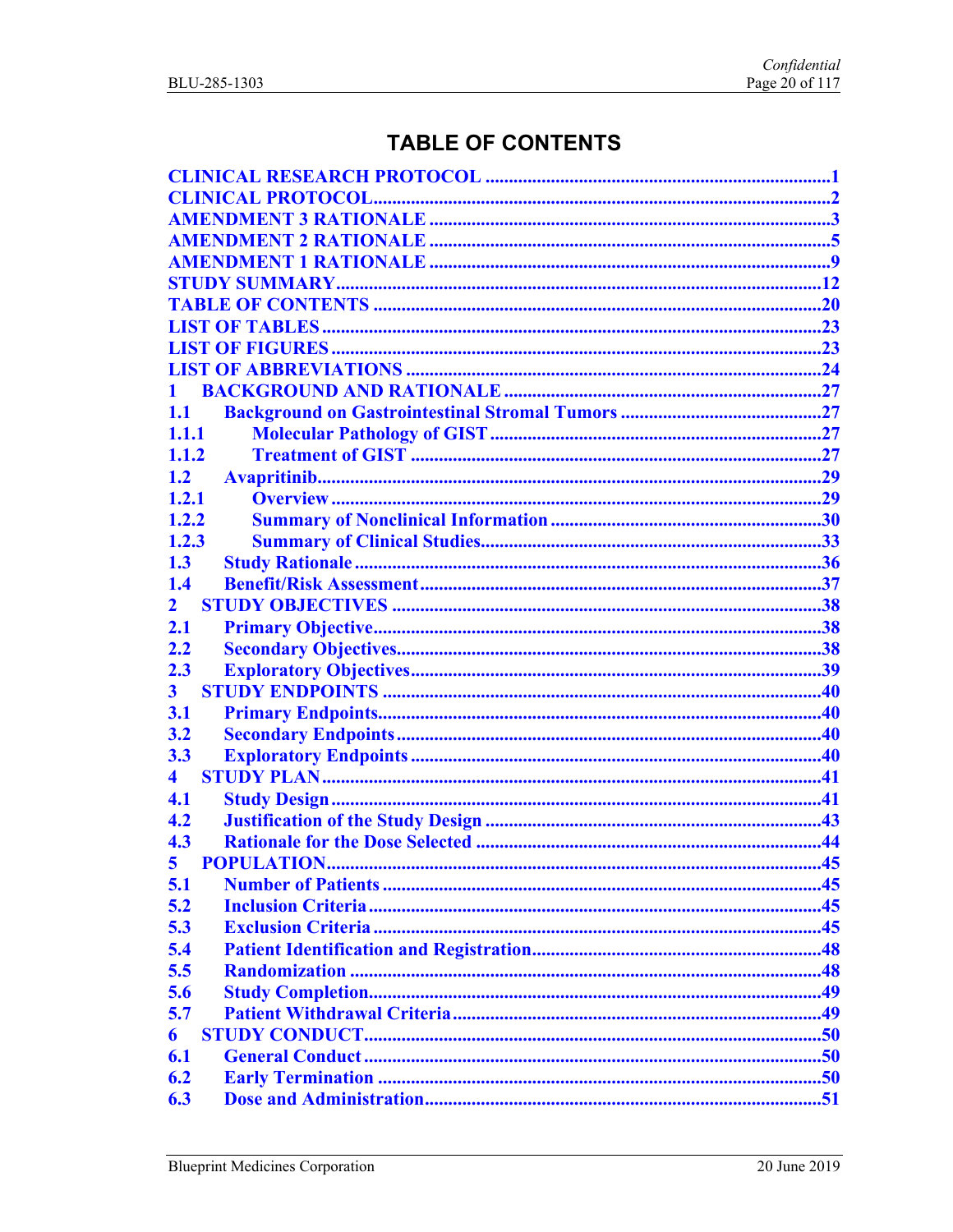| <b>Dose Re-escalation After Resolution of Adverse Drug Reactions 54</b><br>6.3.2<br>6.4<br>6.4.1<br>6.4.2<br>6.4.3<br>6.5<br>6.6<br>6.6.1<br>6.6.2<br>7<br>7.1<br>7.2<br>7.2.1<br>7.2.2<br>7.2.3<br>7.2.4<br>7.2.5<br>7.2.6<br>7.2.7<br>7.3<br>7.4<br>7.5<br>7.5.1<br>7.5.2<br>7.5.3<br>7.5.4<br>7.6<br>7.7<br><b>End-of-Treatment, Safety Follow-up and Progression-Free Survival</b><br>7.8<br>7.9<br>7.10<br>8<br>8.1<br>8.1.1<br>8.1.2<br>8.2<br>8.3<br>8.4<br>9<br>9.1<br>9.1.1<br>9.1.2<br>9.1.3<br>9.2 | 6.3.1 | <b>Dose Modification Recommendations for Adverse Events52</b> |  |
|---------------------------------------------------------------------------------------------------------------------------------------------------------------------------------------------------------------------------------------------------------------------------------------------------------------------------------------------------------------------------------------------------------------------------------------------------------------------------------------------------------------|-------|---------------------------------------------------------------|--|
|                                                                                                                                                                                                                                                                                                                                                                                                                                                                                                               |       |                                                               |  |
|                                                                                                                                                                                                                                                                                                                                                                                                                                                                                                               |       |                                                               |  |
|                                                                                                                                                                                                                                                                                                                                                                                                                                                                                                               |       |                                                               |  |
|                                                                                                                                                                                                                                                                                                                                                                                                                                                                                                               |       |                                                               |  |
|                                                                                                                                                                                                                                                                                                                                                                                                                                                                                                               |       |                                                               |  |
|                                                                                                                                                                                                                                                                                                                                                                                                                                                                                                               |       |                                                               |  |
|                                                                                                                                                                                                                                                                                                                                                                                                                                                                                                               |       |                                                               |  |
|                                                                                                                                                                                                                                                                                                                                                                                                                                                                                                               |       |                                                               |  |
|                                                                                                                                                                                                                                                                                                                                                                                                                                                                                                               |       |                                                               |  |
|                                                                                                                                                                                                                                                                                                                                                                                                                                                                                                               |       |                                                               |  |
|                                                                                                                                                                                                                                                                                                                                                                                                                                                                                                               |       |                                                               |  |
|                                                                                                                                                                                                                                                                                                                                                                                                                                                                                                               |       |                                                               |  |
|                                                                                                                                                                                                                                                                                                                                                                                                                                                                                                               |       |                                                               |  |
|                                                                                                                                                                                                                                                                                                                                                                                                                                                                                                               |       |                                                               |  |
|                                                                                                                                                                                                                                                                                                                                                                                                                                                                                                               |       |                                                               |  |
|                                                                                                                                                                                                                                                                                                                                                                                                                                                                                                               |       |                                                               |  |
|                                                                                                                                                                                                                                                                                                                                                                                                                                                                                                               |       |                                                               |  |
|                                                                                                                                                                                                                                                                                                                                                                                                                                                                                                               |       |                                                               |  |
|                                                                                                                                                                                                                                                                                                                                                                                                                                                                                                               |       |                                                               |  |
|                                                                                                                                                                                                                                                                                                                                                                                                                                                                                                               |       |                                                               |  |
|                                                                                                                                                                                                                                                                                                                                                                                                                                                                                                               |       |                                                               |  |
|                                                                                                                                                                                                                                                                                                                                                                                                                                                                                                               |       |                                                               |  |
|                                                                                                                                                                                                                                                                                                                                                                                                                                                                                                               |       |                                                               |  |
|                                                                                                                                                                                                                                                                                                                                                                                                                                                                                                               |       |                                                               |  |
|                                                                                                                                                                                                                                                                                                                                                                                                                                                                                                               |       |                                                               |  |
|                                                                                                                                                                                                                                                                                                                                                                                                                                                                                                               |       |                                                               |  |
|                                                                                                                                                                                                                                                                                                                                                                                                                                                                                                               |       |                                                               |  |
|                                                                                                                                                                                                                                                                                                                                                                                                                                                                                                               |       |                                                               |  |
|                                                                                                                                                                                                                                                                                                                                                                                                                                                                                                               |       |                                                               |  |
|                                                                                                                                                                                                                                                                                                                                                                                                                                                                                                               |       |                                                               |  |
|                                                                                                                                                                                                                                                                                                                                                                                                                                                                                                               |       |                                                               |  |
|                                                                                                                                                                                                                                                                                                                                                                                                                                                                                                               |       |                                                               |  |
|                                                                                                                                                                                                                                                                                                                                                                                                                                                                                                               |       |                                                               |  |
|                                                                                                                                                                                                                                                                                                                                                                                                                                                                                                               |       |                                                               |  |
|                                                                                                                                                                                                                                                                                                                                                                                                                                                                                                               |       |                                                               |  |
|                                                                                                                                                                                                                                                                                                                                                                                                                                                                                                               |       |                                                               |  |
|                                                                                                                                                                                                                                                                                                                                                                                                                                                                                                               |       |                                                               |  |
|                                                                                                                                                                                                                                                                                                                                                                                                                                                                                                               |       |                                                               |  |
|                                                                                                                                                                                                                                                                                                                                                                                                                                                                                                               |       |                                                               |  |
|                                                                                                                                                                                                                                                                                                                                                                                                                                                                                                               |       |                                                               |  |
|                                                                                                                                                                                                                                                                                                                                                                                                                                                                                                               |       |                                                               |  |
|                                                                                                                                                                                                                                                                                                                                                                                                                                                                                                               |       |                                                               |  |
|                                                                                                                                                                                                                                                                                                                                                                                                                                                                                                               |       |                                                               |  |
|                                                                                                                                                                                                                                                                                                                                                                                                                                                                                                               |       |                                                               |  |
|                                                                                                                                                                                                                                                                                                                                                                                                                                                                                                               |       |                                                               |  |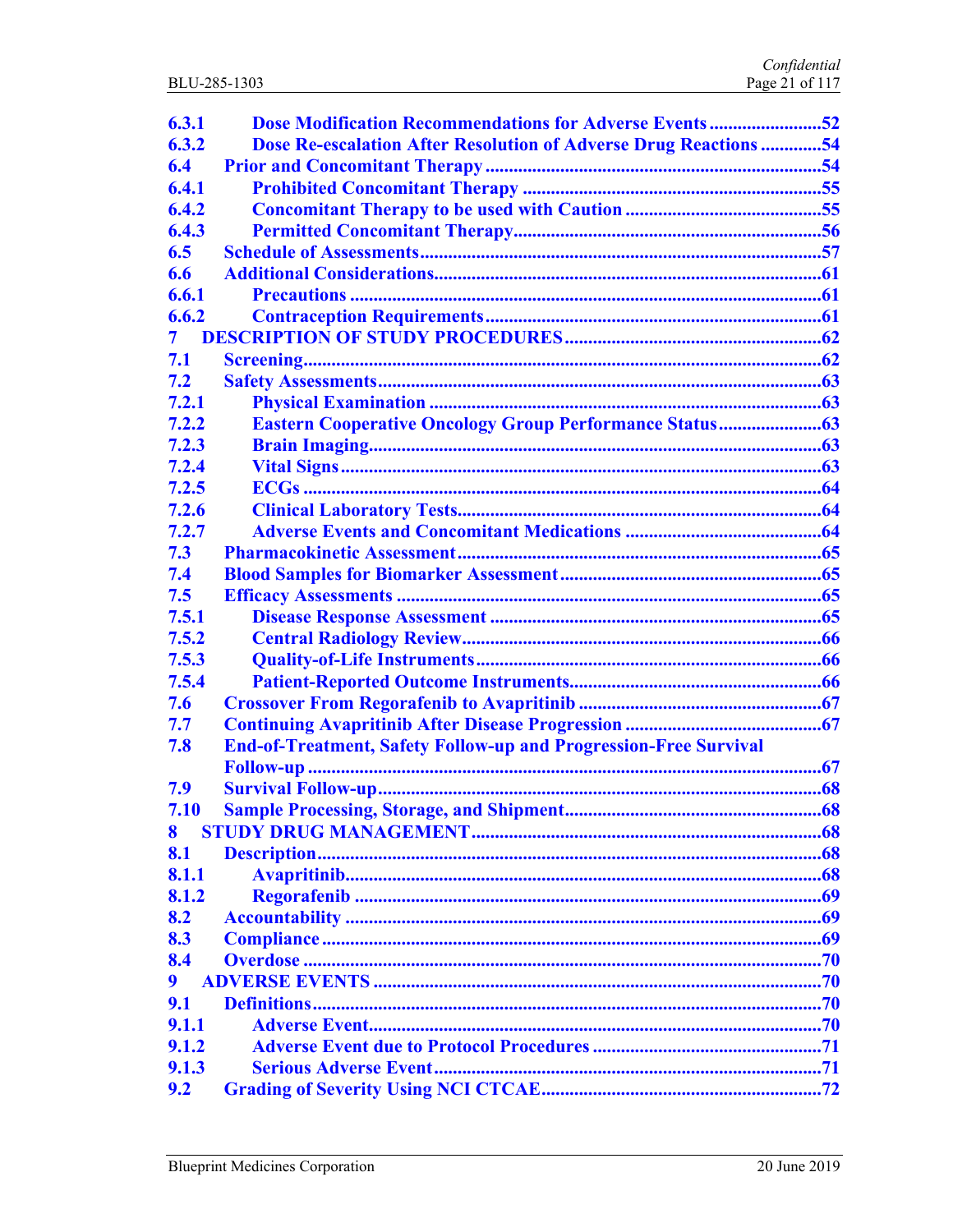| 9.3         |  |
|-------------|--|
| 9.4         |  |
| 9.5         |  |
| 9.6         |  |
| 9.6.1       |  |
| 9.6.2       |  |
| 9.6.3       |  |
| 9.6.4       |  |
| 9.6.5       |  |
| 9.6.6       |  |
| 9.6.7       |  |
| 9.6.8       |  |
| 9.6.9       |  |
| 9.7         |  |
| 9.8         |  |
| 9.8.1       |  |
| 9.9         |  |
| 9.10        |  |
| 10          |  |
| 10.1        |  |
| 10.2        |  |
| 10.3        |  |
| 10.4        |  |
| 10.5        |  |
| 10.5.1      |  |
| 10.5.2      |  |
| 10.5.3      |  |
| 10.5.4      |  |
| 10.5.5      |  |
| 10.5.6      |  |
|             |  |
| 11.1        |  |
|             |  |
| 11.3        |  |
| 11.4        |  |
|             |  |
| 11.5        |  |
| 11.6        |  |
| 11.7        |  |
| <b>11.8</b> |  |
| 12          |  |
| 13          |  |
| 14          |  |
| 15          |  |
| 16          |  |
| 17          |  |
| <b>18</b>   |  |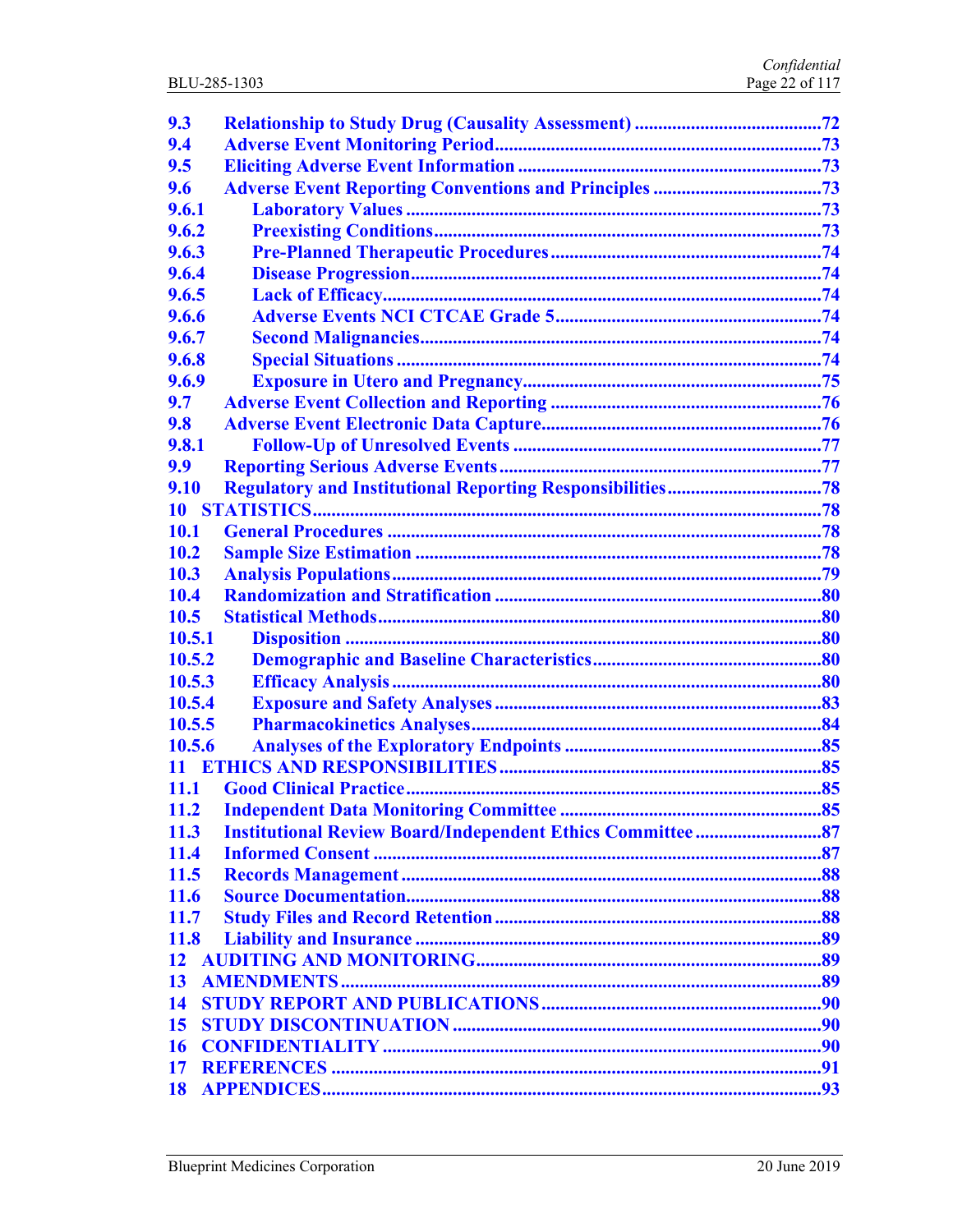| <b>18.1</b>  |     |
|--------------|-----|
| <b>18.2</b>  |     |
| <b>18.3</b>  |     |
| <b>18.4</b>  |     |
| <b>18.5</b>  |     |
| <b>18.6</b>  |     |
| <b>18.7</b>  |     |
| <b>18.8</b>  |     |
| <b>18.9</b>  |     |
| <b>18.10</b> |     |
| <b>18.11</b> |     |
| <b>18.12</b> |     |
| <b>18.13</b> |     |
| <b>18.14</b> | 117 |
|              |     |

# **LIST OF TABLES**

<span id="page-23-0"></span>

| <b>Table 1:</b> | <b>Dose Modification and Re-escalation Guidelines for Avapritinib-</b> |  |
|-----------------|------------------------------------------------------------------------|--|
|                 |                                                                        |  |
| Table 2:        |                                                                        |  |

# **LIST OF FIGURES**

<span id="page-23-1"></span>

| <b>Figure 1:</b> | <b>Biochemical Activity of Avapritinib Against Disease-relevant KIT</b>    |
|------------------|----------------------------------------------------------------------------|
|                  |                                                                            |
| <b>Figure 2:</b> | <b>Clinical Exposure of Avapritinib Reaches Levels Projected to be</b>     |
|                  | <b>Efficacious Across Multiple KIT-mutant Genotypes 35</b>                 |
| <b>Figure 3:</b> | <b>Probability of PFS with Avapritinib in KIT-mutated GIST patients at</b> |
|                  |                                                                            |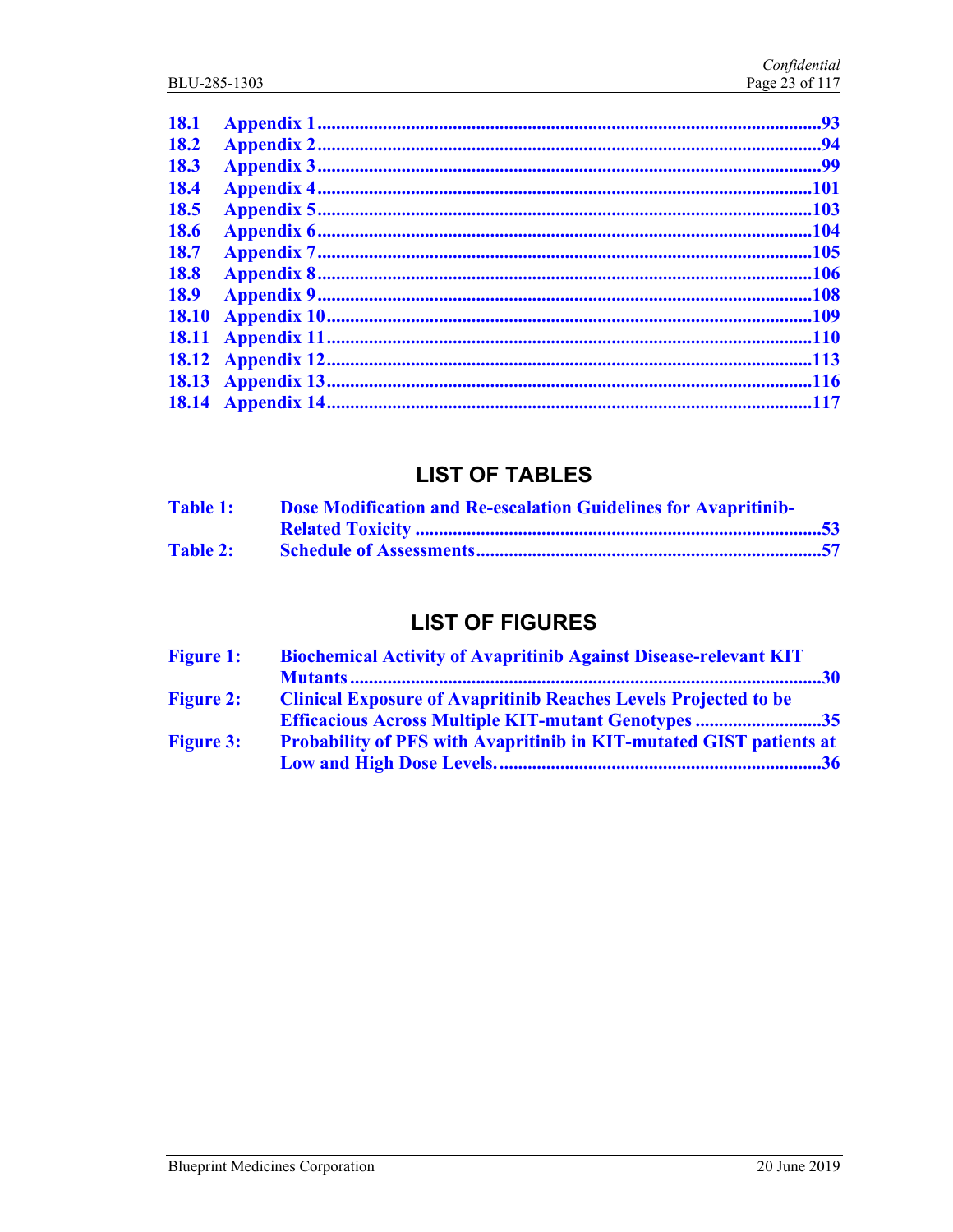<span id="page-24-0"></span>

| <b>Abbreviation</b> | <b>Definition</b>                                                                              |
|---------------------|------------------------------------------------------------------------------------------------|
| AE                  | Adverse event                                                                                  |
| <b>ALT</b>          | Alanine aminotransferase                                                                       |
| <b>ANC</b>          | Absolute neutrophil count                                                                      |
| <b>AST</b>          | Aspartate aminotransferase                                                                     |
| $AUC_{0-24}$        | Area under the systemic plasma concentration versus -<br>time curve from zero through 24 hours |
| $\beta$ -hCG        | Beta human chorionic gonadotropin                                                              |
| <b>BSC</b>          | Best supportive care                                                                           |
| <b>CI</b>           | Confidence interval                                                                            |
| C <sub>max</sub>    | Maximum systemic concentration                                                                 |
| <b>CNS</b>          | Central nervous system                                                                         |
| <b>CR</b>           | Complete response                                                                              |
| <b>CT</b>           | Computed tomography                                                                            |
| <b>CTCAE</b>        | Common Terminology Criteria for Adverse Events                                                 |
| ctDNA               | Circulating tumor deoxyribonucleic acid                                                        |
| CxDx                | Cycle x Day x                                                                                  |
| <b>CYP</b>          | Cytochrome P450                                                                                |
| <b>DCR</b>          | Disease control rate                                                                           |
| <b>DLT</b>          | Dose-limiting toxicity                                                                         |
| <b>DOR</b>          | Duration of Response                                                                           |
| ECG                 | Electrocardiogram                                                                              |
| <b>ECOG PS</b>      | Eastern Cooperative Oncology Group Performance<br><b>Status</b>                                |
| eCRF                | Electronic case report form                                                                    |
| <b>EEG</b>          | Electroencephalogram                                                                           |
| EORTC-QLQ-C30       | European Organisation for Research and Treatment of<br>Cancer Quality of Life                  |
| <b>EOT</b>          | End-of-Treatment                                                                               |
| $EQ-5D-5L$          | EuroQol 5 Dimension                                                                            |
| FACT-Cog            | Functional Assessment of Cancer Therapy-Cognitive<br>Function                                  |
| <b>GCP</b>          | <b>Good Clinical Practice</b>                                                                  |
| GI                  | Gastrointestinal                                                                               |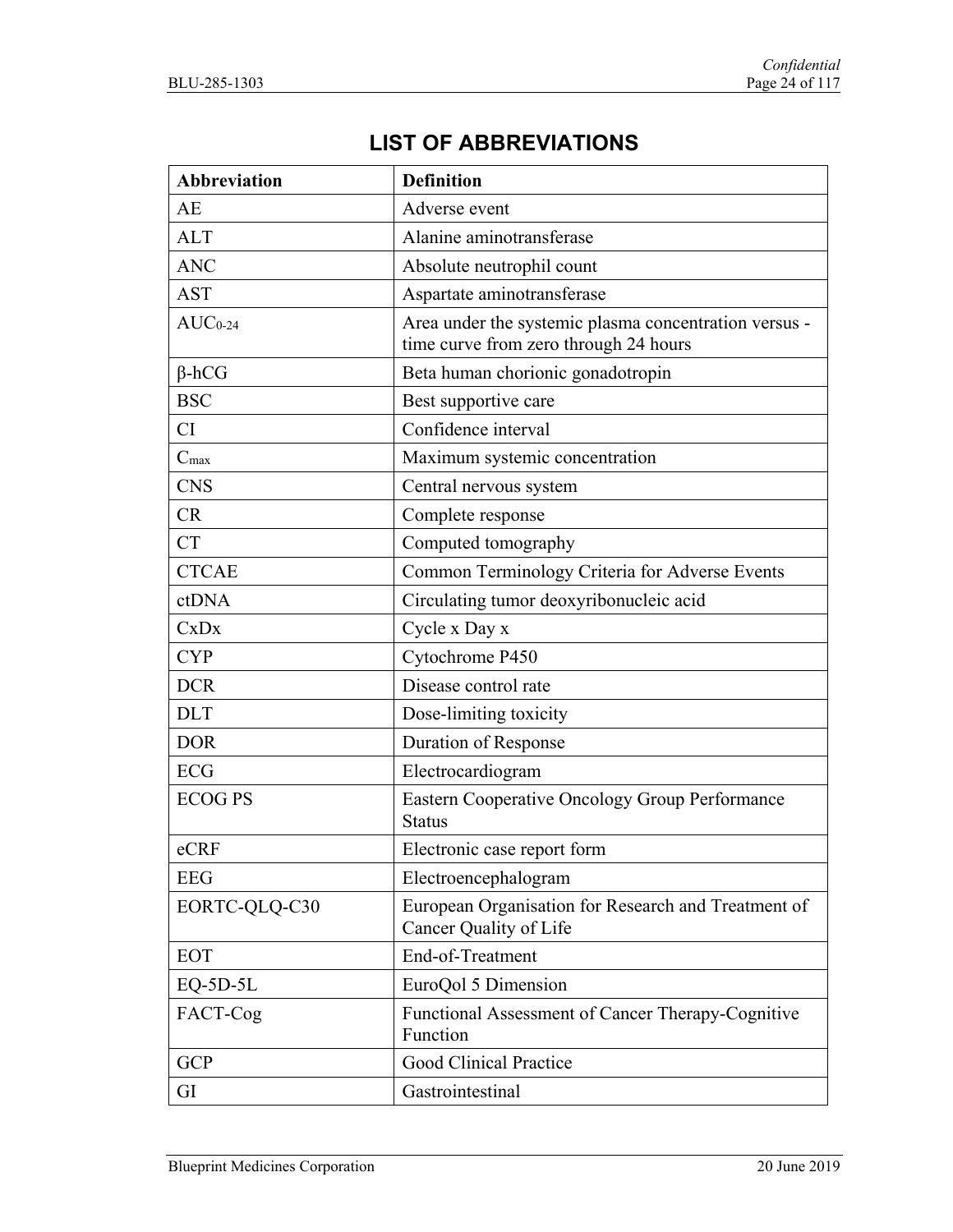| <b>Abbreviation</b> | <b>Definition</b>                                                |
|---------------------|------------------------------------------------------------------|
| <b>GIST</b>         | Gastrointestinal stromal tumor                                   |
| <b>GLP</b>          | <b>Good Laboratory Practice</b>                                  |
| <b>HNSTD</b>        | Highest non-severely toxic dose                                  |
| IB                  | Investigator's Brochure                                          |
| $IC_{50}$           | Half-maximal inhibitory concentration                            |
| <b>ICH</b>          | International Council for Harmonisation                          |
| <b>IEC</b>          | <b>Independent Ethics Committee</b>                              |
| <b>IDMC</b>         | <b>Independent Data Monitoring Committee</b>                     |
| <b>IRB</b>          | <b>Institutional Review Board</b>                                |
| IV                  | Intravenous                                                      |
| <b>IWRS</b>         | Interactive web response system                                  |
| <b>KIT</b>          | V-kit Hardy-Zuckerman 4 feline sarcoma viral<br>oncogene homolog |
| mRECIST             | Modified Response Evaluation Criteria in Solid<br>Tumors         |
| <b>MRI</b>          | Magnetic resonance imaging                                       |
| <b>NCI</b>          | <b>National Cancer Institute</b>                                 |
| <b>ORR</b>          | Objective response rate                                          |
| <b>OS</b>           | Overall survival                                                 |
| PD                  | Progressive disease                                              |
| $PDGFR\alpha$       | Platelet-derived growth factor receptor alpha                    |
| <b>PFS</b>          | Progression-free survival                                        |
| PGI-C               | Patients' Global Impression of Change                            |
| PGI-S               | Patients' Global Impression of Severity                          |
| <b>PK</b>           | Pharmacokinetic(s)                                               |
| PO                  | Orally (per os; by mouth)                                        |
| PR                  | Partial response                                                 |
| <b>PRO</b>          | Patient-reported outcome                                         |
| QD                  | Once daily                                                       |
| QoL                 | Quality-of-life                                                  |
| QTcF                | QT interval corrected using Fridericia's formula                 |
| <b>SAE</b>          | Serious Adverse Event                                            |
| <b>SAP</b>          | <b>Statistical Analysis Plan</b>                                 |
| <b>SD</b>           | Stable disease                                                   |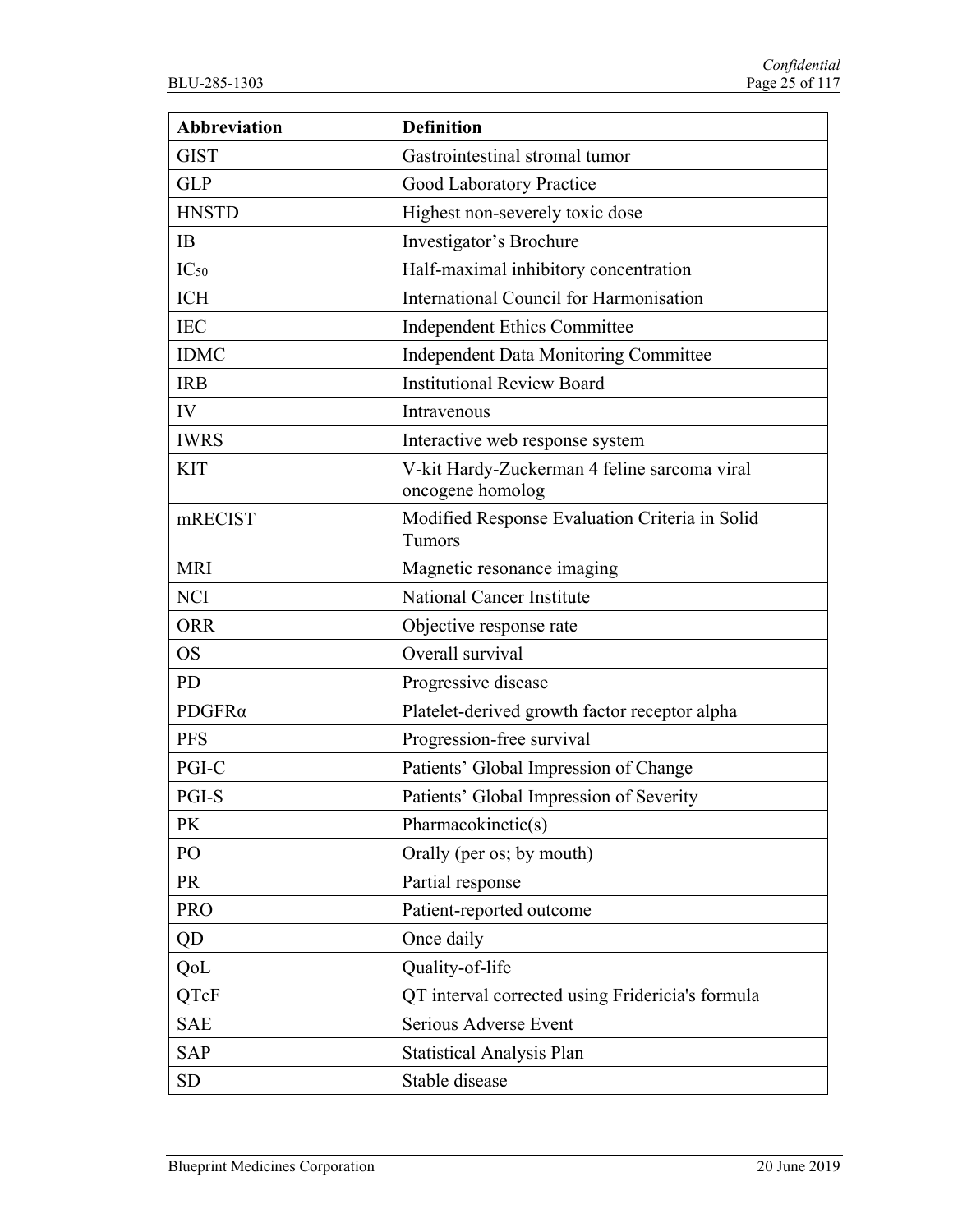| Abbreviation   | <b>Definition</b>                      |
|----------------|----------------------------------------|
| $\rm STD_{10}$ | Severely toxic dose for 10% of animals |
| TKI            | Tyrosine kinase inhibitor              |
| ULN            | Upper limit of normal                  |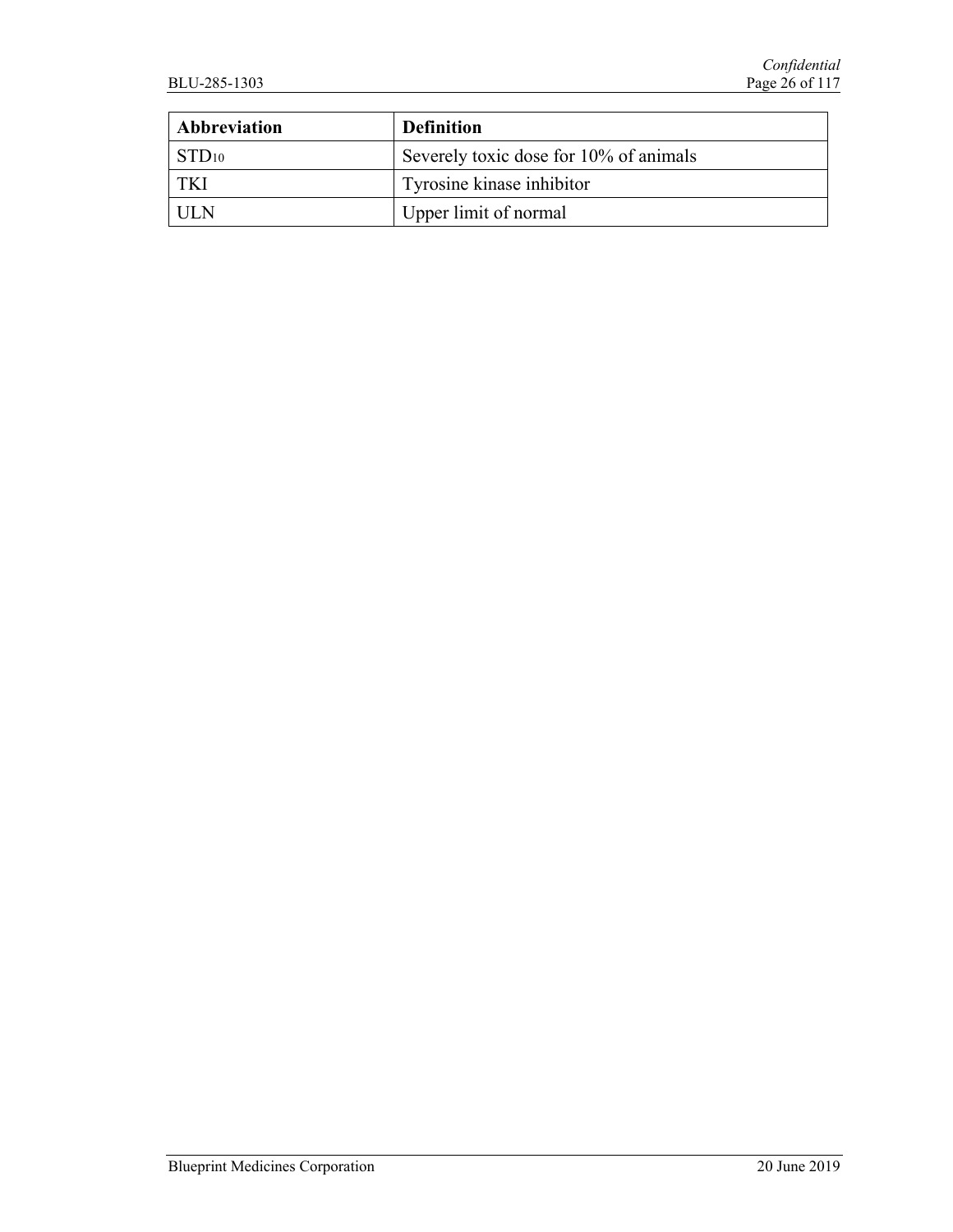# <span id="page-27-0"></span>**1 BACKGROUND AND RATIONALE**

### <span id="page-27-1"></span>**1.1 Background on Gastrointestinal Stromal Tumors**

Gastrointestinal stromal tumors (GIST) are thought to develop from the interstitial cells of Cajal or their stem cell precursors. They are the most common mesenchymal tumors occurring in the gastrointestinal (GI) tract, representing approximately 0.1% to 3.0% of all GI malignancies ([Miettinen and Lasota, 2006](#page-92-0); [Rammohan et al, 2013](#page-92-1)). GIST is most commonly diagnosed between the ages of 50 and 80 years, with a slight predilection for males ([Nilsson et al, 2005](#page-92-2)).

GIST may develop at any point along the GI tract, with the stomach (60%) and small intestine (30%) being the most common locations; the remaining 10% of GIST arise from the esophagus, colon, rectum, or the mesentery ([Nilsson et al, 2005](#page-92-2)). GIST most commonly presents with GI bleeding, with obstruction or acute tumor rupture occurring more rarely [\(Rammohan et al, 2013](#page-92-1)). Slightly fewer than half of patients with GIST present with high-risk characteristics, such as large size, local infiltration, and/or metastasis [\(Goettsch et al, 2005;](#page-91-1) [Nilsson et al, 2005\)](#page-92-2). GIST typically progresses by local extension from its site of origin, intra-peritoneal spread, and metastases to the hepatic parenchyma. Metastases to lymph nodes are rare.

Surgery is the primary treatment for patients with resectable or potentially resectable GIST with the goal being to obtain histologically negative margins. GIST is not considered sensitive to either systemic cytotoxic chemotherapy or radiation therapy.

## <span id="page-27-2"></span>*1.1.1 Molecular Pathology of GIST*

Approximately 90% of patients with GIST have a tumor that is dependent on a mutation in either V-kit Hardy-Zuckerman 4 feline sarcoma viral oncogene homolog (KIT) (75%-80%) or the highly related protein platelet-derived growth factor receptor alpha (PDGFR $\alpha$ ) (10%-15%). On a molecular level, the most common sites for oncogenic mutations at the time of diagnosis are in the juxtamembrane domain (exon 11 [60%- 70%]) and extracellular domain (exon 9 [5%-15%]) for KIT and in the activation loop (Exon 18) for PDGFRα where the most common activation loop mutation is D842V. The current treatment paradigm for advanced GIST involves successive use of tyrosine kinase inhibitors (TKIs) that target KIT or PDGFRα.

## <span id="page-27-3"></span>*1.1.2 Treatment of GIST*

Most patients with GIST present with resectable disease and undergo surgery. Surgery followed by adjuvant imatinib has been demonstrated to result in significantly prolonged recurrent-free survival ([Gleevec, 2016\)](#page-91-2). In metastatic, unresectable GIST the first treatment regimen is imatinib, a small molecule oral kinase inhibitor, indicated for the treatment of patients with KIT (CD117) positive unresectable and/or metastatic malignant GIST. Imatinib was assessed initially in a single, open-label trial involving 1 center in Europe and 3 centers in the United States (US). In this randomized study, 73 patients received imatinib 400 mg once daily (QD) and 74 patients received imatinib 600 mg QD.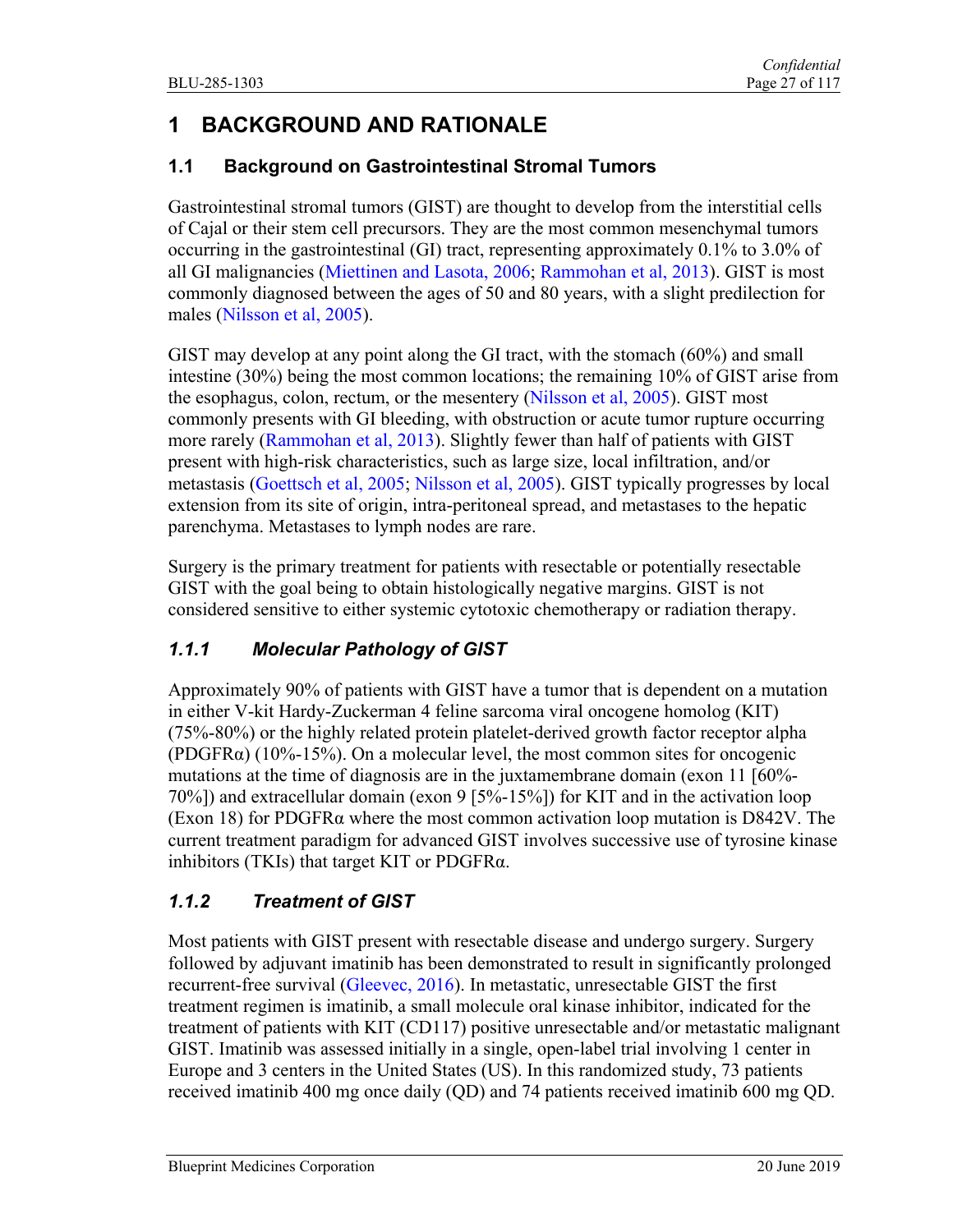An objective response was confirmed in 56 patients; the overall response rate for the combined study arms was 38% (95% confidence interval [CI], 30%-46%). These were all partial responses (PRs), and there was no statistically significant difference in response rates between the 2 dose groups ([Dagher et al, 2002](#page-91-3)). After the initial open-label trial, 2 large, identical, open-label, randomized, global phase 3 studies were conducted where 1640 patients were enrolled and randomized to receive imatinib at doses of 400 mg orally (PO) QD or 800 mg PO QD. Patients in the 400 mg QD group who experienced disease progression were permitted to cross over to receive treatment with 800 mg QD. The results showed a response rate of 50% to 69% and a median progression-free survival (PFS) of approximately 19 months ([Gleevec, 2016\)](#page-91-2).

Commonly reported adverse events (AEs) included edema, fatigue, nausea, abdominal pain, diarrhea, rash, vomiting, myalgia, anemia, and anorexia. Edema most frequently included periorbital or lower extremity edema; severe edema was observed in 182 patients (11.1%). Other AEs included bone marrow suppression, GI bleeding, and elevations in aspartate aminotransferase (AST), alanine aminotransferase (ALT), or bilirubin. Imatinib treatment is notably limited by primary resistance among 15% of patients and progressive disease (PD) through secondary resistance driven mutations in over 80% of patients.

In the second treatment regimen setting, based upon data from a randomized, placebo-controlled trial with supportive evidence from a single-arm study, sunitinib, an oral multi-kinase inhibitor, is indicated for the treatment of patients with GIST after disease progression or intolerance to imatinib. In patients treated with imatinib who had refractory or intolerant GIST, time-to-tumor progression of sunitinib-treated patients was superior to that of placebo-treated patients. Median time to tumor progression of sunitinib-treated patients was 27.3 weeks, compared to 6.4 weeks for placebo-treated patients ( $p < 0.0001$ ). Partial responses were observed in 6.8% of sunitinib-treated patients. The most common AEs related to sunitinib included diarrhea, mucositis, skin abnormalities, and altered taste. Reductions in left ventricular ejection fraction and severe hypertension were also more common in sunitinib-treated patients. Sunitinib has also been associated with severe hepatoxicity resulting in liver failure or death. Sunitinib is potent against the wild type KIT kinase compared to a first treatment regimen; however, resistance to this therapy evolves usually within 1 year of treatment.

In the third treatment regimen setting, regorafenib, an oral multi-kinase inhibitor, is indicated for the treatment of patients with locally advanced unresectable or metastatic GIST who have been previously treated with imatinib and sunitinib. The United States Food and Drug Administration (US FDA) approved regorafenib in February 2013 based upon efficacy and safety evaluated in the GRID study, an international, multicenter, randomized, double blind, placebo-controlled trial ([Demetri et al, 2013a\)](#page-91-4) in 199 patients with unresectable, locally advanced or metastatic GIST, who had been previously treated with imatinib and sunitinib.

The primary efficacy outcome measure of the GRID study was PFS based on disease assessment by independent radiological review using modified Response Evaluation Criteria in Solid Tumors, version 1.1 (mRECIST, version 1.1). Patients were randomized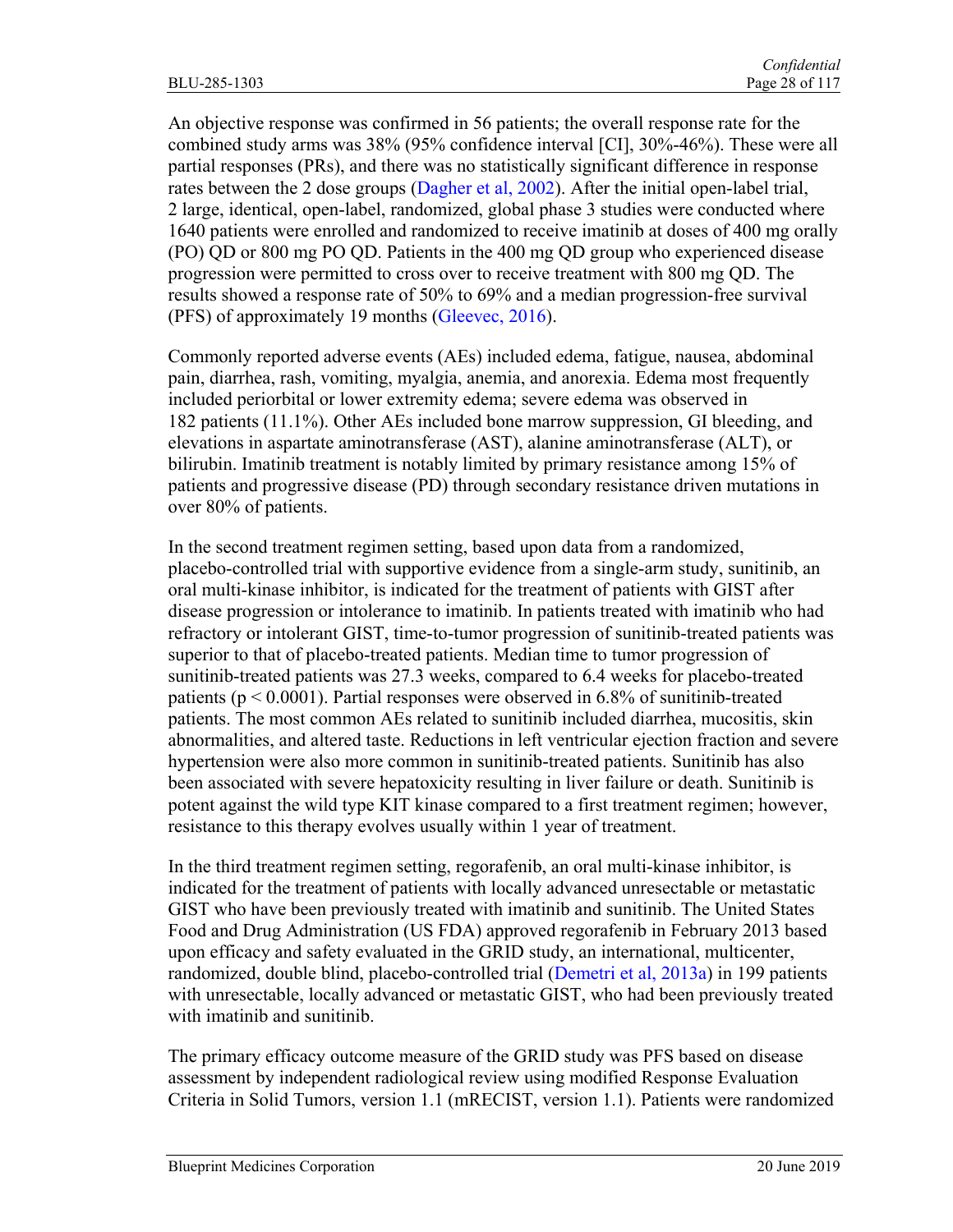to receive 160 mg regorafenib PO QD ( $N=133$ ) plus best supportive care (BSC) or placebo (N=66) plus BSC for the first 21 days of each 28-day cycle until disease progression or unacceptable toxicity. At the time of disease progression as assessed by central review, the study blind was broken, and all patients were offered the opportunity to take regorafenib at the Investigator's discretion. Fifty-six (85%) patients randomized to placebo and 41 (31%) patients randomized to regorafenib received open-label regorafenib.

A statistically significant improvement in PFS was demonstrated among patients treated with regorafenib (4.8 months) compared to placebo (0.9 months) at a hazard ratio (HR) of 0.27 and no patients in either group had a complete response (CR), while 6 of the 133 patients in the regorafenib group and 1 of the 66 patients in the placebo group had a PR, giving objective response rates of 4.5% and 1.5%, respectively. Drug-related AEs were reported in 130 patients who received regorafenib (98%) and 45 patients who received placebo (68%). The most common regorafenib-related AEs of Grade 3 or higher were hypertension, hand-foot skin syndrome, and diarrhea. Regorafenib has also been associated with severe hepatoxicity resulting in liver failure or death.

Serious side effects, which occurred in less than 1% of patients, were liver damage, severe bleeding events, blistering and peeling of skin, severe hypertension that required emergency intervention, acute myocardial infarctions, and intestinal perforations.

Although imatinib is effective as a first treatment regimen for the majority of patients with GIST, primary imatinib resistance is a challenge in a subset of patients, and nearly all patients who receive imatinib ultimately develop secondary resistance. Subsequent treatment regimens for those who respond initially to imatinib are less effective. This diminished efficacy may be related to an acquired resistance to imatinib, which can occur due to multiple mutations in KIT, with exon 13 being the most common, and  $\sim$ 23% of activations loop mutations, with exon 17 being the most common. Primary resistance to all available therapies is most often due to wild type KIT and the D842V mutation in exon 18 of PDGFRα (5%-10% in unresectable/metastatic disease). In KIT-mutant GIST, activation loop mutations occur at a rate of  $\sim$ 20% after imatinib and  $\sim$ 90% after imatinib and sunitinib, and no currently approved TKI selectively and potently inhibits the activation loop mutations in KIT ([Antonescu et al, 2005](#page-91-5); [Debiec-Rychter et al, 2006;](#page-91-6) [Heinrich et al, 2003](#page-91-7); [Liegl et al, 2008;](#page-92-3) [Wardelmann et al, 2006\)](#page-92-4). Likewise, there are no effective therapies that inhibit D842V mutant PDGFRα ([Cassier et al, 2012;](#page-91-8) [Corless et al,](#page-91-9)  [2005;](#page-91-9) [Yoo et al, 2016](#page-92-5)). Thus, GIST, dependent on either of these mutations, represents an important medical need especially in patients who did not respond to imatinib.

## <span id="page-29-0"></span>**1.2 Avapritinib**

## <span id="page-29-1"></span>*1.2.1 Overview*

Avapritinib (formerly BLU-285), a highly potent and selective oral kinase inhibitor, was designed to treat imatinib-resistant GIST by targeting KIT/PDGFRα activation loop mutants (exon 17/18). Avapritinib has potent activity on the KIT and PDGFRα activation loop mutants (exon 17/18), including the D842V mutation, with biochemical half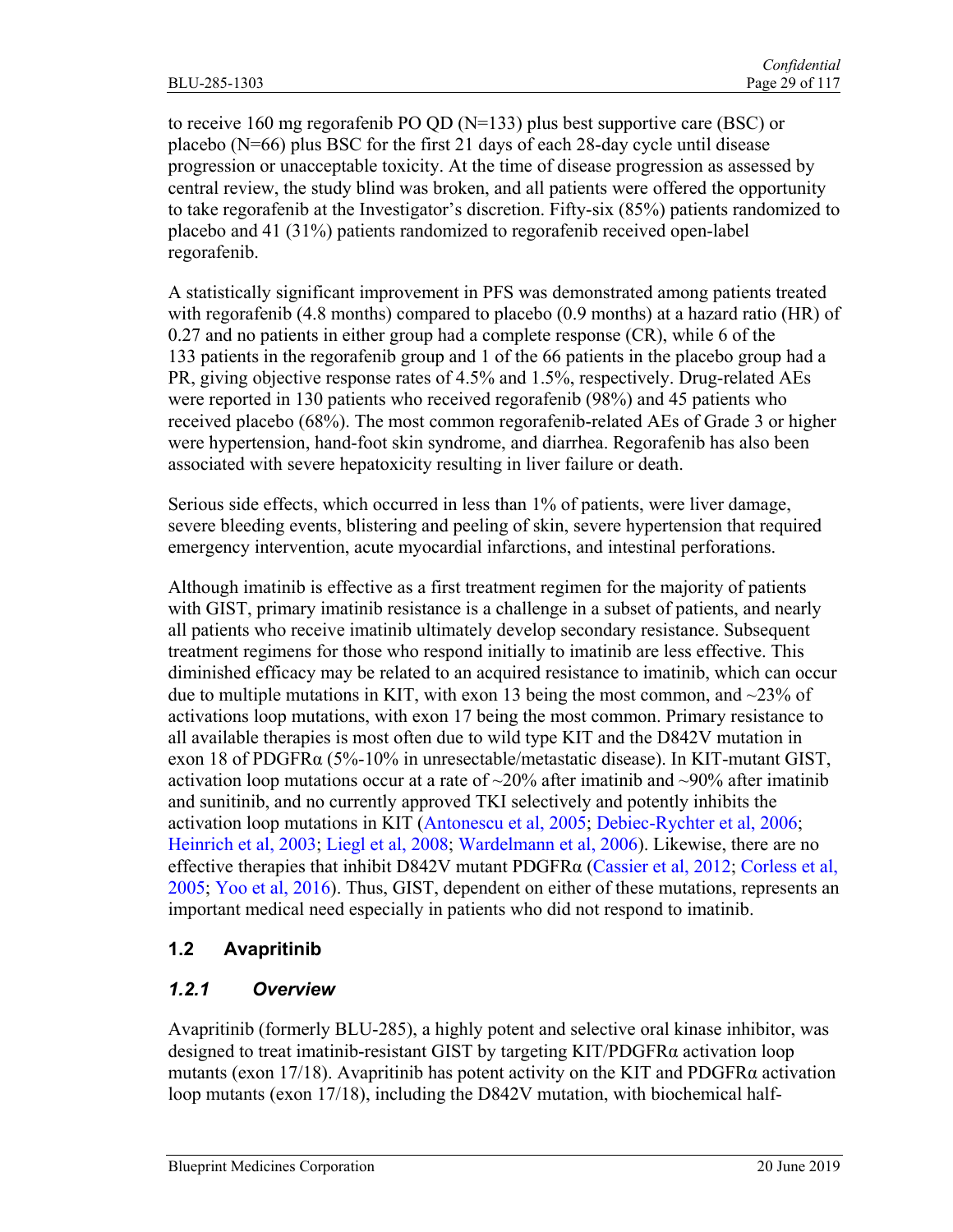maximal inhibitory concentration  $(IC_{50})$  against all activation loop mutants of less than 2 nM ([Figure 1](#page-30-1)). In addition, avapritinib has demonstrated considerable potency across a wide array of disease-relevant KIT mutants found in patients with GIST including those that appear as secondary mutants after imatinib treatment as well as the exon 11 mutants most commonly observed in imatinib-naïve GIST.

#### <span id="page-30-1"></span>**Figure 1: Biochemical Activity of Avapritinib Against Disease-relevant KIT Mutants**



## <span id="page-30-0"></span>*1.2.2 Summary of Nonclinical Information*

A summary of the key nonclinical information is provided below. Additional information can be found in the Investigator Brochure (IB) for avapritinib.

#### *1.2.2.1 Pharmacokinetic Drug Interactions*

In vitro studies with recombinant human cytochrome P450 (CYP) enzymes demonstrated that avapritinib phase I metabolism is predominantly mediated by CYP3A4, with CYP2C9 playing a minor role. Therefore, CYP3A inhibitors may increase circulating levels of avapritinib and CYP3A inducers may reduce circulating levels of avapritinib.

In vitro, avapritinib is a reversible inhibitor of CYP2C9 and CYP3A4/5 at clinically relevant concentrations. The  $R_1$  values for CYP2C9 and CYP3A4 inhibition and  $R_{1, \text{gut}}$ value for CYP3A4 inhibition are  $\geq$ 1.02 and  $>$ 11, respectively. Avapritinib also demonstrated time-dependent inhibition of CYP3A4/5 in vitro with an estimated K<sub>inact</sub> and K<sub>I</sub> of 0.0301 min<sup>-1</sup> and 12.3 µM, respectively and estimated R<sub>2</sub> value of  $\geq$ 1.25. Therefore, clinical drug interactions with comedications for which CYP2C9, or CYP3Amediated metabolism constitutes the primary mechanism of clearance are likely.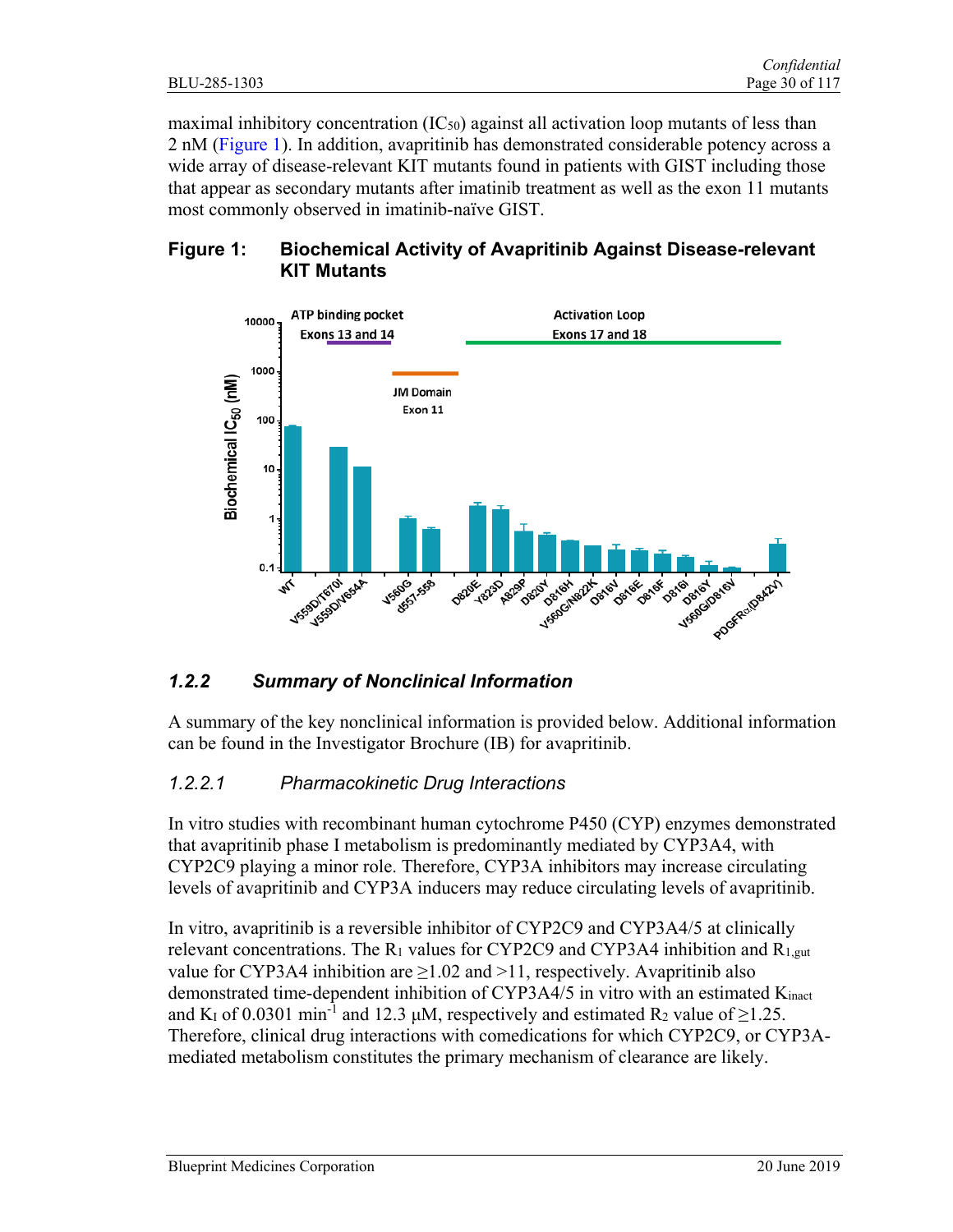In vitro, avapritinib, at concentrations of 0.3 to 3 μM, induced CYP3A4 mRNA expression with a maximal 3.25-fold induction observed at 3 μM.

In vitro, avapritinib is an inhibitor of P-glycoprotein (P-gp), breast cancer resistance protein (BCRP), bile salt export pump (BSEP), and multidrug and toxin extrusion protein (MATE1, MATE2K). Therefore, avapritinib may have the potential to increase plasma concentrations of co-administered substrates of these transporters.

### *1.2.2.2 Safety Pharmacology*

In an Irwin test to evaluate the effects of avapritinib on the gross behavioral, physiological, and neurological state of female Sprague-Dawley rats after 15 days of avapritinib administration, no test article–related effects were noted at a dose level of 15 mg/kg. A dose level of 45 mg/kg resulted in increased touch response, increased corneal reflex, increased pinna reflex, head flicking, exophthalmos, increased startle response, aggressiveness, vocalization, increased pain response, and/or tremors in 2 of 6 animals. These findings show an increase in sensitivity to stimuli and are potentially underlying indictors of preconvulsive activity. Although observed in a minority of treated animals and noted at lethal doses only, these signs were considered test article-related.

Avapritinib inhibited the human ether-à-go-go-related gene (hERG) channel with an  $IC_{50}$ of 2.4  $\mu$ M (~100× the free mean maximum systemic concentration [C<sub>max</sub>] of 0.0243  $\mu$ M at the human maximum tolerated dose (MTD) of 400 mg QD). However, in an in vivo study in radiotelemetry-implanted Beagle dogs, avapritinib did not affect any cardiovascular parameter (heart rate, mean arterial blood pressure, and systolic, diastolic, and pulse pressure), body temperature, electrocardiogram (ECG) waveform morphology, duration of PR, QRS, RR, QT, and heart rate corrected QT intervals, respiratory parameters (respiratory frequency, tidal volume, and minute volume), or the clinical condition of the animals. The observed  $C_{\text{max}}$  of 1650 ng/mL at the high dose of 45 mg/kg in the telemetrized dog study was 1.6-fold higher than the human  $C_{\text{max}}$  of 1009 ng/mL at the human MTD of 400 mg QD.

#### *1.2.2.3 Toxicology*

Sprague-Dawley rats and Beagle dogs were chosen as the nonclinical test species for assessing chemical structure- and pharmacology-mediated toxicity of avapritinib on the basis of the following criteria: a) these species are pharmacologically responsive to the effects of avapritinib; b) these species have historically been used to assess potential human adverse effects; and c) these species are qualitatively similar in hepatocyte metabolism profiles to humans.

Two 28-day Good Laboratory Practice (GLP)-compliant repeated dose toxicology studies were conducted in Sprague-Dawley rats. These studies determined that the severely toxic dose in 10% of animals (STD<sub>10</sub>) was 30 mg/kg/day (180 mg/m<sup>2</sup>/day). The Day last area under the systemic plasma concentration versus -time curve from zero through 24 hours (AUC0-24) of 208000 h•ng/mL at 30 mg/kg/day in rats is approximately 10-fold higher than the steady state (Day 15)  $AUC_{0}$ - $\tau$  of 20298 h•ng/mL at the human MTD of 400 mg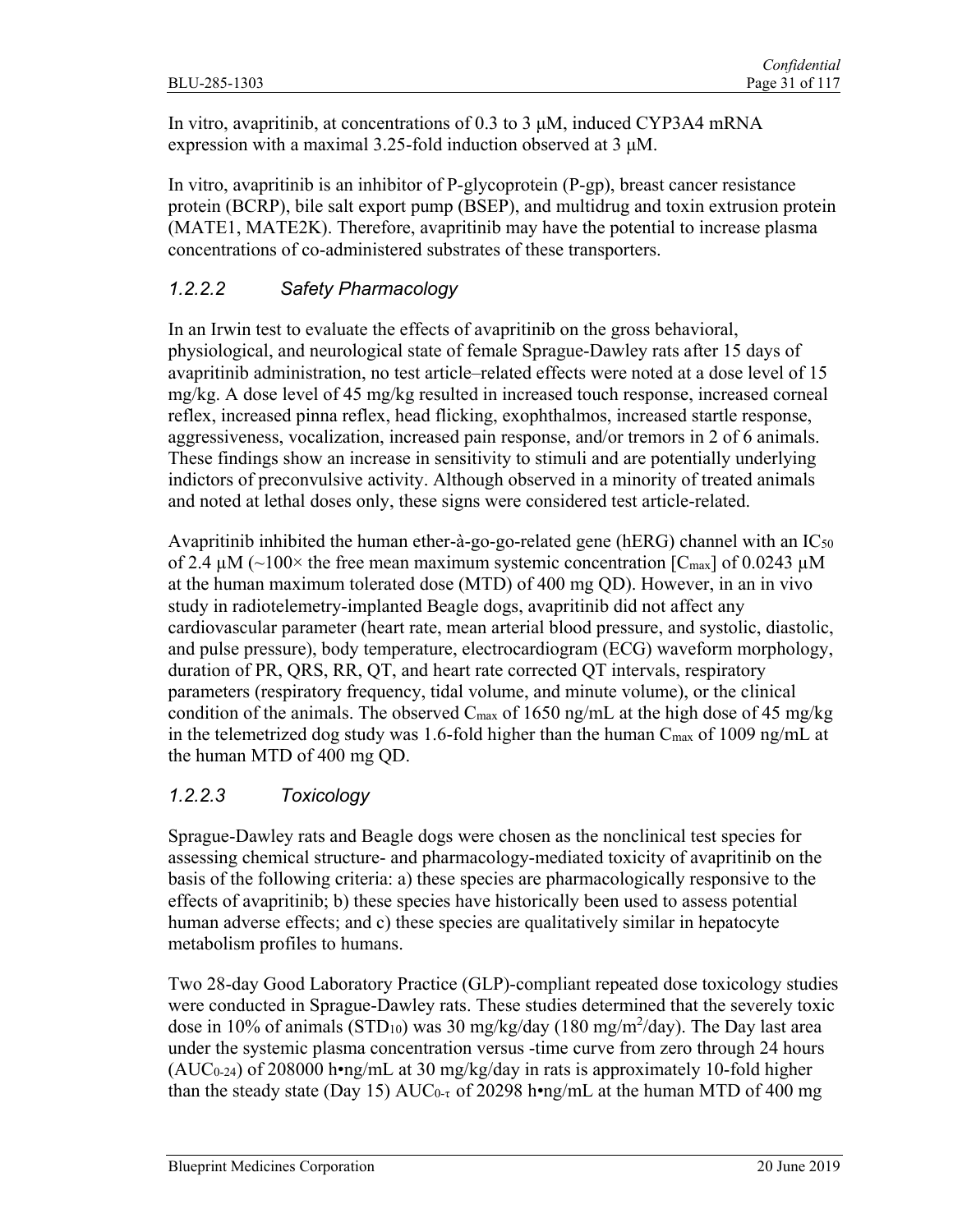QD. The toxicities defining the STD10 were inanition and metabolic perturbations (including changes in serum and urine chemistries, body weight loss, decreased food consumption, tissue effects [including gonad effects] and convulsions). All findings reversed after the 2-week recovery period except gonad effect. No morphologic brain alterations were observed.

In a 28-day GLP-compliant toxicology study in male Beagle dogs, the highest non-severely toxic dose (HNSTD) was 7.5 mg/kg/day (150 mg/m<sup>2</sup>/day). The Day last AUC<sub>0-24</sub> of 6115 h•ng/mL at 7.5 mg/kg/day in dogs is approximately 0.3 times the steady state (Day 15) AUC0-τ of 20298 h•ng/mL at the human MTD of 400 mg QD. The toxicities defining the HNSTD were inanition, metabolic perturbations (including changes in urine electrolytes and serum cholesterol and triglycerides) with vomiting, diarrhea, decreased food intake, body weight loss, hematologic and serum chemistry alterations, and microscopic alterations in tissues, including single focal brain hemorrhage in 3 of 10 dogs treated at doses above the HNSTD, decreased bone marrow cellularity, and gonad effects. All findings reversed after the 2-week recovery period, except gonad and brain effects.

GLP-compliant 3-month toxicology studies were conducted to further characterize dose-limiting toxicities (DLTs) in the dog and rat. In the rat study, no DLT was identified and the highest dose tested was identified as the HNSTD. In dogs, central nervous system (CNS) effects including brain hemorrhage were considered dose limiting. The HNSTD in dogs was 7.5 mg/kg/day (150 mg/m<sup>2</sup>/day), consistent with the 28-day toxicology study.

Due to the occurrence of convulsions in rats, a study was conducted to determine if the oral administration of avapritinib evokes changes in electroencephalographic (EEG) measures consistent with seizures or altered seizure threshold in rats. Administration of avapritinib at the STD10 (30 mg/kg/day) for 9 consecutive days did not result in frank seizures or in EEG changes suggestive of lowered seizure threshold. Convulsions associated with EEG abnormalities were observed when animals were dosed at 50 mg/kg/day, a dose that exceeds the  $STD_{10}$ .

In a follow-up, non-GLP-compliant study conducted in the rat, diazepam, a routinely used anti-seizure medication, was observed to ameliorate avapritinib-induced CNS effects in rats. The ameliorative effects of diazepam on avapritinib-induced altered seizure potential were noted in rats at the early stages of pre-seizure effects as well as at the onset of a frank seizure. These data in Sprague-Dawley rats suggest that diazepam may be effective in preventing avapritinib-induced altered seizure potential.

Avapritinib did not cause mutagenesis in the Ames bacterial mutagenesis assay. In the in vitro chromosome aberration test, in cultured human peripheral blood lymphocytes, avapritinib demonstrated minimal potential to cause chromosomal aberrations. However, avapritinib did not demonstrate any potential to induce micronuclei in vivo in rats. As the in vivo micronucleus assay is considered to be a more physiologically relevant and informative indicator of human genotoxicity risk than the in vitro chromosome aberration test, the overall risk of genotoxicity with avapritinib is considered to be low.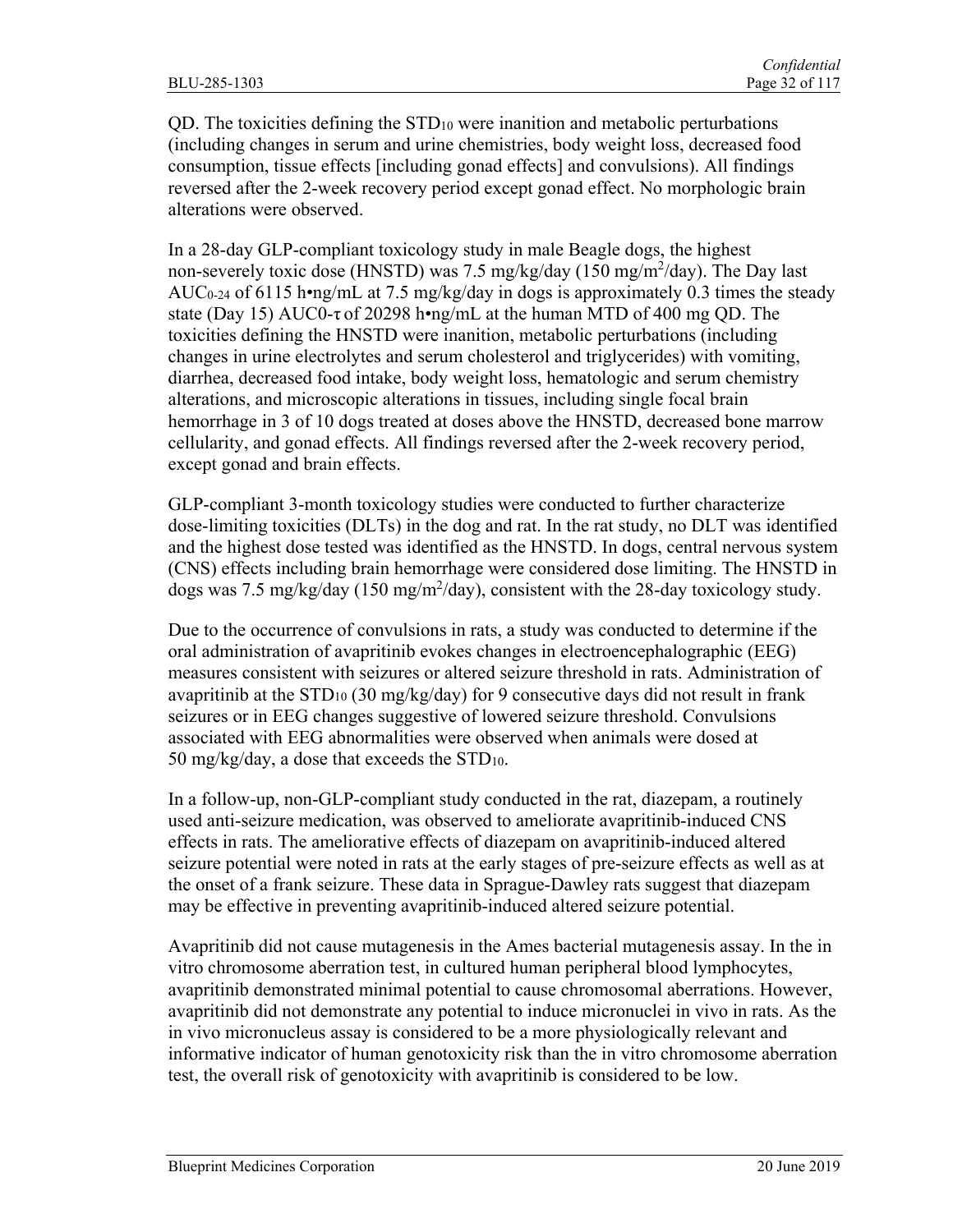#### <span id="page-33-0"></span>*1.2.3 Summary of Clinical Studies*

The avapritinib clinical development program was initiated in August 2015 and includes 2 ongoing Phase 1 clinical studies:

- 1. BLU-285-1101: A Phase 1 study of BLU-285 in patients with GIST and other relapsed and refractory solid tumors.
- 2. BLU-285-2101: A Phase 1 Study of BLU-285 in patients with advanced systemic mastocytosis and relapsed or refractory myeloid malignancies.

In addition, the avapritinib clinical pharmacology development program includes a completed bioavailability study and other ongoing or planned studies to evaluate food effect, drug-drug interaction, and bioequivalence.

Summaries of the data from studies of avapritinib are provided in the IB.

#### *1.2.3.1 Study BLU-285-1101*

Study BLU-285-1101 is assessing the safety, PK and clinical activity of avapritinib in adult patients with unresectable GIST. In Part 1 of the study, patients with GIST must have had disease that had progressed following imatinib and at least 1 of the following: sunitinib, regorafenib, sorafenib, dasatinib, pazopanib or an experimental kinase-inhibitor agent, or disease with a D842 mutation in the PDGFRα gene. Patients in Part 1 (dose escalation) received avapritinib QD on a 4-week cycle following a 3+3 design, which allowed additional accrual to dose levels demonstrated to be safe. In Part 2 of the study, expansion cohorts dosed at the recommended Phase 2 dose include the following 3 groups of patients:

- Group 1: Patients with unresectable GIST that has progressed following treatment with imatinib and at least 1 of the following: sunitinib, regorafenib, sorafenib, dasatinib, pazopanib, or an experimental kinase-inhibitor therapy and who do not have a D842V mutation in PDGFRα.
- Group 2: Patients with unresectable GIST harboring a D842V mutation in the PDGFRα gene.
- Group 3: Patients with unresectable GIST that has progressed and/or those who have experienced intolerance after treatment with imatinib (including in the adjuvant setting), and have not received additional kinase-inhibitor therapy, and do not have a known D842V mutation in PDGFRα.

Adverse events based on the National Cancer Institute Common Terminology Criteria for Adverse Events (NCI CTCAE) version 4.03, PK and plasma/tumor mutant DNA levels are being assessed. Response is being determined according to mRECIST, version 1.1 approximately every 8 weeks. This study is currently ongoing.

As of 11 October 2017, 116 patients with GIST have been treated with avapritinib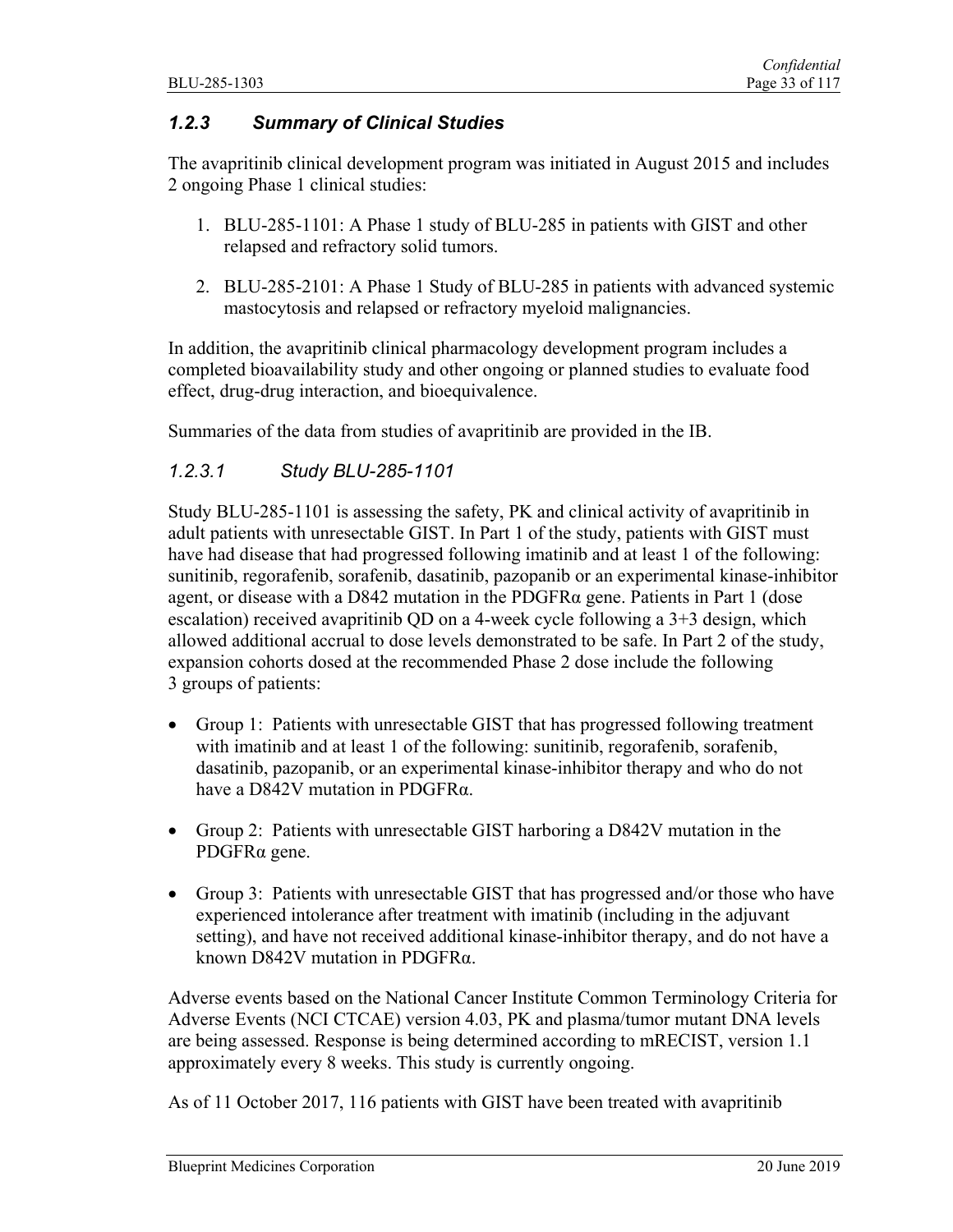including 46 patients who were enrolled and treated during the dose escalation part of the study, and 70 patients in the expansion part.

Treatment with avapritinib has been well tolerated in patients with GIST. Most AEs have been Grade 1 or 2 in intensity, with the most common ( $\geq$  25%) including nausea (56%), fatigue (53%), periorbital edema (43%), vomiting (41%), peripheral edema (34%), anemia (31%), diarrhea (31%), cognitive effects (consisting of multiple similar AEs aggregated into a single category [30%]), increased lacrimation (30%), and decreased appetite (28%). There were no DLTs until the 600 mg dose cohort was reached and DLTs were noted in 2 patients: 1 patient experienced Grade 2 hypertension, Grade 2 rash, and Grade 2 memory impairment; the other patient experienced Grade 2 hyperbilirubinemia. The maximum tolerated dose was determined to be 400 mg QD.

Overall, 49 patients discontinued avapritinib treatment. Six patients discontinued due to AEs, 40 patients discontinued due to disease progression, and 3 patients discontinued avapritinib due to patient's decision.

The single dose (Cycle 1 Day 1; C1D1) and steady state (Cycle 1 Day 15; C1D15) pharmacokinetics of avapritinib have been evaluated in Study BLU-285-1101. Preliminary unaudited PK data from the 11 April 2018 datacut are presented. After administration of single oral doses of avapritinib ranging from 30 to 400 mg avapritinib, the median time to peak concentration  $(T_{\text{max}})$  ranged from 2 to 4 hours postdose, and the mean plasma elimination half-life of avapritinib ranged from 35 hours to 57 hours. After a single dose and repeat dosing of avapritinib, systemic exposure was dose proportional over the dose range of 30 mg to 400 mg QD. The steady state (C1D15) geometric mean  $C_{\text{max}}$  (%CV) of avapritinib at doses of 300 mg OD and 400 mg OD was 774 ng/mL (49.4%) and 1009 ng/mL (50.9%), respectively, and the corresponding area under the plasma concentration-time curve  $(AUC_{0-\tau})$  was 14074 h•ng/mL (45.1%) and 20298 h•ng/mL (41.5%), respectively. The mean accumulation ratio after repeat dosing of avapritinib (dose range:  $30 - 400$  mg OD) was  $3.4 - 5.2$ . Based on the data collected thus far, and the exposures required for antitumor activity in GIST patient-derived xenograft models [\(Figure 2](#page-35-0)), systemic exposure at 300 mg QD - 400 mg QD is predicted to provide broad coverage of the primary (eg, exon 11) and secondary KIT (eg, exon 11/17 and exon 11/13) mutations.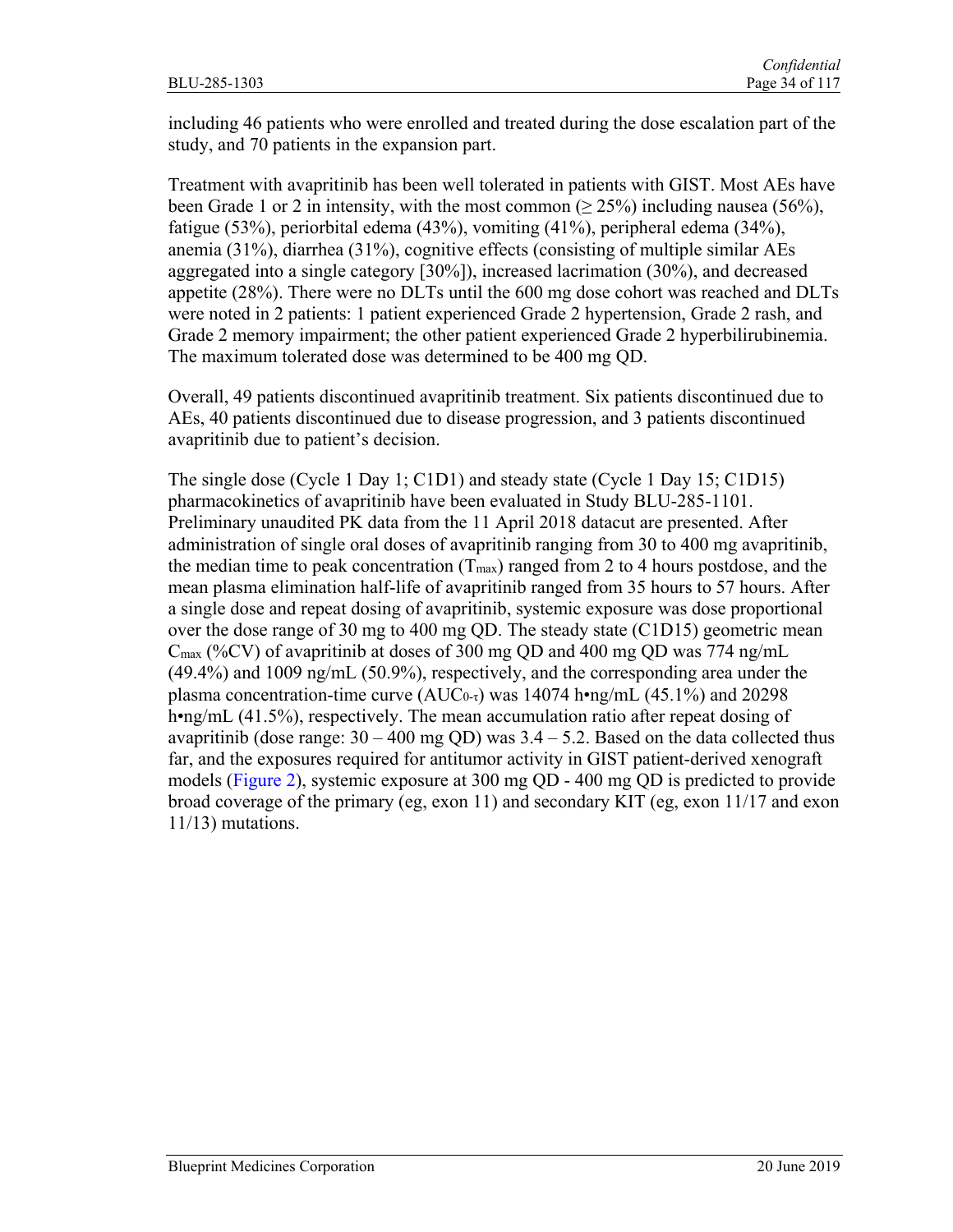#### <span id="page-35-0"></span>**Figure 2: Clinical Exposure of Avapritinib Reaches Levels Projected to be Efficacious Across Multiple KIT-mutant Genotypes**



As of 11 October 2017, 74 patients including 31 patients with a PDGFRα D842V mutation and 43 patients with a KIT mutation were evaluable for the analysis of efficacy (ie, had at least 1 mRECIST, version 1.1 response determined by radiographic assessment and evaluated by blinded central review). The median number of prior kinase inhibitor regimens was 4 (ranging from 2 to 11) among patients with a KIT mutation and 1 (ranging from 0 to 6) among patients with a PDGFRα mutation.

Of the 31 patients with a PDGFR $\alpha$  D842V mutation who had a radiographic assessment evaluated by blinded central review, 21 PDGFRα D842V patients had PR (objective response rate [ORR] 71%, 18 confirmed, and 3 pending confirmation) and 9 PDGFR $\alpha$ D842V patients had stable disease (SD). Clinical and molecular response was observed in heavily pretreated patients with KIT – mutant GIST with a median of 4 prior TKIs. Of the 43 efficacy-evaluable patients with a KIT mutation treated at all dose levels, 6 KIT patients had PR (5 confirmed and 1 pending confirmation; ORR 14%) and 23 KIT patients had SD. Among patients treated at or above the Part 2 starting dose of 300 mg, 5 patients have had a PR (ORR 16%). In patients with a KIT mutation treated at doses  $\geq$  300 mg QD, the median PFS was 11.5 months and in patients treated at doses between 30 mg and 200 mg the median PFS was 2 months. ([Figure 3](#page-36-1)). Overall, decreases in tumor size were observed in patients with a variety of KIT mutations, including mutations in exons 9, 11, 13, 17 and 18 [\(Heinrich et al, 2017](#page-91-10)). In this heavily pretreated population, imatinib rechallenge has shown a median PFS of 1.8 months [\(Kang et al, 2013\)](#page-91-11).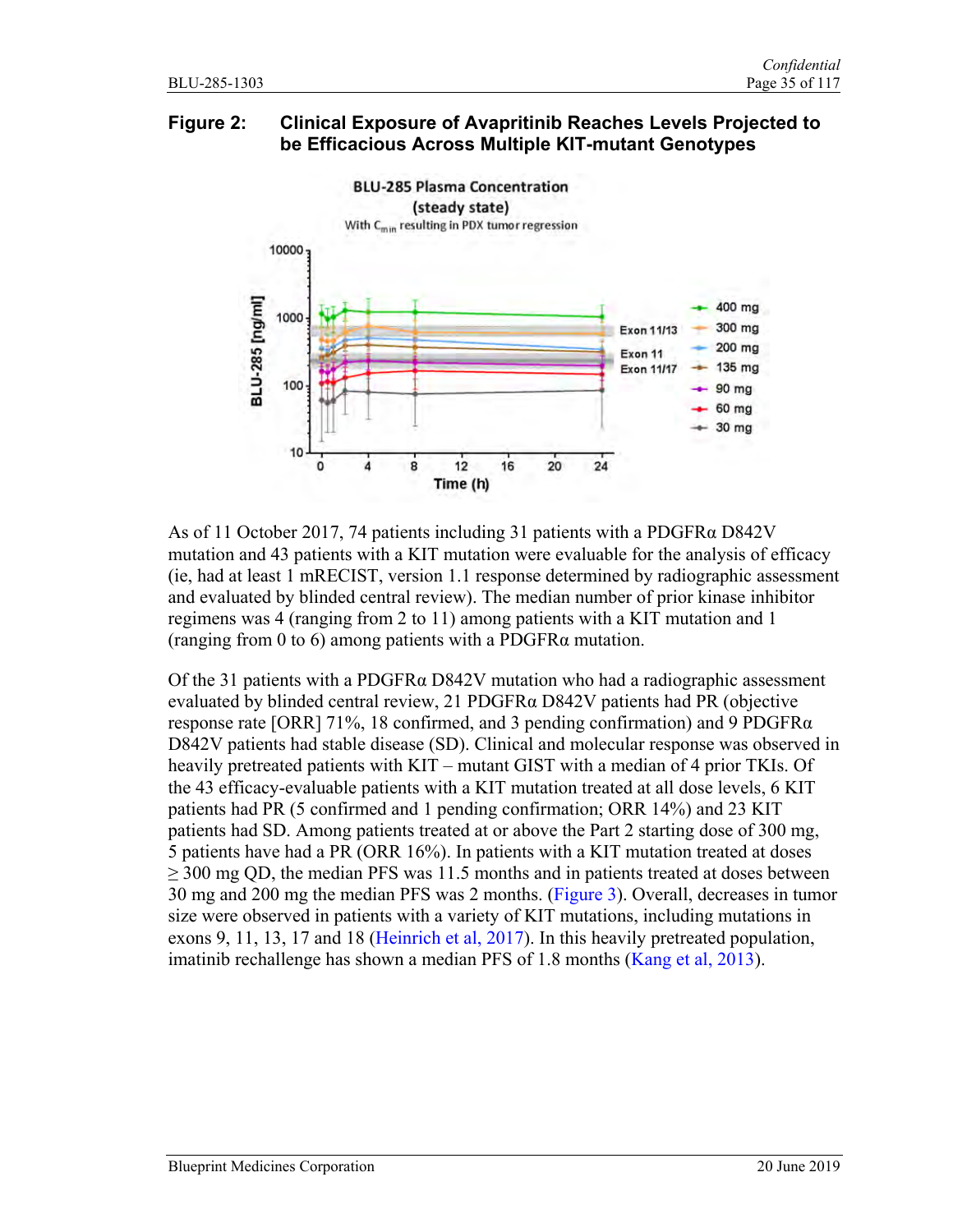### **Figure 3: Probability of PFS with Avapritinib in KIT-mutated GIST patients at Low and High Dose Levels.**



Abbreviations:  $GIST =$  gastrointestinal stromal tumor;  $KIT = V$ -kit Hardy-Zuckerman 4 feline sarcoma viral oncogene homolog; PFS = progression-free survival.

In summary, treatment with avapritinib has demonstrated potent and selective activity against KIT and PDGFRα mutants in vitro and growth inhibition in TKI-resistant models in nonclinical and clinical studies. It has been shown to be efficacious and tolerable at active doses in nonclinical toxicology and safety pharmacology studies, as well in the Phase 1 clinical program with dose expansion cohorts. Given the poor prognosis and potential risk/benefit of avapritinib for patients with advanced GIST, further development of this agent is warranted in a third treatment regimen setting.

### **1.3 Study Rationale**

No currently approved TKI selectively and potently inhibits the activation loop mutations of KIT and PDGFRα. Thus, GISTs linked to either of these mutations represent an important medical need especially in patients who did not respond to imatinib and 1 other TKI and who have not been treated with regorafenib.

Avapritinib, a highly potent and selective oral kinase inhibitor, was designed to treat imatinib-resistant GIST by targeting KIT/PDGFRα activation loop mutants. Avapritinib has potent activity on the KIT and PDGFRα activation loop mutants with biochemical IC50 against all activation loop mutants less than 2 nM. In addition, avapritinib has demonstrated considerable potency across a wide array of disease-relevant KIT mutants found in patients with GIST including those that appear as secondary mutants after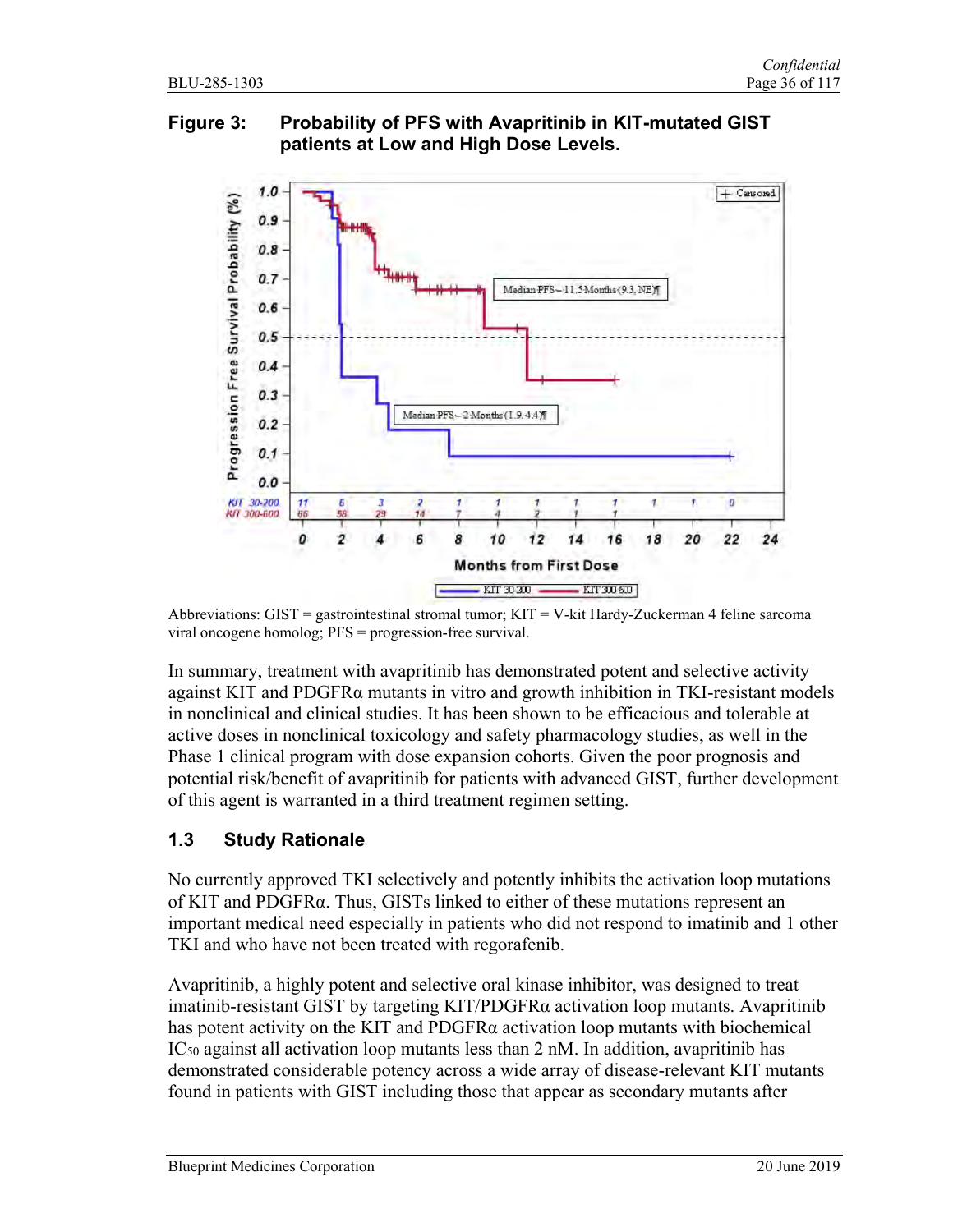imatinib treatment and those found as primary mutants in imatinib-naïve GIST; it is also potent against D842V mutant PDGFRα, which results in resistance to the available TKIs.

As of 11 October 2017, preliminary Phase 1 clinical data with avapritinib in patients with advanced KIT mutant GIST have shown the compound to be well tolerated with clinically meaningful evidence of anti-tumor activity including radiographic response. Based on the supportive efficacy and safety data (see [Section](#page-33-0) 1.2.3.1), avapritinib may serve as a novel targeted treatment option for patients with previously treated advanced GIST.

Study BLU-285-1303 is an open-label randomized study designed to demonstrate the efficacy and safety of avapritinib in patients with locally advanced unresectable or metastatic GIST previously treated with at least 2 TKIs including imatinib compared to regorafenib. Patients eligible for this study are those who received imatinib and 1 or 2 other TKIs as prior treatment regimens including adjuvant therapy, with objective disease progression, inadequate clinical benefit or intolerance, or had disease progression or intolerance to other systemic therapies including investigational agents and radiotherapy, and have an Eastern Cooperative Oncology Group Performance Status (ECOG PS) of 0 to 2. Patients who experienced intolerance to prior therapies must have objective disease progression prior to enrollment onto BLU-285-1303 study.

As regorafenib is the only approved TKI treatment for patients with GIST who have received 2 prior TKIs, patients who experience disease progression on regorafenib during this study, as confirmed by central radiology review, may be offered the opportunity to cross over to the avapritinib treatment arm (see [Section](#page-67-0) 7.6 for additional details).

# **1.4 Benefit/Risk Assessment**

GIST is a sarcoma of the gastrointestinal tract. It commonly presents with GI bleeding and gastrointestinal obstruction. Surgery is the primary therapy for patients with resectable disease. GIST that is metastatic or locally advanced and unresectable is treated with TKIs that target KIT. Imatinib is the standard first-line therapy for patients with metastatic and locally advanced, unresectable GIST. Sunitinib and regorafeninb are the standard second-line therapies, respectively; however, other TKIs targeting KIT are also used in the second- and third-line setting. Therefore, regorafenib is also often used in the fourth-line setting.

This study includes patients with metastatic and locally advanced, unresectable GIST who have been treated with imatinib and one or two other TKIs, but have not received regorafenib. Patients will be randomly assigned to treatment with avapritinib (the experimental group) or regorafenib (the control group). Following treatment with imatinib and a second TKI the outcome for patients with GIST is very poor. Treatment with regorafenib following imatinib and sunitinib provides a median PFS of about 5 months and a response rate of about 5 months. The median survival for patients treated with available TKIs in the third- and fourth-line setting is about 1 year (Ozer-Stillman et [al, 2015\)](#page-92-0).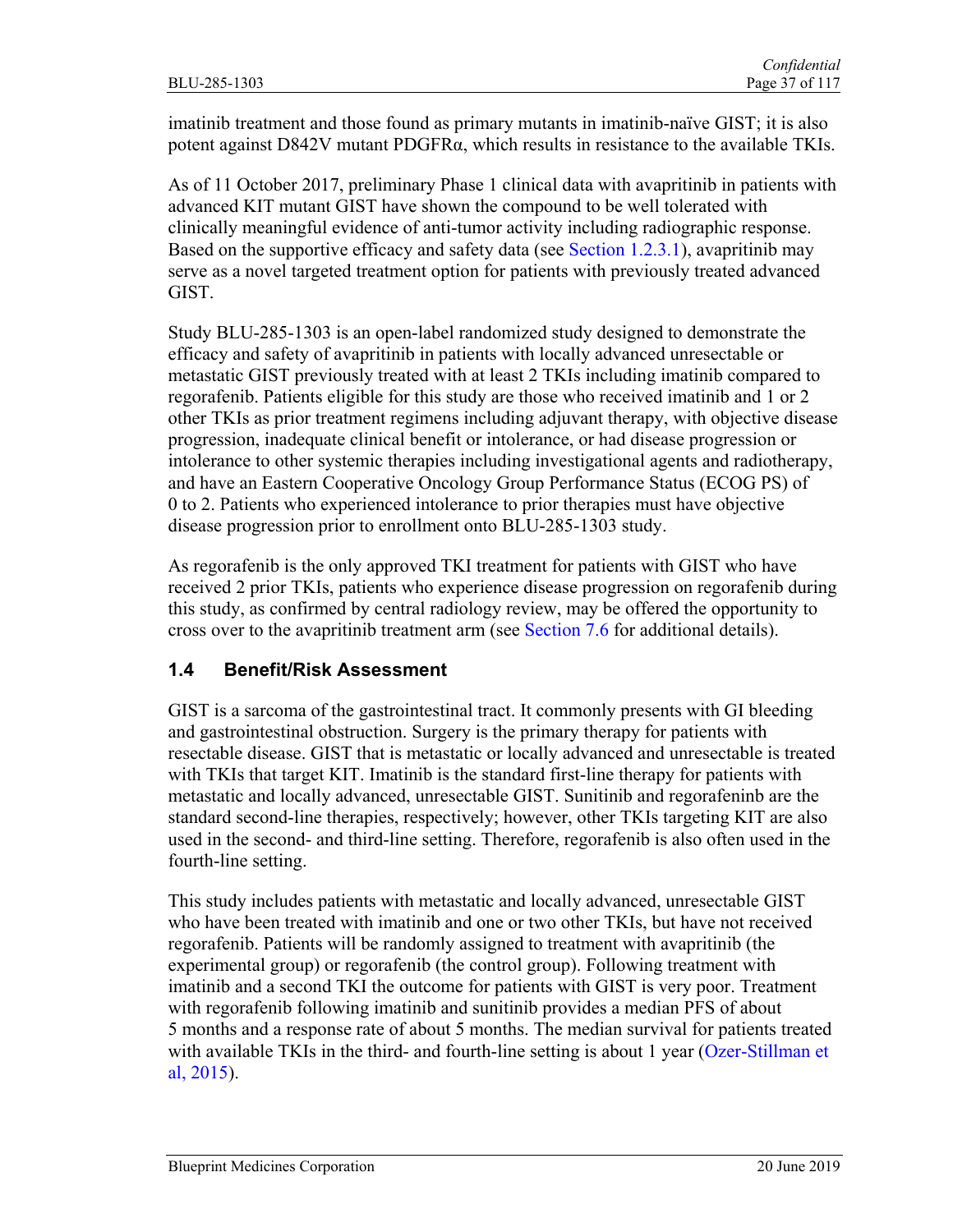Avapritinib is a selective and potent inhibitor of KIT and PDGFRα. Activating mutations in *KIT* and *PDGFRA* are the primary drivers of GIST in about 90% of patients (75-80% *KIT* and 10-15% *PDGFRA*). As described in [Section 1.2.1](#page-29-0), avapritinib potently inhibits *KIT* and *PDGFRA* carrying the activating mutations most commonly found in GIST tumors. Avapritinib has demonstrated important clinical activity in an ongoing clinical study, BLU-285-1101, in patients with advanced, heavily pre-treated GIST. As described in [Section](#page-33-0) 1.2.3.1, the response rate with avapritinib was 16% among patients with *KIT*driven GIST treated at doses of 300-400 mg QD. Importantly, these patients were heavily pre-treated, having received a median of 4 prior lines of therapy. The response rate was 71% among patients with *PDGFRA*-driven GIST across all dose levels. These patients had received a median of 1 prior line of therapy; however, *PDGFRA*-driven GIST is typically not responsive to any of the available TKIs, including imatinib. Based on preliminary data from this ongoing study the median PFS in patients with *KIT*-driven GIST was 11.5 months, and the median PFS in patients with *PDGFRA*-driven GIST was not yet reached.

Overall, avapritinib has been well-tolerated in patients with GIST. Most AEs have been Grade 1 or Grade 2 in severity and consistent with the effects of KIT inhibition. Adverse events occurring in ≥25% of patients (regardless of relationship to avapritinib) included nausea (56%), fatigue (53%), periorbital edema (43%), vomiting (41%), peripheral edema (34%), anemia (31%), diarrhea (31%), cognitive effects (consisting of multiple similar AEs aggregated into a single category [30%]), increased lacrimation (30%), and decreased appetite (28%). Among 116 patients treated with avapritinib in the BLU-285- 1101 study as of the 11 October 2017 data cut-off only 6 (5%) have discontinued treatment due to a treatment-related AE.

Overall, the benefit-risk assessment is favorable and warrants continued development of avapritinib in patients with advanced GIST.

# **2 STUDY OBJECTIVES**

# **2.1 Primary Objective**

• The primary objective is to demonstrate the efficacy of avapritinib based on PFS determined by central radiological assessment per mRECIST, version 1.1 in patients with advanced GIST following 2 or 3 prior TKI therapies, including imatinib, compared to patients treated with regorafenib.

# **2.2 Secondary Objectives**

The key secondary objectives are:

• To evaluate ORR determined by central radiology assessment per mRECIST, version 1.1 in patients with advanced GIST treated with avapritinib compared to patients treated with regorafenib.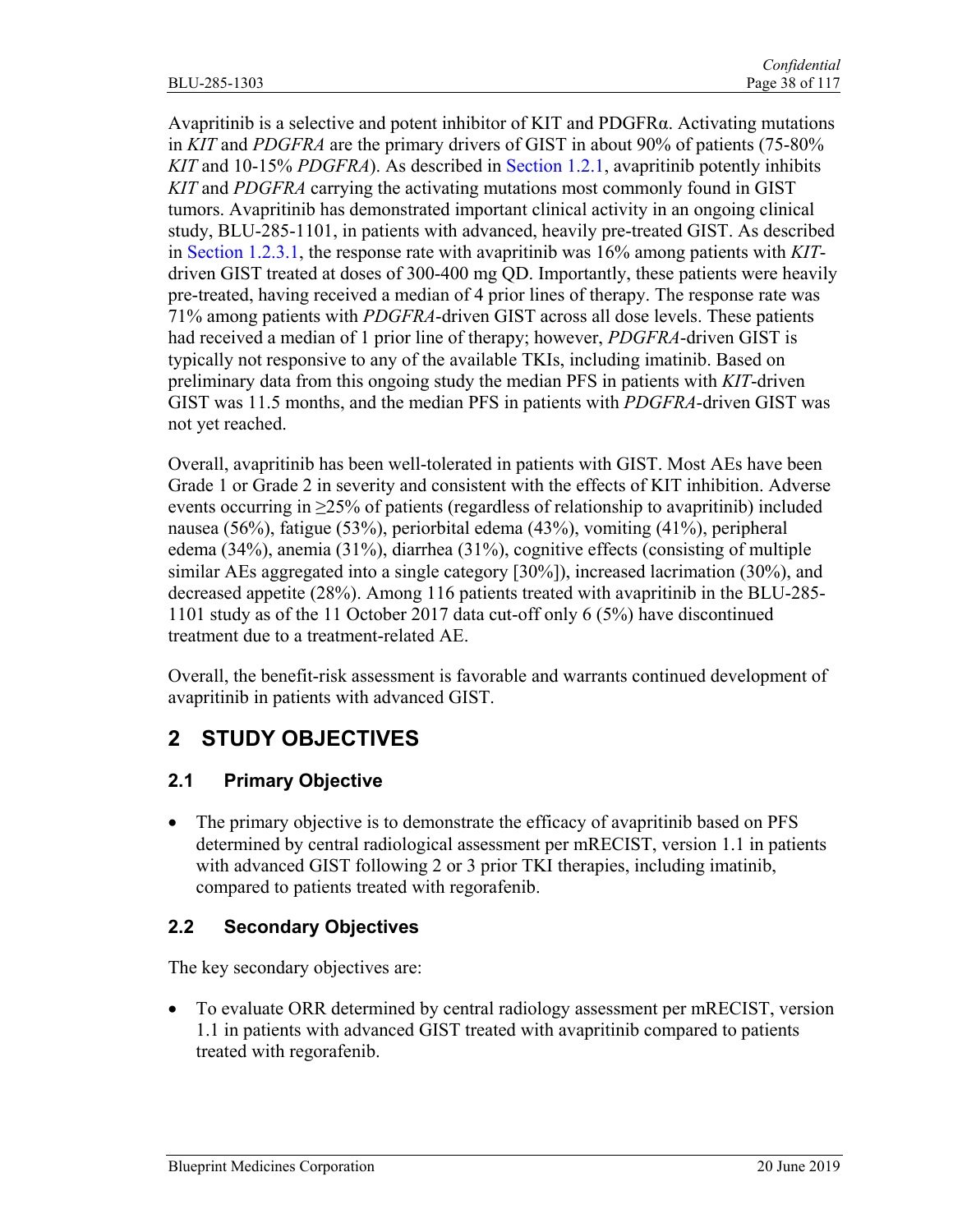• To evaluate overall survival (OS) in patients with advanced GIST treated with avapritinib compared to patients treated with regorafenib.

To preserve study-wide Type I error, the key secondary objectives will be tested in the order presented, as part of the sequential testing scheme for the study if the primary analysis is significant.

Additional secondary objectives are:

- To evaluate the European Organisation for Research and Treatment of Cancer Quality of Life (EORTC-QLQ-C30) individual scores in patients with advanced GIST treated with avapritinib compared to patients treated with regorafenib.
- To evaluate the safety and tolerability of avapritinib compared to regorafenib.
- To evaluate disease response rate as assessed by the Investigator per mRECIST, version 1.1 and determined by central radiological assessment per Choi criteria in patients with advanced GIST treated with avapritinib compared to patients treated with regorafenib.
- To evaluate DCR per mRECIST, version 1.1 in patients with advanced GIST treated with avapritinib compared to patients treated with regorafenib.
- To evaluate duration of response (DOR) per mRECIST, version 1.1 in patients with advanced GIST treated with avapritinib compared to patients treated with regorafenib.
- To determine steady state systemic exposure of avapritinib.
- To assess the patient-reported perception of abdominal pain.

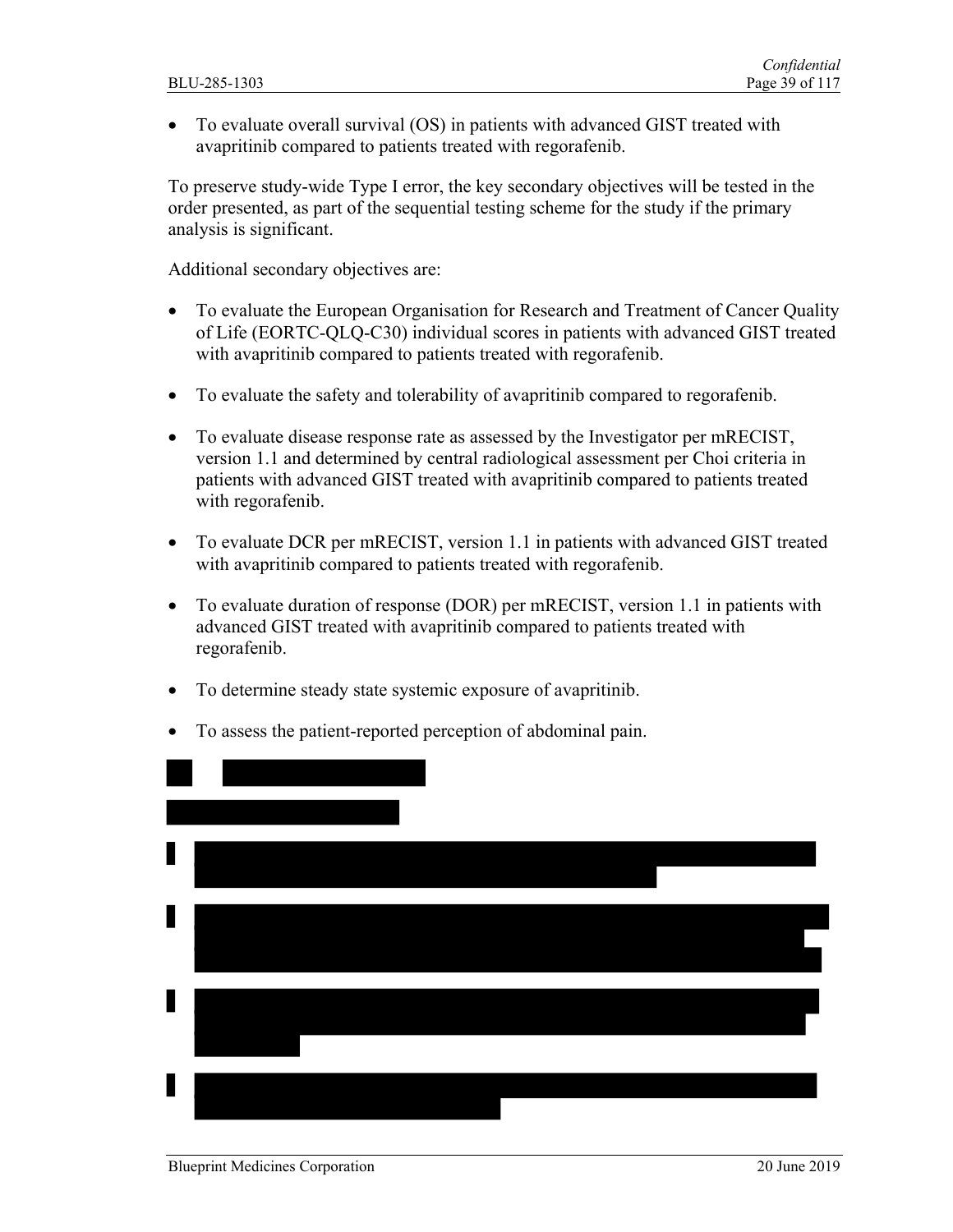# **3 STUDY ENDPOINTS**

### **3.1 Primary Endpoints**

• The primary endpoint is PFS, based on central radiological assessment per mRECIST, version 1.1, in patients with advanced GIST. Progression-free survival is defined as time from randomization to disease progression, or death due to any cause, whichever occurs first.

#### **3.2 Secondary Endpoints**

The key secondary endpoints are:

- Objective response rate defined as the percentage of patients whose best response is CR or PR as assessed by central radiology using mRECIST, version 1.1.
- Overall survival defined as the time from date of randomization to death due to any cause.

Additional secondary endpoints include:

- All individual EORTC QLQ-C30 scores, eg, physical functioning score, pain score, role functioning score, appetite loss score, etc.
- Adverse events, serious AEs (SAEs), and changes in safety laboratory parameters, 12-lead ECG evaluations, and ECOG PS. The intensity of AEs will be assessed by the NCI CTCAE, version 5.0.
- Response as assessed by Investigator per mRECIST, version 1.1. and assessed by central radiology per Choi criteria.
- Disease control is defined as the rate of CR, or PR of any duration, or SD lasting for at least 16 weeks per mRECIST, version 1.1.
- Duration of response defined as the time from first documentation of tumor response to disease progression or death due to any cause.
- Plasma drug concentration at specified time points.
- Abdominal pain as measured by a numeric rating scale (0-10).

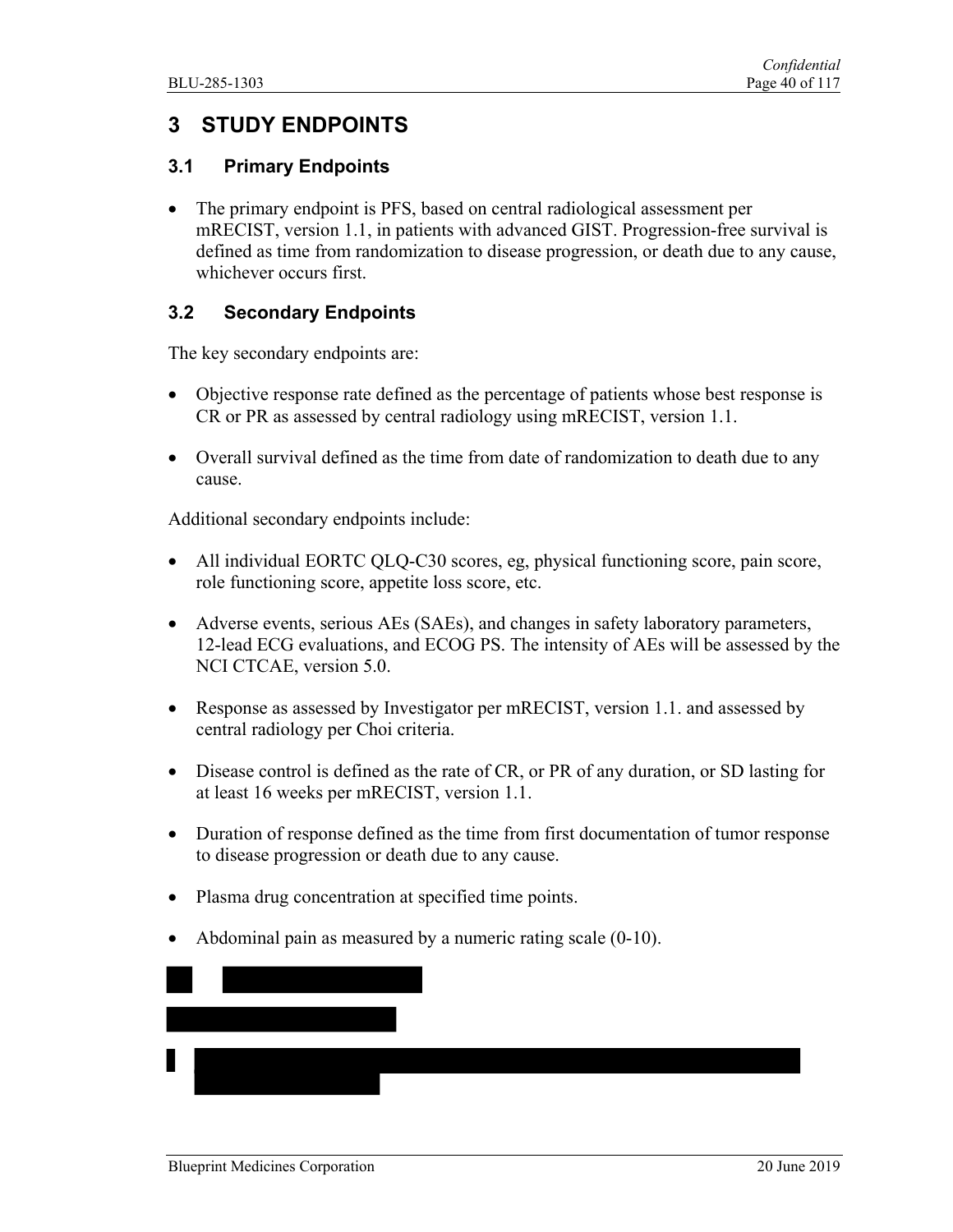

# **4 STUDY PLAN**

# **4.1 Study Design**

This is an open-label, randomized, Phase 3 study in patients with locally advanced unresectable or metastatic GIST (advanced GIST) of avapritinib versus regorafenib in patients previously treated with imatinib and 1 or 2 other TKIs.

All study visits are intended to be conducted on an outpatient basis. After provision of written informed consent, patients will be evaluated for study eligibility during the screening period within 4 weeks (28 days) before study drug administration on Cycle 1 Day 1 (C1D1). During the screening period, eligibility will be confirmed; management of baseline concomitant conditions will be recorded and stabilized; and baseline symptoms will be assessed. Hematology, blood chemistry, mutation status, brain imaging (CT scan or MRI), and baseline tumor assessments (CT scan or MRI) will be performed within 28 days of C1D1.

Patients are to be randomly assigned, in a 1:1 ratio, to 1 of 2 treatment arms: Arm A (avapritinib) or Arm B (regorafenib) stratified by TKI treatment (third vs. fourth), geographic region (Asia vs. rest of the world), and PDGFRα D842V mutation status measured in ctDNA or a tumor sample (PDGFRα D842V mutation present vs. absent). Patients randomized to Arm A will receive avapritinib 300 mg PO QD. Patients who experience disease progression on avapritinib, based on central review, will be offered the opportunity to continue taking treatment with avapritinib if there is no symptomatic evidence of disease progression or laboratory abnormalities attributable to disease progression, no rapid progression of disease or a progressive tumor requiring urgent alternative medical intervention at critical anatomical sites, and no decline in ECOG PS. Patients randomized to Arm A must consent to continue avapritinib treatment after disease progression; see [Section](#page-67-1) 7.7 for additional details.

Patients randomized to Arm B will receive regorafenib 160 mg PO QD for 3 weeks out of every 4-weeks (28 days) cycle (ie, 3 weeks on/1 week off). Patients who experience disease progression on regorafenib, as confirmed by central radiology review, may be offered the opportunity to cross over to the avapritinib treatment arm (Arm A); see [Section](#page-67-0) 7.6 for additional details. Prespecified dose modification guidance for AEs related to regorafenib and to avapritinib are described in [Section](#page-52-0) 6.3.1.

At least 70% of the patients enrolled should be receiving the study drug as their third distinct TKI treatment for GIST, ie, no more than 30% of patients should be receiving the study drug as their fourth distinct TKI treatment for GIST. In addition, patients will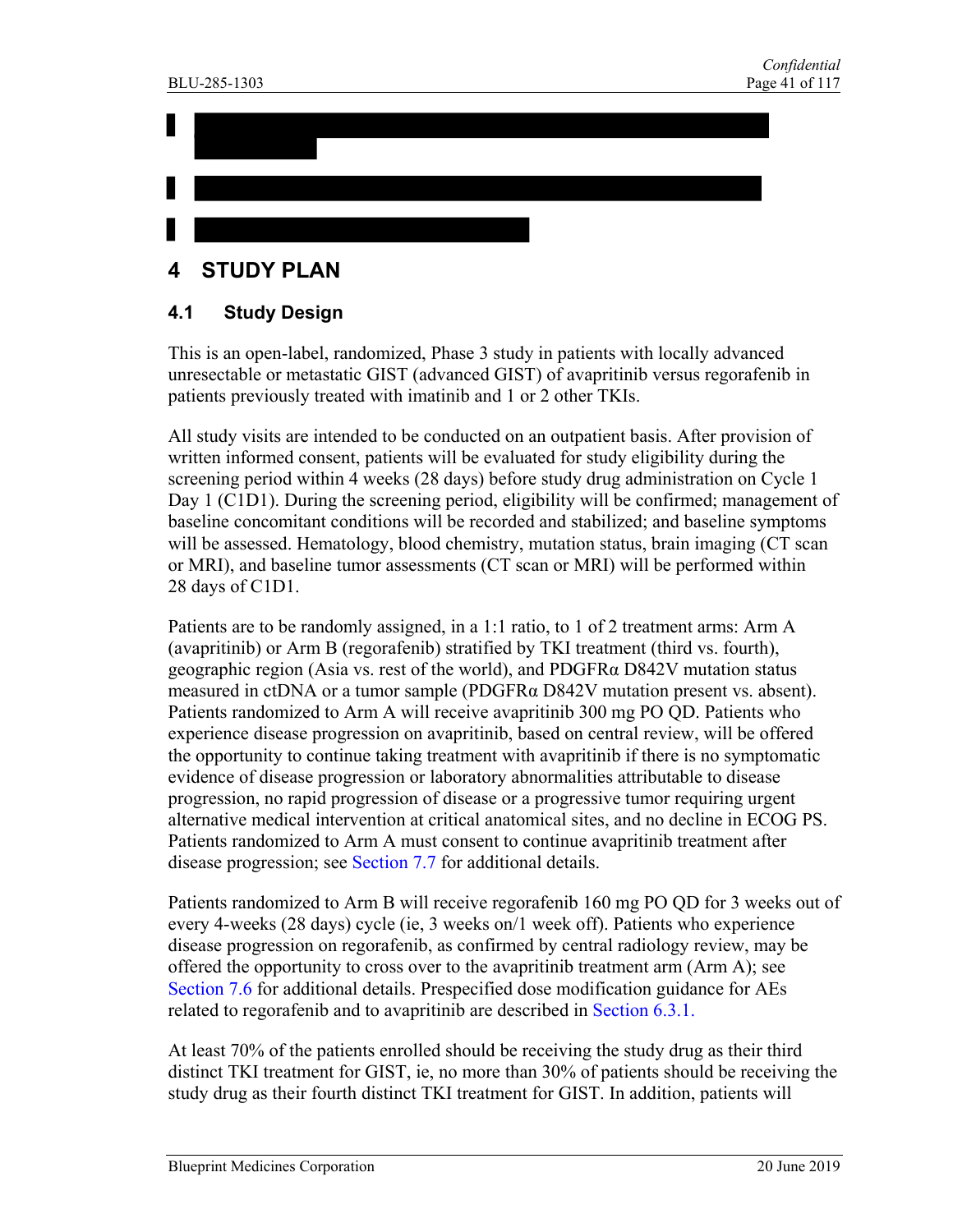receive BSC, excluding any additional anticancer therapy such as any systemic antineoplastic therapy (including kinase inhibitors and chemotherapy), radiation therapy, or surgery.

All patients will present to the study center on C1D1 for the first dose of study drug, vital sign measurements, physical exam, quality-of-life (QoL) assessment, PRO assessments, laboratory assessments, ECG and AE recording. In Cycle 2 Day 1 (C2D1), Cycle 3 Day 1 (C3D1), Cycle 4 Day 1 (C4D1) and Cycle 5 Day 1 (C5D1), patients will present to study centers for physical examination, vital signs measurements, laboratory assessments, QoL assessments, PRO assessments, ECG, and AE/concomitant medication recording. On C1D15 and C2D15, all patients will attend study center visits for vital sign measurements, serum chemistry measurements, and AE reporting. For all subsequent cycles, all patients will attend study center visits every other cycle on Day 1 of odd cycles (ie, C7D1, C9D1 etc.) for physical examination, vital sign measurements, laboratory assessments, QoL assessments, PRO assessments, ECG and AE recording. At any point in time between treatment cycles patients should attend or contact the study center for AE reporting, evaluation, and medical intervention.

Tumor assessments will be performed at Baseline and then every 8 weeks  $(\pm 1$  week) counting from C1D1, regardless of the scheduled treatment cycles, ie, if study treatment is interrupted or discontinued for any reason, tumor imaging should continue according to an 8-week schedule until tumor progression is confirmed by central radiology review. Computed tomography with intravenous (IV) contrast is the preferred imaging modality, unless a site of disease is better evaluated by MRI.

It is anticipated that patients will receive at least 1 cycle of avapritinib if randomized to Arm A and regorafenib if randomized to Arm B; no maximum treatment duration has been set. After C1, patients may continue to receive study drug until precluded by toxicity, noncompliance, pregnancy, withdrawal of consent, physician decision, PD, death, or closure of the study by the Sponsor.

All patients will attend an End-of-Treatment (EOT) visit within 14  $(\pm 7)$  days after the last dose of study drug. A safety Follow-up visit for resolution of any ongoing AE will be made on Day 30  $(\pm 7 \text{ days})$  after the last dose of study drug, or at the time the patient initiates another antineoplastic therapy. Patients who discontinue study treatment before disease progression will undergo tumor assessments every 8 weeks until disease progression, death, or patient withdrawal of consent. After documentation of disease progression by central radiology review, patients are to be followed for subsequent antineoplastic therapy and survival approximately every 2 months until death, withdrawal of consent or closure of the study by the Sponsor.

The expected enrollment period is approximately 18 months, and the expected duration of the study to reach the primary analysis timepoint is approximately 24 months until a total number of 264 PFS events are reached. The study will be completed when all patients are no longer receiving study drug and follow-up for OS has been concluded.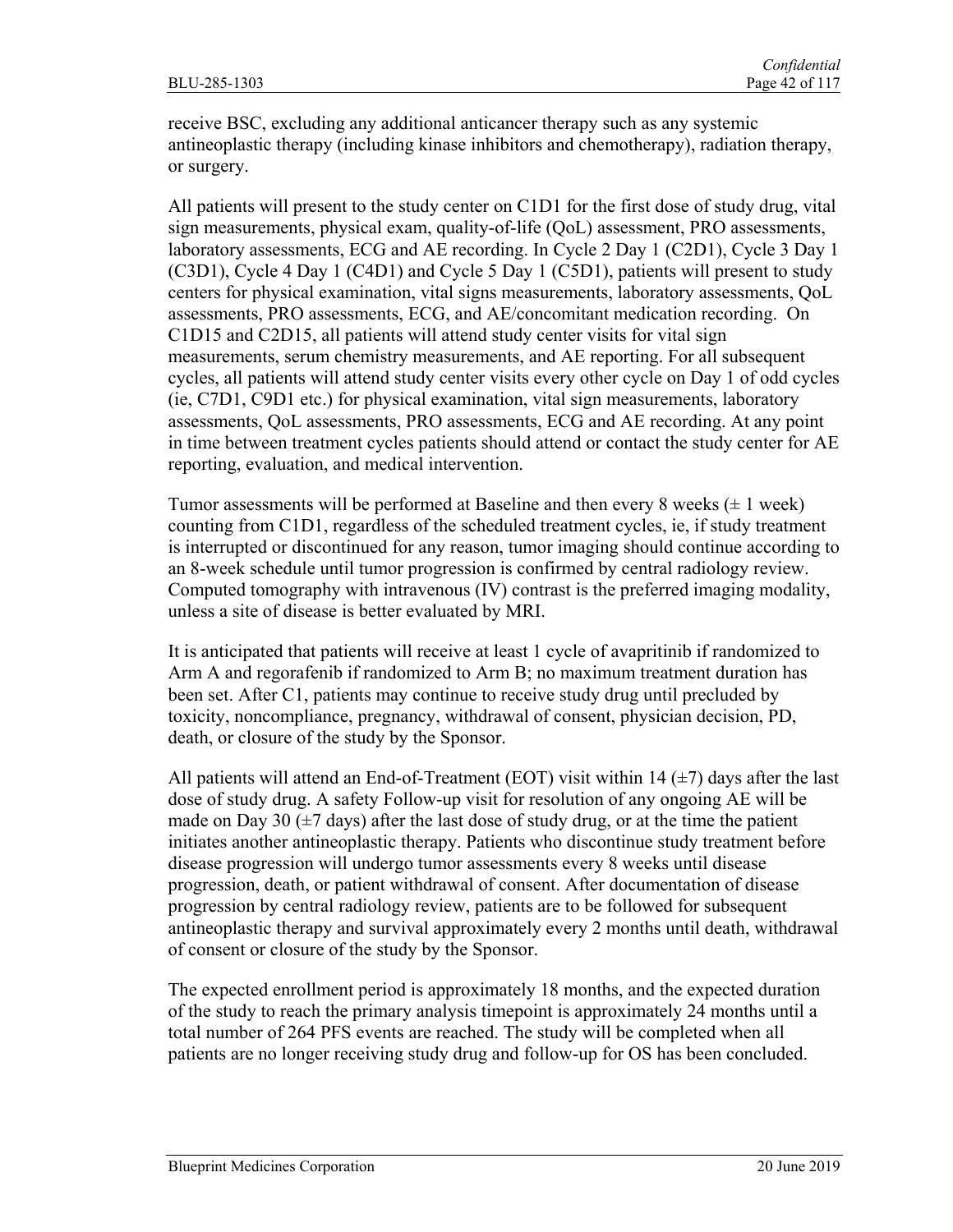#### **Study Schematic**



Abbreviations: GIST = gastrointestinal stromal tumor;  $N =$  number of patients;  $R =$  randomized;  $TKI = tyrosine kinase inhibitor.$ 

## **4.2 Justification of the Study Design**

The study is designed as a randomized, open-label, efficacy and safety study. Patients who meet all study eligibility criteria will be randomly assigned in a 1:1 ratio to receive avapritinib or regorafenib. Random assignment of patients minimizes bias and helps ensure that both known and unknown risk factors are distributed evenly between treatment groups. Eligible patients will continue to receive BSC throughout the duration of the study.

The study is not blinded because the distinct AE profiles of regorafenib and avapritinib make effective blinding impossible. In particular, regorafenib treatment is associated with palmar-planar erythrodysesthesia (PPE) in 67% of patients, rash in 30% of patients and hypertension in 59% of patients ([Stivarga, 2017\)](#page-92-1). In addition, the adverse events requiring dose modification are very different between regorafenib and avapritinib; therefore, appropriate patient care requires that the treating physician and patient know which drug is being used. In order to prevent bias in assessing efficacy endpoints, PFS and response will be determined by independent, central radiology reviewers blinded to treatment group, and the sponsor team responsible for analysis of the study will not have access to efficacy and safety data identified by treatment group.

Demonstration of the efficacy of avapritinib as assessed by PFS is the primary objective of the study. Response assessments used to determine PFS for the primary endpoint will be based on standard response criteria (mRECIST, version 1.1) evaluated by blinded central radiology review to ensure consistent tumor assessments between the 2 randomized treatment arms.

Key secondary endpoints including ORR and OS and additional secondary endpoints including safety, DCR, DOR, disease response by Choi criteria, EORTC-QLQ-C30 scores, plasma drug concentration and an abdominal pain assessment will provide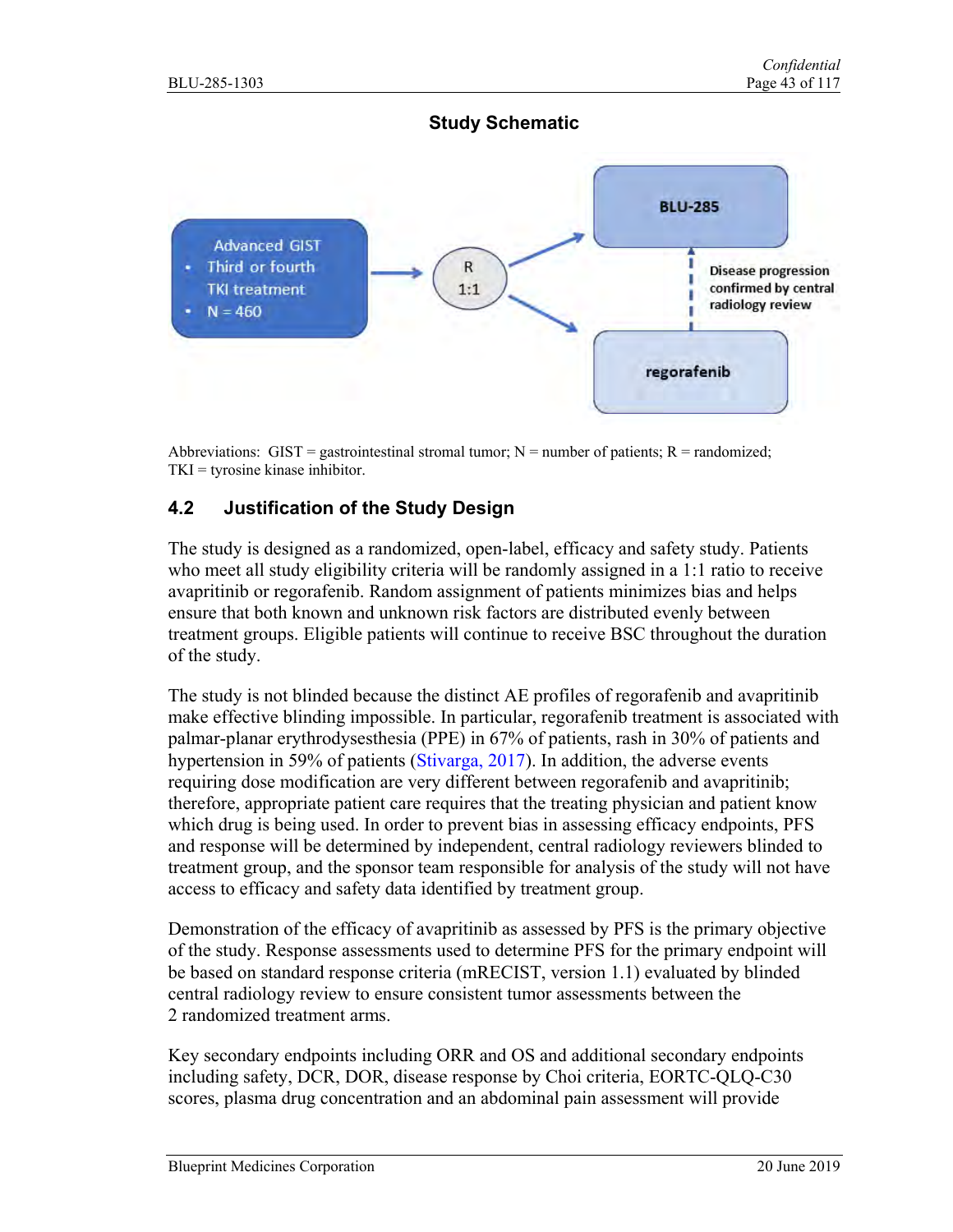important supportive data to help determine whether avapritinib provides a clinically relevant improvement in outcome compared to regorafenib.

An Independent Data Monitoring Committee (IDMC) will be in place to review study progress including final primary efficacy outcomes, safety data, adherence to protocol, and follow-up assessments.

## **4.3 Rationale for the Dose Selected**

Dose selection for the treatment of unresectable or metastatic GIST patients with avapritinib was based on a 3+3 dose escalation study design with a starting dose of 30 mg QD (BLU-285-1101). Forty-six patients were enrolled in Part 1 (dose escalation) of the study, 23 patients with PDGFRα-mutated GIST and 23 patients with KIT-mutated GIST, treated with avapritinib at doses of 30 to 600 mg.

Preliminary data showed avapritinib to be well tolerated at QD doses of 30 mg to 400 mg. No DLTs were reported at doses ranging from 30 mg to 400 mg; 2 DLTs were observed at 600 mg, including Grade 2 hypertension, Grade 2 rash, and Grade 2 memory impairment in 1 patient and Grade 2 hyperbilirubinemia in the other patient in Study BLU-285-1101.

After a single dose and repeat dosing of avapritinib, systemic exposure was dose proportional over the dose range of 30 to 400 mg QD. The steady state (C1D15) geometric mean  $C_{\text{max}}$  (%CV) of avapritinib at doses of 300 and 400 mg QD was 774 ng/mL (49.4%) and 1009 ng/mL (50.9%), respectively, and the corresponding AUC<sub>0-τ</sub> was 14074 h•ng/mL (45.1%) and 20298 h•ng/mL (41.5%). The mean accumulation ratio after repeat dosing of avapritinib (dose range:  $30 - 400$  mg QD) was  $3.4 - 5.2$ .

On 14 February 2017, the maximum tolerated dose for the BLU-285-1101 study was determined to be 400 mg QD and the dose expansion (Part 2) phase of the study started to enroll patients at this dose. Subsequently, based on a joint Investigator and Sponsor review of the available safety, PK/pharmacodynamics, and clinical activity data observed across all cycles of treatment during Part 1 (dose escalation) and Part 2 (dose expansion), 300 mg QD was selected as the avapritinib starting dose for the remainder of Part 2.

Exposures in humans who have received avapritinib at 300 mg and 400 mg QD doses are active against resistance mutations in patient-derived xenograft models showing an overlap covering a broad range of KIT mutations, including exon 11/13 and exon 17/18. Hence, 300 mg PO QD is expected to be clinically active and well tolerated.

As of this 11 October 2017 data cut, 43 patients had initiated treatment in the dose expansion part (Part 2) of the study at 400 mg QD and 27 patients initiated at 300 mg QD.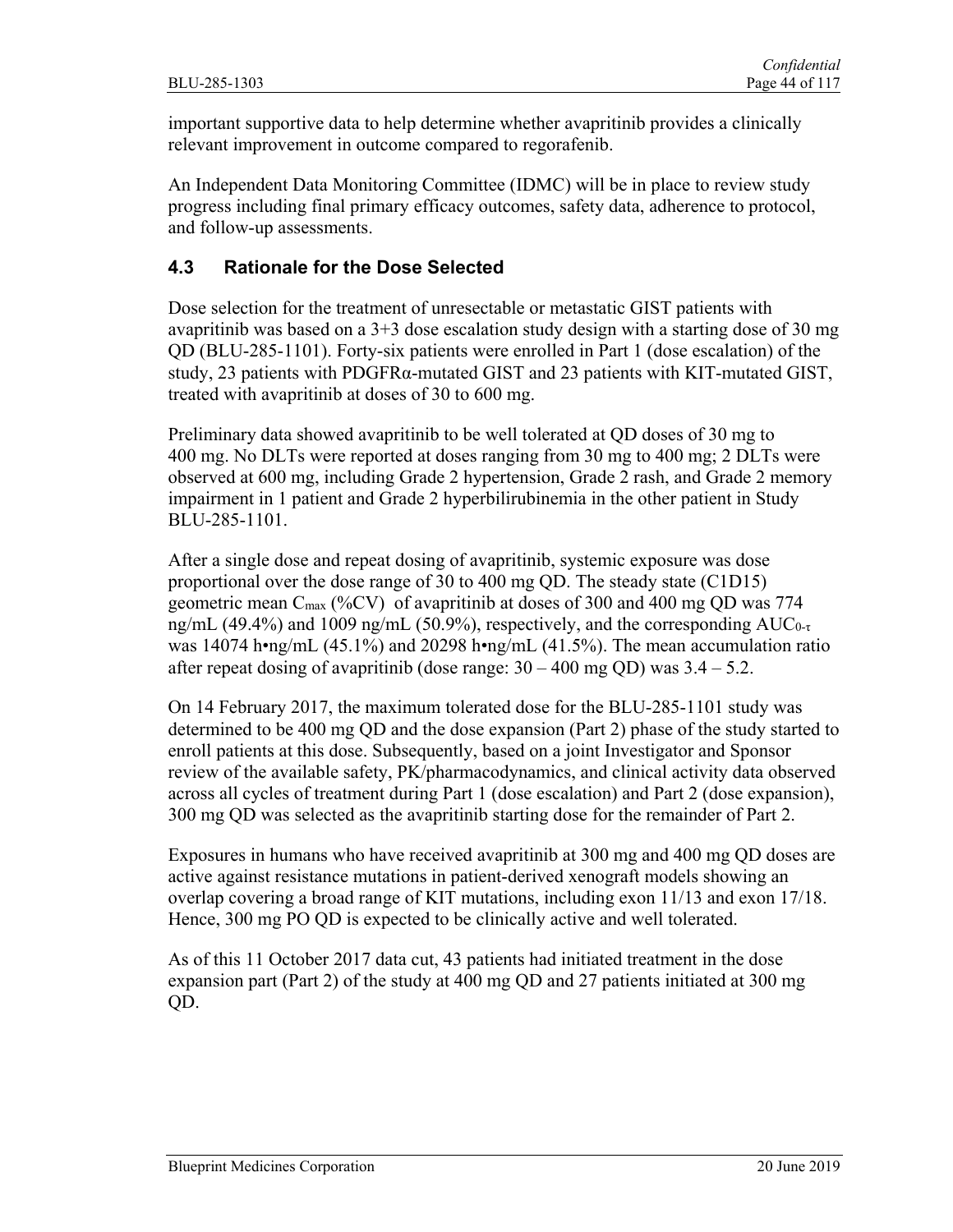# **5 POPULATION**

### **5.1 Number of Patients**

Approximately 460 patients will be enrolled and randomized in a 1:1 ratio, stratified by TKI treatment (third vs. fourth), geographic region (Asia vs. rest of the world), and mutation status (PDGFRα D842V mutation present vs. absent) including:

- Approximately 230 patients randomized to receive avapritinib (Arm A).
- Approximately 230 patients randomized to receive regorafenib (Arm B).

At least 70% of the patients enrolled should be receiving their third distinct TKI treatment for GIST, ie, no more than 30% of patients should be receiving their fourth distinct TKI treatment for GIST. Enrollment will be restricted to include only patients receiving their third distinct TKI once 30% of the targeted 460 patients who are receiving their fourth distinct TKI treatment have been enrolled.

### <span id="page-45-0"></span>**5.2 Inclusion Criteria**

Patients meeting the following criteria will be eligible for participation in the study:

- 1. Patients who are  $\geq 18$  years of age.
- 2. Patients who have histologically confirmed metastatic or unresectable GIST. Unresectable GIST must be confirmed to be unresectable by a qualified surgeon.
- 3. Patients who have received imatinib and 1 or 2 other TKIs for the treatment of GIST, including TKIs used for adjuvant therapy. Each different TKI is counted once regardless of how often it was used, and if 2 different TKIs are used in combination, both TKIs are counted. Patients must have disease progression prior to enrollment. Prior use of other systemic and local therapies is not restricted.
- 4. Patients who have an ECOG PS of 0 to 1.
- 5. Patient, or legal guardian if permitted by local regulatory authorities, who provides informed consent to participate in the study.

### <span id="page-45-1"></span>**5.3 Exclusion Criteria**

Patients meeting any of the following criteria will not be eligible for participation in the study:

- 1. Patients who have received prior treatment with avapritinib or regorafenib.
- 2. Patients who have previously received more than 3 different TKIs for the treatment of GIST, including TKIs used for adjuvant therapy. Each different TKI is counted once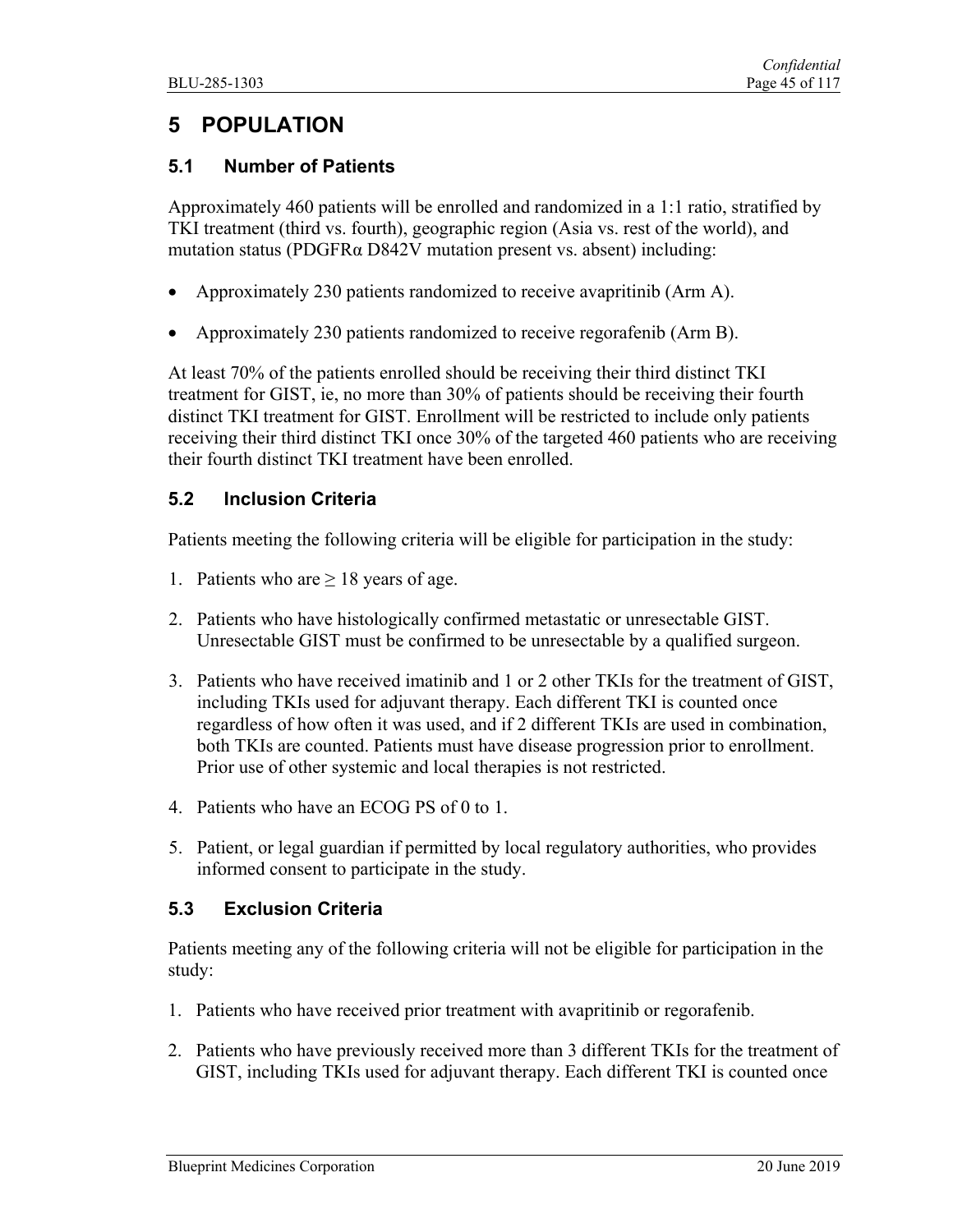regardless of how often it was used, and if 2 different TKIs are used in combination, both TKIs are counted.

- 3. Patients who are known to be both KIT and PDGRFα wild type.
- 4. Patients who received any systemic anticancer therapy within 1 week before the first dose of study drug. Prior radiotherapy (including stereotactic radiotherapy) to major organs within 2 weeks of the first dose of study drug, or focal radiotherapy (including stereotactic radiotherapy), such as to bones, limbs, or other areas not involving major organs, within 3 days.
- 5. Patients who have clinically significant, uncontrolled, cardiovascular disease, including congestive heart failure Grades II, III or IV according to the New York Heart Association classification, myocardial infarction or unstable angina within the previous 6 months, or uncontrolled hypertension.
- 6. Patients who have experienced arterial thrombotic or embolic events such as cerebrovascular accident (including transient ischemic attacks) within 6 months before the first dose of study drug, or venous thrombotic events such as pulmonary embolism or deep vein thrombosis within 14 days before the first dose of study drug. Patients with venous thrombotic events such as pulmonary embolism or deep vein thrombosis  $\geq 14$  days before the first dose of study drug are not excluded provided they are on stable doses of anti-coagulation, or have completed the planned anticoagulation regimen.
- 7. Patients who have experienced any hemorrhage or bleeding event NCI CTCAE version 5.0 Grade 3 or higher within 4 weeks before the first dose of study drug.
- 8. Patients who have a known risk of intracranial bleeding, such as a brain aneurysm that has not been removed or repaired, or a history of intracranial bleeding within 1 year prior to the first dose of study drug.
- 9. Patients who have a symptomatic non-healing wound, ulcer, gastrointestinal perforation, or bone fracture.
- 10. Patients who have poor organ function as defined by one or more of the following laboratory parameters:
	- o Persistent proteinuria of NCI CTCAE version 5.0 Grade 3 or higher
	- o Alanine aminotransferase and  $AST > 3 \times upper$  limit of normal (ULN) if no hepatic metastases are present;  $> 5 \times$  ULN if hepatic metastases are present.
	- $\circ$  Total bilirubin >1.5  $\times$  ULN; and in presence of Gilbert's syndrome, total bilirubin  $> 3 \times$  ULN or direct bilirubin  $> 1.5 \times$  ULN.
	- o Estimated (per institutional standard; eg, Cockcroft-Gault formula or Modification of Diet in Renal Disease equation) or measured creatinine clearance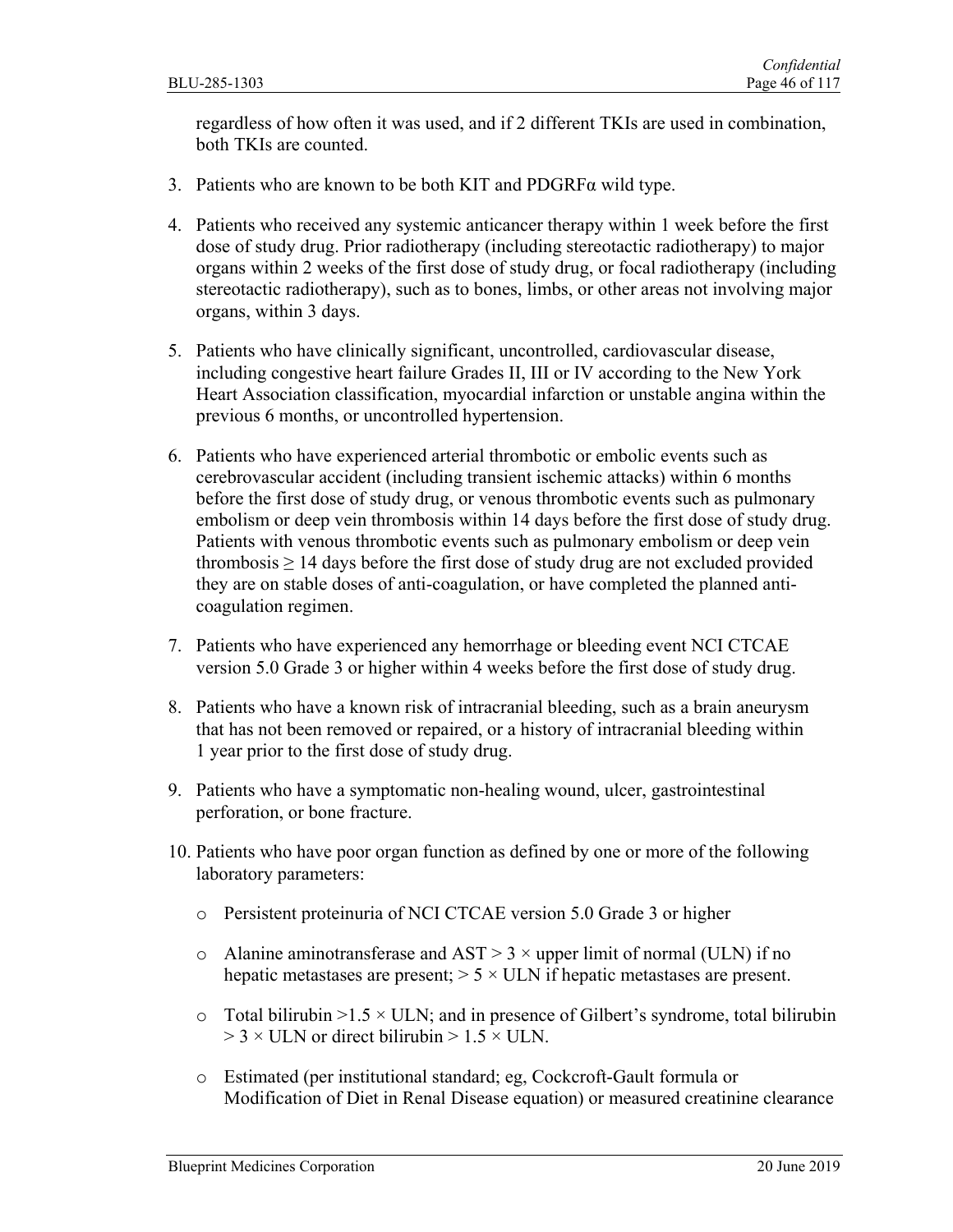$\leq$  40 mL/min (if the estimated or measured creatinine clearance is  $\geq$  40 mL/min using any of these methods the patient is not excluded).

- Platelet count < 90  $\times$  10<sup>9</sup>/L and absolute neutrophil count (ANC) < 1.0  $\times$  10<sup>9</sup>/L.
- o Hemoglobin < 9 g/dL. Transfusion and erythropoietin may be used to reach at least 9 g/dL, but must have been administered at least 2 weeks before the first dose of study drug.
- 11. Patients who have received neutrophil growth factor support within 14 days of the first dose of study drug.
- 12. Patients who require therapy with a concomitant medication that is a strong inhibitor or strong or moderate inducer of CYP3A4.
- 13. Patients who have had a major surgical procedure (minor surgical procedures such as central venous catheter placement, tumor needle biopsy, and feeding tube placement are not considered major surgical procedures) within 14 days of the first dose of study drug. Patient has significant traumatic injury within 28 days before the first dose of study drug.
- 14. Patients who have a history of another primary malignancy that has been diagnosed or required therapy within 3 years before the first dose of study drug. The following prior malignancies are not exclusionary: completely resected basal cell and squamous cell skin cancer, curatively treated localized prostate cancer, and completely resected carcinoma in situ of any site. Patients with a prior or concurrent malignancy whose natural history or treatment does not have the potential to interfere with the safety or efficacy assessment of the investigational agent may be included after approval by medical monitor.
- 15. Patients who have a history of a seizure disorder requiring anti-seizure medication.
- 16. Patients who have metastases to the brain.
- 17. Patients who are unwilling or unable to comply with scheduled visits, drug administration plan, laboratory tests, or other study procedures and study restrictions.
- 18. Patients who have a QT interval corrected using Fridericia's formula (QTcF) of  $> 450$  msec.
- 19. Women who are unwilling, if not postmenopausal or surgically sterile, to abstain from sexual intercourse or employ highly effective contraception from the time of the first dose of study drug and for at least 60 days after the last dose of study drug. Men who are unwilling, if not surgically sterile, to abstain from sexual intercourse or employ highly effective contraception from the time of the first dose of study drug and for at least 90 days after the last dose of study drug. Refer to [Section](#page-61-0) 6.6.2 for acceptable methods of contraception.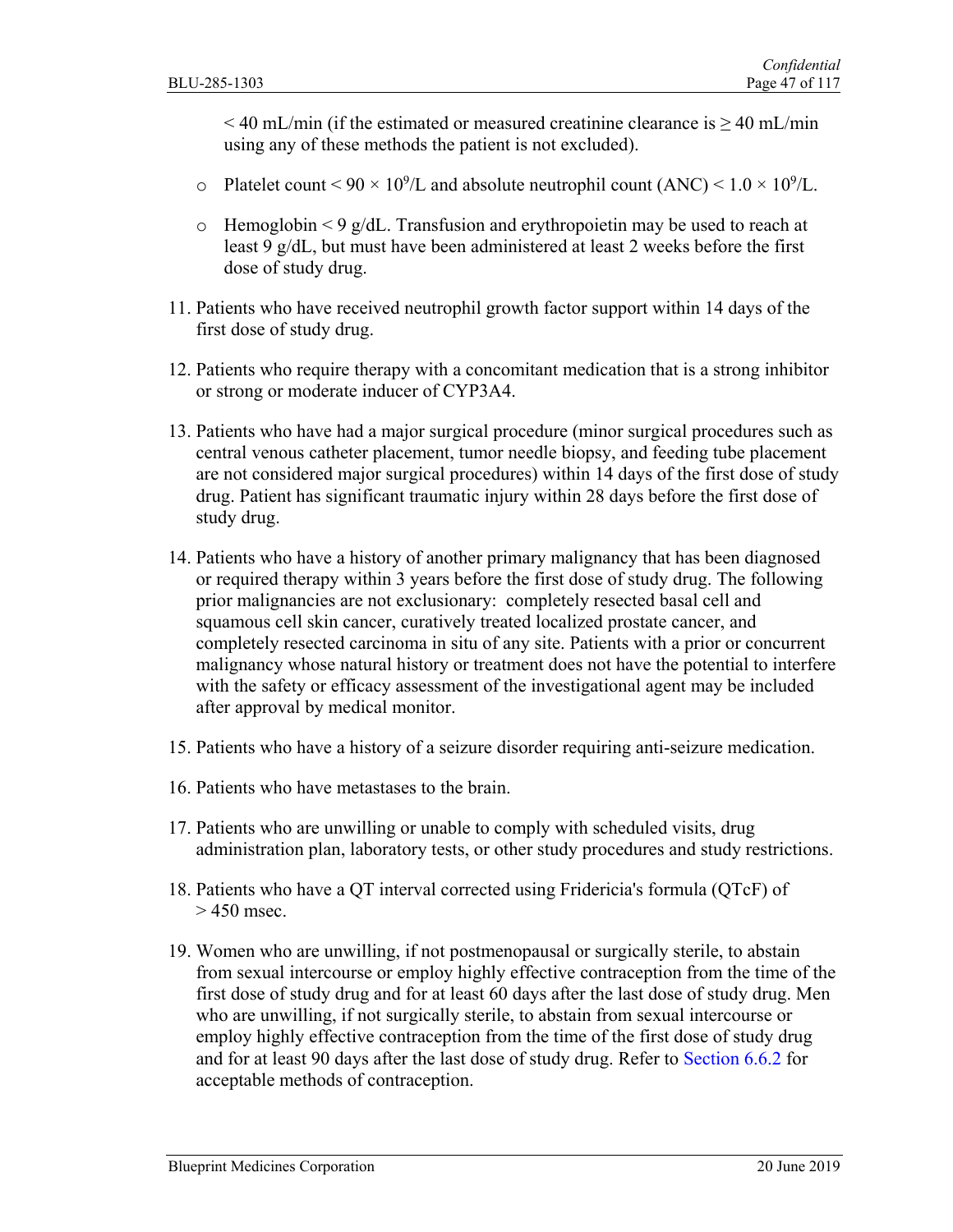- 20. Women who are pregnant, as documented by a serum beta human chorionic gonadotropin (β-hCG) pregnancy test consistent with pregnancy, obtained within 7 days before the the first dose of study drug. Females with β-hCG values that are within the range for pregnancy but are not pregnant (false-positives) may be enrolled with written consent of the Sponsor, after pregnancy has been ruled out. Females of non-childbearing potential (postmenopausal for more than 1 year; bilateral tubal ligation; bilateral oophorectomy; hysterectomy) do not require a serum β-hCG test.
- 21. Women who are breastfeeding.
- 22. Patients who have prior or ongoing clinically significant illness, medical condition, surgical history, physical finding, or laboratory abnormality that, in the Investigator's opinion, could put the patient at an unacceptably high risk for toxicities, or alter the absorption, distribution, metabolism, or excretion of the study drug; or impair the assessment of study results.
- 23. Patients with a known hypersensitivity to avapritinib, regorafenib, or the excipients in either study drug.

## **5.4 Patient Identification and Registration**

Patients who are candidates for enrollment into the study will be evaluated for eligibility by the Investigator to ensure that the inclusion and exclusion criteria (see [Section](#page-45-0) 5.2 and [Section](#page-45-1) 5.3) have been satisfied.

Upon identification of an eligible patient, study centers will submit a request to the Sponsor or designee to register each patient for enrollment. Further instructions will be provided in the study manual.

The Medical Monitor or designee will confirm eligibility for all patients before randomization and administration of the first dose of study drug.

### **5.5 Randomization**

Patients who meet all study eligibility criteria will be randomly assigned in a 1:1 ratio to receive avapritinib PO QD or regorafenib PO QD, stratified by TKI treatment (third vs. fourth), geographic region (Asia vs. rest of the world), and mutation status measured in ctDNA or a tumor sample (PDGFRα D842V mutation present vs. absent).

At least 70% of the patients enrolled in this study should be receiving study treatment as their third distinct TKI treatment for GIST, ie, no more than 30% of patients should be receiving their fourth distinct TKI treatment for GIST. Enrollment will be restricted to include only patients receiving their third distinct TKI treatment once 30% of the enrolled targeted 460 patients who are receiving their fourth distinct TKI treatment have been enrolled.

The randomization assignment will be implemented by an interactive web response system (IWRS).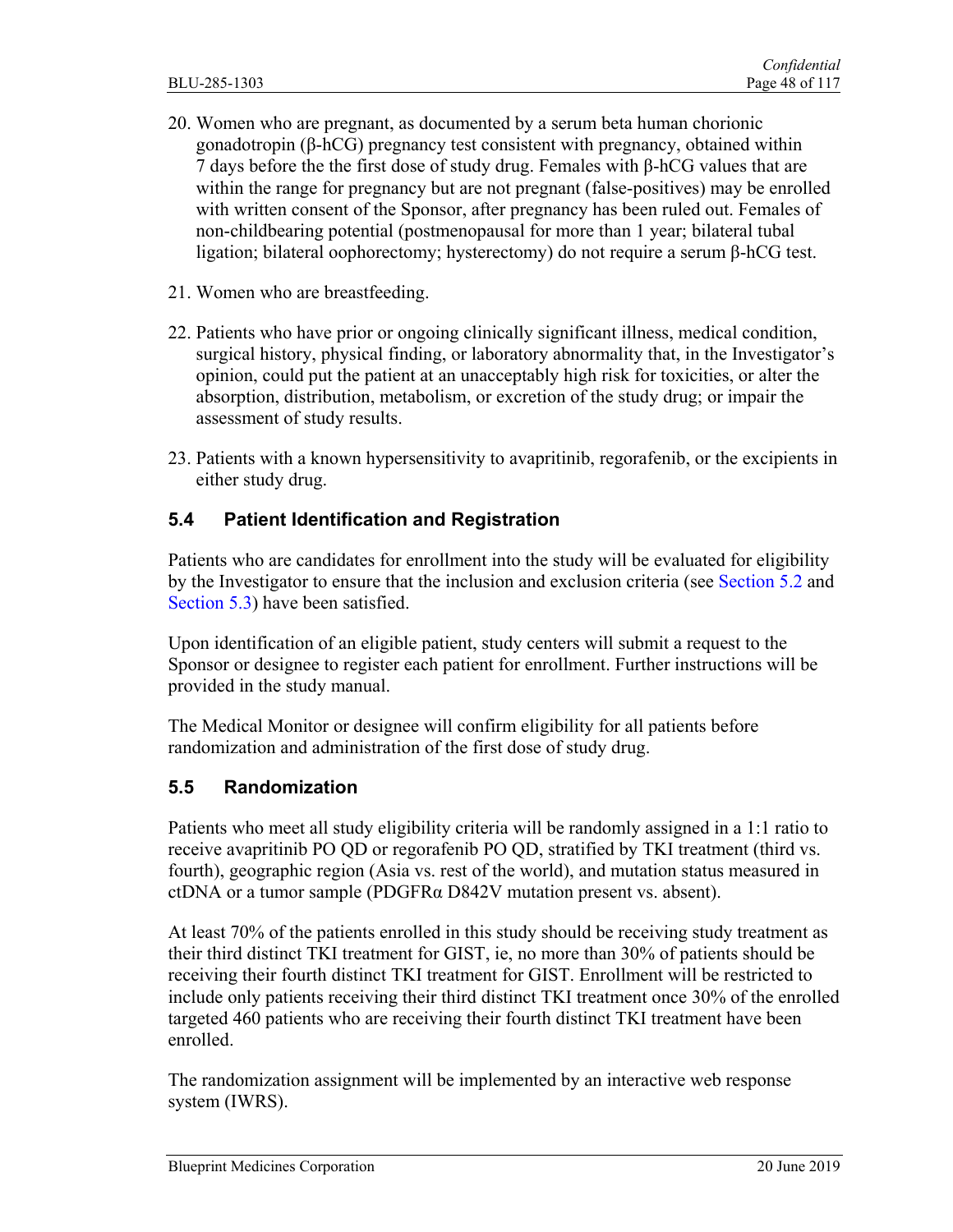## **5.6 Study Completion**

It is anticipated that patients will receive at least 1 cycle of avapritinib or regorafenib; no maximum treatment duration has been set. After C1, patients may continue to receive study drug until precluded by toxicity, or until disease progression, noncompliance, pregnancy, withdrawal of consent, death, physician decision, or closure of the study by the Sponsor. Patients permanently withdrawn from study participation will not be allowed to re-enter the study.

Patients will be considered to have completed the study if they withdraw from the study for any of the criteria listed in [Section](#page-49-0) 5.7.

### <span id="page-49-0"></span>**5.7 Patient Withdrawal Criteria**

Patients have the right to withdraw from the study at any time for any reason.

Patients must withdraw or be withdrawn from study treatment for any of the following reasons:

- Withdrawal of consent
- Pregnancy
- Death

Patients may withdraw or be withdrawn from study treatment for any of the following reasons:

- AE
- Disease progression
- Protocol deviation
- Investigator decision
- Loss to follow-up

When a patient discontinues study drug or withdraws from the survival follow-up part of the study, the primary reason(s) for discontinuation or withdrawal must be recorded in the appropriate sections of the electronic case report form (eCRF) and all efforts will be made to complete and report final study observations as thoroughly as possible.

All related AEs should be monitored until they are resolved, have stabilized, have returned to pre-exposure baseline, are determined to be due to another illness, or until a subsequent therapy is initiated. For AEs considered not related to study drug, similar monitoring guidelines will only be required through 30 days after the last dose of study drug. If the patient withdraws from treatment because of an AE, every effort must be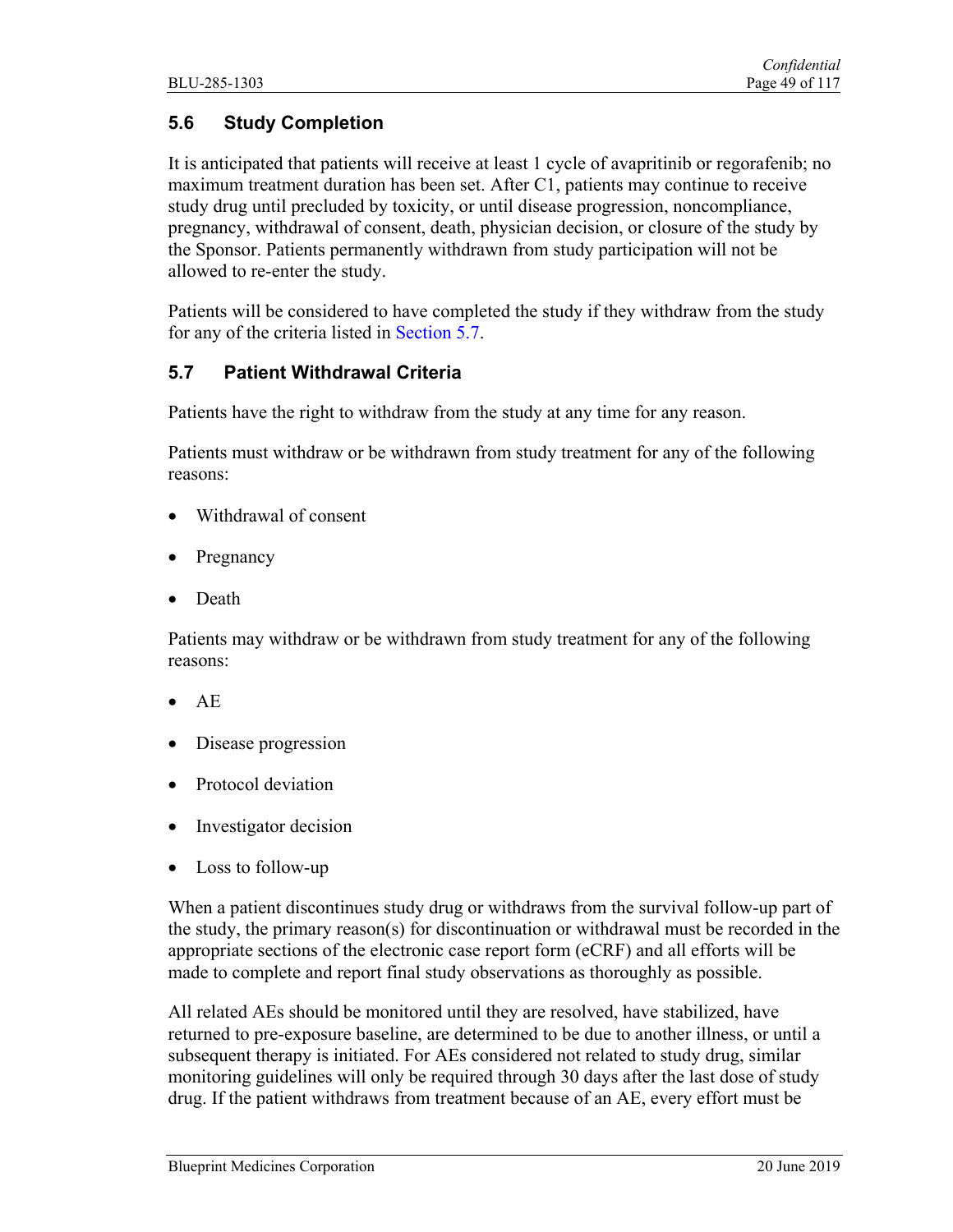made to perform protocol-specified safety follow-up procedures, as outlined in [Section](#page-67-0) 7.6.

In the event a patient is withdrawn from study drug or the follow-up part of the study, the Medical Monitor must be informed. If there is a medical reason for withdrawal, the patient will remain under the supervision of the Investigator or designee until the condition has returned to baseline or stabilized.

# **6 STUDY CONDUCT**

# **6.1 General Conduct**

The study will be conducted at multiple centers in North America, Europe, Australia, and Asia.

This study will be conducted in compliance with the protocol, Good Clinical Practice (GCP), and the applicable regulatory requirements.

Patients may be randomized in the system at any time but must be dosed within 28 days of signing of informed consent.

The schedule of assessments for the study is provided in [Table 2](#page-57-0).

The minimum duration of patient participation is expected to be approximately 3 months, including a screening period to assess study eligibility up to 4 weeks (28 days); a treatment period of at least 1 cycle (28 days); an EOT visit at least  $14 \pm 7$  days after the last dose of study drug; and a Safety Follow-up visit in the clinic for physical examination and resolution of any AEs 30 days ( $\pm$  7 days) after the last dose of study drug. Thereafter, patients are to be followed for tumor imaging every 8 weeks  $(\pm 7 \text{ days})$ until disease progression, death, initiation of new anti-GIST therapy, withdrawal of consent, or closure of the study by the Sponsor and then survival approximately every 2 months until death, withdrawal of consent or closure of the study by the Sponsor.

The end of the study is defined as the time that the last patient completes his/her last visit (LPLV), including assessments performed as part of PFS follow-up, if the patient enters the PFS follow-up part of the study. See [Section](#page-62-0) 7 for details of all study assessments.

The expected enrollment period is approximately 18 months and the expected duration of the study to reach the primary analysis timepoint is approximately 24 months until a total number of 264 PFS events are reached. The study will be completed when all patients are no longer receiving study drug and follow-up for OS has been concluded.

# **6.2 Early Termination**

The study may be terminated early at the discretion of the Sponsor, if there is sufficiently reasonable cause. In the event of such action, written notification documenting the reason for study termination will be provided to each Investigator.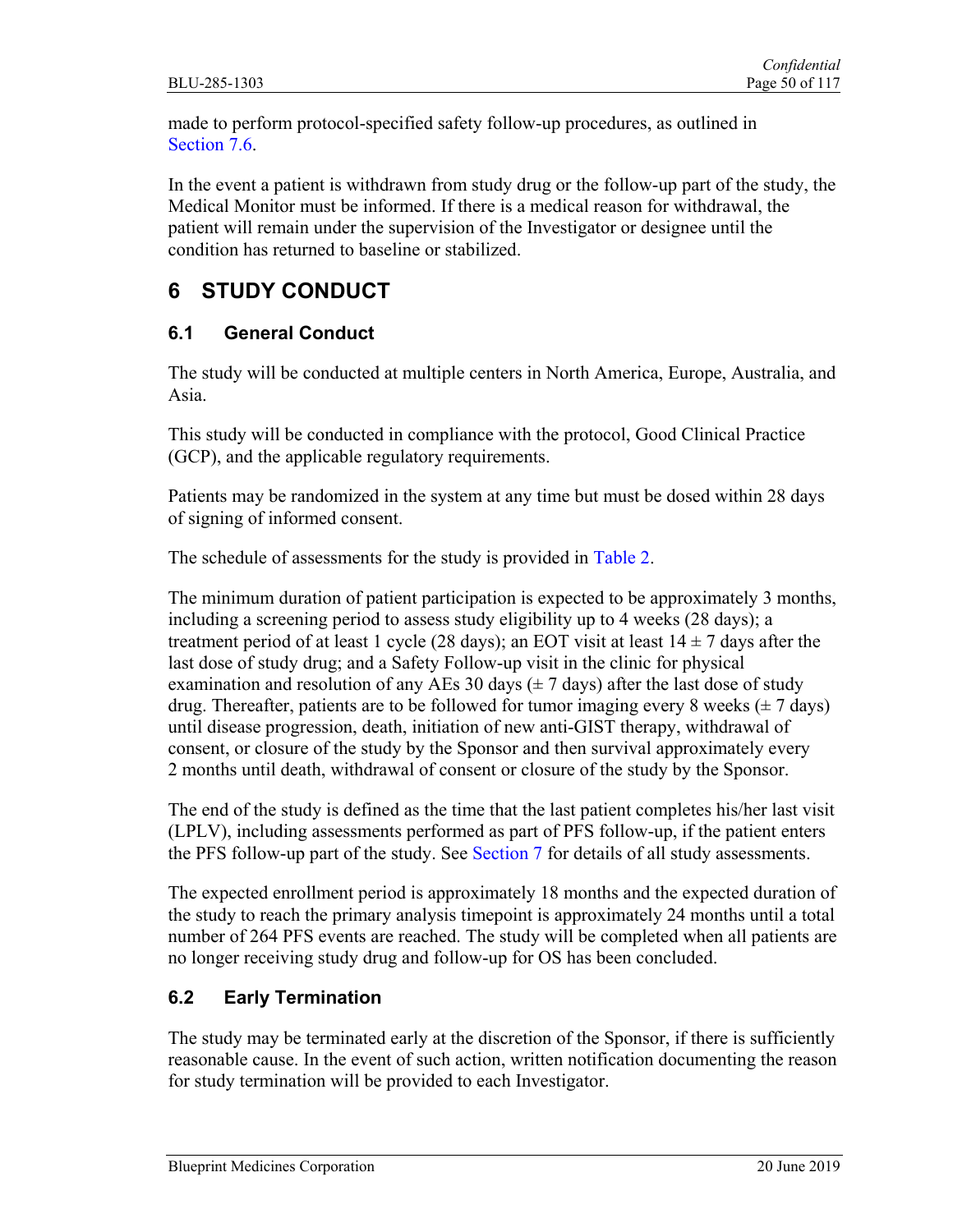Circumstances that may warrant early termination include, but are not limited to:

- Determination of unexpected, significant, or unacceptable risk to patients.
- Insufficient adherence to protocol requirements.
- Plans to modify, suspend, or discontinue the development of study drug.
- Other administrative reasons.

Should the study be terminated prematurely, all study materials must be returned to the Sponsor or Sponsor's designee.

#### **6.3 Dose and Administration**

Avapritinib will be administered PO at a starting dose of 300 mg QD in continuous 28-day cycles.

Prespecified dose modifications guidance for AEs related to avapritinib including cognitive effects, are described in [Section](#page-52-0) 6.3.1.

Regorafenib will be administered at 160 mg PO QD for 21 days in 28-day cycles with 1 week off therapy. Doses of avapritinib or regorafenib may be modified or discontinued for toxicity as described in [Section](#page-52-0) 6.3.1.

Patients receiving regorafenib who experience disease progression may be offered the opportunity to cross over to the avapritinib treatment arm after evaluation and confirmation of disease progression by central radiology review and a washout period of 7 to 28 days after their last dose of regorafenib; see [Section](#page-67-0) 7.6 for additional details. Prespecified dose modifications guidance for AEs related to regorafenib including handfoot skin reaction, hypertension, and AST, ALT, or bilirubin increases are described in [Section](#page-52-0) 6.3.1.

Patients will be dispensed the appropriate number of Sponsor-packaged, labeled bottles on D1 of each cycle to allow dosing until D1 of the next cycle, which is expected to be within 28 or 56 days. Patients must return all unused tablets (or the empty bottles) at each scheduled visit.

Avapritinib doses should be administered with a glass of water (at least 8 ounces or 250 mL) in a fasted state, with no food intake from 2 hours before until 1 hour after study drug administration. Patients should be instructed to swallow tablets whole and to not chew the tablets. Antacids should not be taken within 3 hours before or after study drug administration.

Regorafenib will be provided as 40 mg strength tablets and it should be administered after a low-fat meal. See [Appendix 1](#page-93-0) for additional details.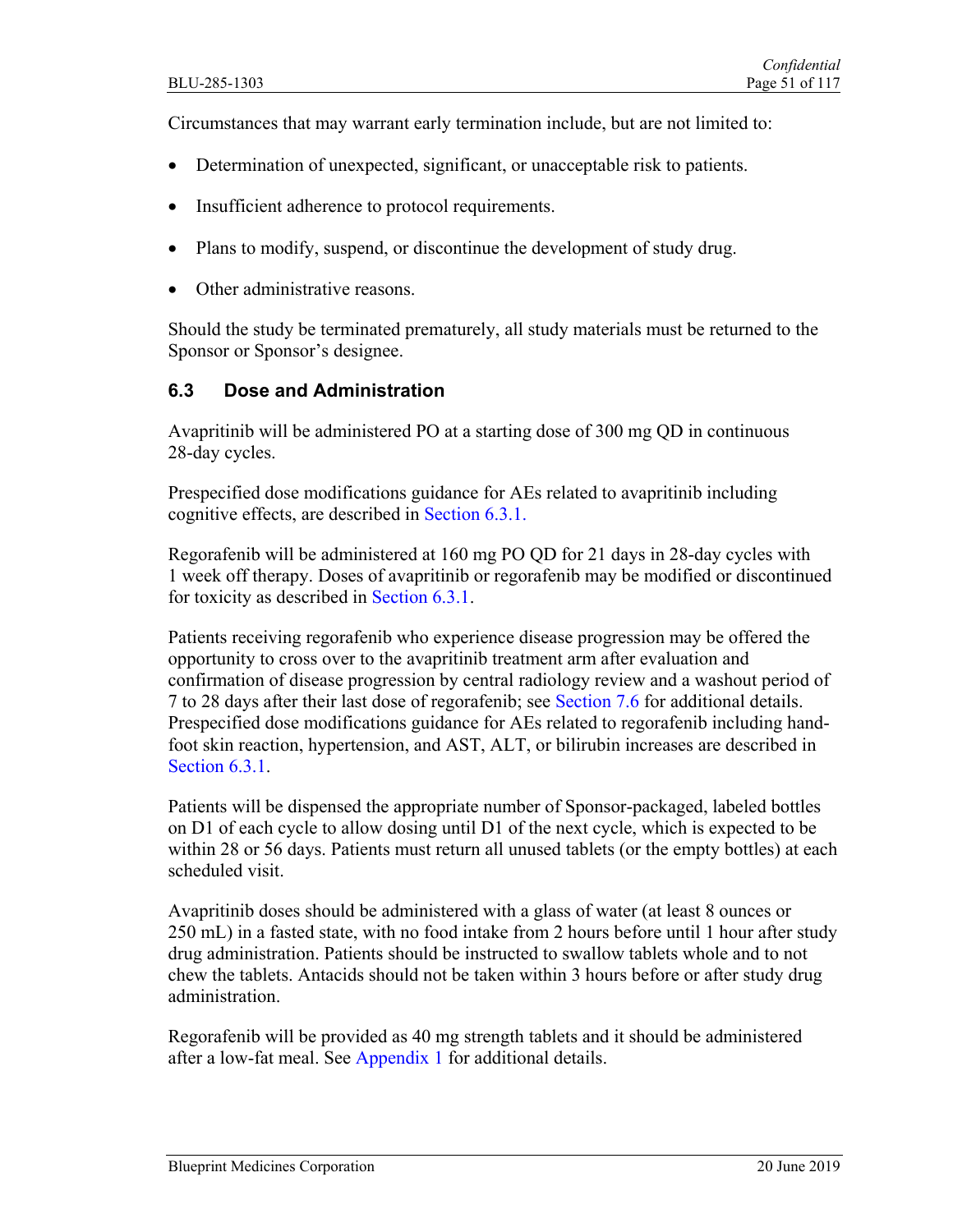Avapritinib or regorafenib should be administered QD at approximately the same time each day. If a patient forgets to take his/her daily dose in the morning, he/she should take that dose by 4 pm that day. If the dose has not been taken by 4 pm, then that dose should be omitted, and the patient should resume treatment with the next scheduled dose.

If the patient forgets to take his/her daily dose in the evening, he/she should take the study drug dose by 12 am (midnight) that day, and at least 8 hours before the next dose. If the dose has not been taken by the specified times, that dose should be omitted, and the patient should resume treatment with the next scheduled dose.

If a patient vomits during or after taking avapritinib or regorafenib, re-dosing is not permitted until the next scheduled dose.

A temporary discontinuation, up to 56 days (8 weeks) in avapritinib or regorafenib dosing is allowed for patients who require an interruption (eg, for surgery or another interventional procedure) during the treatment period. Avapritinib should be discontinued 48 hours before the procedure (unless the procedure is required more urgently) and resumed at least 48 hours after the procedure is completed. For regorafenib, a vascular endothelial growth factor receptor inhibitor that can impair wound healing, treatment should be stopped at least 2 weeks before the procedure, if possible, and at least 1 week before the procedure, unless the procedure is required more urgently. The decision to resume regorafenib after surgery should be based on clinical judgment of adequate wound healing.

# <span id="page-52-0"></span>*6.3.1 Dose Modification Recommendations for Adverse Events*

Dose modification guidelines are summarized for avapritinib in [Table 1](#page-53-0), and for regorafenib in [Appendix 2.](#page-94-0) These guidelines should be followed by clinical Investigators; however, for an individual patient, dose interruptions, reductions, and treatment discontinuation should also be based on the clinical circumstance. Deviation from these guidelines must be documented and communicated with the sponsor.

Adverse events are to be graded according to NCI CTCAE version 5.0. When the observed toxicity has resolved to  $\leq$  Grade 2 or returned to baseline, the investigator may resume dosing if clinically indicated. Guidance for re-escalation after resolution of adverse drug reactions is provided in [Section](#page-54-0) 6.3.2.

Avapritinib dose reductions to below 100 mg QD are not permitted (see [Table 1](#page-53-0)), and regorafenib dose reductions to below 80 mg QD are not permitted (See [Appendix 2](#page-94-0)). If a patient requires dose reduction below these dose levels, study treatment should be discontinued.

Doses may be interrupted for study-drug related toxicities for up to 56 days (8 weeks). In general, if a study drug-related toxicity does not resolve to  $\leq$  Grade 2 or has not returned to baseline after dose interruption for more than 56 days, the patient must be discontinued from study treatment unless after discussion with the medical monitor, resumption of treatment is considered to be in the best medical interest of the patient, and this is documented in writing. Additionally, the Sponsor's medical monitor must be contacted if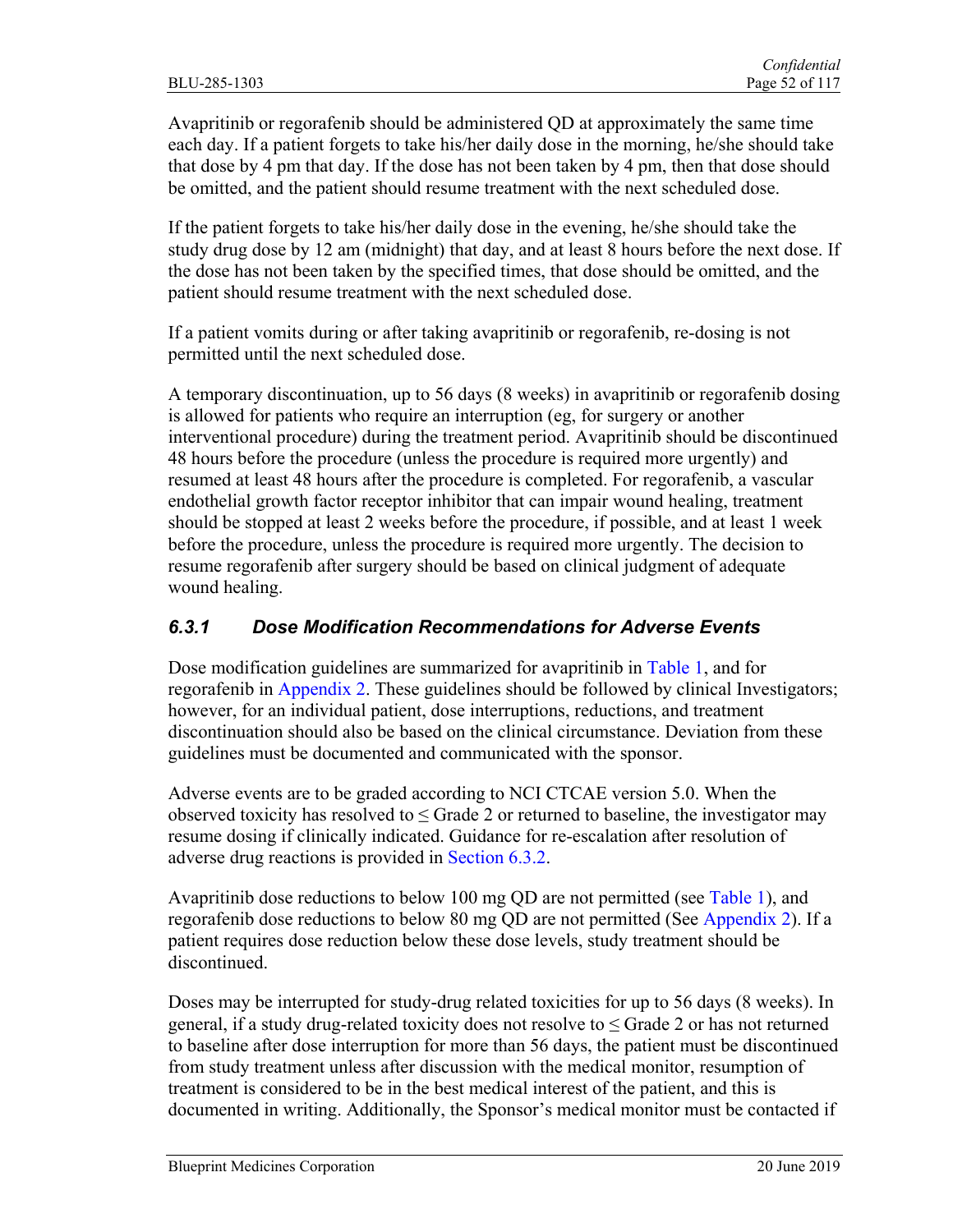an AE deemed unrelated to treatment requires a dose interruption for more 56 days; a longer recovery period is permitted with written approval by the Sponsor.

During dose interruptions, study sites should continue to observe the study schedule as planned.

Once adverse drug reactions have resolved after the guidelines below are followed, Investigators are encouraged to re-escalate the dose of study drug as described in [Section](#page-54-0) 6.3.2.

| <b>Toxicity</b>                           | Modification                                                                                                                                                                                                                                                                   |  |  |  |  |  |  |  |
|-------------------------------------------|--------------------------------------------------------------------------------------------------------------------------------------------------------------------------------------------------------------------------------------------------------------------------------|--|--|--|--|--|--|--|
| <b>General</b>                            |                                                                                                                                                                                                                                                                                |  |  |  |  |  |  |  |
| Grade 1 or Grade 2                        | No dose modification required<br>$\bullet$                                                                                                                                                                                                                                     |  |  |  |  |  |  |  |
| Grade $3 - 4$                             | Occurrence: Hold until event is $\leq$ Grade 2, or has returned to baseline, and<br>$\bullet$<br>then resume by reducing the dose by 100 mg less than the current dose                                                                                                         |  |  |  |  |  |  |  |
|                                           | $\circ$                                                                                                                                                                                                                                                                        |  |  |  |  |  |  |  |
|                                           | Occurrence at 100 mg: Discontinue avapritinib                                                                                                                                                                                                                                  |  |  |  |  |  |  |  |
|                                           | O                                                                                                                                                                                                                                                                              |  |  |  |  |  |  |  |
| Cognitive or Mood Effects <sup>1, 2</sup> |                                                                                                                                                                                                                                                                                |  |  |  |  |  |  |  |
| Grade 1 with only<br>minor impairment     | No dose modification required                                                                                                                                                                                                                                                  |  |  |  |  |  |  |  |
| Grade 1, other than                       | $\bullet$<br>Interrupt dosing for 7 days, and resume dosing without dose reduction                                                                                                                                                                                             |  |  |  |  |  |  |  |
| minor impairment                          | $\bullet$<br>The dosing interruption may be repeated if the impairment continues to<br>worsen after resuming dosing; however, repeated dosing interruption is at the<br>discretion of the investigator, and should be balanced with the need to treat<br>the underlying GIST   |  |  |  |  |  |  |  |
| Grade 2                                   | Interrupt dosing for a minimum of 7 days<br>$\bullet$                                                                                                                                                                                                                          |  |  |  |  |  |  |  |
|                                           | Resume dosing with a dose reduction of 100 mg when the cognitive effect has<br>$\bullet$<br>improved to Grade 1 or less, or still at Grade 2, if continued treatment is<br>considered in the best medical interest of the patient due to the underlying<br><b>GIST</b>         |  |  |  |  |  |  |  |
|                                           | If the patient is already receiving a dose of 100 mg QD, and continued<br>$\bullet$<br>treatment is considered in the best medical interest of the patient due to the<br>underlying GIST, treatment may be resumed at 100 mg                                                   |  |  |  |  |  |  |  |
| Grade 3-4                                 | Interrupt dosing for a minimum of 14 days<br>$\bullet$                                                                                                                                                                                                                         |  |  |  |  |  |  |  |
|                                           | Resume dosing with a dose reduction of 100 mg when the cognitive effect has<br>$\bullet$<br>improved to Grade 1 or less, or when it has improved to Grade 2, if continued<br>treatment is considered in the best medical interest of the patient due to the<br>underlying GIST |  |  |  |  |  |  |  |
|                                           | Occurrence at 100 mg: Discontinue avapritinib                                                                                                                                                                                                                                  |  |  |  |  |  |  |  |
| <b>Intracranial Bleeding<sup>2</sup></b>  |                                                                                                                                                                                                                                                                                |  |  |  |  |  |  |  |
| Grade 1                                   | Interrupt dosing for a minimum of 7 days, and re-image the brain<br>$\bullet$                                                                                                                                                                                                  |  |  |  |  |  |  |  |

### <span id="page-53-0"></span>**Table 1: Dose Modification and Re-escalation Guidelines for Avapritinib-Related Toxicity**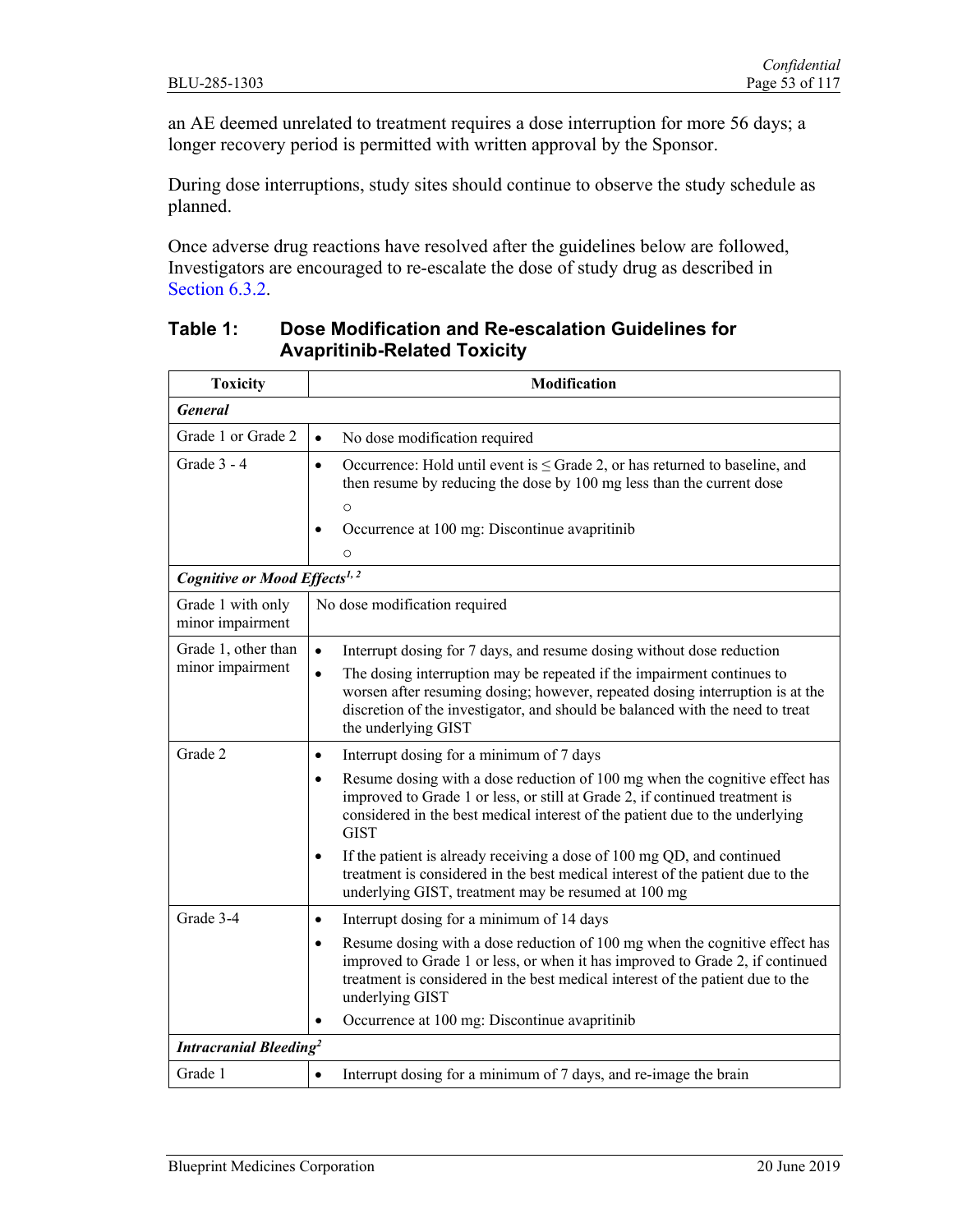|           | ٠ | Resume dosing without dose reduction, if the bleed is stable or improving,<br>and continued treatment is considered in the best medical interest of the<br>patient due to the underlying GIST                                                                                                                               |
|-----------|---|-----------------------------------------------------------------------------------------------------------------------------------------------------------------------------------------------------------------------------------------------------------------------------------------------------------------------------|
| Grade 2   |   | Interrupt dosing for a minimum of 14 days and re-image the brain<br>Resume dosing with a dose reduction of 100 mg when the intracranial<br>bleeding has improved to Grade 1 or less, or still at Grade 2, if continued<br>treatment is considered in the best medical interest of the patient due to the<br>underlying GIST |
|           |   | Occurrence at 100 mg: Discontinue avapritinib                                                                                                                                                                                                                                                                               |
| Grade 3-4 |   | Discontinue avapritinib                                                                                                                                                                                                                                                                                                     |

Abbreviations:  $CNS =$  central nervous system;  $GIST =$  gastrointestinal stromal tumor;  $OD =$  once daily. <sup>1</sup> Changes in cognition, memory, attention, mood, or speech (thought to originate in the CNS). <sup>2</sup> If avapritinib treatment is resumed after interruption for a cognitive or mood effect, or for an intracranial bleeding event, the investigator must document in writing that resuming avapritinib treatment was considered to be in the best medical interest of the patient.

<span id="page-54-0"></span>For regorafenib, dose modification is described in [Appendix 2.](#page-94-0)

### *6.3.2 Dose Re-escalation After Resolution of Adverse Drug Reactions*

Avapritinib and regorafenib doses may be re-escalated from the reduced dose level to the immediate previously administered dose level if any of the following criteria are met:

- All  $\geq$  Grade 2 non-hematologic (other than CNS toxicities) have recovered to < Grade 2 for at least 2 weeks.
- All  $\geq$  Grade 3 hematologic toxicities have recovered to  $\leq$  Grade 2 and are manageable with supportive therapy.
- All  $\geq$  Grade 2 CNS toxicities have recovered to  $\leq$  Grade 1 and are manageable with supportive therapy.

Patients may receive step-wise avapritinib dose re-escalations up to 300 mg QD (eg, 100 mg QD to 200 mg QD to 300 mg QD) if the above criteria continue to be met.

Patients may receive step-wise regorafenib dose escalations up to 160 mg QD (eg, 80 mg QD to 120 mg QD to 160 mg QD) if the above criteria continue to be met.

A patient should be treated and tolerate therapy well for at least 1 cycle at each higher dose level before the dose is escalated again. In no circumstances should a patient receive a dose higher than 300 mg QD.

#### **6.4 Prior and Concomitant Therapy**

All medications administered and procedures conducted within 28 days before C1D1 should be recorded on the eCRF. In addition, all prior treatments for the underlying malignancy should be recorded.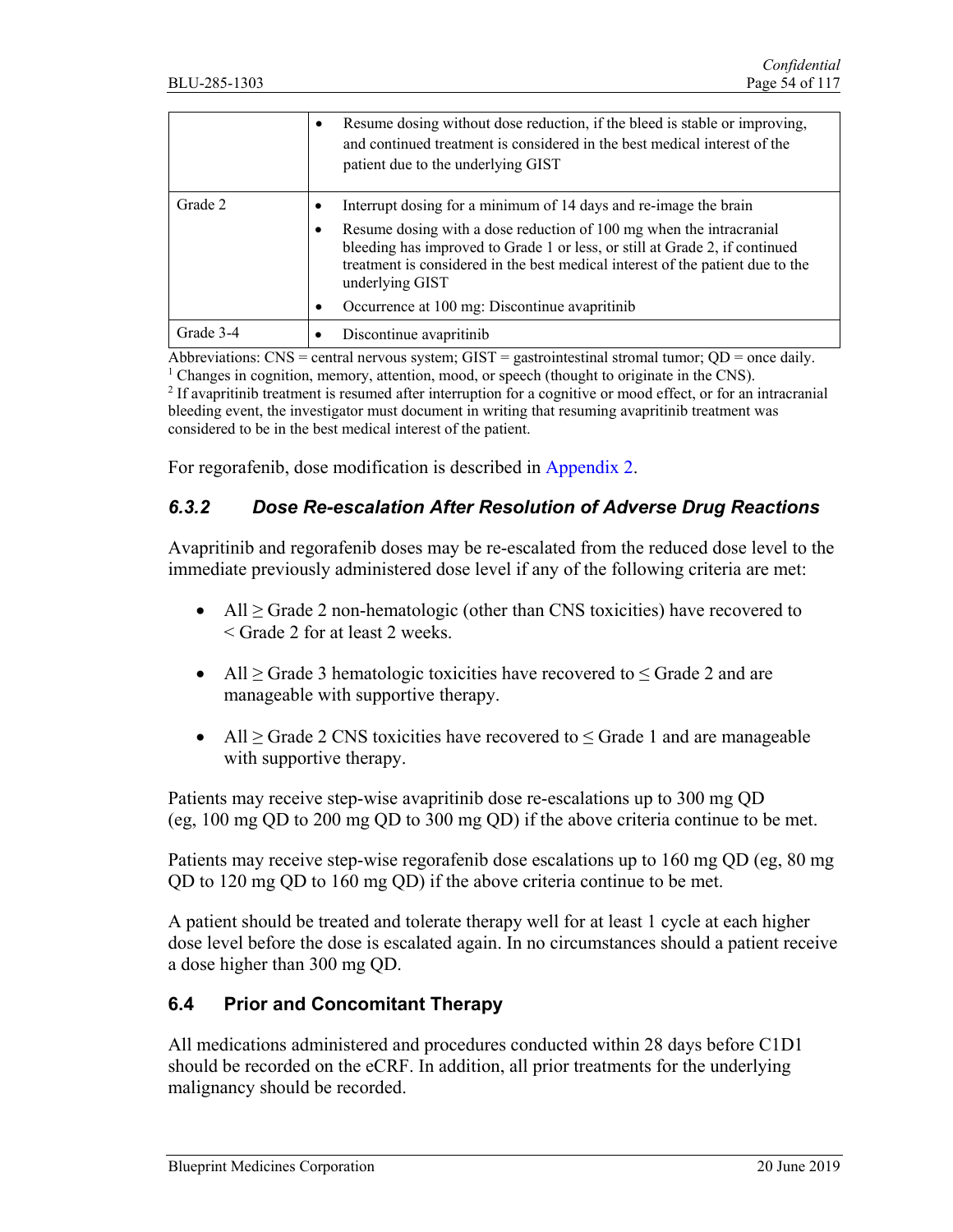# <span id="page-55-0"></span>*6.4.1 Prohibited Concomitant Therapy*

The following medications and procedures are prohibited during the study:

- In vitro studies with recombinant human CYP enzymes demonstrated that avapritinib phase I metabolism is predominantly mediated by CYP3A4, with CYP2C9 playing a minor role. Concomitant treatment with drugs that are strong CYP3A4 inhibitors or strong or moderate CYP3A4 inducers are prohibited for patients receiving avapritinib. Please refer to [Appendix 3](#page-99-0) for a list of prohibited medications and foods.
- Regorafenib is metabolized by CYP3A4 and UGT1A9. Concomitant treatment with drugs that are strong inhibitors of CYP3A4, strong inducers of CYP3A4, and strong inhibitors of UGT1A9 are prohibited for patients receiving regorafenib. Please refer to [Appendix 3](#page-99-0) for a list of prohibited medications and foods.
- Any investigational agent or device other than avapritinib or regorafenib, including commercially available agents that are investigational for the treatment of the patient's underlying malignancy.
- Any antineoplastic treatment (including kinase inhibitors, chemotherapy, and radiotherapy) other than avapritinib and regorafenib. Patients who experience centrally confirmed disease progression but subsequently undergo radiation therapy or surgery may continue to receive study treatment with avapritinib, if the treating investigator considers it to be in the patient's best medical interest.

# <span id="page-55-1"></span>*6.4.2 Concomitant Therapy to be used with Caution*

#### **Avapritinib**

In vitro, avapritinib is a reversible inhibitor of CYP2C9, and CYP3A4/5 at clinically relevant concentrations. Avapritinib also demonstrated time-dependent inhibition of CYP3A4/5 in vitro with an estimated  $K_{\text{inact}}$  and  $K_{\text{I}}$  of 0.0301 min<sup>-1</sup> and 12.3  $\mu$ M, respectively. Therefore, avapritinib treatment may increase the plasma concentration of other medications for which CYP2C9 or CYP3A-mediated metabolism constitutes the primary mechanism of clearance.

In vitro, avapritinib, at concentrations of 0.3 to 3 μM, induced CYP3A4 mRNA expression with a maximal 3.25-fold induction observed at 3 μM. In vitro, avapritinib is an inhibitor of P-gp, BCRP, BSEP, and MATE1 and MATE2K. Therefore, avapritinib may increase the plasma concentration of other medications that are substrates of these transporters. Medications that are CYP2C9, CYP3A4 or BCRP substrates, with a narrow therapeutic index and moderate inhibitors of CYP3A4 should be used with caution (Refer to [Appendix 4](#page-101-0) for a list of these medications).

Investigators should ensure patients avoid proton pump inhibitors and H2-receptor antagonists during the study. Furthermore, antacids should be taken at a time point that is not proximal to study drug administration (at least 3-4 hours before or after study drug administration).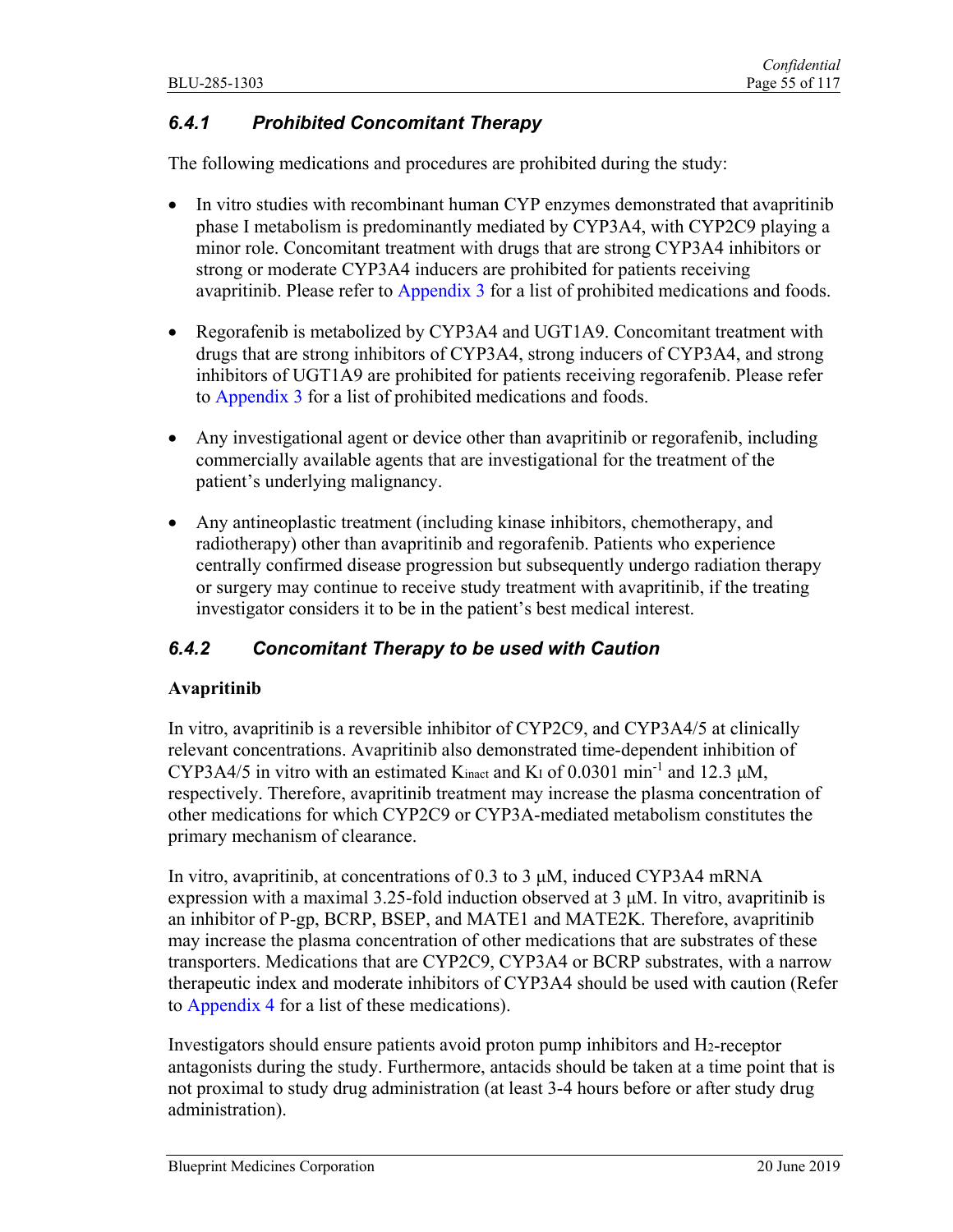In addition, medications that are known to increase the risk of seizures should be used with caution.

#### **Regorafenib**

Investigators should ensure patients exercise caution while using concomitant therapies with regorafenib as listed in [Appendix 4](#page-101-0).

## *6.4.3 Permitted Concomitant Therapy*

Medications and treatments other than those specified in [Section](#page-55-0) 6.4.1 and [Section](#page-55-1) 6.4.2, including palliative and supportive care for disease-related symptoms are permitted during the study.

Patients should be closely monitored, and treatment is to be instituted for disease-related symptoms as appropriate. Supportive care measures for treating AEs should be instituted as soon as they are recognized.

Anti-emetic treatments may be used at the Investigator's discretion and in accordance with the American Society of Clinical Oncology guidelines or equivalent after documented nausea or vomiting has occurred without medications having been used. The choice of anti-emetic treatment, if required, will be made at the Investigator's discretion. Anti-diarrhea medications may also be used after documented diarrhea has occurred, at the Investigator's discretion.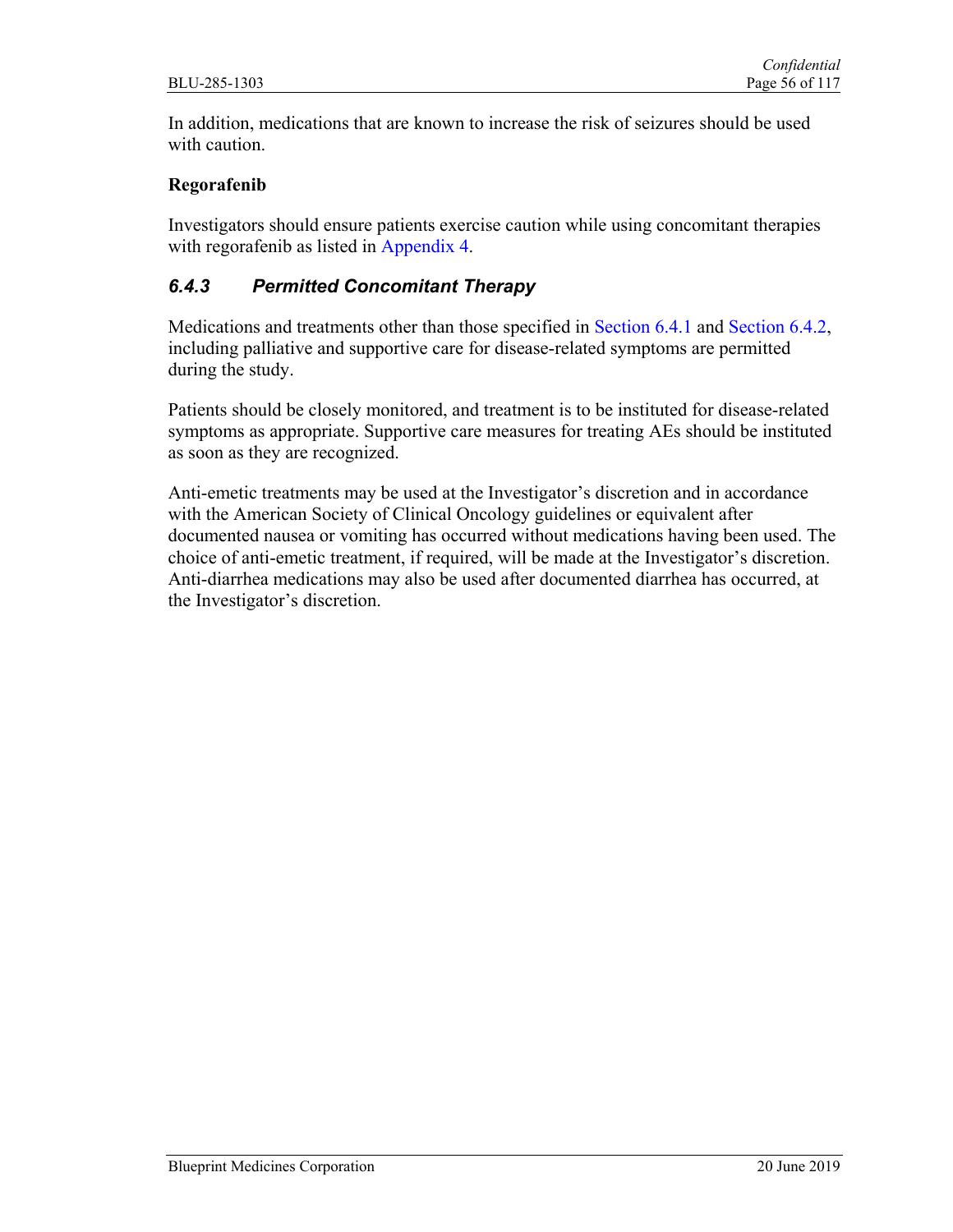# **6.5 Schedule of Assessments**

# **Table 2: Schedule of Assessments**

<span id="page-57-0"></span>

| <b>Study Activities<sup>a</sup></b>                         | Screening     | <b>Study Treatment</b> |                       |                                |                       |                                       |                                          |                                        |                                                             |                                                      | Survival                                       |
|-------------------------------------------------------------|---------------|------------------------|-----------------------|--------------------------------|-----------------------|---------------------------------------|------------------------------------------|----------------------------------------|-------------------------------------------------------------|------------------------------------------------------|------------------------------------------------|
| Cycle                                                       |               | C1                     |                       | C <sub>2</sub><br>$\pm 2$ days |                       | C3, C4,<br>$C5^{b,c}$<br>$\pm$ 3 days | $C7$ -EOT <sup>b,d</sup><br>$\pm$ 7 days | <b>EOT</b> <sup>e</sup><br>± 7<br>days | <b>Safety</b><br>Follow-<br>Up <sup>f</sup><br>$\pm$ 7 days | <b>PFS</b><br>Follow-up <sup>g</sup><br>$\pm$ 7 days | Follow-<br>up <sup>h</sup><br>$\pm 30$<br>days |
| <b>Study Day</b>                                            | $-28$ to $-1$ | D <sub>1</sub>         | <b>D15</b>            | D <sub>1</sub>                 | D <sub>15</sub>       | D <sub>1</sub>                        | D <sub>1</sub>                           | 14 days<br>after<br>last<br>dose       | 30 days<br>after last<br>dose                               | <b>Every</b><br>8 weeks<br>after Safety<br>F/U       | <b>Every</b><br>2 months                       |
| <b>Window (Days)</b>                                        |               |                        |                       |                                |                       | $\pm 3$                               | $\pm 7$                                  | ±7                                     | ±7                                                          | $\pm 7$                                              | $\pm 1$<br>month                               |
| Informed consent <sup>i</sup>                               | $\mathbf X$   |                        |                       |                                |                       |                                       |                                          |                                        |                                                             |                                                      |                                                |
| Inclusion/exclusion criteria                                | $\mathbf X$   |                        |                       |                                |                       |                                       |                                          |                                        |                                                             |                                                      |                                                |
| Demographics                                                | $\mathbf X$   |                        |                       |                                |                       |                                       |                                          |                                        |                                                             |                                                      |                                                |
| Medical history <sup>j</sup>                                | $\mathbf X$   |                        |                       |                                |                       |                                       |                                          |                                        |                                                             |                                                      |                                                |
| Physical examination <sup>k</sup>                           | X             | X                      |                       | X                              |                       | X                                     | $\mathbf X$                              | $\mathbf X$                            |                                                             |                                                      |                                                |
| Vital signs <sup>1</sup>                                    | $\mathbf X$   | $\mathbf X$            | $\mathbf X$           | X                              | $\mathbf X$           | X                                     | $\mathbf X$                              | $\mathbf X$                            |                                                             |                                                      |                                                |
| Serum or urine pregnancy <sup>m</sup><br>$(\beta-hCG)$ test | X             | $\mathbf X$            |                       | X                              |                       | X                                     | X                                        | X                                      | $X^m$                                                       |                                                      |                                                |
| <b>ECOG PS</b>                                              | $\mathbf X$   | $\mathbf X$            |                       | X                              |                       | $\mathbf X$                           | $\mathbf X$                              | $\mathbf X$                            |                                                             |                                                      |                                                |
| 12-lead ECG                                                 | X             | X                      |                       | X                              |                       | X                                     | X                                        | X                                      |                                                             |                                                      |                                                |
| Hematology <sup>n</sup>                                     | $\mathbf X$   | $X^{\mathrm{o}}$       |                       | X                              |                       | $\mathbf X$                           | $\mathbf X$                              | $\mathbf X$                            |                                                             |                                                      |                                                |
| Coagulation <sup>p</sup>                                    | X             | $X^{\text{o}}$         |                       |                                |                       |                                       |                                          | X                                      |                                                             |                                                      |                                                |
| Serum chemistry <sup>q</sup>                                | X             | $X^{\mathrm{o}}$       | $\mathbf{X}^\text{r}$ | X                              | $\mathbf{X}^\text{r}$ | X                                     | $X^s$                                    | $\mathbf X$                            |                                                             |                                                      |                                                |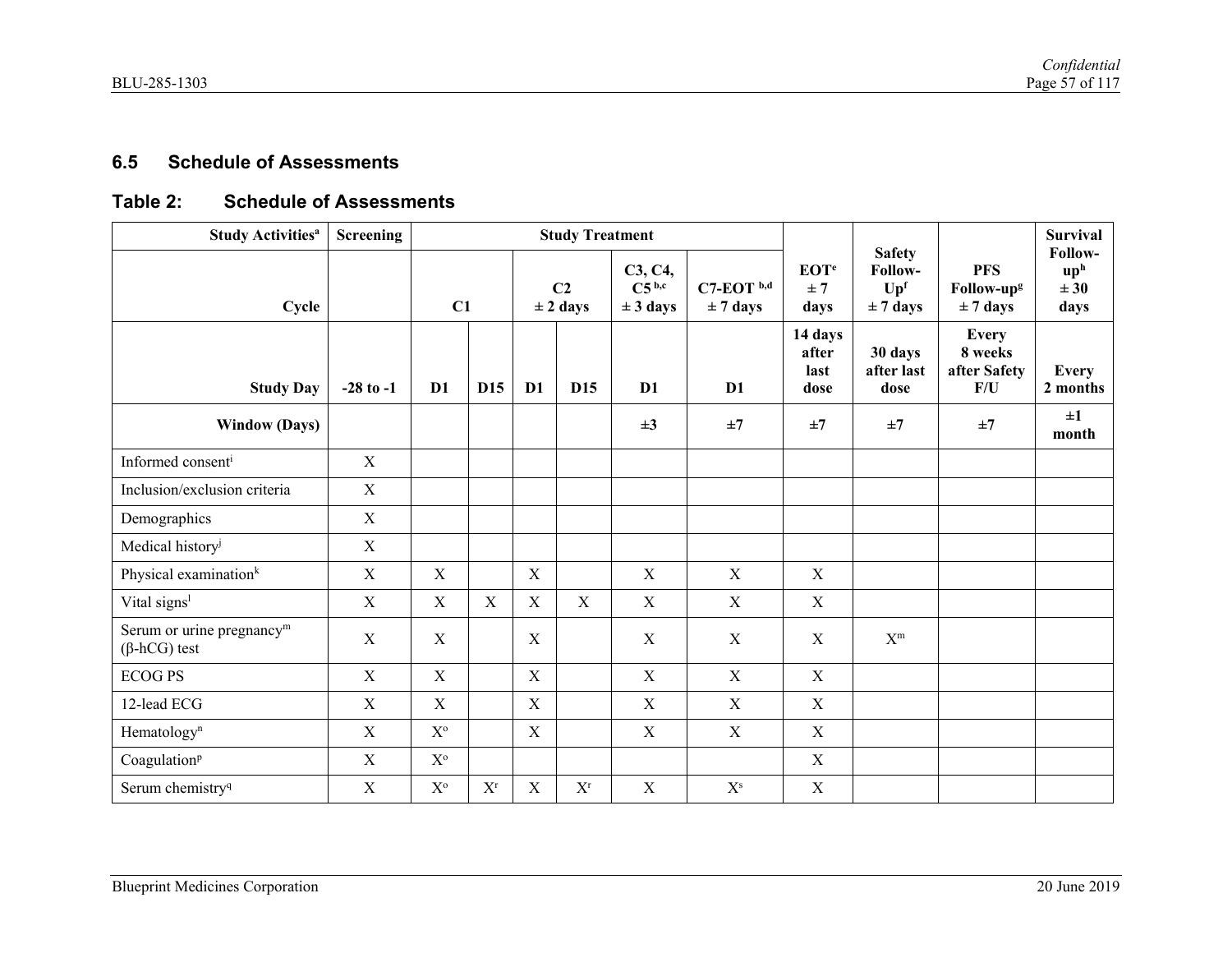| <b>Study Activities<sup>a</sup></b>                                 | <b>Screening</b> | <b>Study Treatment</b>  |     |                                |                 |                                       |                             |                                        |                                                             |                                                | Survival                                       |
|---------------------------------------------------------------------|------------------|-------------------------|-----|--------------------------------|-----------------|---------------------------------------|-----------------------------|----------------------------------------|-------------------------------------------------------------|------------------------------------------------|------------------------------------------------|
| Cycle                                                               |                  | C1                      |     | C <sub>2</sub><br>$\pm 2$ days |                 | C3, C4,<br>$C5^{b,c}$<br>$\pm 3$ days | $C7$ -EOT $b,d$<br>± 7 days | <b>EOT</b> <sup>e</sup><br>± 7<br>days | <b>Safety</b><br>Follow-<br>Up <sup>f</sup><br>$\pm$ 7 days | <b>PFS</b><br>Follow-upg<br>$\pm$ 7 days       | Follow-<br>up <sup>h</sup><br>$\pm 30$<br>days |
| <b>Study Day</b>                                                    | $-28$ to $-1$    | D1                      | D15 | D1                             | D <sub>15</sub> | D1                                    | D1                          | 14 days<br>after<br>last<br>dose       | 30 days<br>after last<br>dose                               | <b>Every</b><br>8 weeks<br>after Safety<br>F/U | <b>Every</b><br>2 months                       |
| <b>Window (Days)</b>                                                |                  |                         |     |                                |                 | $\pm 3$                               | ±7                          | $\pm 7$                                | ±7                                                          | ±7                                             | $\pm 1$<br>month                               |
| Urinalysis                                                          | $\mathbf X$      | $\mathbf{X}^{\text{o}}$ |     |                                |                 |                                       |                             | $\mathbf X$                            |                                                             |                                                |                                                |
| Study drug administration                                           |                  |                         |     |                                | $\mathbf X$     |                                       |                             |                                        |                                                             |                                                |                                                |
| PK blood samples <sup>c</sup> (Arm A:<br>avapritinib patients only) |                  | $\mathbf X$             |     | $\mathbf X$                    |                 | $\mathbf{X}^{\mathrm{c}}$             |                             |                                        |                                                             |                                                |                                                |
| Mutation screening (ctDNA<br>sample)                                | $\mathbf X$      |                         |     |                                |                 |                                       |                             |                                        |                                                             |                                                |                                                |
| Plasma sample for biomarkers                                        |                  | $\mathbf{X}^{\text{o}}$ |     | $\mathbf X$                    |                 | $\mathbf X$                           | $\mathbf X$                 | $\mathbf X$                            |                                                             |                                                |                                                |
| Tumor imaging <sup>t</sup>                                          | $\mathbf X$      |                         |     |                                |                 | $\mathbf{X}^\text{t}$                 | $\mathbf X$                 | $\mathbf X$                            |                                                             | X                                              |                                                |
| Brain imaging (MRI or CT) <sup>u</sup>                              | $\mathbf X$      |                         |     |                                |                 | $\mathbf X$                           | X                           |                                        |                                                             |                                                |                                                |
| EORTC-QLQ-C30,                                                      |                  | $\mathbf X$             |     | $\mathbf X$                    |                 | $\mathbf{X}^{\text{v}}$               | $\mathbf{X}^{\text{v}}$     |                                        |                                                             |                                                |                                                |
| AE monitoring <sup>w</sup>                                          |                  |                         |     |                                |                 | $\mathbf{X}$                          |                             |                                        |                                                             |                                                |                                                |
| SAE monitoring $x$                                                  |                  | $\mathbf X$             |     |                                |                 |                                       |                             |                                        |                                                             |                                                |                                                |
| Concomitant medications <sup>x</sup>                                |                  | $\mathbf X$             |     |                                |                 |                                       |                             |                                        |                                                             |                                                |                                                |
| Survival assessment                                                 |                  |                         |     |                                |                 |                                       |                             |                                        |                                                             |                                                | $\mathbf X$                                    |
| New antineoplastic therapy                                          |                  |                         |     |                                |                 |                                       |                             |                                        |                                                             |                                                | $\mathbf X$                                    |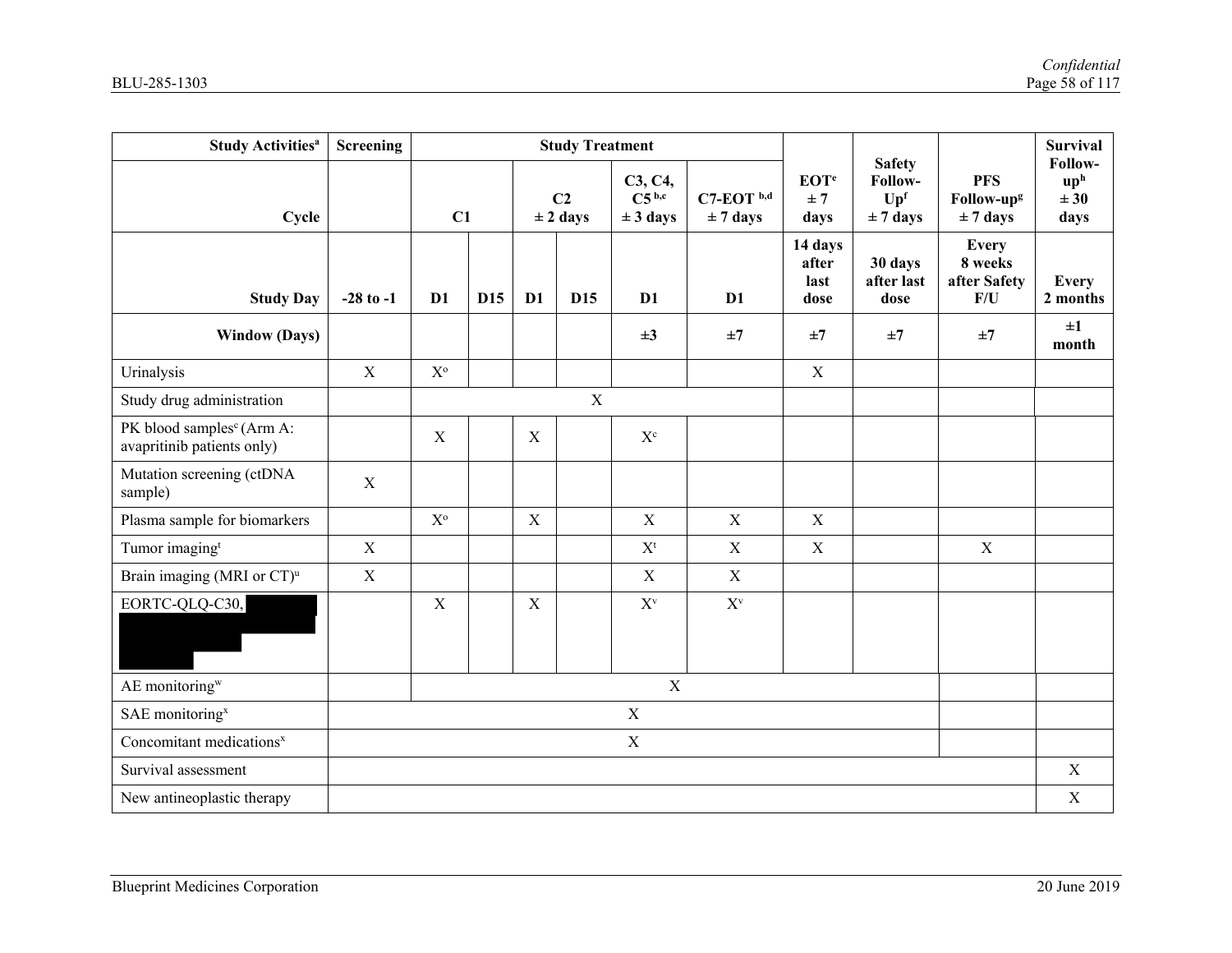Abbreviations:  $AE =$  adverse event;  $C =$  cycle;  $CT =$  computed tomography; ctDNA = circulating tumor deoxyribonucleic acid;  $D =$  day;

- ECG = electrocardiogram; ECOG PS = Eastern Cooperative Oncology Group Performance Status; EORTC-QLQ-C30 = European Organisation for Research and Treatment of Cancer Quality of Life Questionnaire; EOT = End-of-Treatment; EQ-5D-5L = EuroQol 5 Dimension Questionnaire; F/U = follow-up; FACT-Cog = Functional Assessment of Cancer Therapy-Cognitive Function; GIST = gastrointestinal stromal tumor; IV = intravenous; MRI = magnetic resonance imaging; PD = progressive disease; PFS = progression-free survival; MRI = magnetic resonance imaging; PGI-C = Patients' Global Impression of Change; PGI-S = Patients' Global Impression of Severity; PK = pharmacokinetics; SAE = serious adverse event; ULN = upper limit of normal.
- a On days when study drug is to be administered in the clinic, all tests or procedures must be completed pre-dose at each study visit unless otherwise indicated. Additional safety tests (eg, hematology, ECG) may be performed whenever clinically indicated, at the Investigator's discretion. Whenever a test result is questionable, it should be repeated immediately.
- b Patients receiving regorafenib who experience disease progression documented by central radiology review may be permitted to cross over to receive treatment with avapritinib after disease progression confirmed by central radiology review (see [Section](#page-67-2) 7.6) and a washout period of 7 to 28 days after their last dose of regorafenib. At the first study visit after the washout period, the patient will complete the C1D1 assessment schedule except for the following tests, which are not required: PK blood sample and biomarker plasma sample. After patients cross over to treatment with avapritinib, ECGs will be performed following the same schedule as prior to cross over and AEs will only be assessed for their relationship to avapritinib.
- c Pharmacokinetics samples will be collected before dosing (ie, predose) on Day 1 of Cycles 1, 2, 3, and 5 only from patients in Arm A of the study (those receiving avapritinib). There will be no PK samples collected from patients in Arm B of the study (those receiving regorafenib). On C3D1 and C5D1, in addition to the predose sample in all patients, samples will be collected at any 1 time point between 1-8 hours postdose. On C2D1, additional samples will be collected predose and at 1 hour  $(\pm 10 \text{ minutes})$ , 4 hours  $(\pm 15 \text{ minutes})$ , and 6-8 hours  $(\pm 15 \text{ minutes})$  postdose in a total of 25 patients at selected centers. Note: The predose samples for all patients are to be collected before the day's dose of avapritinib and should be taken as close as possible to 24 hours after the prior dose was taken.
- d Every odd Cycle D1, eg, C7D1, C9D1, etc., moving forward through EOT. Visits may be performed more frequently, if dictated by the local standard of care or if needed to adequately monitor individual patients.
- e If an alternative antineoplastic treatment is to be started within 14 days after the last dose of study drug, the EOT visit should be conducted before the dose of alternative antineoplastic therapy. Tumor assessment for EOT procedures do not need to be repeated if they were conducted within 7 days (or within 28 days for disease response assessments).
- f The Safety Follow-up visit may be performed by clinic visit or a phone call for resolution of any ongoing AEs.
- g After completing the Safety Follow-up assessments, patients are to be followed for tumor imaging every 8 weeks  $(\pm 7 \text{ days})$  until disease progression, death, initiation of new anti-GIST therapy, withdrawal of consent, or closure of the study by the Sponsor.
- h After documentation of disease progression by central radiology review, patients or their designated care giver will be contacted by phone every 2 months until withdrawal of consent, death, or closure of the study by the Sponsor to collect the drug name of any new systemic antineoplastic therapy or the date of death.
- i Patients randomized to Arm A must consent to continue avapritinib treatment after disease progression and patients randomized to Arm B must consent to cross over to avapritinib after disease progression; see [Section](#page-67-3) 7.7 for additional details.
- j A complete medical history will be obtained at the Screening visit, including a history of GIST and/or other malignancies, prior treatments, response to each treatment (if available), and concurrent illnesses.
- k A complete physical examination and a basic neurological assessment will be performed at the Screening visit. Subsequent physical examinations will focus on symptoms and signs of GIST, changes from previous physical examinations, and AEs.
- l Vital signs include weight, temperature, pulse, and systolic/diastolic blood pressure. Height will also be measured at Screening.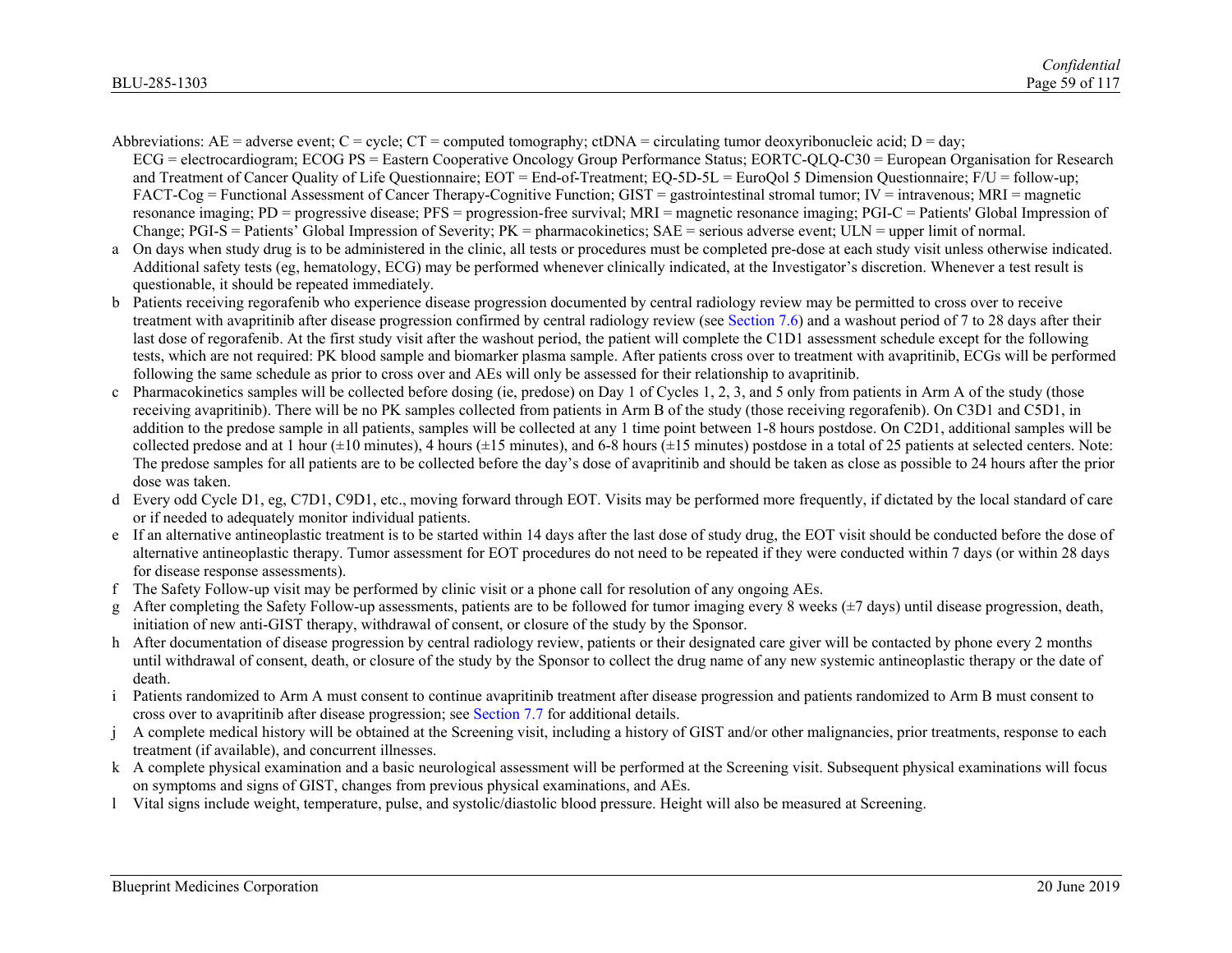- m To be performed for women of childbearing potential. A serum pregnancy test is to be performed at Screening and at C1D1. A serum or urine pregnancy test should be performed every 4 weeks, even if a study visit is not specified, through 8 weeks after the last dose of study drug. Pregnancy tests may be performed locally during even cycles after  $C5D1 \pm 5$  days from expected CXD1 (ie, C6D1, C8D1, etc).
- n Hematology parameters to be measured include hemoglobin, red blood cell count, white blood cell count with differential count (including absolute neutrophil count), and platelet count.
- o Baseline (C1D1) safety laboratory tests and samples for pharmacodynamic markers are to be obtained within 7 days before the first study drug dose (prior to dosing on the first day of dosing permitted). If Screening tests occur within 7 days of C1D1, they do not need to be repeated.
- p Coagulation studies include prothrombin time, international normalized ratio and activated partial thromboplastin time.
- The comprehensive serum chemistry panel includes sodium, potassium, blood urea nitrogen or urea, bicarbonate (venous), creatinine, calcium, chloride, magnesium, phosphorus, albumin, AST, ALT, alkaline phosphatase, and total bilirubin (direct bilirubin if total bilirubin is > ULN).
- r Only liver function tests (ALT, AST, alkaline phosphatase, total bilirubin (direct bilirubin if total is > ULN) are required. These should be performed locally and any clinically significant abnormalities should be reported as an Adverse Event, and the laboratory values supporting Adverse Event should be entered into unscheduled visit laboratory page on eCRF.
- s Liver function tests (ALT, AST, alkaline phosphatase, total bilirubin (direct bilirubin if total is > ULN) should be measured every 4 weeks. On evennumbered cycles, when a study visit is not required, these tests should be done locally, and any clinically significant abnormalities should be entered as adverse events, and laboratory values should be entered in unscheduled laboratory eCRF.
- t Tumor imaging will be done at Screening and then every 8 weeks  $(± 1$  week) from Cycle 1 Day 1 until disease progression and will be assessed by central radiology review. Disease response assessments using the Choi criteria will be performed centrally. Note that tumor imaging should occur every 8 weeks regardless of the scheduled treatment cycles ie, if study treatment is interrupted or discontinued for any reason, tumor imaging should continue according to an 8-week schedule until disease progression or death. Computed tomography (CT) with IV contrast of the chest and CT or MRI with IV contrast of the abdomen and pelvis will be performed. CT of the chest is not required after screening unless there were sites of disease in the chest. CT with IV contrast is the preferred imaging modality, unless a site of disease is better evaluated by MRI. If a patient is not tolerant of IV contrast, non-contrast scans may be performed. For each patient, the same method of tumor imaging used at baseline should be used throughout the study.
- u Brain imaging should be performed at Screening, Week 12 ( $\pm 1$  week), and Week 24 ( $\pm 1$  week), and should be repeated as clinically indicated, ie, for unexpected neurologic AE. Patients who have been on study for more than 12 weeks should have imaging performed at the next scheduled visit and 12 weeks later  $(\pm 1$  week).
- 

v The EORTC-OLO-C30,

- EOT. The questionnaires are not required at the EOT visit or after cross-over.
- w Adverse events are to be recorded from the start of study drug administration through the Safety Follow-up Assessment.
- x Serious AEs and concomitant medications are to be recorded from the date of the informed consent signature through the Safety Follow-up Assessment.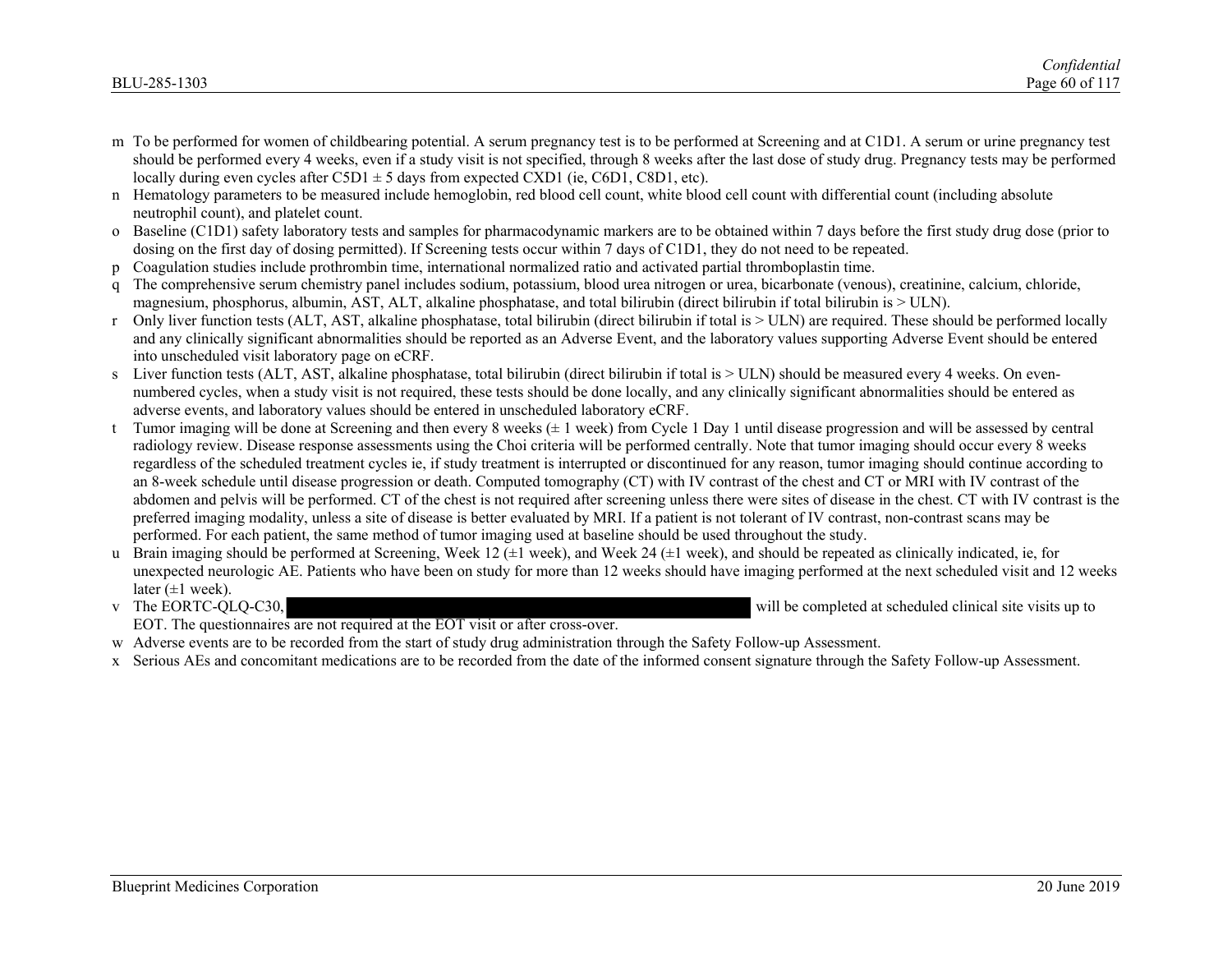# **6.6 Additional Considerations**

## *6.6.1 Precautions*

An in vitro phototoxicity study in 3T3 mouse fibroblasts as well as a phototoxicity study in pigmented rats demonstrated that avapritinib has a slight potential for phototoxicity. Therefore, prolonged exposure to sunlight should be avoided during treatment. In addition, patients should take other measures to avoid ultraviolet (UV) exposure such as wearing sunscreen and sunglasses, wearing protective clothing, and avoiding tanning beds. Refer to the avapritinib IB for details.

Hypospermatogenesis was observed in the testis and epididymis of rats and dogs and did not recover after 2-week recovery. Patients should be informed of the possibility of gamete and embryo banking.

Refer to the avapritinib Investigator Brochure for details.

## <span id="page-61-0"></span>*6.6.2 Contraception Requirements*

Women of childbearing potential must agree to use a highly effective method of contraception [\(CTFG, 2014\)](#page-91-0) from the time of randomization until at least 8 weeks after the last dose of study drug. Women are considered to be of childbearing potential after menarche until becoming postmenopausal (defined as no menses for at least 12 months without an alternative medical cause) unless permanently sterile. A high follicle stimulating hormone level in the postmenopausal range may be used to confirm a postmenopausal state in women not using hormonal contraception or hormonal replacement therapy. However, in the absence of 12 months of amenorrhea, a single follicle stimulating hormone measurement is insufficient. Permanent sterilization methods include hysterectomy, bilateral salpingectomy and bilateral oophorectomy ([CTFG, 2014](#page-91-0)). Because avapritinib and regorafenib are potential CYP3A4 inducers, women should use hormonal contraception with caution and supplement with other highly effective methods.

Males with partners who are female of reproductive potential must agree that they will use condoms, and their partners will use a highly effective contraceptive method throughout the study, and for 90 days after the last dose of study treatment.

Highly effective forms of contraception are defined as the following [\(CTFG, 2014](#page-91-0)):

- Combined (estrogen and progestogen containing) hormonal contraceptives that inhibit ovulation, including oral, intravaginal and transdermal products.
- Progestogen-only hormonal contraceptives that inhibit ovulation, including oral, injectable, and implantable products.
- Intrauterine devices (IUD) and intrauterine hormone-releasing system (IUS).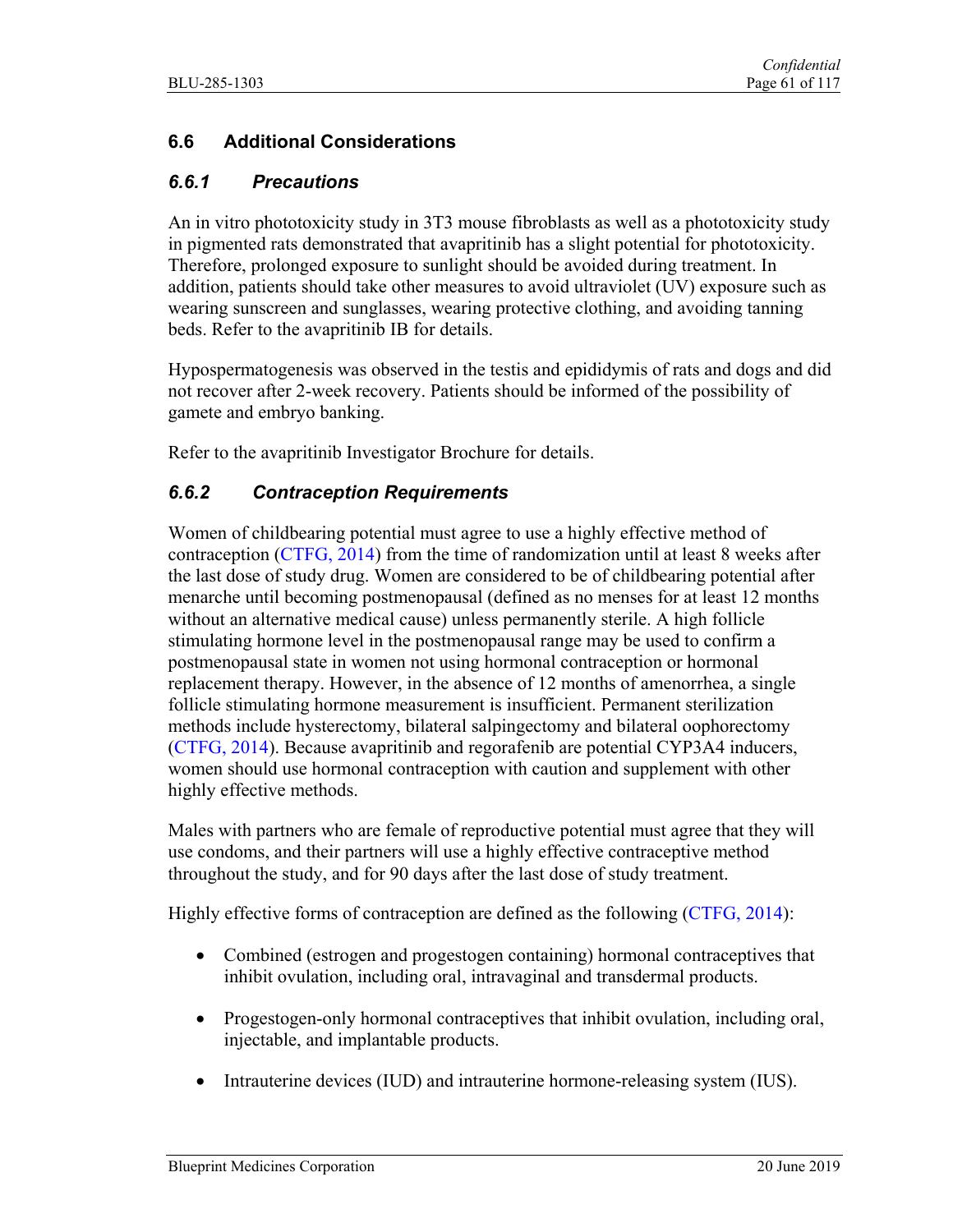- Bilateral tubal occlusion (women).
- Male partner vasectomy or other method of surgical sterilization provided that the partner is the sole sexual partner of the trial participant and the vasectomized partner has received medical assessment of the surgical success.
- Sexual abstinence (men and women), when this is the preferred and usual lifestyle of the patient. Periodic abstinence (such as calendar, symptothermal and postovulation methods), withdrawal (coitus interruptus), and the lactational amenorrhea method are not acceptable methods of contraception.

The following methods of contraception are not considered highly effective [\(CTFG,](#page-91-0) [2014\)](#page-91-0):

- Progesterone-only oral hormonal contraception that do not inhibit ovulation.
- Barrier methods with or without spermicide, or spermicide alone.

# <span id="page-62-0"></span>**7 DESCRIPTION OF STUDY PROCEDURES**

#### **7.1 Screening**

After informed consent, all patients will undergo screening procedures within 28 days before dosing on C1D1 to determine eligibility. Patients may be randomized in the system at any time but must be dosed within 28 days of signing of informed consent.

The following procedures will be performed at the Screening visit:

- Obtain demographic data, including sex, date of birth/age, race, and ethnicity;
- Complete medical history, including a history of GIST and/or other malignancies, prior treatments, the response to each treatment if available, and concurrent illnesses;
- Complete physical examination and a basic neurological assessment, including ECOG PS;
- Vital signs including weight, temperature, pulse, and systolic/diastolic blood pressure. Height will also be measured at Screening;
- 12-lead ECG;
- Obtain plasma sample for exploratory biomarkers and ctDNA mutation testing;
- Clinical laboratory assessment (hematology, coagulation, serum chemistry, and urinalysis);
- Serum pregnancy test (women of childbearing potential only);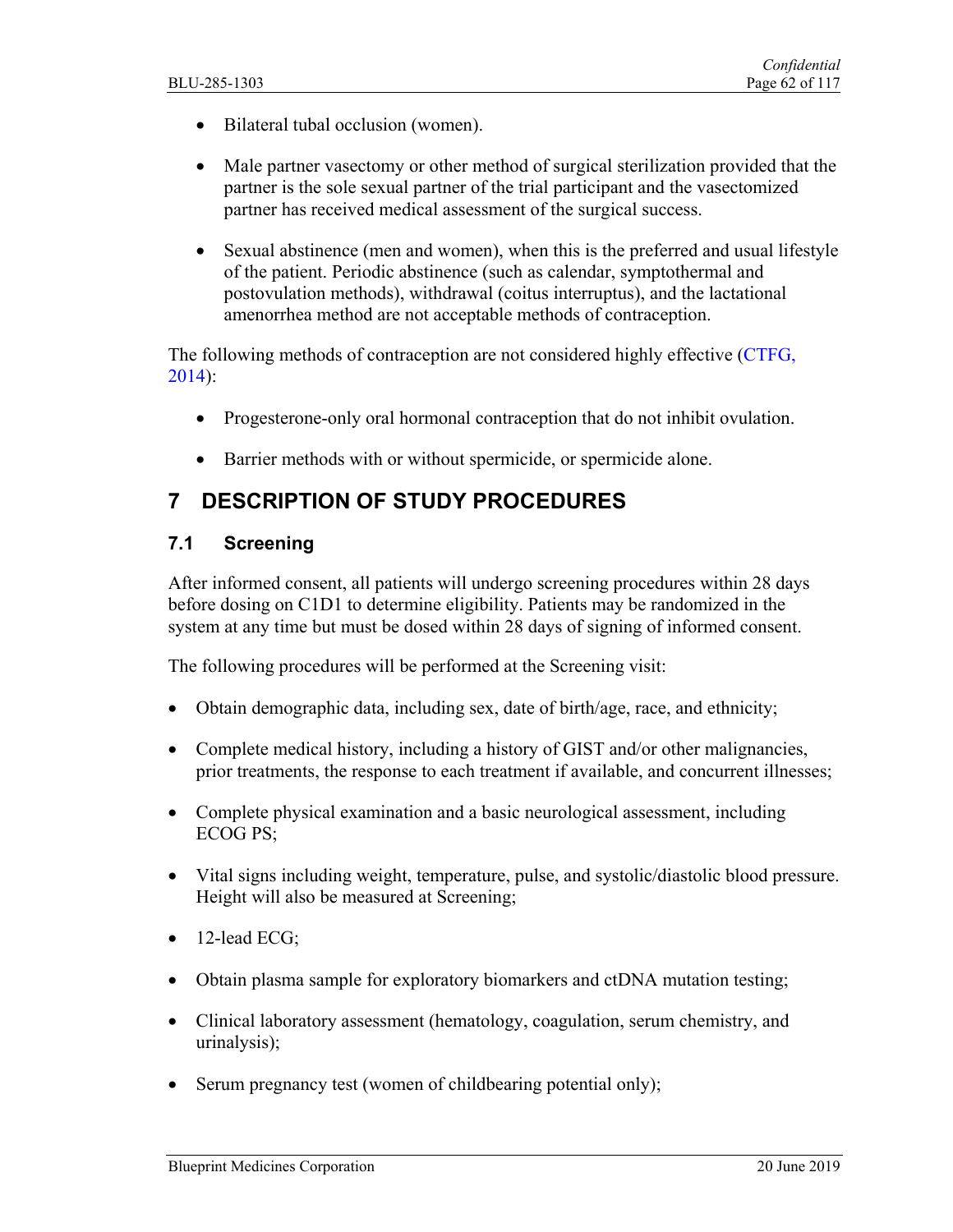- Tumor imaging by CT with IV contrast or MRI (CT is required for the chest and preferred for all body regions unless a site of disease is better imaged by MRI). If a patient is intolerant of IV contrast, CTs may be performed without IV contrast.
- Brain imaging by MRI or CT (MRI is preferred, if available);
- Recording of concomitant medications and SAEs. Concomitant medications and SAEs are to be collected from the date of the informed consent signature through the Safety Follow-up Assessment, while AEs are to be collected from start of study drug administration through the Safety Follow-up Assessment.

## **7.2 Safety Assessments**

The schedule of safety assessments is described in [Table 2.](#page-57-0) All clinical and laboratory safety assessments will be assessed by the Investigator for clinical significance and clinically significant findings will be reported as AEs. Additional safety assessments may be performed if dictated by the local standard of care and when clinically indicated, at the Investigator's discretion.

# *7.2.1 Physical Examination*

A complete physical examination including a basic neurological assessment will be performed at the Screening visit. Subsequent physical examinations will be performed as outlined in [Table 2](#page-57-0), and will focus on symptoms and signs of GIST, changes from previous physical examinations, and AEs.

# *7.2.2 Eastern Cooperative Oncology Group Performance Status*

Determination of ECOG PS will be performed at the time points outlined in [Table 2](#page-57-0). Refer to [Appendix 5](#page-103-0) for ECOG PS scoring.

### *7.2.3 Brain Imaging*

Brain imaging by MRI or CT (MRI is preferred) will be performed at the visits outlined in [Table 2,](#page-57-0) and should be repeated as clinically indicated, ie, for unexpected neurologic AEs. Patients who have been on study for more than 12 weeks should have imaging performed at the next scheduled visit and 12 weeks later  $(\pm 1$  week).

# *7.2.4 Vital Signs*

Vital sign measurements will include temperature, systolic/diastolic blood pressure, pulse, and weight, and will be performed at the time points outlined in [Table 2.](#page-57-0) Height will be measured at the Screening visit only.

Blood pressure and pulse assessments should be conducted while the patient is seated or supine.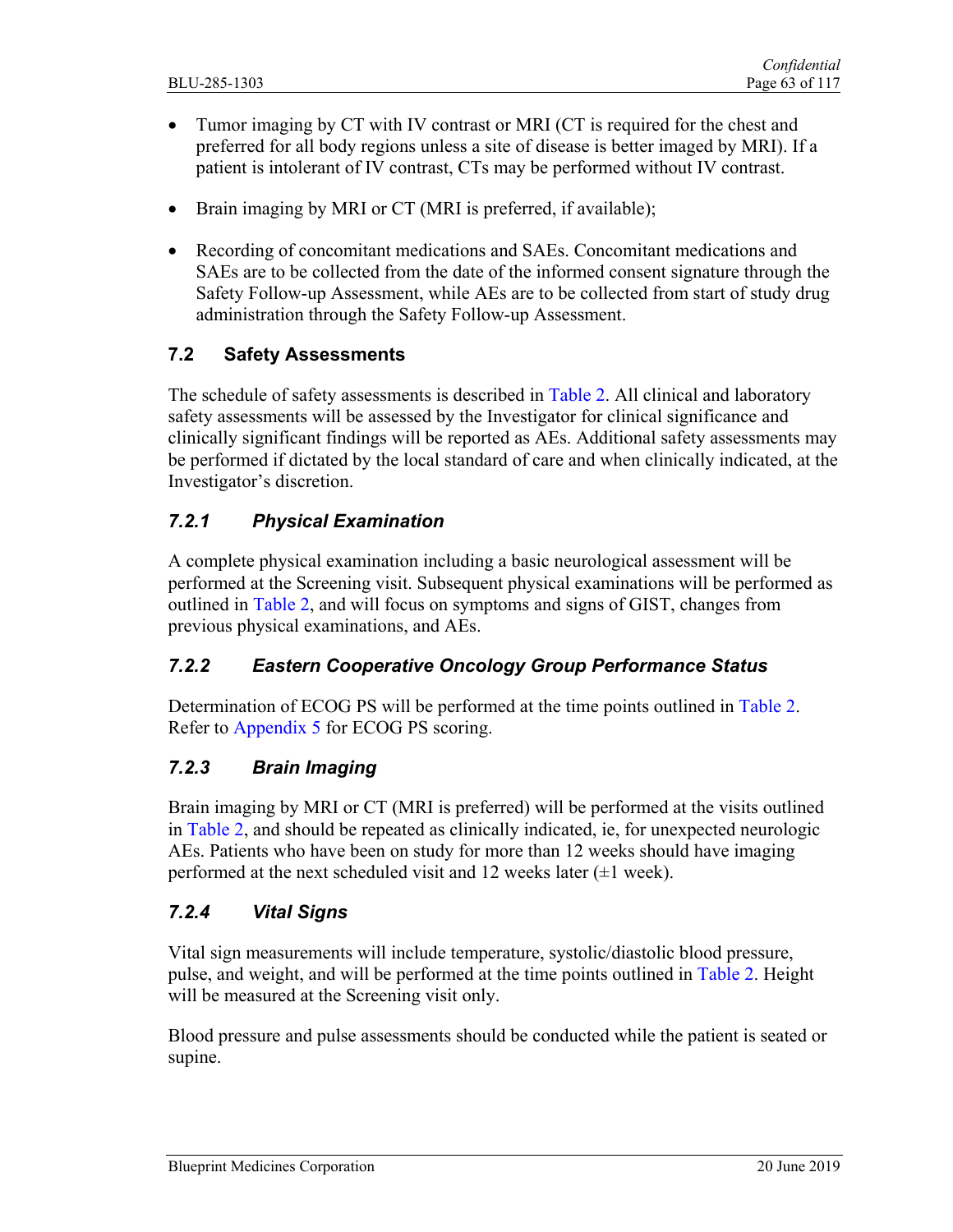# *7.2.5 ECGs*

Twelve-lead ECGs will be obtained for all patients at the time points outlined in [Table 2.](#page-57-0)

Twelve-lead ECGs are to be conducted after 5 minutes in recumbence or semirecumbency.

# *7.2.6 Clinical Laboratory Tests*

Clinical laboratory evaluations for safety will be performed at a central laboratory. Before starting the study, the Investigator will provide the Sponsor (or its designee) copies of all laboratory certifications and normal ranges for all laboratory assessments to be performed by that laboratory. Local laboratory assessments may be used to make treatment-related decisions.

Clinical laboratory evaluations will be conducted at the time points outlined in [Table 2](#page-57-0). In addition, all clinically significant laboratory abnormalities noted on testing will be followed by repeat testing and further investigated according to the judgment of the Investigator.

The following safety laboratory tests are to be evaluated by the Investigator:

| <b>Hematology:</b>                      | Hemoglobin, red blood cell count (RBC), white blood cell<br>count (WBC) with differential (including ANC), and<br>platelet count                                                                                                                 |
|-----------------------------------------|--------------------------------------------------------------------------------------------------------------------------------------------------------------------------------------------------------------------------------------------------|
| Coagulation:                            | Prothrombin time (PT), international normalized ratio<br>(INR), and activated partial thromboplastin time (aPTT)                                                                                                                                 |
| <b>Serum chemistry:</b>                 | Sodium, potassium, blood urea nitrogen (BUN) or urea,<br>bicarbonate (venous), creatinine, calcium, chloride,<br>magnesium, phosphorus, albumin, AST, ALT, alkaline<br>phosphatase (ALP), total bilirubin (direct bilirubin if total<br>$>$ ULN) |
| Urinalysis (dipstick):                  | pH, specific gravity, bilirubin, blood, glucose, ketones,<br>leukocyte esterase, nitrite, protein, and urobilinogen                                                                                                                              |
| <b>Serum or urine</b><br>$pregnancya$ : | β-hCG                                                                                                                                                                                                                                            |

a A serum pregnancy test should be performed for women of childbearing potential at Screening and at C1D1. A serum or urine pregnancy test should be performed every 4 weeks through 8 weeks after the last dose of study drug.

### *7.2.7 Adverse Events and Concomitant Medications*

Each patient must be carefully monitored for the development of any AEs throughout the study from C1D1 (or from the time of signing informed consent, for SAEs) to 30 days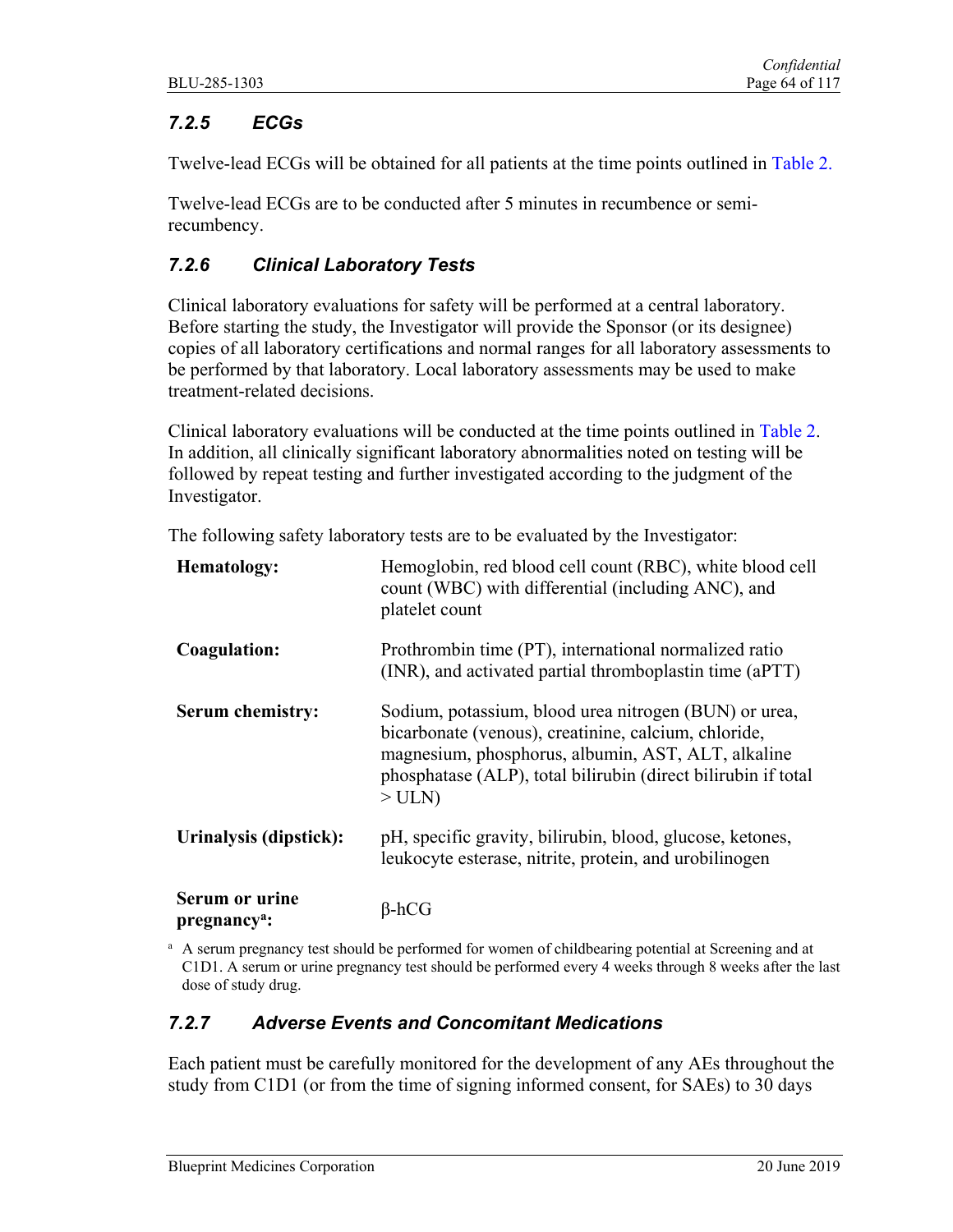after the last dose. In addition, SAEs that are assessed as related to study treatment that occur > 30 days after the last dose also are to be reported.

Complete details on AE and SAE monitoring are provided in [Section](#page-70-0) 9.

Concomitant medications will be recorded from the time of signing informed consent to 30 days after the last dose.

### **7.3 Pharmacokinetic Assessment**

Blood samples will be collected from patients in Arm A of the study (those receiving avapritinib) before and after study drug dosing to determine circulating plasma concentrations of avapritinib (including any relevant metabolites). There will be no PK samples collected from patients in Arm B of the study (those receiving regorafenib).

Pharmacokinetic samples will be collected before dosing (ie, predose) on Day 1 of Cycles 1, 2, 3, and 5. On C2D1, additional samples will be collected predose and at 1 hour  $(\pm 10 \text{ minutes})$ , 4 hours ( $\pm 15 \text{ minutes}$ ), and 6-8 hours ( $\pm 15 \text{ minutes}$ ) postdose in a total of 25 patients at selected centers. On C3D1 and C5D1, in addition to the predose sample, samples will be collected at any 1 time point between 1-8 hours postdose. Note: The predose sample is to be collected before the day's dose of avapritinib and should be taken as close as possible to 24 hours after the prior dose was taken.

Additionally, Investigators may obtain blood samples for PK analysis at the time(s) that significant drug-related AEs and SAEs occur.

### **7.4 Blood Samples for Biomarker Assessment**

Blood samples will be collected for patients at the time points outlined in [Table 2](#page-57-0) to characterize the mutant allele fraction in plasma ctDNA at Baseline, each visit thereafter, and at end of treatment to measure changes from Baseline in the levels of KIT, PDGFRα, and other cancer-relevant mutant allele fractions.

# **7.5 Efficacy Assessments**

# *7.5.1 Disease Response Assessment*

Blinded central radiology review of disease response or disease progression (per Choi criteria and per mRECIST, version 1.1) will be based on local imaging scans performed at the time points outlined in [Table 2](#page-57-0). Note that tumor imaging should occur every 8 weeks  $(\pm 1$  week) from Cycle 1 Day 1 regardless of the scheduled treatment cycles ie, if study treatment is interrupted or discontinued for any reason, tumor imaging should continue according to an 8-week schedule until disease progression or death.

Computed tomography with IV contrast of the chest, CT or MRI with IV contrast of the abdomen and pelvis will be performed at Screening. At subsequent timepoints, the abdomen, pelvis, and all other body regions that contained sites of disease (target or nontarget) at Screening will be imaged. Computed tomography of the chest is not required if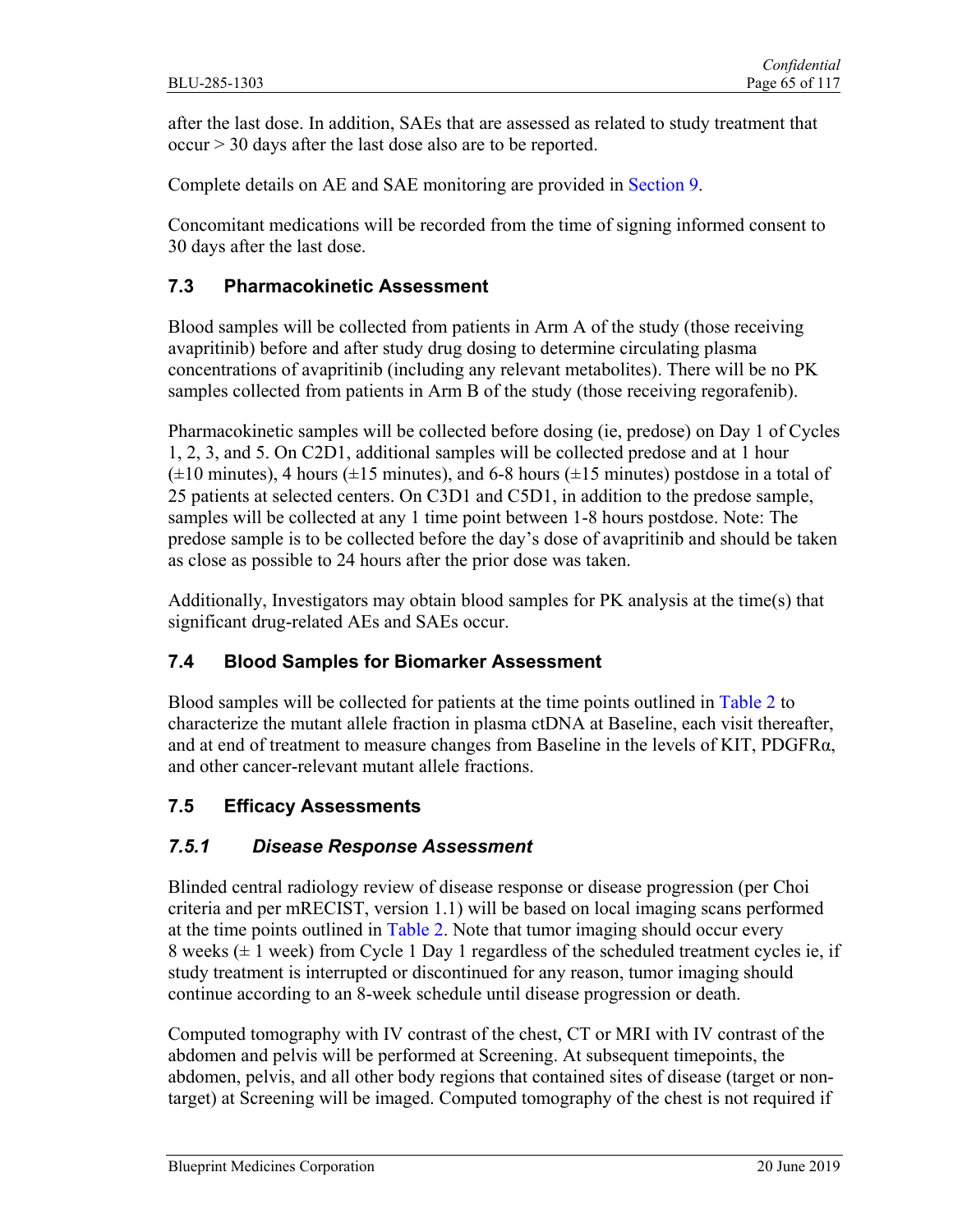there were no sites of disease in the chest at Screening. Computed tomography with IV contrast is the preferred imaging modality, unless a site of disease is better evaluated by MRI. If a patient is not tolerant of IV contrast, non-contrast scans may be performed. For each patient, the same method of tumor imaging used at Baseline should be used throughout the study.

Computed tomography and MRI scans will be reviewed locally at the study center, ideally by the same individual for each patient at each time point, and disease response and progression will be assessed per mRECIST, version 1.1. Computed tomography and MRI scans will also be collected and reviewed centrally to provide a central assessment of response and progression, both per mRECIST, version 1.1 and per Choi criteria.

Patients on either treatment arm considered by local assessment to have disease progression shall not discontinue treatment until progression (per mRECIST, version 1.1) has been confirmed by central radiology review. Patients may only cross over from regorafenib treatment to avapritinib treatment if disease progression has been confirmed by central radiology review.

# *7.5.2 Central Radiology Review*

A blinded central radiology review will be performed according to a prospectively established central imaging charter and conducted by an external imaging contract research organization. The central radiology review will be chartered to evaluate response assessment independently per mRECIST, version 1.1. ([Appendix 6\)](#page-104-0) and per Choi criteria ([Appendix 7](#page-105-0)).

A detailed study-specific Imaging Core Manual will be made available to sites regarding scan acquisition requirements. All radiological scans acquired at all scheduled time points and any additional (unscheduled) radiological scans must be sent to the external imaging contract research organization.

# *7.5.3 Quality-of-Life Instruments*

Patients will complete the EORTC-QLQ-C30 at scheduled clinical site visits up to the EOT visit, as outlined in [Table 2.](#page-57-0) These assessments are provide[d in Appendi](#page-106-0)x 8 (EORTC-QLQ-C30).

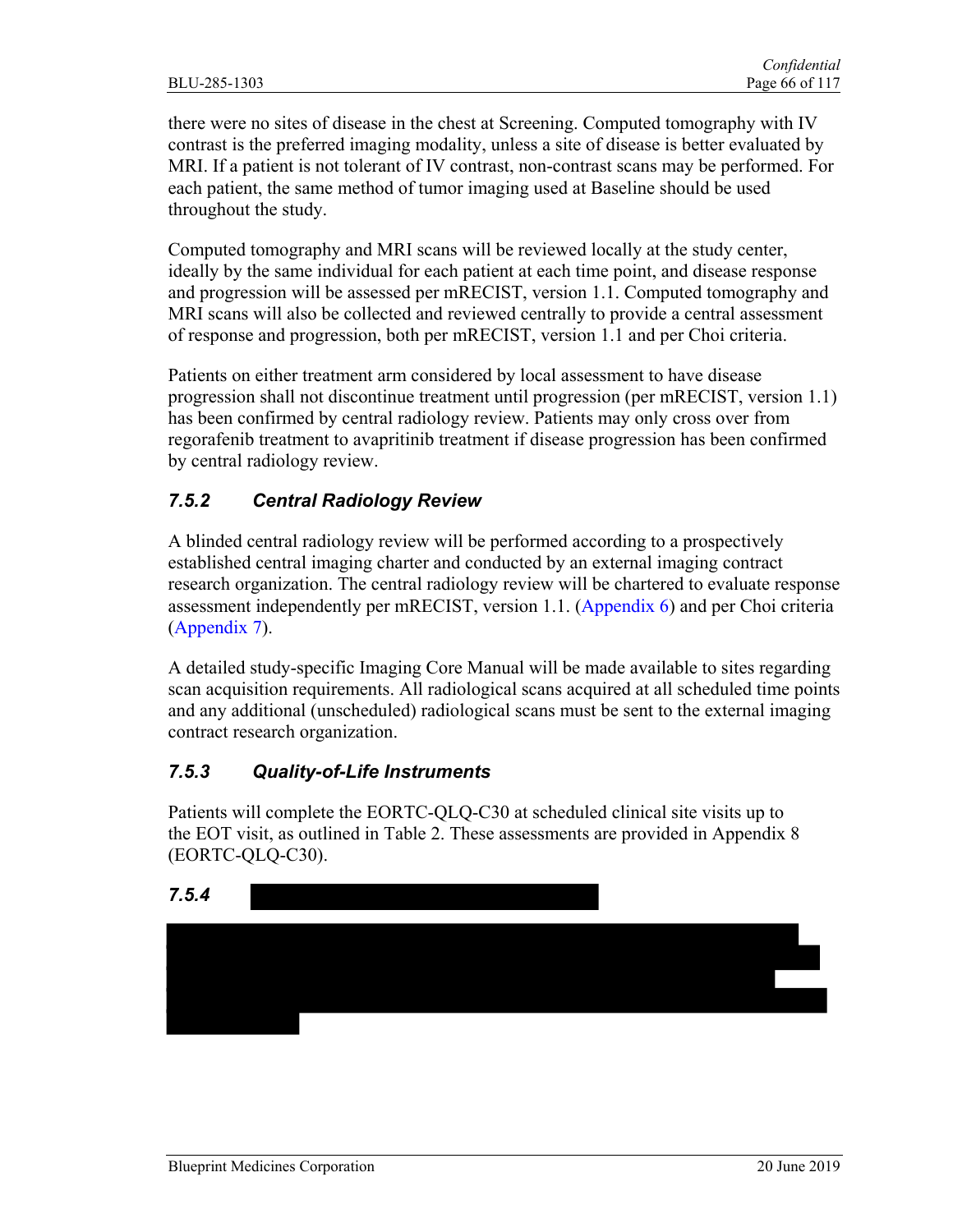## <span id="page-67-2"></span><span id="page-67-0"></span>**7.6 Crossover From Regorafenib to Avapritinib**

<span id="page-67-3"></span>Patients who experience disease progression while receiving regorafenib (Arm B), as confirmed by central radiology review, may be offered the opportunity to cross over to the avapritinib treatment arm (Arm A).

Patients who cross over to avapritinib must complete a washout period of 7 to 28 days after their last dose of regorafenib and consent to cross over before starting treatment with avapritinib. At the first study visit after the washout period, cross over patients will complete the C1D1 assessment schedule except for the following tests, which are not required: PK blood sample and biomarker plasma sample. Otherwise patients who crossed over will follow the same schedule of assessments as on the main portion of the Protocol (except C1D15 or C2D15 visits, which are not required). After patients cross over to treatment with avapritinib, ECGs will be performed following the same schedule as prior to cross over and AEs will only be assessed for their relationship to avapritinib.

## <span id="page-67-1"></span>**7.7 Continuing Avapritinib After Disease Progression**

Patients who experience disease progression while receiving avapritinib (Arm A), as confirmed by central radiology review, may be offered the opportunity to continue treatment with avapritinib if the following criteria are met:

- There are no symptoms or signs indicating clinical disease progression (including worsening of laboratory values).
- The patient is not experiencing rapid progression of disease or a progressive tumor requiring urgent alternative medical intervention at critical anatomical sites (eg, spinal cord compression).
- There has been no decline in ECOG PS

Patients randomized to Arm A must consent to continue avapritinib treatment after disease progression. This consent must be obtained after disease progression has occurred.

### **7.8 End-of-Treatment, Safety Follow-up and Progression-Free Survival Follow-up**

All patients will attend an EOT visit approximately 14 days  $(\pm 7 \text{ days})$  after the last dose of study drug (see [Table 2](#page-57-0) for a description of EOT assessments). If an alternative antineoplastic treatment is started within 14 days of the last dose of study drug, the EOT visit should be conducted before the first dose of the alternative antineoplastic therapy. Tumor assessment for EOT procedures do not need to be repeated if they were performed within 7 days (or within 28 days for disease response assessments).

A Safety Follow-up visit (clinic visit or a phone call) for resolution of any ongoing AE will be made 30 days ( $\pm$  7 days) after the last dose of study drug, or at the time the patient initiates another antineoplastic therapy.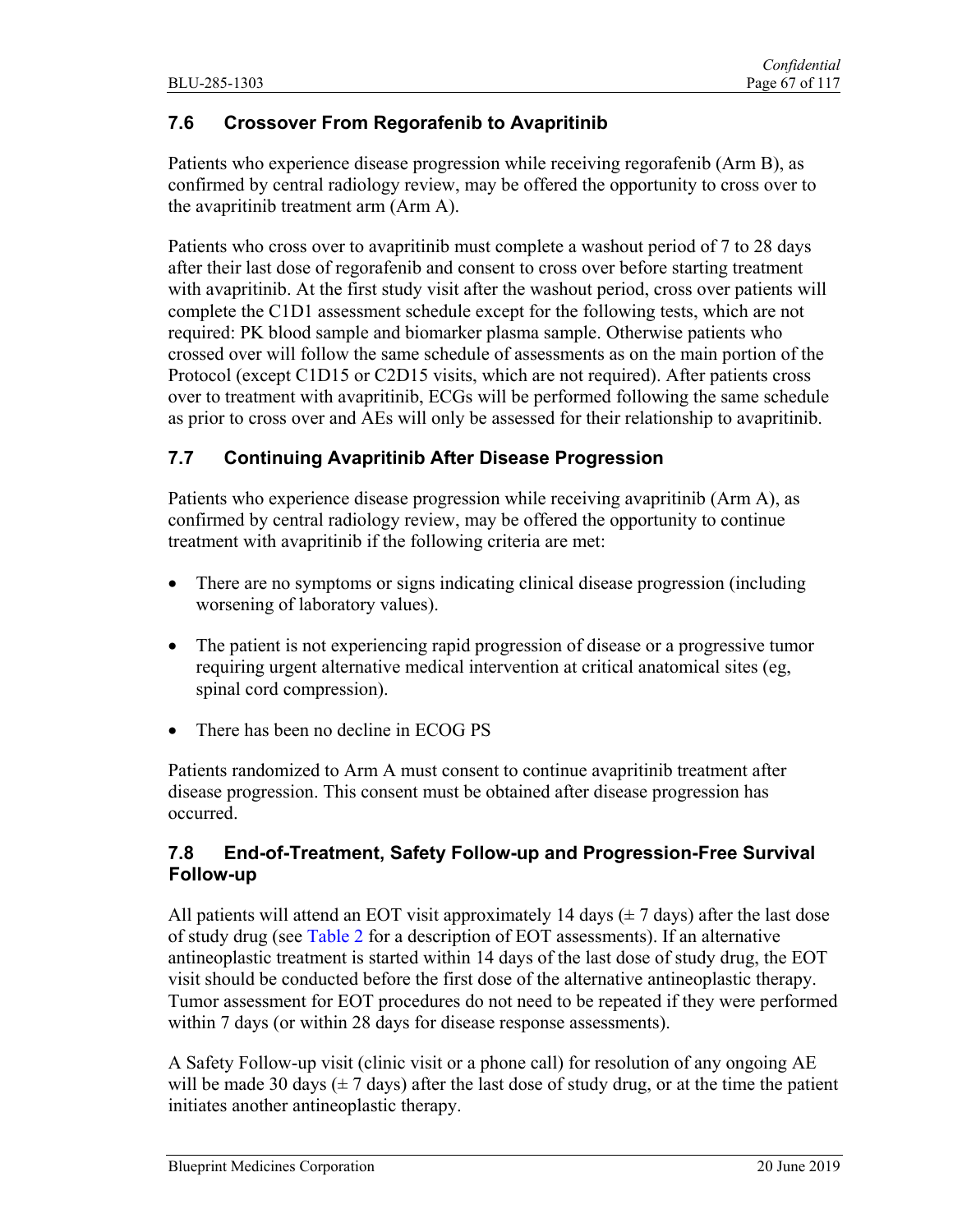Thereafter, patients without documented PD will be followed approximately every 8 weeks  $(\pm 7 \text{ days})$  until disease progression, death, initiation of new anti-GIST therapy, withdrawal of consent, or closure of the study by the Sponsor.

# **7.9 Survival Follow-up**

After documentation of disease progression by central radiology review, patients or their designated care giver will be contacted by phone every 2 months until withdrawal of consent, death, or closure of the study by the Sponsor to collect the drug name of any new systemic antineoplastic therapy or the date of death.

# **7.10 Sample Processing, Storage, and Shipment**

Instructions for the processing, storage, and shipment of all study samples for central analysis will be provided in a separate study manual.

Samples will be stored until analysis and remaining samples will be retained until 10 years after completion of the study, or until the research is discontinued, whichever occurs first.

# **8 STUDY DRUG MANAGEMENT**

## **8.1 Description**

Both the investigational drug, avapritinib and the control drug, regorafenib, will be administered during this study.

# *8.1.1 Avapritinib*

Avapritinib immediate release tablets will be supplied as 100 mg strength, round tablets composed of roller-compacted, aesthetically film-coated pharmacopeial excipients.

Avapritinib is for investigational use only and should only be used within the context of this study.

### *8.1.1.1 Storage*

Avapritinib tablets must be stored at room temperature in their original container, according to the package label. Refer to the label or certificate of analysis for expiry.

All study drug products must be stored in a secure, limited-access location and may be dispensed only by the Investigator or by a member of the staff specifically authorized by the Investigator.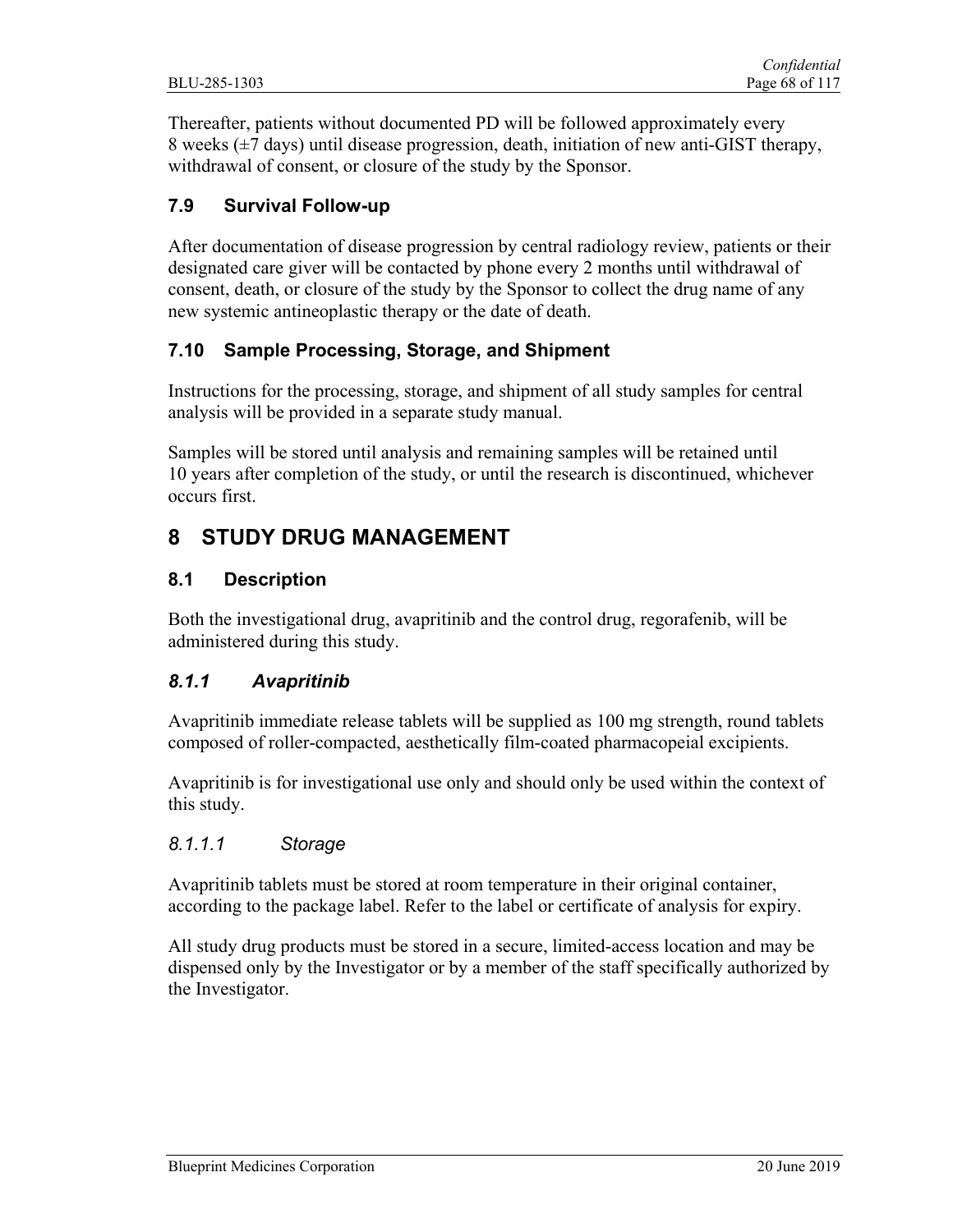## *8.1.1.2 Packaging and Shipment*

Avapritinib tablets will be supplied to the study center, packaged in 60 cc Wide Mouth Round high-density polyethylene bottles. Each bottle will be induction-sealed and capped with a 33 mm child-resistant closure.

Packaging will meet all regulatory requirements. See the pharmacy manual for additional details.

# *8.1.2 Regorafenib*

Regorafenib will be provided to the study center as 40 mg strength tablets, packaged in bottles, and will be labeled according to local regulations. In the US, locally obtained commercial supplies of regorafenib may be used and reimbursed by the Sponsor. Regorafenib is to be stored in the original bottle at  $25^{\circ}$ C (77 $^{\circ}$ F); excursions are permitted from 15°C to 30°C (59°F to 86°F). See [Appendix 1](#page-93-0) for additional details.

## **8.2 Accountability**

Accountability for the study drug at the study center is the responsibility of the Investigator. The Investigator will ensure that the study drug is used only in accordance with this protocol. Where allowed, the Investigator may choose to assign drug accountability responsibilities to a pharmacist or other appropriate individual.

The Investigator or delegate will maintain accurate drug accountability records indicating the drug's delivery date to the site, inventory at the study center, use by each patient, and return to the Sponsor or its designee (or disposal of the drug, if approved by the Sponsor). These records will adequately document that the patients were provided the doses as specified in the protocol and should reconcile all study drug received from the Sponsor. Accountability records will include dates, quantities, batch/serial numbers, expiration dates (if applicable), and patient numbers. The Sponsor or its designee will review drug accountability at the study center on an ongoing basis during monitoring visits.

Study drug must not be used for any purpose other than the present study. Study drug that has been dispensed to a patient and returned unused must not be re-dispensed to a different patient.

Patients will receive instructions for home administration of avapritinib or regorafenib.

All used, unused, or expired study drug will be returned to the Sponsor or its designee, or if authorized, disposed of at the study center per the center's Standard Operating Procedures and documented. All material containing avapritinib or regorafenib will be treated and disposed of as hazardous waste in accordance with governing regulations.

### **8.3 Compliance**

Patients will be dispensed the appropriate number of study drug bottles to allow for dosing for a full cycle, or until the next scheduled visit. Patients are to return all unused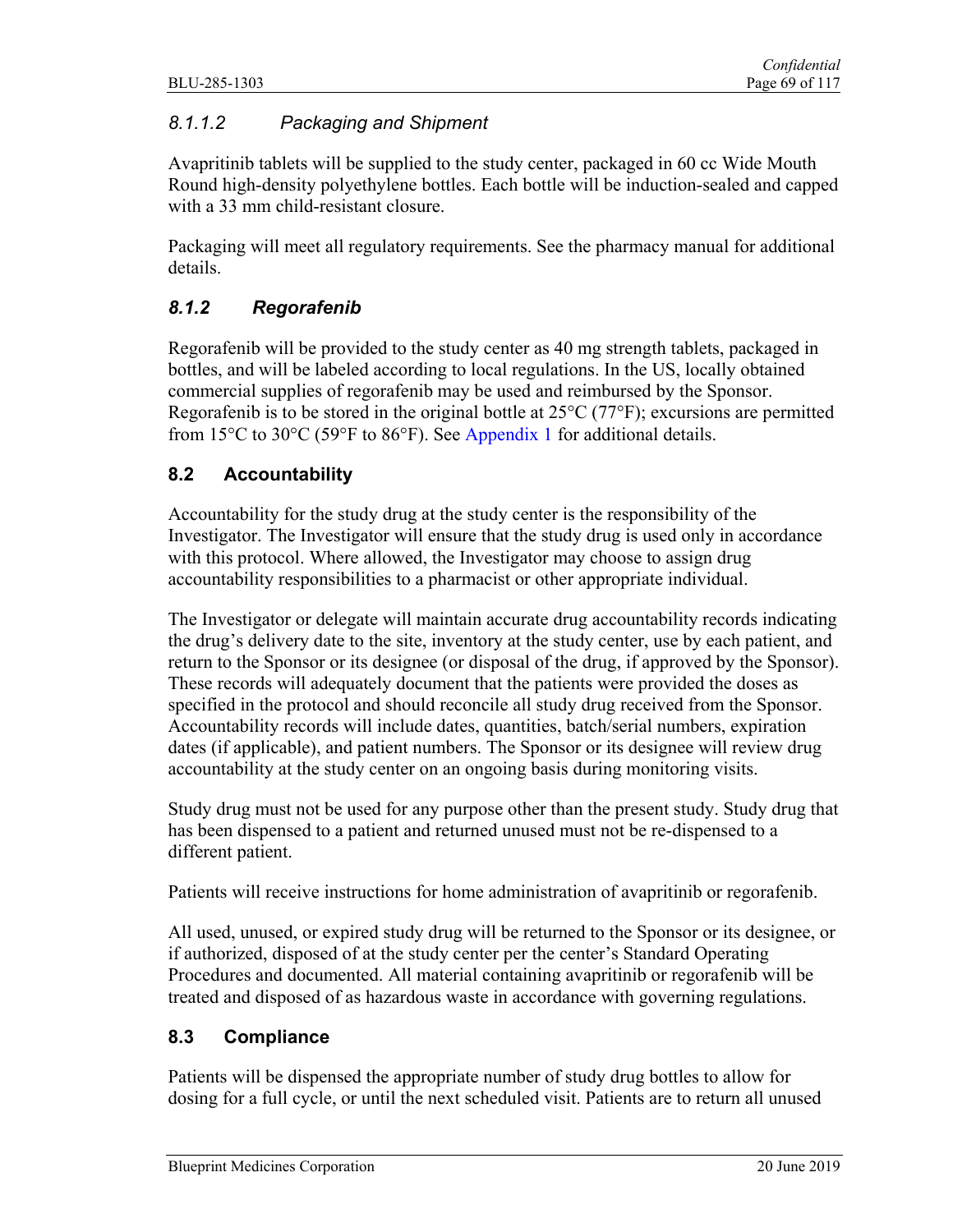tablets (or the empty bottles) on D1 of each treatment cycle or at the next scheduled visit. Compliance with the dosing regimen will be assessed based on return of unused drug (or empty bottles).

### **8.4 Overdose**

Overdose includes any dose higher than the intended dose. Any instance of overdose (suspected or confirmed), irrespective of whether or not it involves any signs or symptoms, must be reported to the Sponsor within 24 hours of awareness of the incident. Details of dose taken, any signs or symptoms and their management should be recorded, including details of any antidote(s) administered.

If the overdose incident resulted in AEs, these must be reported in accordance with the instructions in [Section](#page-70-0) 9 of this protocol.

The highest dose of avapritinib studied clinically is 600 mg QD; there is no known antidote for avapritinib overdose. In the event of suspected overdose, hold avapritinib dosing, institute supportive care, and observe until clinical stabilization.

The highest dose of regorafenib studied clinically is 220 mg QD. The most frequently observed adverse drug reactions at this dose were dermatological events, dysphonia, diarrhea, mucosal inflammation, dry mouth, decreased appetite, hypertension, and fatigue. There is no known antidote for regorafenib overdose. In the event of suspected overdose, interrupt regorafenib, institute supportive care, and observe until clinical stabilization.

# <span id="page-70-0"></span>**9 ADVERSE EVENTS**

### **9.1 Definitions**

### *9.1.1 Adverse Event*

An AE is any untoward medical occurrence in a study patient administered a pharmaceutical product and which does not necessarily have to have a causal relationship with this treatment.

An AE can therefore be any unfavorable and unintended sign, symptom, or disease (new, or exacerbated pre-existing condition).

Adverse events include the following:

- All AEs, whether or not considered related to the use of study drug;
- All AEs occurring in association to any medication overdose, medication error, drugdrug interaction, abuse, withdrawal, sensitivity, or toxicity;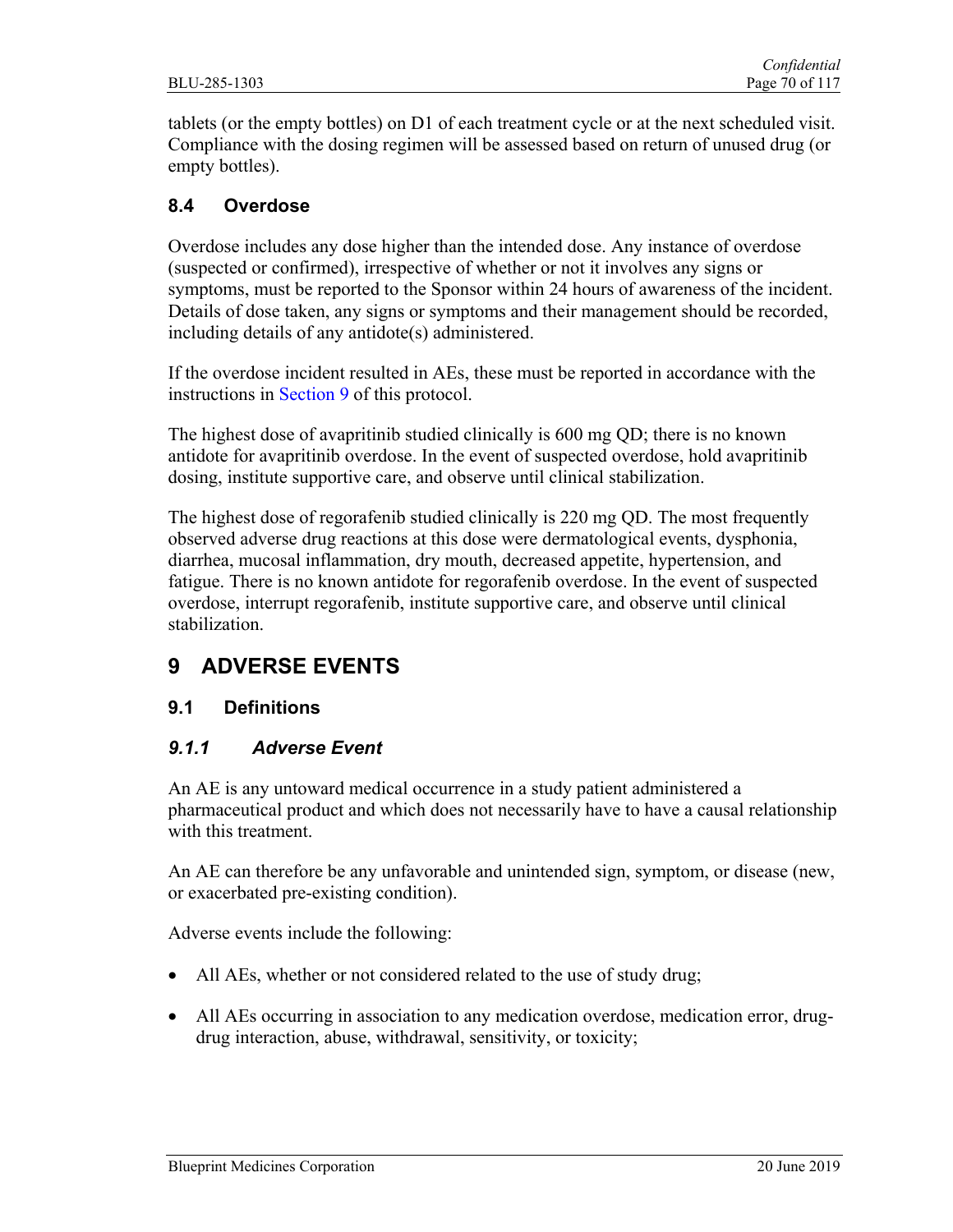- Any new illness, whether or not considered related to study drug, and any worsening/exacerbation of chronic or intermittent pre-existing conditions, including either an increase in frequency and/or intensity of the condition;
- Any injuries or accidents;
- Clinically significant abnormal results (new occurrence or worsening of previously known) from laboratory and physiological tests or physical examinations.

### *9.1.2 Adverse Event due to Protocol Procedures*

An untoward medical occurrence in a study patient which is associated by the Investigator with protocol procedures (nondrug study drugs) is considered an AE, even if the patient was not exposed to study drug.

#### *9.1.3 Serious Adverse Event*

An AE is assessed as SAE if, in the view of either the Investigator or the Sponsor, it results in any of the following outcomes (seriousness criteria):

• **Death:** An AE that results in death.

NOTE: For AEs that result in 'death' the adverse event term describing the medical occurrence causing death should be reported with the outcome and seriousness criteria recorded as 'death'. Only if the cause of death is unknown and no other medical occurrence is suspected to have caused or contributed to 'death', 'death' should be used as adverse event term.

• **Life-threatening:** An AE is life-threatening.

NOTE: The term 'life-threatening' refers to an event in which the study patient was at risk of death at the time of the event; it does not refer to an event which hypothetically might have caused death if it was more severe.

• **Inpatient hospitalization or prolongation of existing hospitalization:** All AEs requiring hospitalization (in-patient or emergency department treatment) for more than 24 hours should be considered SAEs.

NOTE: Hospitalization for elective surgery or routine clinical procedures that are not the result of AE (eg, elective surgery for a pre-existing condition that has not worsened) should not be reported as AE or SAE. Any untoward medical occurrence in temporal relationship to the procedure, however, must be reported as an AE, either 'serious' or 'nonserious' according to protocol definitions.

• **Persistent or significant disability/incapacity:** An AE is incapacitating or disabling if the experience results in a substantial and/or permanent disruption of the patient's ability to carry out normal life functions.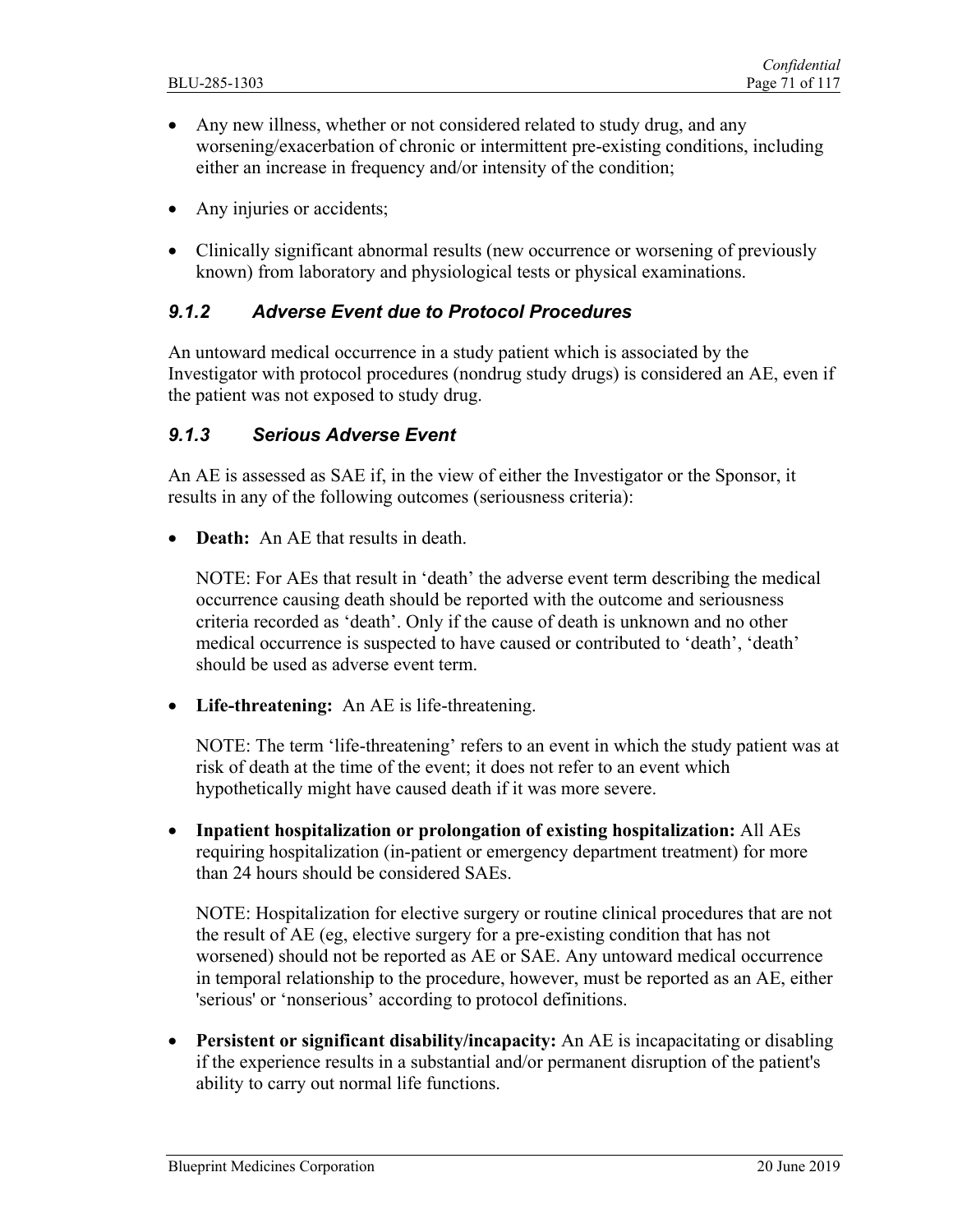- **Congenital anomaly/birth defect:** A fixed, permanent impairment in the offspring of a patient (or patient's partner) who received study treatment.
- **Medically important events**: Important medical events that may not result in death, be life-threatening, or require hospitalization may be considered an SAE when, based upon appropriate medical judgment, they may jeopardize the subject and may require medical or surgical intervention to prevent 1 of the outcomes listed in this definition. Examples of such events are:
	- o Intracranial bleeding events. All events of intracranial bleeding should be reported as SAEs.
	- o Intensive treatment in an emergency room or at home for allergic bronchospasm.
	- o Blood abnormalities or convulsions that do not result in inpatient hospitalization.
- <span id="page-72-1"></span>• **Development of drug dependency or drug abuse**

### **9.2 Grading of Severity Using NCI CTCAE**

Intensity of all AEs, including clinically significant laboratory abnormalities, will be graded according to the NCI CTCAE, version 5.0. Adverse events not specifically defined will be graded as follows:

- Grade 1: Mild, the event is noticeable to the patient but does not interfere with routine activity.
- Grade 2: Moderate, the event interferes with routine activity but responds to symptomatic therapy or rest.
- Grade 3: Severe, the event significantly limits the patient's ability to perform routine activities despite symptomatic therapy.
- Grade 4: Life-threatening, an event in which the patient was at risk of death at the time of the event.
- <span id="page-72-0"></span>• Grade 5: Fatal, an event that results in the death of the patient.

### **9.3 Relationship to Study Drug (Causality Assessment)**

All AEs must have their causal relationship to study drug (study drug and/or protocol procedures) assessed by the Investigator using a binary system. Causality is either assessed as 'related' or 'not related':

• Related: The AE is known to occur with the study drug, there is a reasonable possibility that the study drug caused the AE, or there is a temporal relationship between the study drug and event. Reasonable possibility means that there is evidence to suggest a causal relationship between the study drug and the AE.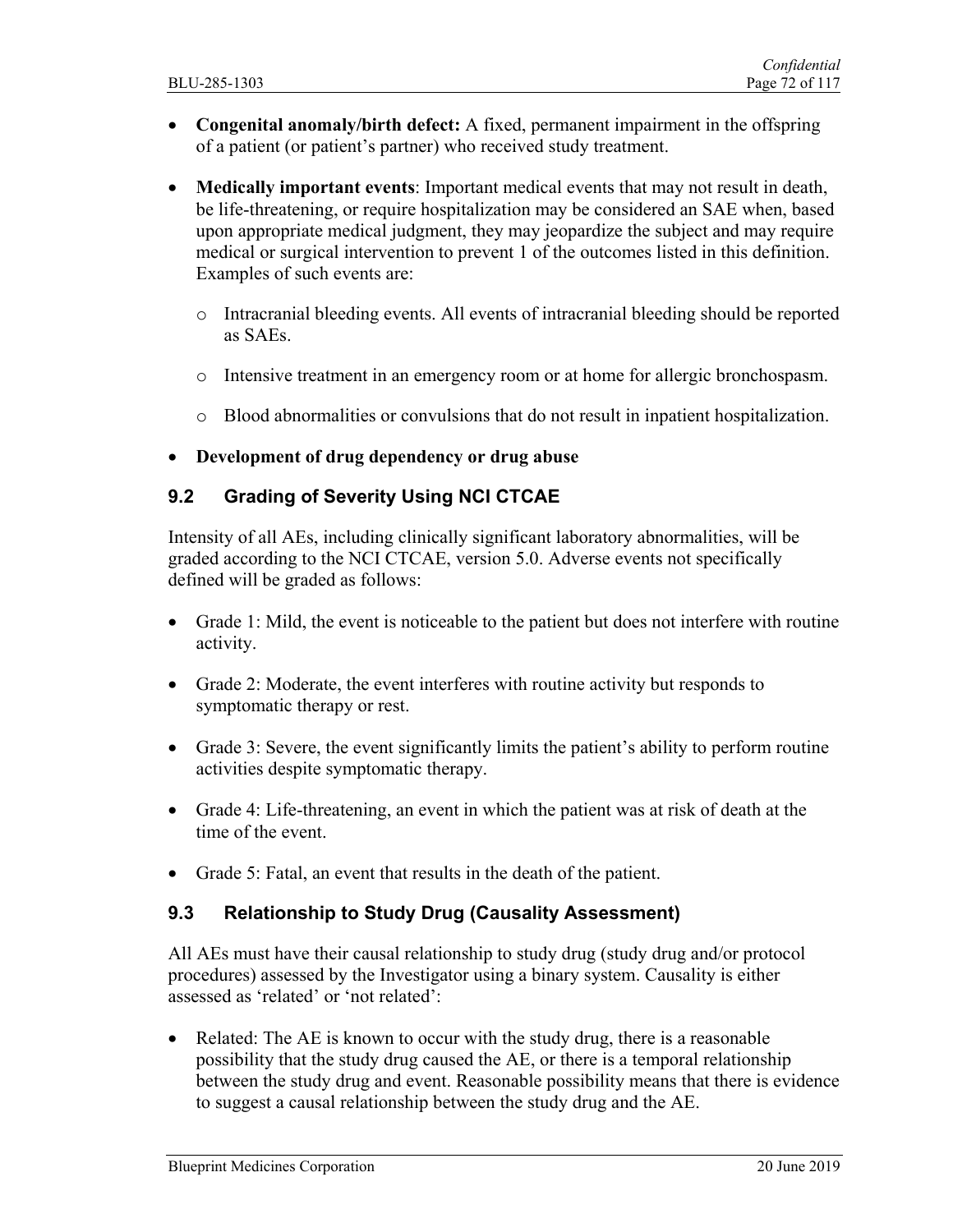• Not Related: Exposure to the study drug did not occur, or AE does not follow a reasonable temporal sequence from administration of the product and/or there is no reasonable possibility that the drug caused the AE. This assessment includes situations where an alternative etiology has been established (eg, the AE is related to other factors such as the patient's clinical state, other therapeutic interventions, or concomitant drugs administered to the patient).

## <span id="page-73-0"></span>**9.4 Adverse Event Monitoring Period**

Adverse events will be recorded in the eCRF from the first dose of a study drug dose through 30 days after the last dose of any study drug. Serious AEs and serious pretreatment events (see [Section 9.9](#page-77-0)) will be recorded in the eCRF from the time of signing informed consent through 30 days after the last study drug dose. In addition, SAEs that are assessed as related to study treatment that occur > 30 days post-treatment will also be reported. All related AEs and AEs relating to cognitive function and intracranial bleeding should be monitored until they are resolved, are stabilized, have returned to pre-exposure baseline, are determined to be due to another illness, or until a subsequent antineoplastic therapy is initiated, even if  $> 30$  days post last dose of study drug. For AEs considered not related to study drug, similar monitoring guidelines will only be required through 30 days after the last dose of study drug.

## **9.5 Eliciting Adverse Event Information**

The occurrence of an AE or SAE may come to the attention of study personnel during study visits and interviews of a study patient presenting for medical care (or, when appropriate, be reported by a caregiver, surrogate, or the patient's legally authorized representative), or upon review by a study monitor.

The Investigator is responsible to report all directly observed AEs/SAEs, including all those spontaneously reported by the patient which came to the attention of site personnel.

In addition, each study patient will be questioned about adverse events at each visit following the initiation of treatment.

## **9.6 Adverse Event Reporting Conventions and Principles**

## *9.6.1 Laboratory Values*

An abnormal laboratory value will not be assessed as an AE unless that value leads to discontinuation or interruption of treatment, dose modification, therapeutic intervention, or is considered by the Investigator to be clinically significant. A laboratory value may also be considered a SAE when it meets any of the seriousness criteria (see [Section](#page-71-0) 9.1.3).

## *9.6.2 Preexisting Conditions*

A pre-existing condition (ie, a disorder present before the AE reporting period started and noted on the pretreatment medical history/physical examination form) should not be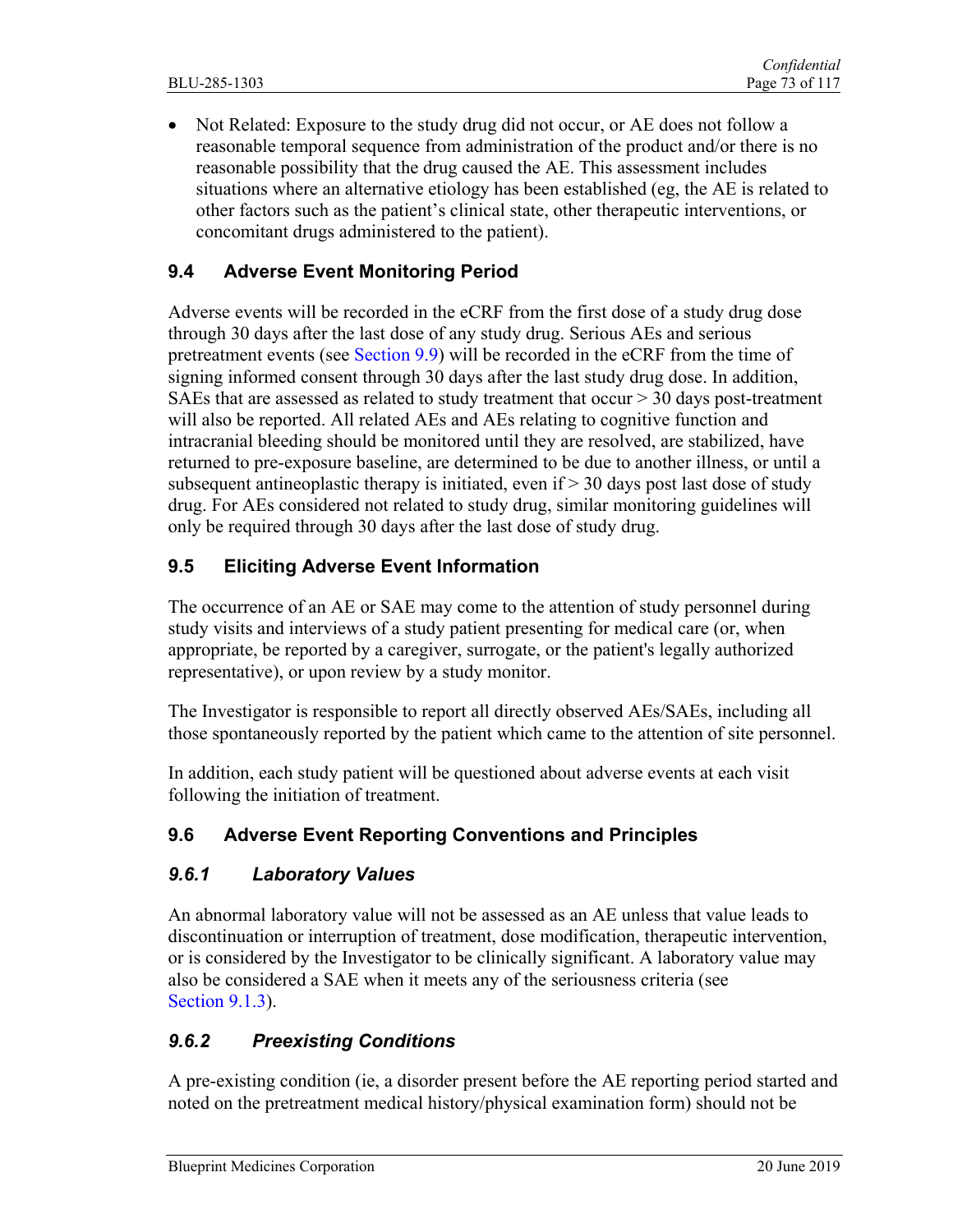reported as an AE unless the condition worsens, or episodes increase in frequency or severity during the AE reporting period.

### *9.6.3 Pre-Planned Therapeutic Procedures*

Pre-planned therapeutic procedures not associated with a new medical condition or worsening pre-existing condition should not be reported as AEs.

### *9.6.4 Disease Progression*

In general, disease progression should not be reported as an AE (or an SAE), or cause of death in this study. Instead the AEs (or SAEs) considered as complications of disease progression should be reported. However, if no specific complications of disease progression can be identified that explain the clinical observations, "disease progression" may be reported as an AE, SAE, or cause of death.

### *9.6.5 Lack of Efficacy*

Lack of efficacy per se will not be reported as an AE or SAE. Such instances will be captured in the efficacy assessments. However, the signs, symptoms, and/or clinical sequelae resulting from lack of efficacy will be reported as AE or SAE if they fulfil the definition of an AE or SAE.

### *9.6.6 Adverse Events NCI CTCAE Grade 5*

All AEs with NCI CTCAE Grades 5 should be reported as SAE.

#### *9.6.7 Second Malignancies*

The occurrence of a second malignancy should be reported as SAE.

#### *9.6.8 Special Situations*

Certain safety events, called 'Special Situations', that occur in association with study drug(s) may require reporting. These Special Situations include, but are not limited to, the following:

- Overdose of the study drug
- Suspected abuse/misuse of the study drug
- Inadvertent or accidental exposure to the study drug by anyone other than the patient
- Medication error involving the study drug (with or without patient exposure to the Sponsor study drug, eg, name confusion)
- Drug-drug interaction.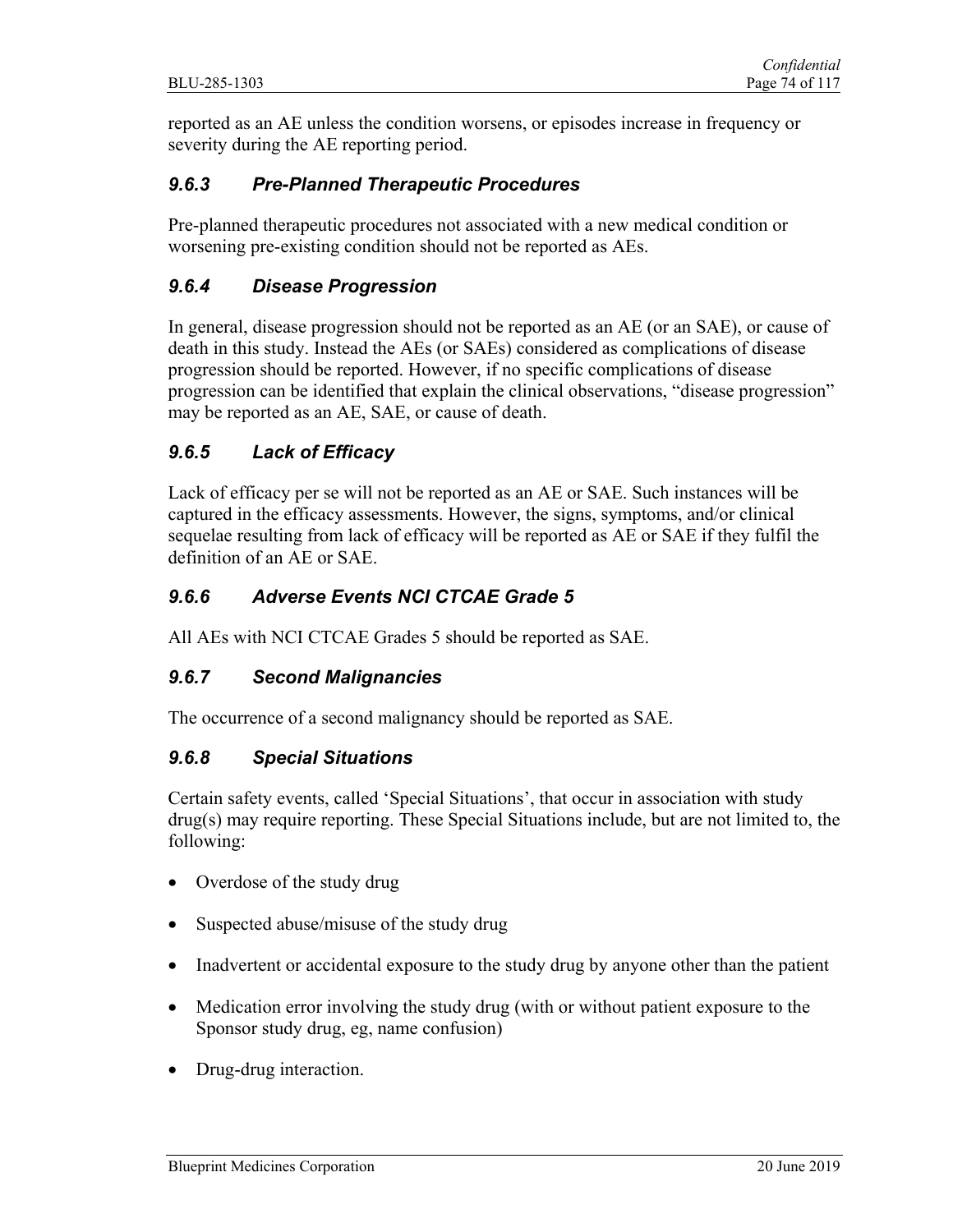Special situations should be reported on the Special Situations CRF whether they result in an AE/SAE or not. Special situations with associated AE/SAE should also be reported on the corresponding AE/SAE forms, following applicable AE or SAE process.

### *9.6.9 Exposure in Utero and Pregnancy*

- A pregnancy in a female patient must be confirmed by a positive serum  $\beta$  human chorionic gonadotropin (β-HCG) test.
- The study medication should be immediately discontinued once the pregnancy of a female study patient has been confirmed.
- If any study patient or female partner of a male patient becomes or is found to be pregnant while receiving study drug or within 30 days of discontinuing the study medication, the pregnancy must be recorded on the Pregnancy Report Form/Exposure in Utero Form in the electronic data capture within 24 hours of awareness of the pregnancy.
- If a female partner of a male patient becomes pregnant, the male patient should notify the Investigator, and the pregnant female partner should be advised to call her healthcare provider immediately.
- The Investigator must follow up and document the course and outcome of all pregnancies even if the patient was discontinued from the study or if the study has finished. The female patient should receive any necessary counseling regarding the risks of continuing the pregnancy and the possible effects on the fetus. Monitoring should continue until conclusion of the pregnancy.
- All outcomes of pregnancy must be reported by the Investigator to the Sponsor or Medical Monitor on a Pregnancy Outcome Report form within 24 hours after he/she has gained knowledge of the delivery or elective abortion.
- All neonatal deaths that occur within 1 month after birth should be reported, without regard to causality, as SAEs. In addition, any infant death after 1 month that the Investigator assesses as related to the in-utero exposure to the study medication should also be reported.
- Pregnancy is neither an AE nor an SAE, unless a complication relating to the pregnancy occurs (eg, spontaneous abortion, which may qualify as an SAE).
- Any SAE that occurs during the pregnancy of a study patient must be recorded on the SAE report form (eg, maternal serious complications, spontaneous or therapeutic abortion, ectopic pregnancy, stillbirth, neonatal death, congenital anomaly, or birth defect) and reported **within 24 hours** in accordance with the procedure for reporting SAEs.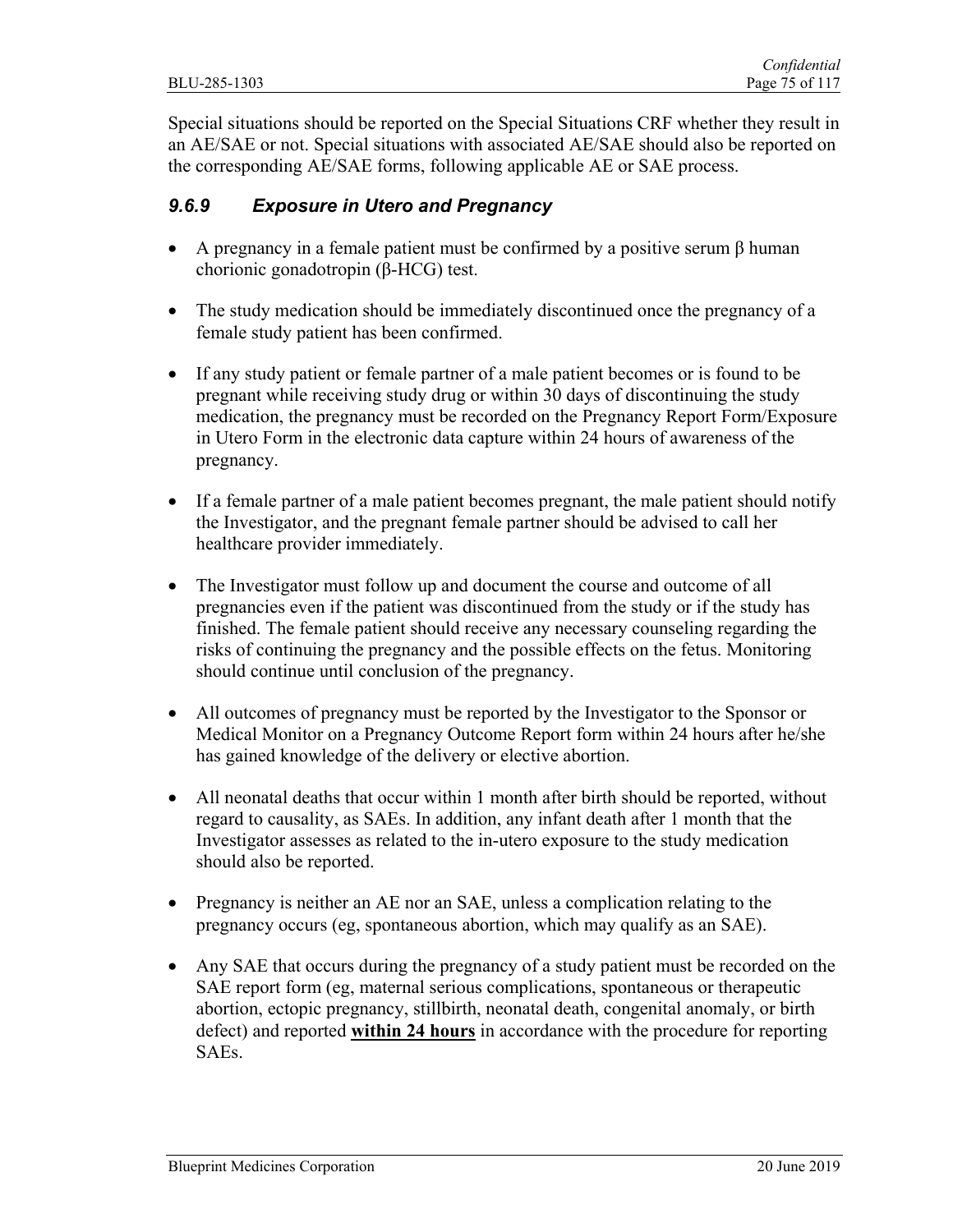### **9.7 Adverse Event Collection and Reporting**

The Investigator or qualified designees are responsible for detecting, documenting, and reporting events that meet the definition of an AE or SAE and remain responsible for following up AEs that are serious, considered related to the study drug or study procedures, or that caused the patient to discontinue study drug.

- When an AE/SAE occurs, it is the responsibility of the Investigator to review all documentation (eg, hospital progress notes, laboratory reports, and diagnostics reports) related to the event.
- All AEs/SAEs must be assessed by the Investigator for seriousness (see [Section](#page-71-0) 9.1.3) and causality (see [Section](#page-72-0) 9.3).
- The Investigator will then record all relevant AE/SAE information in the CRF. Any laboratory assessments or other clinical findings considered an AE must be recorded on the AE page as well as the appropriate assessment page of the eCRF.
- It is not acceptable for the Investigator to send photocopies of the patient's medical records in lieu of completion of the respective AE/SAE CRF pages.
- There may be instances when copies of medical records for certain cases are requested. In this case, all patient identifiers, with the exception of the patient number, will be redacted on the copies of the medical records before submission to the requestor.
- For SAEs, additional conventions apply as outlined in [Section 9.9](#page-77-0).

### **9.8 Adverse Event Electronic Data Capture**

All AEs, including SAEs, are to be accurately recorded on the AE page of the eCRF. Information to be recorded in the description of each AE (serious and non-serious) includes:

- A medical diagnosis of the event (If a medical diagnosis cannot be determined, a description of each sign or symptom characterizing the event should be recorded.)
- The date of onset of the event
- The date of resolution of the event
- Whether the event is serious or not
- Intensity of the event (see [Section](#page-72-1) 9.2)
- Relationship of the event to study drug (see [Section](#page-72-0) 9.3)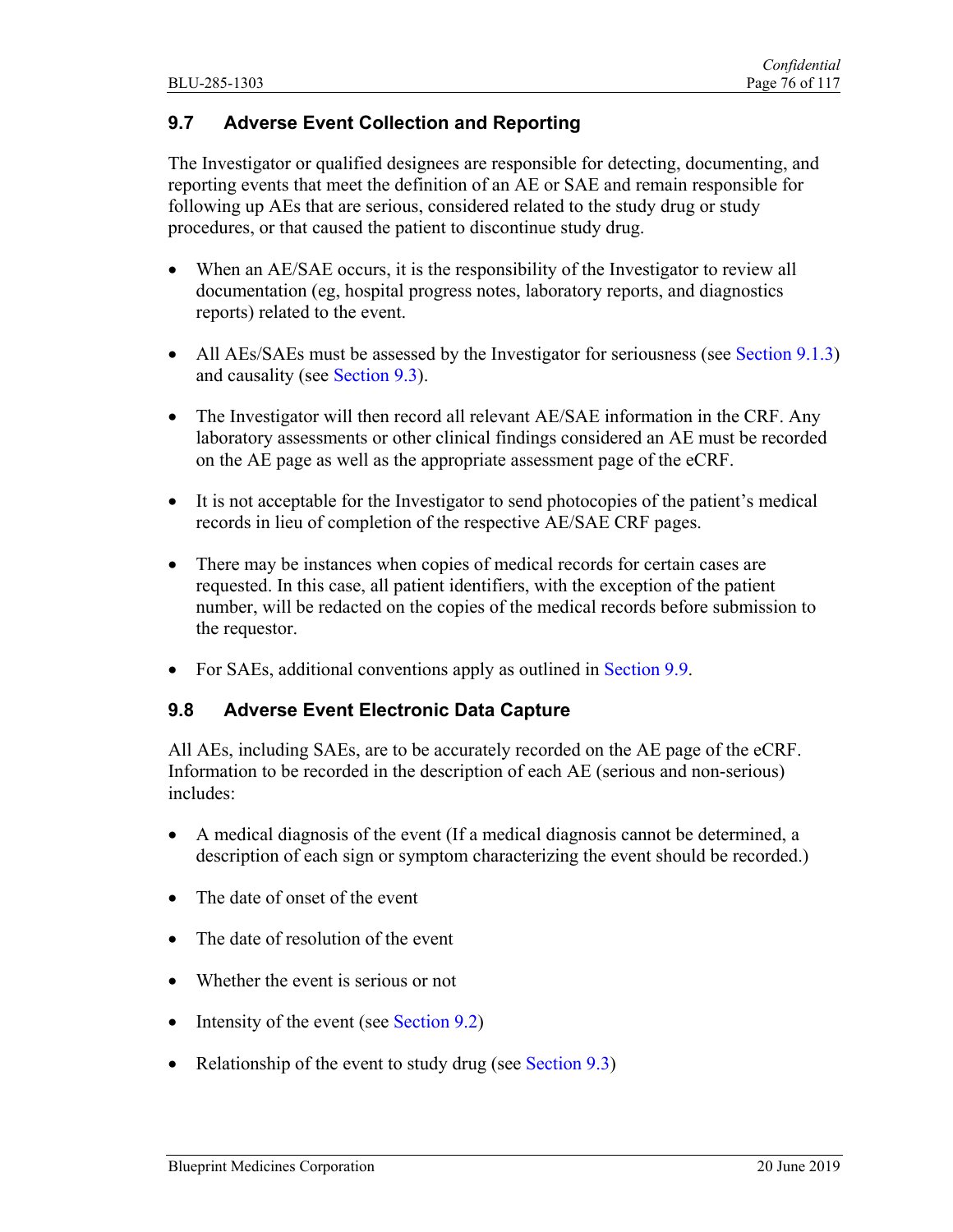- Action taken: none; change in the study drug administration (eg, temporary interruption in intervention); drug treatment required; nondrug treatment required; hospitalization or prolongation of hospitalization required (complete SAE page); diagnostic procedure performed; patient discontinued from the study (complete End of Study visit)
- Outcome: patient recovered without sequelae; patient recovered with sequelae; event ongoing; patient died. If this occurs, notify the Medical Monitor immediately. and complete the SAE form.

### *9.8.1 Follow-Up of Unresolved Events*

All related AEs and AEs relating to cognitive function and intracranial bleeding should be monitored until they are resolved, have stabilized, have returned to pre-exposure baseline, are determined to be due to another illness, or until a subsequent therapy is initiated even if > 30 days from last dose of study drug. For AEs considered not related to study drug, similar monitoring guidelines will only be required through 30 days after the last dose of study drug. If the patient withdraws from treatment because of an AE, every effort must be made to perform protocol-specified safety follow-up procedures, as outlined in [Section](#page-67-0) 7.8.

In the event a patient is withdrawn from study drug or the follow-up part of the study, the Medical Monitor must be informed. If there is a medical reason for withdrawal, the patient will remain under the supervision of the Investigator or designee until the condition has returned to baseline or stabilized.

## <span id="page-77-0"></span>**9.9 Reporting Serious Adverse Events**

All SAEs or serious pretreatment events that occur during the AE monitoring period (see [Section](#page-73-0) 9.4) must be reported by the Investigator to the Sponsor or its designee within 24 hours from the point in time when the Investigator becomes aware of the SAE. In parallel, the eCRF pages for the AE should also be completed. The same 24-hour timeline applies for any follow-up information received by the Investigator.

### **NOTE: Compliance with this time requirement is essential so that the Sponsor may comply with its regulatory obligations.**

All SAEs must be reported whether or not they are considered causally related to study treatment.

SAE forms will be completed in English language and should contain, at a minimum:

- Patient number/ID, sex, and age/year of birth
- The date of the report
- Name of the Investigator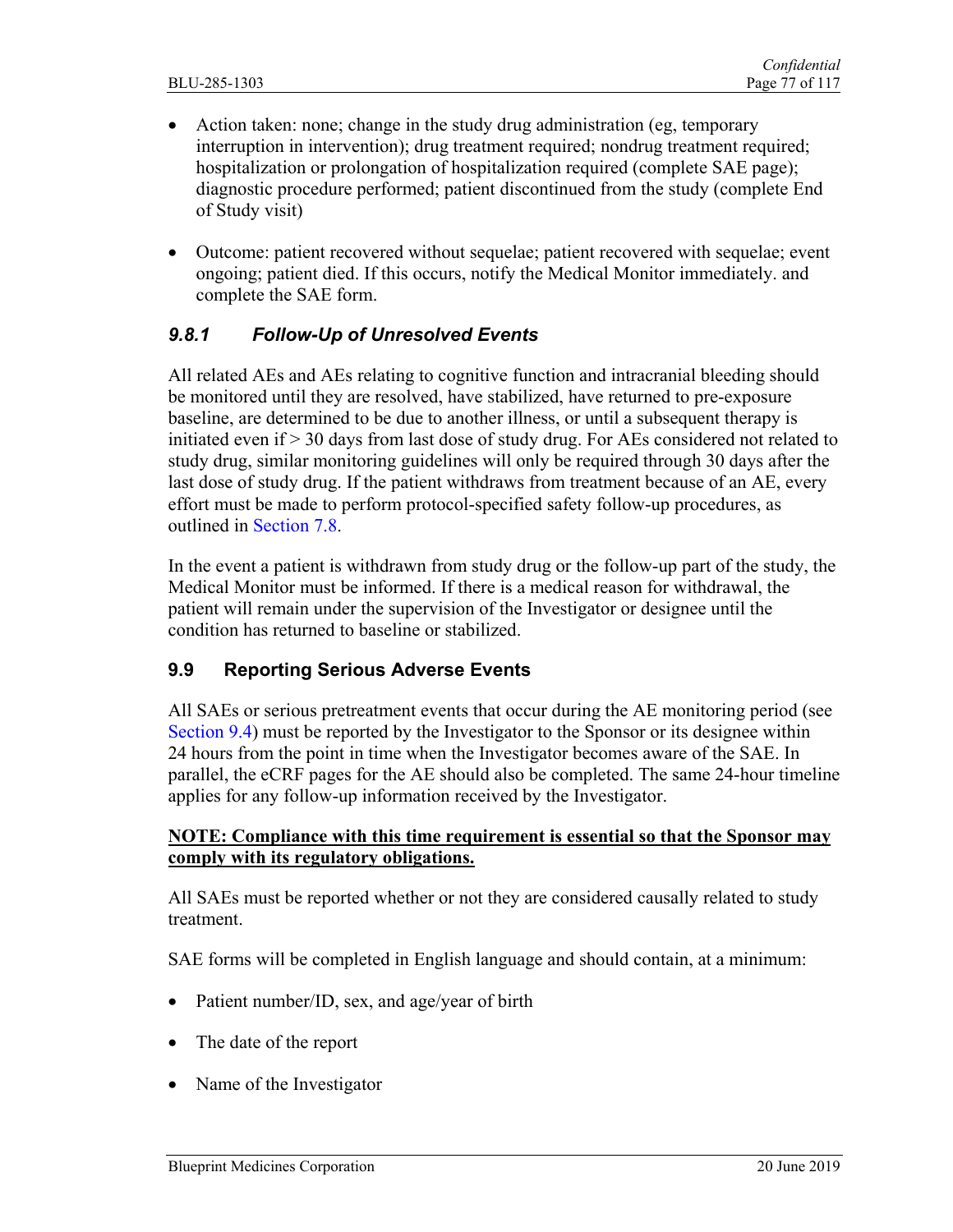- Name of the suspected study drug
- Assessment of event severity/intensity (and/or NCI CTCAE Grade)
- Investigator causality assessment
- A description of the event, including event term(s), seriousness criteria, and a clinical summary of the event
- SAEs with outcome 'death': cause of death, autopsy or death certificate, as applicable and available

Refer to the study manual for reporting instructions.

#### **9.10 Regulatory and Institutional Reporting Responsibilities**

The Sponsor and/or its designee are responsible for reporting SAEs to all applicable regulatory agencies and the central ethics committees within the required timeline.

The Investigators are responsible for submitting required safety information to their local Institutional Review Board (IRB) or Independent Ethics Committee (IEC) as per local regulations. This information includes, but is not limited to, any safety alert letter received from the Sponsor and any SAEs occurring at their investigative site.

For patients who are screen failures (ie, sign informed consent, did not meet eligibility criteria, and therefore did not receive study drug), SAEs should be collected up to 30 days after signing informed consent.

# **10 STATISTICS**

#### **10.1 General Procedures**

All tabular summaries will be presented by treatment arm. Continuous variables will be summarized using descriptive statistics (n, mean, standard deviation, median, minimum, and maximum). Categorical variables will be summarized showing the number and percentage (n, %) of patients within each category. Appropriate CIs will also be presented. All data will be provided in by-patient listings.

Efficacy, safety, and PK will be assessed in the appropriate populations.

#### **10.2 Sample Size Estimation**

A total of approximately 460 patients will be needed for the study. Patients will be recruited from approximately 90 sites and it is expected that each site will enroll about 3-10 patients.

The sample size calculation was based upon the assumption that the median PFS for regorafenib is approximately 5 months ([Stivarga, 2017\)](#page-92-0). Assuming avapritinib can reduce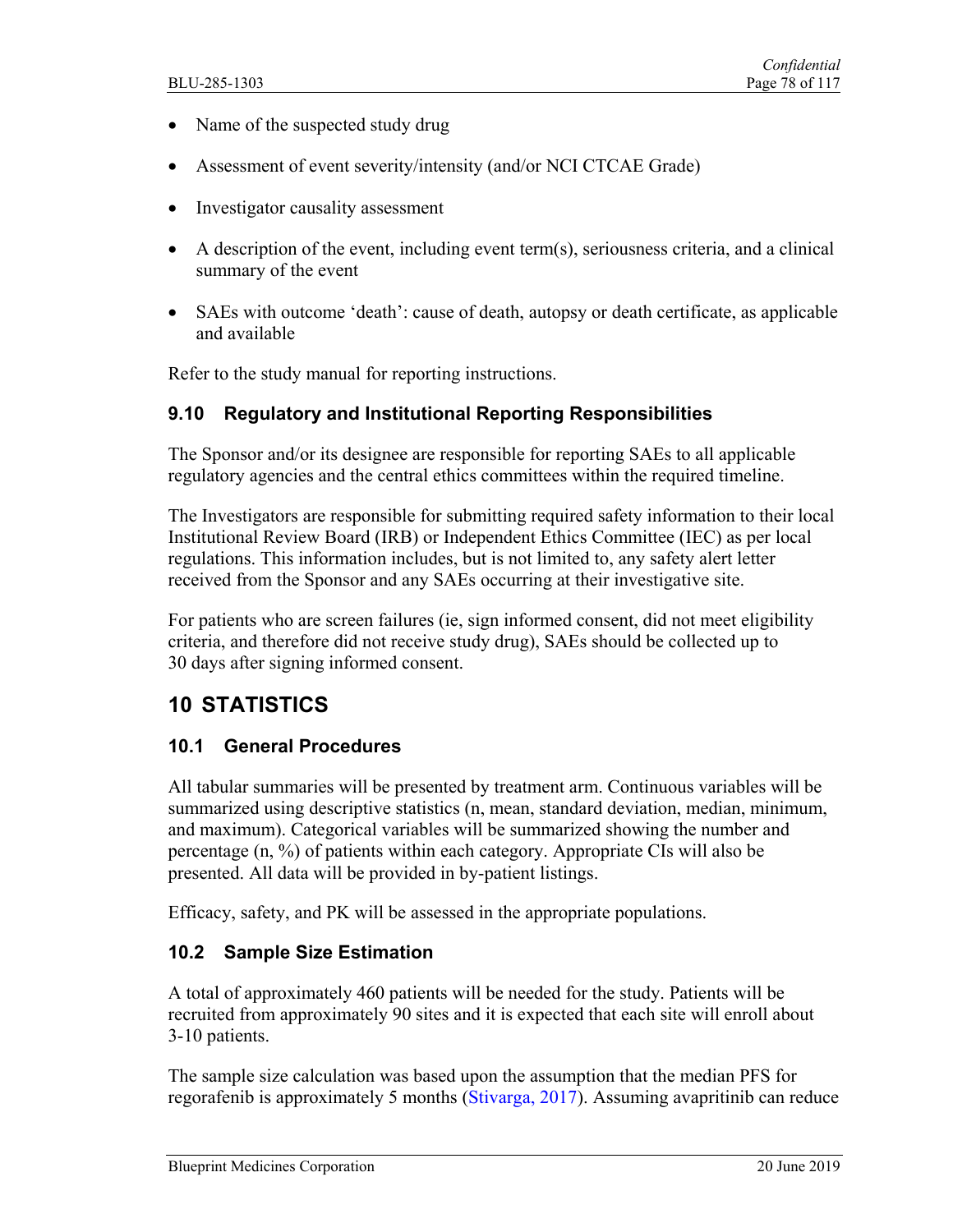the risk of PFS by 33%, ie, assuming the HR of 0.67 (avapritinib compared to regorafenib), a minimum of 264 PFS events are needed to provide 90% power at a 2 sided alpha of 0.05 for the study. With an 18-month accrual period and a 6-month followup period, the total sample size needed for the study is approximately 460 patients (230 patients per arm) in order to achieve 264 total PFS events. The sample size calculation has taken a 2% dropout rate into consideration and assumes accrual will follow a truncated exponential distribution with a scaled power parameter -9.

The sample size calculated for the primary endpoint, PFS, is also sufficient for detecting a difference in ORR between the two arms. Assuming a null ORR of 5% and an alternative ORR of 15%, approximately 95% power is obtained using a test of twoproportions.

We assume the same effect size for OS as for PFS, hence the same number of events (264) is required to power the analysis. The timing of the OS analysis, however shall be later than the PFS analysis as it will be at such time that 264 deaths occur.

Gate keeping sequential testing will be implemented to test PFS, then ORR, and then OS.

### **10.3 Analysis Populations**

The following analysis populations will be used for presentation of the data:

- Intent-to-treat (ITT) Population: The ITT population includes all randomized patients, independent of whether they received the study medication or not. All primary efficacy analyses will be based on the ITT population. All patients in the ITT population will be analyzed according to the treatment they were randomized to receive and not according to what they actually received, if different.
- Per-Protocol (PP) Population: The PP population includes all patients in the ITT population who have no major violations of the inclusion/exclusion criteria. Patients in this population will be analyzed according to the treatment to which they are randomized. The analyses using data from the PP population are considered supportive and sensitivity analyses.
- Response-Evaluable (RE) Population: The response-evaluable population is defined as all patients in the ITT population who received at least 1 dose of avapritinib or regorafenib, have at least 1 target lesion per mRECIST, version 1.1, at Baseline and have at least 1 postbaseline disease assessment by central radiology per mRECIST, version 1.1. Selected efficacy analysis may be performed using the RE population.
- Safety Population: The safety population is defined as all patients who received at least 1 dose of study medication. The safety population will be analyzed according to the treatment the patient actually received.
- PK Population: The PK population is defined as all patients who have adequate PK samples collected so that the PK parameters can be assessed and calculated.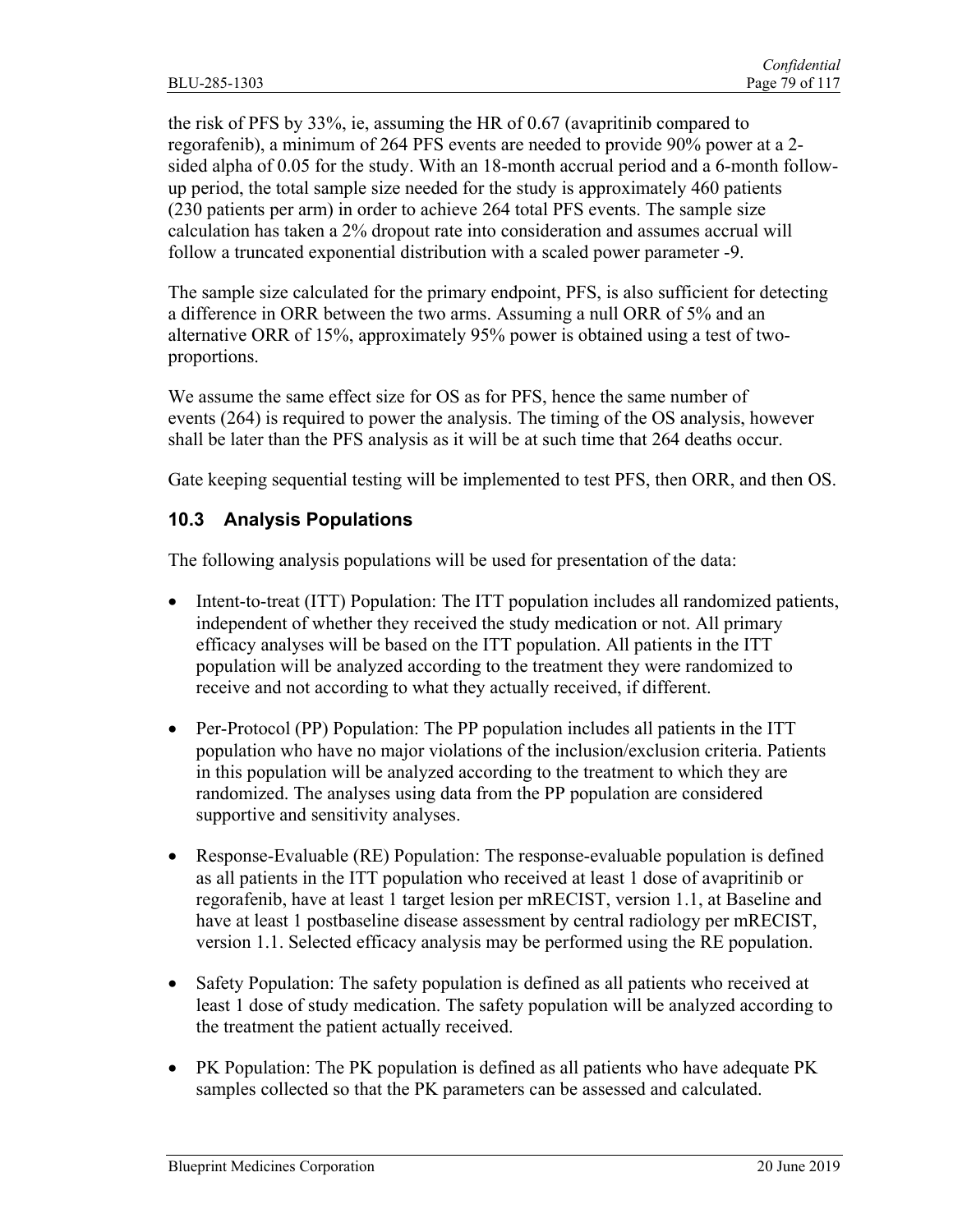### **10.4 Randomization and Stratification**

Eligible patients will be randomized in a 1:1 ratio to receive avapritinib or regorafenib, stratified by line of therapy (third vs. fourth), geographic region (Asia vs. rest of the world), and mutation status measured in ctDNA or a tumor sample (PDGFRα D842V mutation present vs. absent). The randomization scheme will be generated by an independent statistical group. The randomization assignment will be implemented by an IWRS.

### **10.5 Statistical Methods**

### *10.5.1 Disposition*

A tabulation of the disposition of patients will be presented by treatment arm, including the number of patients randomized, patient distribution for each stratification factor, the number treated, the reasons for treatment discontinuation, and the reasons for study discontinuation. Entry criteria and protocol deviations will be listed.

### *10.5.2 Demographic and Baseline Characteristics*

Demographic and baseline disease characteristic data will be presented by treatment arm. Data to be tabulated will include sex, age, and race and ethnicity, as well as diseasespecific information.

### *10.5.3 Efficacy Analysis*

## *10.5.3.1 Analysis of the Primary Efficacy Endpoint*

The primary endpoint of PFS is defined as the time from randomization to disease progression or death due to any cause, whichever occurs first. The primary analysis for PFS is based on the central radiological assessment of PD per mRECIST, version 1.1 in the ITT population.

Patients without disease progression or death at the time of analysis will be censored at their last date of tumor evaluation. Patients who withdraw from the study and receive subsequent antineoplastic therapy without documented PD will be censored at the time of the last adequate (CT or MRI scan available) disease assessment. For PD documented between scheduled evaluations, the actual date of PD will be used, not the date of the next scheduled evaluation. For death or PD after no more than 1 missed evaluation, the date of the event will be the date of PD or death, whichever occurs first. For death or PD after more than 1 missed evaluation, the date of the event will be censored at the last adequate disease assessment. Detailed censoring methods will be described in the statistical analysis plan (SAP).

The Kaplan-Meier method will be used to estimate the distribution of PFS for each treatment group. The primary treatment comparison is based on a stratified log-rank test in the ITT population. The HR, and its 95% CI, are to be estimated based on a stratified Cox's model with treatment as the explanatory variable. Stratification factors include TKI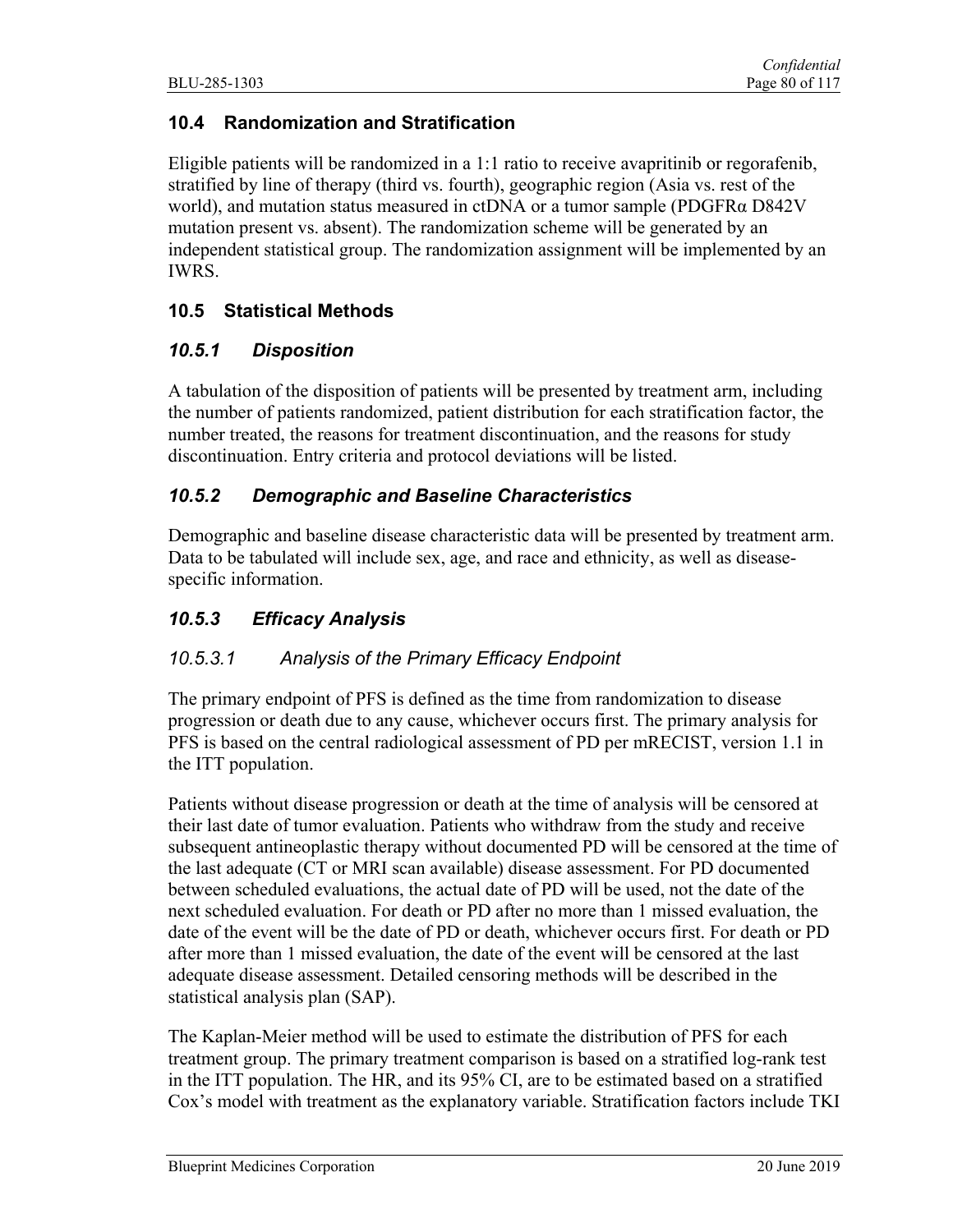treatment (third vs. fourth), geographic region (Asia vs. rest of the world), and mutation status measured in ctDNA or a tumor sample (PDGFRα D842V mutation present vs. absent).

Progression-free survival derived from the Investigator assessment per mRECIST, version 1.1 in the ITT population, and from central radiological assessment per Choi criteria in the ITT population will be evaluated and used as supportive evidence. The analysis of PFS based on the PP population will also be included as a sensitivity analysis.

### *10.5.3.2 Analyses of Secondary Efficacy Endpoints*

### 10.5.3.2.1 Objective Response Rate

Objective response rate is defined as the percentage of patients whose best response is CR or PR as assessed by central radiological assessment according to mRECIST, version 1.1. The ORR will be evaluated and analyzed for the ITT population.

Objective response rate will be summarized for each treatment group. A stratified Cochran-Mantel-Haenszel (CMH) test will be performed to test treatment difference. A logistic regression model will be used to estimate the treatment effect measured in terms of odds ratios. The odds ratio and its 95% CI will be presented.

A gate-keeping method will be implemented to control Type I error. The ORR will be analyzed when superiority is demonstrated for PFS.

Additionally, response as assessed by investigator per mRECIST, version 1.1 and response based on central radiology per Choi criteria will be evaluated and analyzed for the ITT population as supportive analysis. All the proposed response assessments will be examined based on the response-evaluable population and/or per protocol population, as sensitivity analyses.

#### 10.5.3.2.2 Overall Survival

Overall survival is defined as the time from date of randomization to death due to any cause. The primary treatment comparison will be based on a rank preserving structural failure time (RPSFT) model to account for treatment crossover effects from regorafenib to avapritinib. The survival time gained/lost by receiving avapritinib after crossover in the regorafenib group will be estimated. Rank preserving structural failure time reconstructs the survival duration of patients as if they had never received avapritinib, assuming treatment is acting by multiplying survival time by a given factor once a patient starts receiving avapritinib ([Korhonen et al, 2012](#page-92-1)).

If the patient is alive or the vital status is unknown at the time of analysis, OS will be censored at the date the patient is last known to be alive. The Kaplan-Meier method will be used to estimate the distribution of OS for each treatment group. The HR and its 95% CI will be estimated based on Cox's regression model with stratification factors as covariates.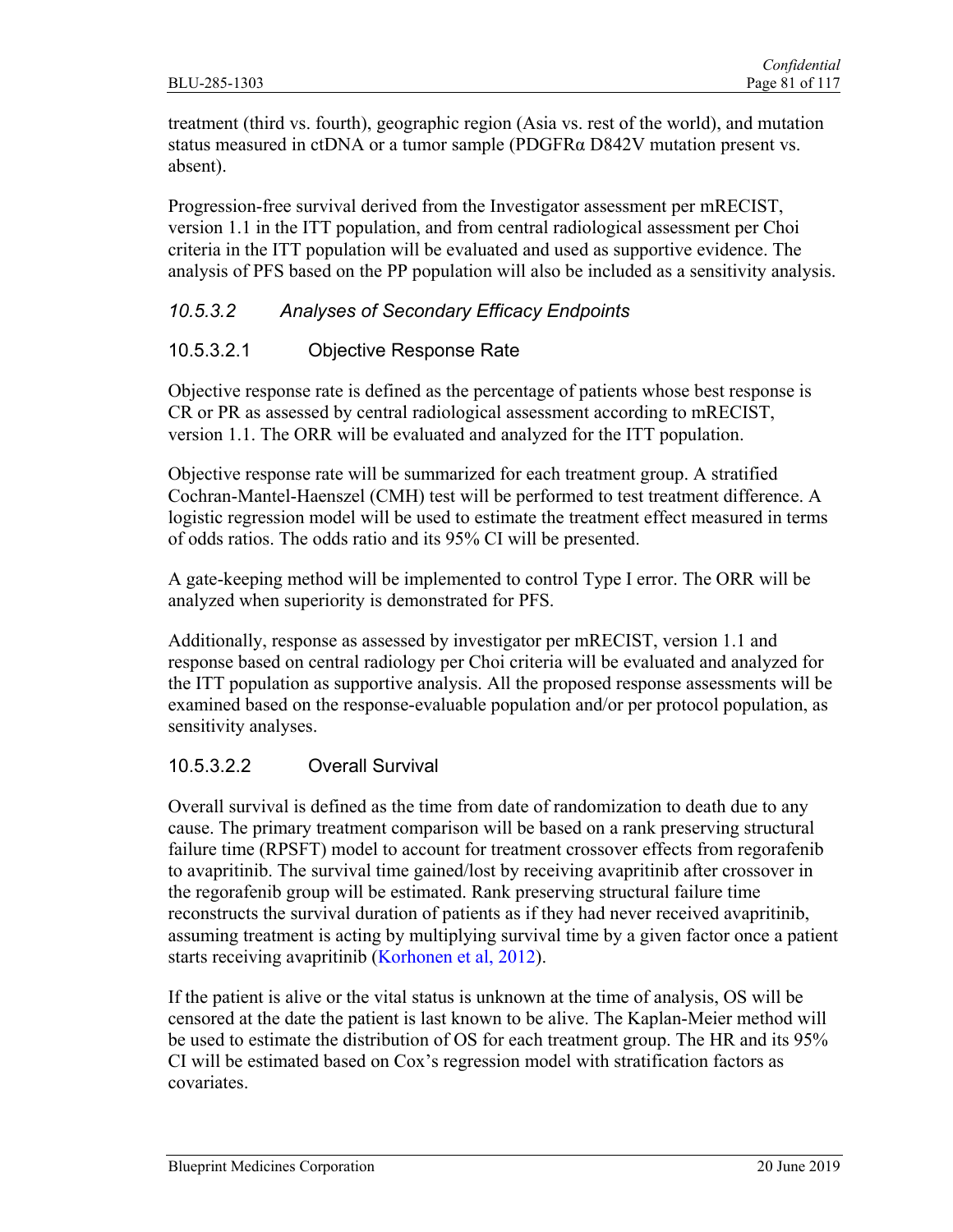In addition, the probability of survival by time after randomization based on Kaplan-Meier estimates will be tabulated for each treatment group along with the standard errors estimated by the Greenwood formula.

A gate-keeping method will be implemented to control Type I error. The OS will be analyzed when superiority is demonstrated for both PFS and ORR. The OS will also be analyzed at the follow-up when 264 events (deaths) occur.

A sensitivity analysis will be conducted in the ITT population where treatment crossover is ignored. Other sensitivity analyses may be considered as appropriate.

### 10.5.3.2.3 Analyses of Health-Related Quality-of-Life

The EORTC-QLQ-C30 questionnaire will be used to collect data on the patient's functioning, disease-related symptoms, and health-related QoL. For all individual scores, eg, physical functioning, pain, role functioning, and appetite loss, etc, mean changes from baseline to Week 12 will be compared between treatment groups by a t-test. Post hoc analyses to explore thresholds for meaningful change using cumulative distribution function to determine clinical benefit will be outlined in the SAP.

### 10.5.3.2.4 Disease Control Rate

Disease control is defined as rate of CR or PR of any duration, or SD lasting for at least 16 weeks per mRECIST version 1.1 from the beginning of treatment. Disease control rate will be analyzed similarly as the ORR.

### 10.5.3.2.5 Duration of Response

Duration of response (CR or PR) is calculated from the date of initial documentation of a response to the date of first documentation of PD or death due to any cause. Censoring rules for DOR will be similar to those for PFS.

The Kaplan-Meier method will be used to descriptively summarize DOR. No inferential statistics will be performed.

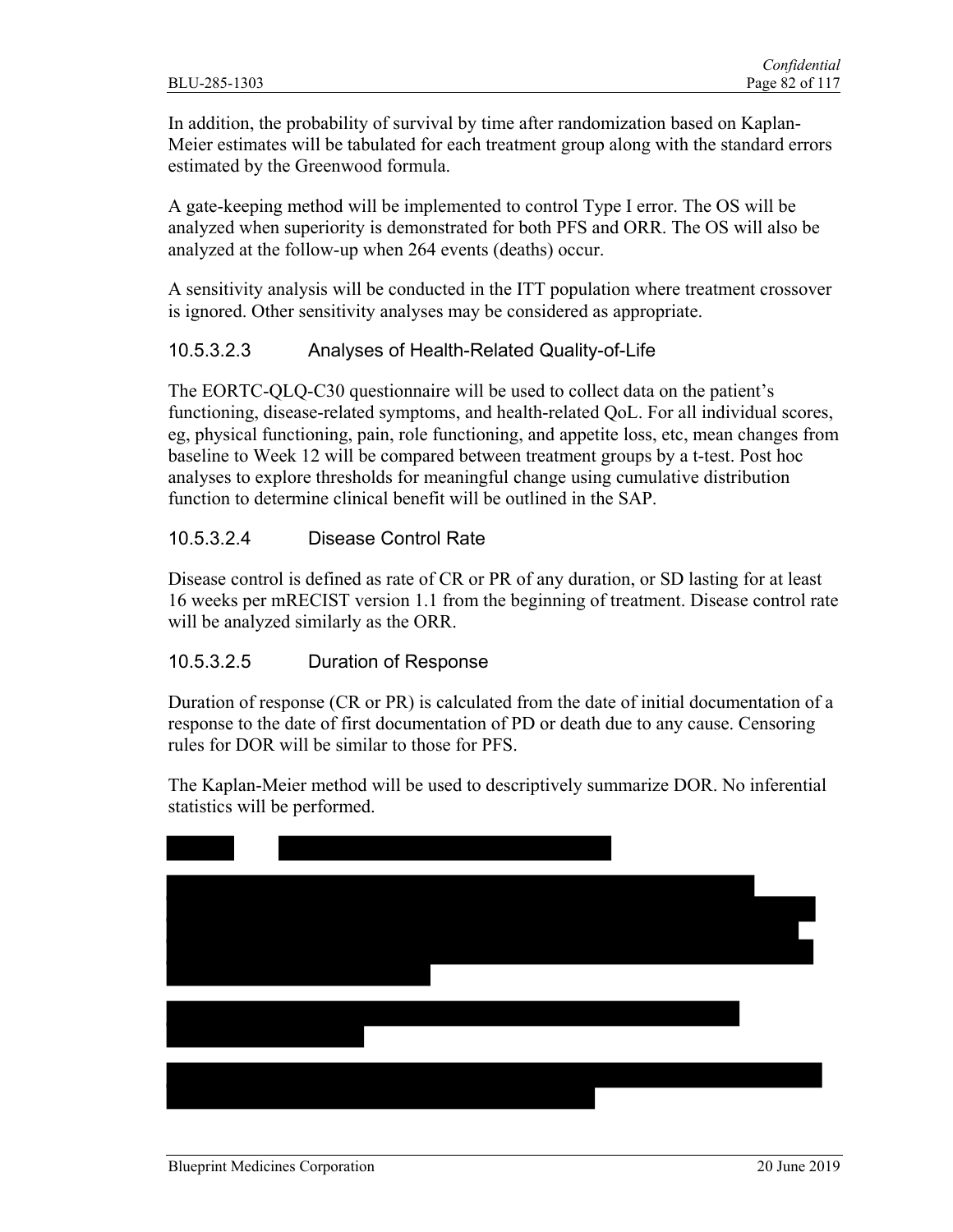## *10.5.4 Exposure and Safety Analyses*

A summary of study drug exposure, including total dose, duration of treatment, dose intensity, and the proportion of patients with dose modifications will be summarized by treatment arm. Reasons for dose modifications will be listed by patient and summarized.

Safety will be evaluated by the incidence of AEs, causality, intensity, seriousness, and type of AEs, and by the patient's vital signs, ECOG PS scores, clinical laboratory test results, and ECG data.

Concomitant medications will be listed by patient and will be summarized by treatment arm.

All safety data will be summarized by treatment arm for the safety population.

### *10.5.4.1 Adverse Events*

Summary tables and listings for AEs will include TEAEs, where an AE is defined as any TEAE that occurred between the first dose of a study drug through 30 days after the last dose of any study drug. The incidence of TEAEs (new or worsening from Baseline) will be summarized according to the Medical Dictionary for Regulatory Activities (MedDRA) by system organ class and/or preferred term, intensity (based on NCI CTCAE version 5.0 grading as assessed by the Investigator), seriousness, and relation to study treatment. The following summaries will be produced:

- All AEs
- AEs leading to dose modifications
- Treatment-related AEs
- Grade 3 or higher AEs
- Grade 3 or higher treatment-related AEs
- Most commonly reported AEs (ie, those events reported by  $\geq 10\%$  of patients in either treatment group)
- SAEs
- Treatment-related SAEs
- Discontinuations due to AEs

By-patient listings will be provided for on-treatment deaths (on-treatment is defined as the period starting from the first dose to 30 days after the last dose), AEs, SAEs, and AEs leading to discontinuation of treatment.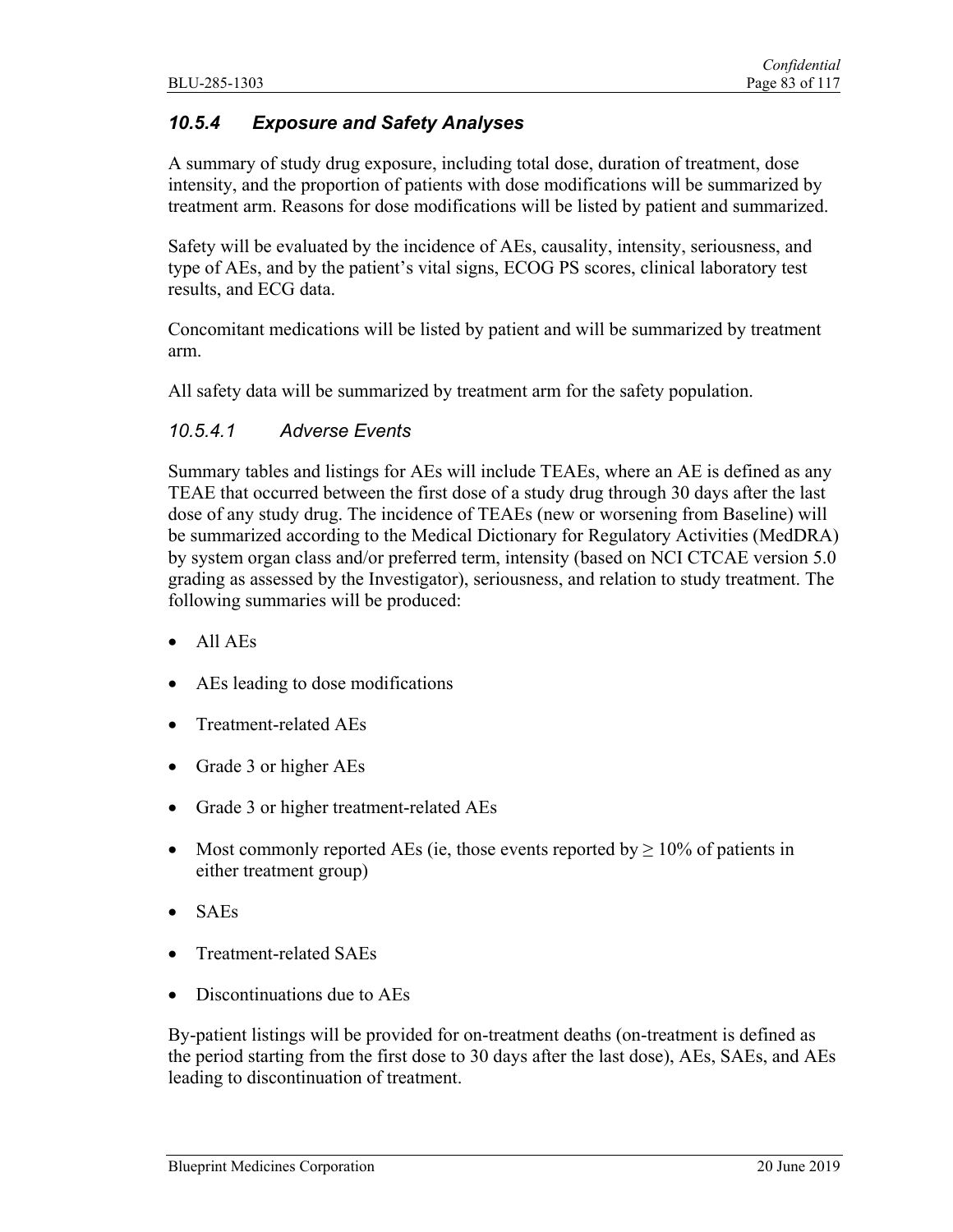### *10.5.4.2 Laboratory Abnormalities*

For laboratory tests included in the NCI CTCAE version 5.0, laboratory data will be graded accordingly; a Grade 0 will be assigned for all non-missing values not graded as 1 or higher.

The following summaries will be generated separately for hematology, serum chemistry and coagulation studies, and urinalysis laboratory tests:

- Descriptive statistics for the actual values and/or change from Baseline of clinical laboratory parameters over time.
- Shift tables using NCI CTCAE grades to compare baseline to the worst on-treatment value.
- Listing of all laboratory data with values flagged to show the corresponding NCI CTCAE grades.

In addition to the above-mentioned tables and listings, graphical displays of key safety parameters, such as scatter plots of actual values or change in laboratory test results over time or box plots may be specified in the SAP.

### *10.5.4.3 Other Safety Data*

Descriptive statistics for the actual values and/or the changes from Baseline of vital signs (including systolic and diastolic blood pressure, heart rate, and temperature) over time will be summarized.

Descriptive statistics of ECOG PS over time will be summarized by frequency.

Descriptive statistics for the actual values and changes from Baseline in ECG data over time will be summarized. In addition, a categorical analysis of QTcF intervals may be performed for each time point. Maximum QTcF intervals and maximum changes from Baseline may also be summarized similarly in a separate display. ECG abnormalities will be presented in a data listing.

Additional safety analyses may be performed if deemed necessary.

### *10.5.5 Pharmacokinetics Analyses*

Avapritinib plasma concentration-time data for individual subjects in each cycle along with descriptive statistics will be summarized.

Mean and individual subject predicted avapritinib exposure parameters  $(C_{\text{max}}, AUC_{0.24},$ and C<sub>trough</sub>) from the PopPK model will be summarized, as appropriate.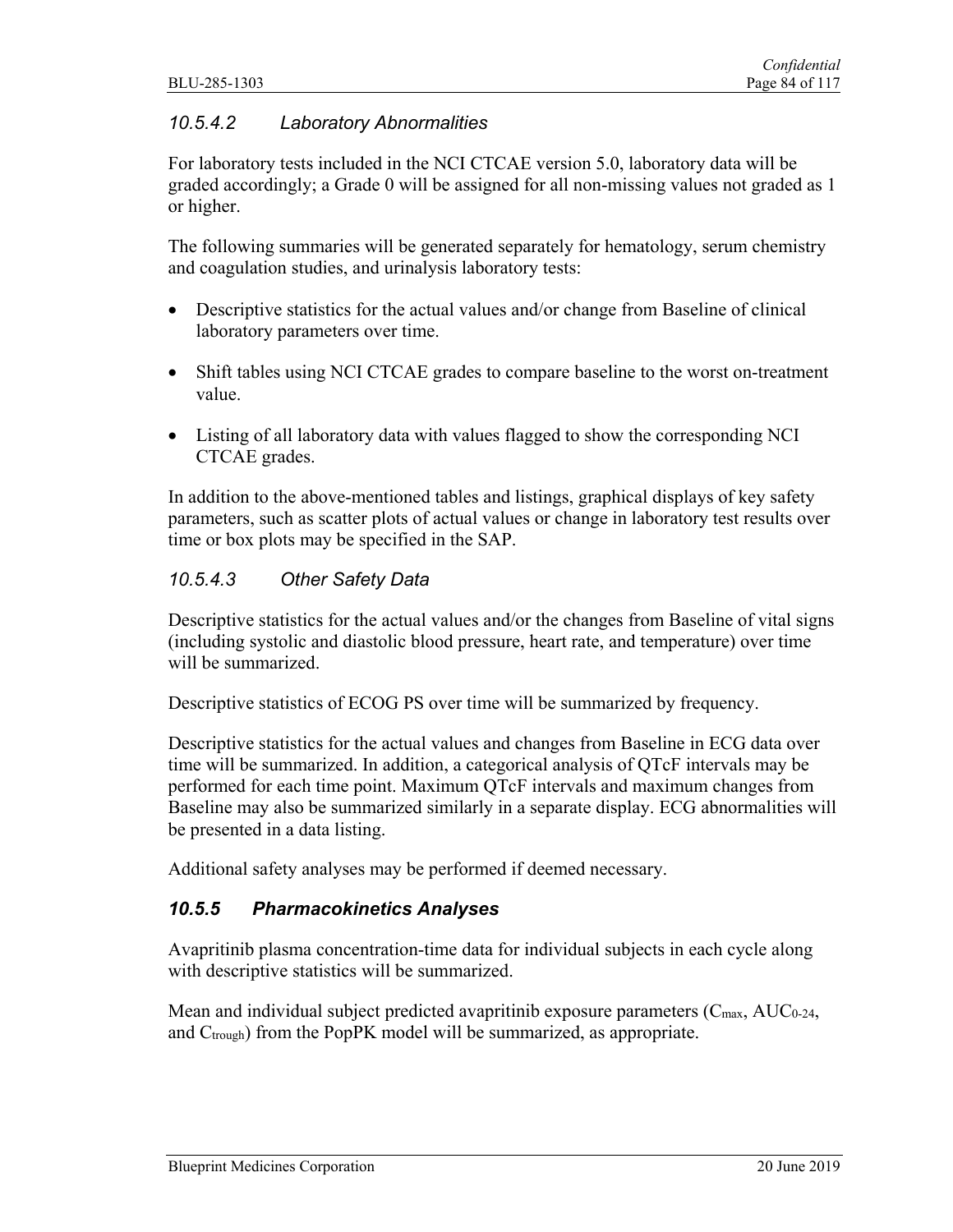## *10.5.6 Analyses of the Exploratory Endpoints*

Baseline KIT, PDGFRα, and other cancer-relevant mutation status will be correlated with antineoplastic activity (PFS, ORR, DCR, OS) by analysis of ctDNA.

Changes in KIT, PDGFRα and other cancer-relevant mutant allele fractions in ctDNA will be correlated with measures of antineoplastic activity (PFS, ORR, DCR, OS).

For all other biomarker data, summary statistics and graphs will be provided as appropriate. Relationships between biomarker data and efficacy measures will be descriptively analyzed, as appropriate.

# **11 ETHICS AND RESPONSIBILITIES**

## **11.1 Good Clinical Practice**

The study will be conducted in accordance with the International Council for Harmonisation (ICH) GCP guidelines and the appropriate regulatory requirement(s). The Investigator will be thoroughly familiar with the appropriate use of the study drug as described in the protocol and IB. Essential clinical documents will be maintained to demonstrate the validity of the study and the integrity of the data collected. Master files should be established at the beginning of the study, maintained for the duration of the study, and retained according to the appropriate regulations.

## **11.2 Independent Data Monitoring Committee**

A formal IDMC will be used for this study. The roles and responsibilities of the IDMC are listed below. Further details will be described separately in the IDMC charter.

The IDMC is composed of 3 members, 2 oncologists with expertise in the treatment of patients with GIST, and a statistician with expertise in clinical trials. The members of the IDMC and their academic affiliation are the following:



The aim of the committee is to safeguard the interests of trial participants, monitor the main outcome measures including safety and efficacy, and monitor the overall conduct of the trial.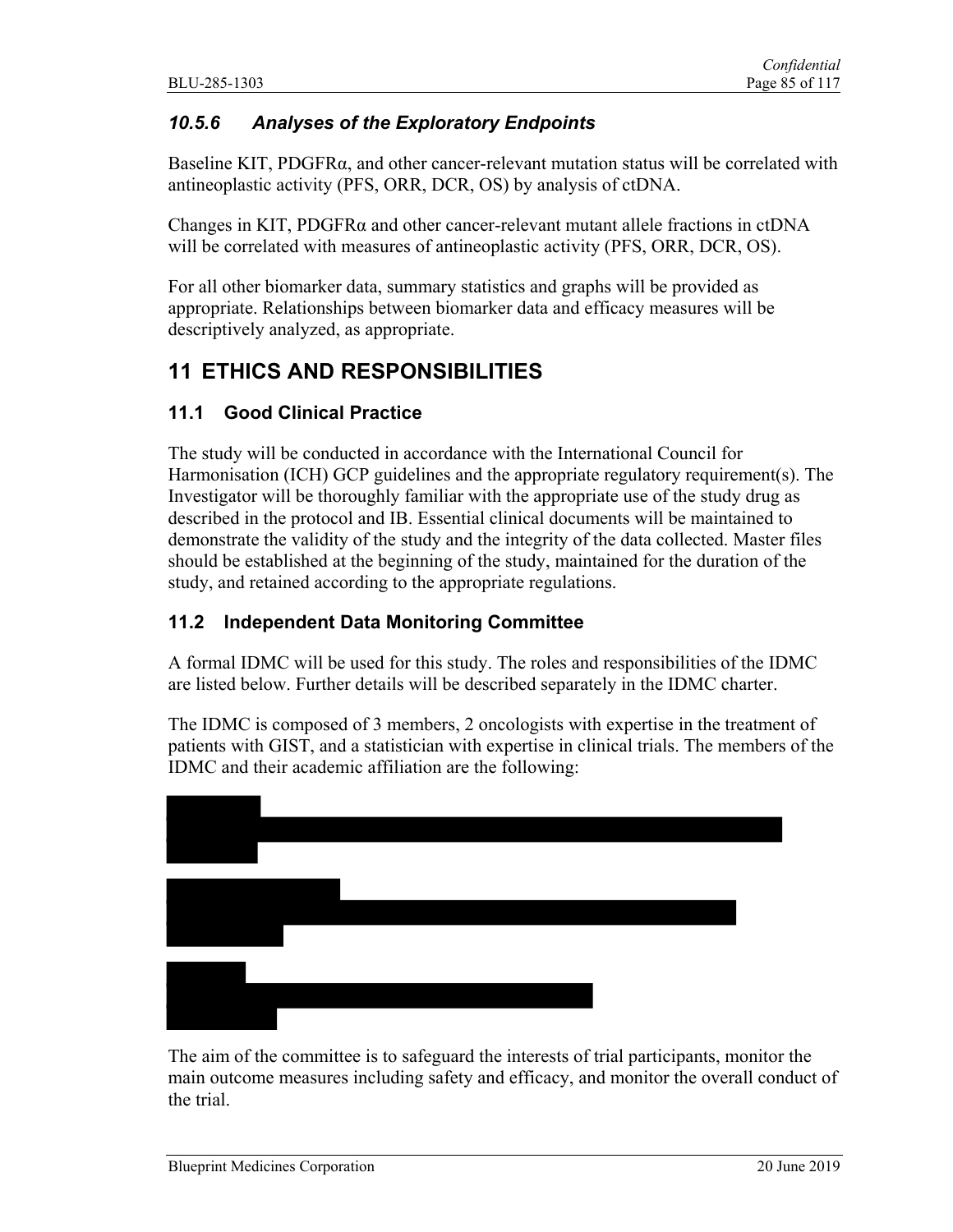The IDMC will receive and review information on the progress and accumulating data of this study and provide advice on the conduct of the study.

The IDMC will make recommendations to the Blueprint Study Management Group and the Study Steering Committee regarding the following aspects of the study; as is relevant in regard to the study design:

- whether it is ethical to continue randomizing patients when there is compelling evidence that the risk/benefit ratio favors one of the arms over the other or conversely, where there is compelling evidence of futility (ie, that the study will never lead to concluding against the null hypothesis) following protocol-defined stopping rules.
- whether the results of all or some of the study endpoints should be published or presented publicly earlier than anticipated, ie, before study maturity.
- whether a modification should be made to the study for safety reasons, for example, a modification of the eligibility criteria when the risk/benefit ratio seems unfavorable in specific subgroups of patients.
- on early termination of a trial when the scientific value of the trial is insufficient, either because of compelling external evidence regarding the hypothesis being tested or because the trial will not be able to produce scientifically valid results due to lack of accrual or lack of quality.
- on modifications to the study sample size.
- on actions needed to manage identified issues related to patient compliance or study feasibility and/or quality.

The role of the IDMC is to perform interim reviews of the study's progress including adherence to protocol, follow-up assessments, primary efficacy outcomes, and safety data.

Specifically, this role includes:

- monitoring evidence for treatment harm (eg, toxicity, SAEs, deaths).
- assessing the impact and relevance of external evidence.
- deciding whether to recommend that the study continues to recruit participants or whether recruitment should be terminated either for everyone or for some treatment groups and/or some participant subgroups.
- deciding whether study follow-up should be stopped earlier.
- maintaining confidentiality of all study information that is not in the public domain.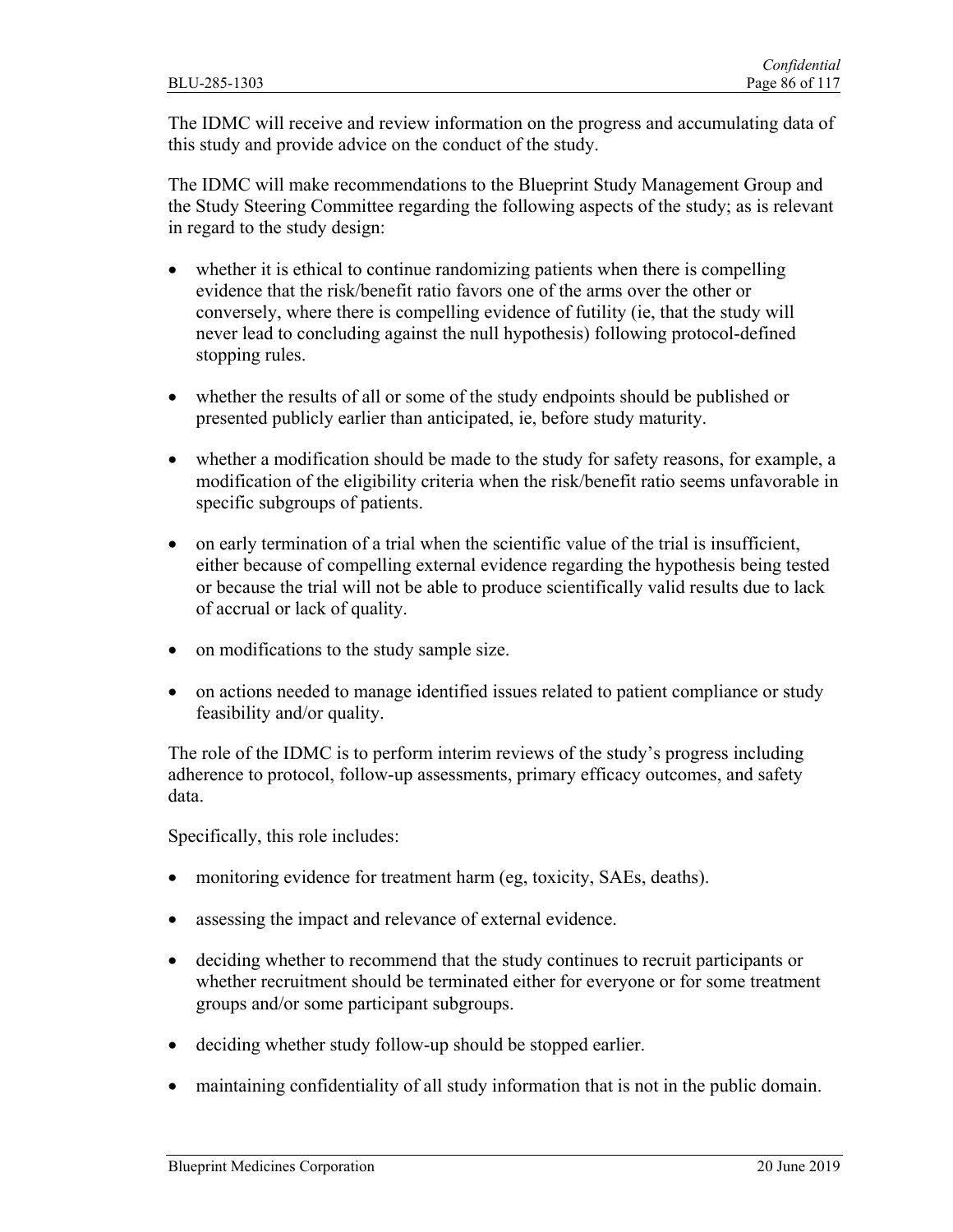- considering the ethical implications of any recommendations made by the IDMC.
- monitoring planned sample size assumptions, preferably with regards to (i) a priori assumptions about the control arm outcome and/or (ii) emerging differences in clinically relevant subgroups, rather than on emerging, un-blinded differences between treatment groups, overall.
- suggesting additional data analyses if necessary.
- advising on protocol modifications proposed by the Investigators or the Sponsor (eg, to inclusion criteria, study endpoints, or sample size).
- monitoring compliance with previous IDMC recommendations

#### **11.3 Institutional Review Board/Independent Ethics Committee**

The study will be conducted in accordance with ethical principles founded in the Declaration of Helsinki.

The Investigator must obtain IRB/IEC approval for the investigation and must submit written documentation of the approval to the Sponsor before he or she can enroll any patient into the study. The IRB/IEC will review all appropriate study documentation in order to safeguard the rights, safety, and well-being of the patients. The study will only be conducted at study centers where IRB/IEC approval has been obtained. The protocol, IB, informed consent, advertisements (if applicable), written information given to the patients, safety updates, annual progress reports, and any revisions to these documents will be provided to the IRB/IEC. The IRB/IEC is to be notified of any amendment to the protocol in accordance with local requirements. Progress reports and notifications of serious unexpected adverse drug reactions will be provided to the IRB/IEC according to local regulations and guidelines.

#### **11.4 Informed Consent**

The Investigator at each study center will ensure that the patient is given full and adequate oral and written information about the nature, purpose, possible risk, and benefit of the study. Patients must also be notified that they are free to discontinue from the study at any time. The patient should be given the opportunity to ask questions and allowed time to consider the information provided.

The patient's signed and dated informed consent must be obtained before conducting any study-related procedures. The Investigator must maintain the original, signed consent form. A copy of the signed form must be given to the patient.

The method of obtaining and documenting the informed consent and the contents of the consent will comply with ICH GCP and all applicable regulatory requirement(s).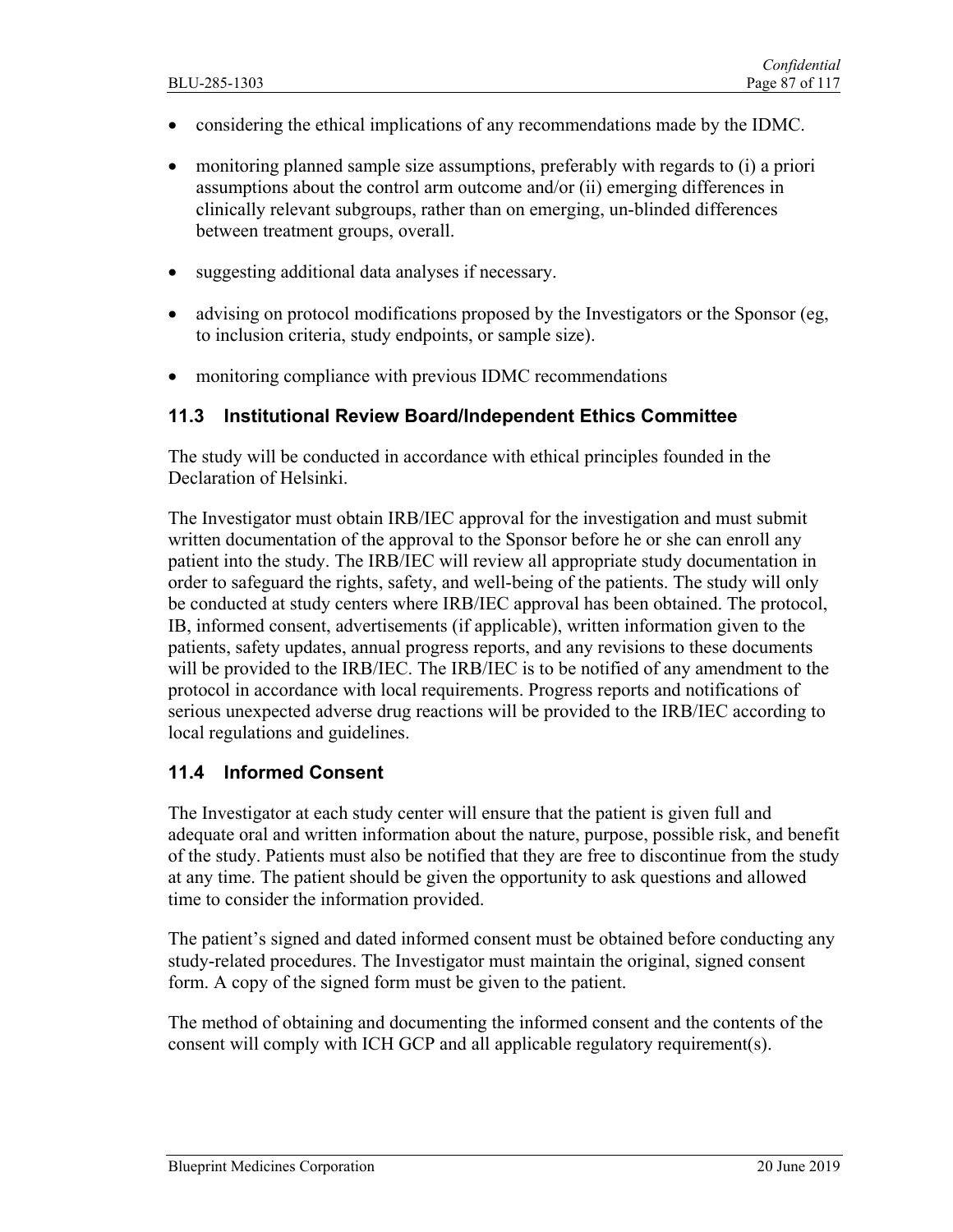### **11.5 Records Management**

All data for the patients recruited for the trial will be entered onto the eCRFs via an Electronic Data Capture system provided by the Sponsor or designee. Only authorized staff may enter data into the eCRFs. If an entry error is made, the corrections to the eCRFs will be made according to eCRF guidelines by an authorized member of the center staff.

Electronic case report forms will be checked for correctness against source document data by the Sponsor's monitor. If any entries into the eCRF are incorrect or incomplete, the monitor will ask the Investigator or the study center staff to make appropriate corrections, and the corrected eCRF will again be reviewed for completeness and consistency. Any discrepancies will be noted in the eCRF system by means of electronic data queries. Authorized study center staff will be asked to respond to all electronic queries according to the eCRF guidelines.

### **11.6 Source Documentation**

Source documents/eCRFs will be completed for each study patient. It is the Investigator's responsibility to ensure the accuracy, completeness, and timeliness of the data reported in the patient's source document/eCRF. The source document/eCRF should indicate the patient's participation in the study and should document the dates and details of study procedures, AEs, and patient status.

The Investigator, or designated representative, should complete the source document/eCRF as soon as possible after information is collected, preferably on the same day that a study patient is seen for an examination, treatment, or any other study procedure. Any outstanding entries must be completed immediately after the final examination. An explanation should be given for all missing data.

The Investigator must sign and date the Investigator's Statement at the end of the source document/eCRF to endorse the recorded data.

The Investigator will retain all completed source documents.

### **11.7 Study Files and Record Retention**

The Investigator will maintain all study records according to ICH-GCP and applicable regulatory requirement(s). Records will be retained by the sponsor for at least 25 years after the last marketing application approval in major markets (ie, US, EU, Japan, Canada) or 2 years after formal discontinuation of the clinical development of the investigational product or according to applicable regulatory requirement(s). If the Investigator withdraws from the responsibility of keeping the study records, custody must be transferred to a person willing to accept the responsibility. The Sponsor must be notified in writing if a custodial change occurs.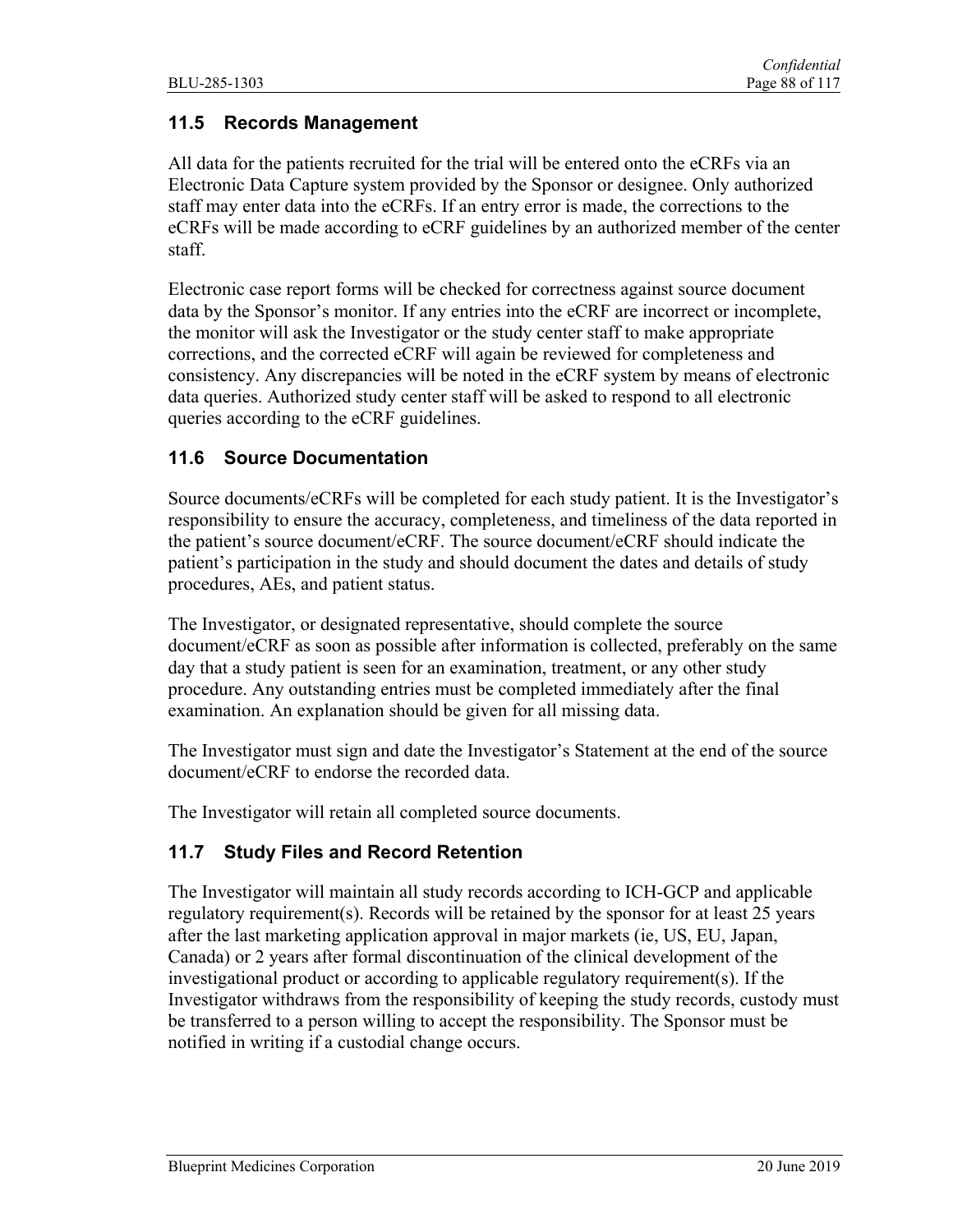### **11.8 Liability and Insurance**

The Sponsor has subscribed to an insurance policy covering, in its terms and provisions, its legal liability for injuries caused to participating persons and arising out of this research performed strictly in accordance with the scientific protocol as well as with applicable law and professional standards.

# **12 AUDITING AND MONITORING**

The study will be monitored by the Sponsor or its designee. Monitoring will be done by personal visits from a representative of the Sponsor (site monitor) and will include on-site review of the source documents/eCRFs for completeness and clarity, cross-checking with source documents, and clarification of administrative matters. The review of medical records will be performed in a manner to ensure that patient confidentiality is maintained.

The site monitor will ensure that the investigation is conducted according to protocol design and regulatory requirements by frequent communications.

All unused study drug and other study materials should be destroyed or returned to the Sponsor or designee after the study has been completed, as directed by the Sponsor.

Regulatory authorities, the IRB/IEC, and/or the Sponsor's clinical quality assurance group or designee may request access to all source documents, eCRFs, and other study documentation for an on-site audit or inspection. Direct access to these documents must be guaranteed by the Investigator, who must provide support at all times for these activities.

## **13 AMENDMENTS**

Protocol modifications, except those intended to reduce immediate risk to study patients, may be made only by Blueprint Medicines. A protocol change intended to eliminate an apparent immediate hazard to patients may be implemented immediately, provided the IRB/IEC is notified within 5 days.

Any permanent change to the protocol must be handled as a protocol amendment. The written amendment must be submitted to the IRB/IEC and the Investigator must await approval before implementing the changes. Blueprint Medicines will submit protocol amendments to the appropriate regulatory authorities for approval.

If, in the judgment of the IRB/IEC, the Investigator, and/or Blueprint Medicines, the amendment to the protocol substantially changes the study design and/or increases the potential risk to the patient and/or has an impact on the patient's involvement as a study participant, the currently approved written informed consent form will require similar modification. In such cases, informed consent will be renewed for patients enrolled in the study before continued participation.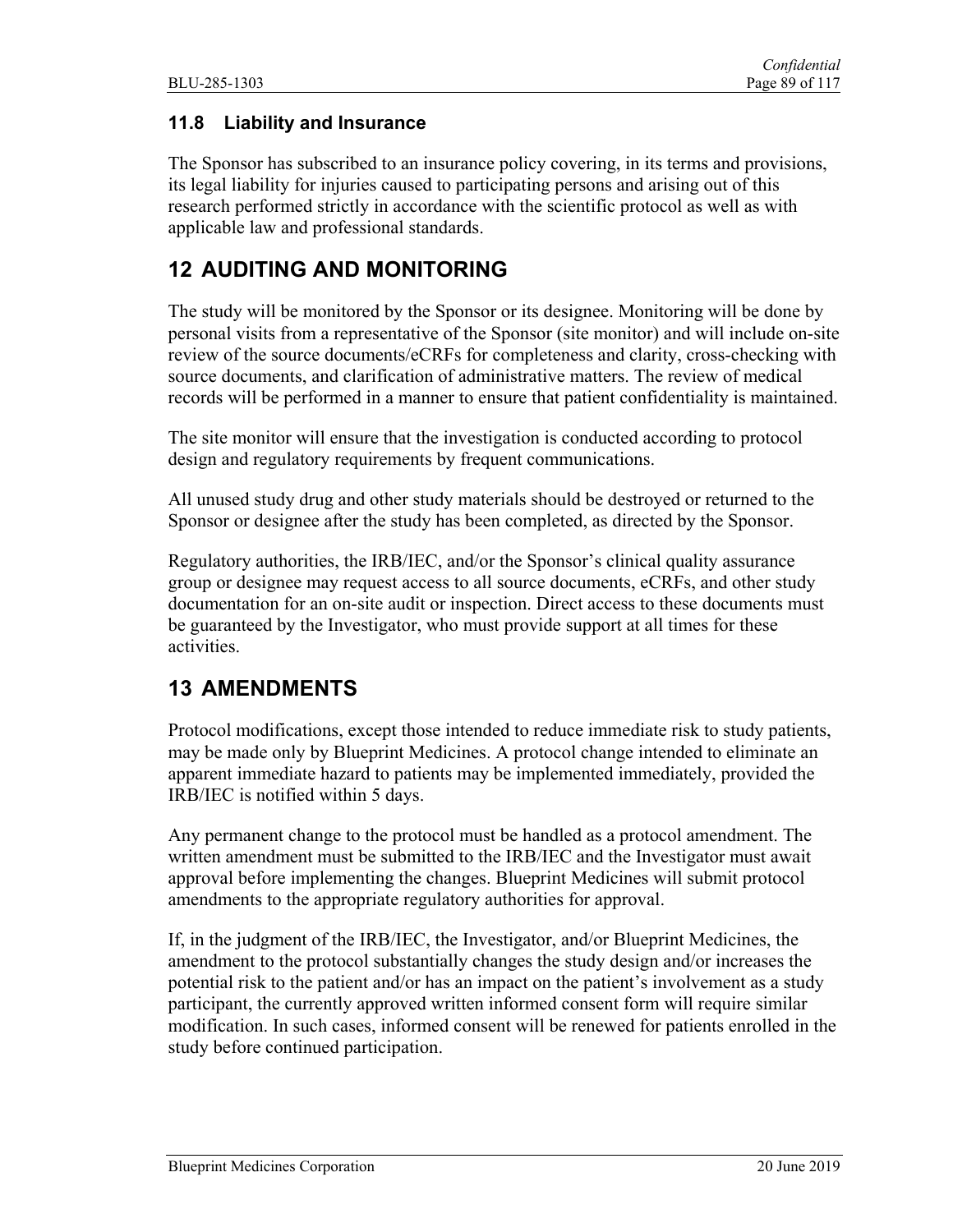# **14 STUDY REPORT AND PUBLICATIONS**

Blueprint Medicines is responsible for preparing and providing the appropriate regulatory authorities with clinical study reports according to the applicable regulatory requirements.

The publication policy of Blueprint Medicines is discussed in the Investigator's Clinical Research Agreement.

# **15 STUDY DISCONTINUATION**

Both Blueprint Medicines and the Investigator reserve the right to terminate the study at the Investigator's site at any time. Should this be necessary, Blueprint Medicines or a specified designee will inform the appropriate regulatory authorities of the termination of the study and the reasons for its termination, and the Investigator will inform the IRB/IEC of the same. In terminating the study, Blueprint Medicines and the Principal Investigator will assure that adequate consideration is given to the protection of the patients' interests.

# **16 CONFIDENTIALITY**

All information generated in this study is considered confidential and must not be disclosed to any person or entity not directly involved with the study unless prior written consent is gained from Blueprint Medicines. However, authorized regulatory officials, IRB/IEC personnel and Blueprint Medicines and its authorized representatives are allowed full access to the records.

Identification of patients and eCRFs shall be by initials (when permitted) and screening and treatment numbers only.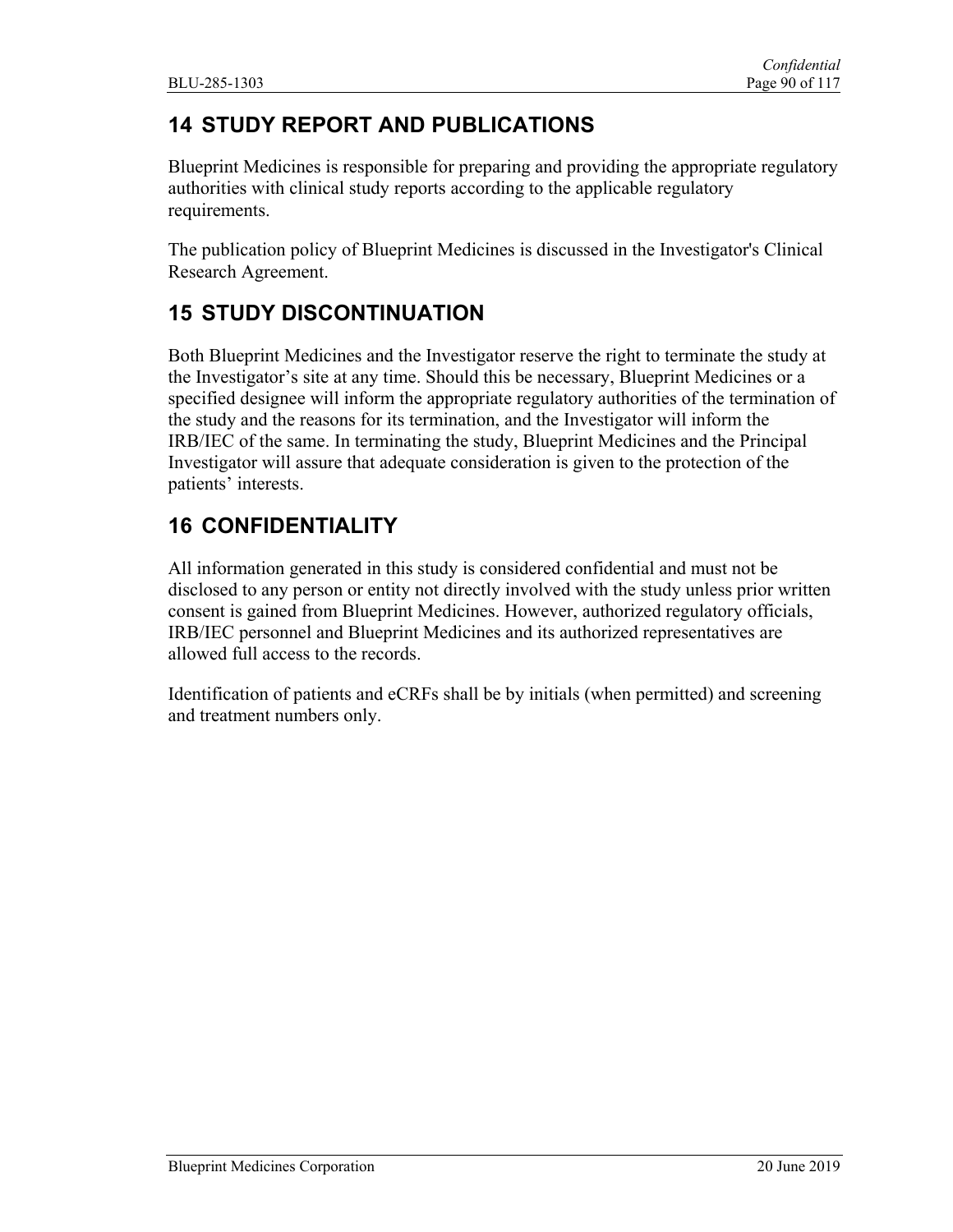# **17 REFERENCES**

Antonescu CR, Besmer P, Guo T, Arkun K, Hom G, Koryotowski B, et al. Acquired resistance to imatinib in gastrointestinal stromal tumor occurs through secondary gene mutation. *Clin Cancer Res.* 2005;11(11):4182-90.

Cassier PA, Fumagalli E, Rutkowski P, Schoffski P, Van Glabbeke M, Debiec-Rychter M, et al. Outcome of patients with platelet-derived growth factor receptor alpha-mutated gastrointestinal stromal tumors in the tyrosine kinase inhibitor era. *Clin Cancer Res.* 2012;18(16):4458-64.

Corless CL, Schroeder A, Griffith D, Town A, McGreevey L, Harrell P, et al. PDGFRA mutations in gastrointestinal stromal tumors: frequency, spectrum and in vitro sensitivity to imatinib. *J Clin Oncol.* 2005;23(23):5357-64.

CTFG. Recommendations related to contraception and pregnancy testing in clinical trials [Online]. 2014: Clinical Trial Facilitation Group.

<span id="page-91-0"></span>Dagher R, Cohen M, Williams G, Rothmann M, Gobburu J, Robbie G, et al. Approval summary: imatinib mesylate in the treatment of metastatic and/or unresectable malignant gastrointestinal stromal tumors. *Clin Cancer Res.* 2002;8(10):3034-8.

Debiec-Rychter M, Sciot R, Le Cesne A, Schlemmer M, Hohenberger P, van Oosterom AT, et al. KIT mutations and dose selection for imatinib in patients with advanced gastrointestinal stromal tumours. *Eur J Cancer.* 2006;42(8):1093-103.

Demetri GD, Benjamin R, Blanke CD, Choi H, Corless C, DeMatteo RP, et al. NCCN Task Force report: optimal management of patients with gastrointestinal stromal tumor (GIST)--expansion and update of NCCN clinical practice guidelines. *J Natl Compr Canc Netw.* 2004;2 Suppl 1:S-1-26; quiz 27-30.

<span id="page-91-1"></span>Demetri GD, Reichardt P, Kang YK, Blay JY, Rutkowski P, Gelderblom H, et al. Efficacy and safety of regorafenib for advanced gastrointestinal stromal tumours after failure of imatinib and sunitinib (GRID): an international, multicentre, randomised, placebo-controlled, phase 3 trial. *Lancet.* 2013a;381(9863):295-302.

Demetri GD, Reichardt P, Kang YK, Blay JY, Rutkowski P, Gelderblom H, et al. Supplement to: Demetri GD, Reichardt P, Kang Y-K, et al, on behalf of all GRID study investigators. Efficacy and safety of regorafenib for advanced gastrointestinal stromal tumours after failure of imatinib and sunitinib (GRID): an international, multicentre, randomised, placebo-controlled, phase 3 trial. *Lancet.* 2013b;381(9863):Webappendix material.

Gleevec. Package Insert. 2016. East Hanover, New Jersey: Novartis Pharmaceuticals Corporation.

Goettsch WG, Bos SD, Breekveldt-Postma N, Casparie M, Herings RM, and Hogendoorn PC. Incidence of gastrointestinal stromal tumours is underestimated: results of a nation-wide study. *Eur J Cancer.* 2005;41(18):2868-72.

Heinrich M, Jones R, von Mehren M, Schoffski P, Bauer S, Mir O, et al. GIST: imatinib and beyond Clinical activity of BLU-285 in advanced gastrointestinal stromal tumor (GIST). *In* American Society of Clinical Oncology Annual Meeting. 2017.

Heinrich MC, Corless CL, Demetri GD, Blanke CD, von Mehren M, Joensuu H, et al. Kinase mutations and imatinib response in patients with metastatic gastrointestinal stromal tumor. *J Clin Oncol.* 2003;21(23):4342-9.

Kang YK, Ryu MH, Yoo C, Ryoo BY, Kim HJ, Lee JJ, et al. Resumption of imatinib to control metastatic or unresectable gastrointestinal stromal tumours after failure of imatinib and sunitinib (RIGHT): a randomised, placebo-controlled, phase 3 trial. *Lancet Oncol.* 2013;14(12):1175-82.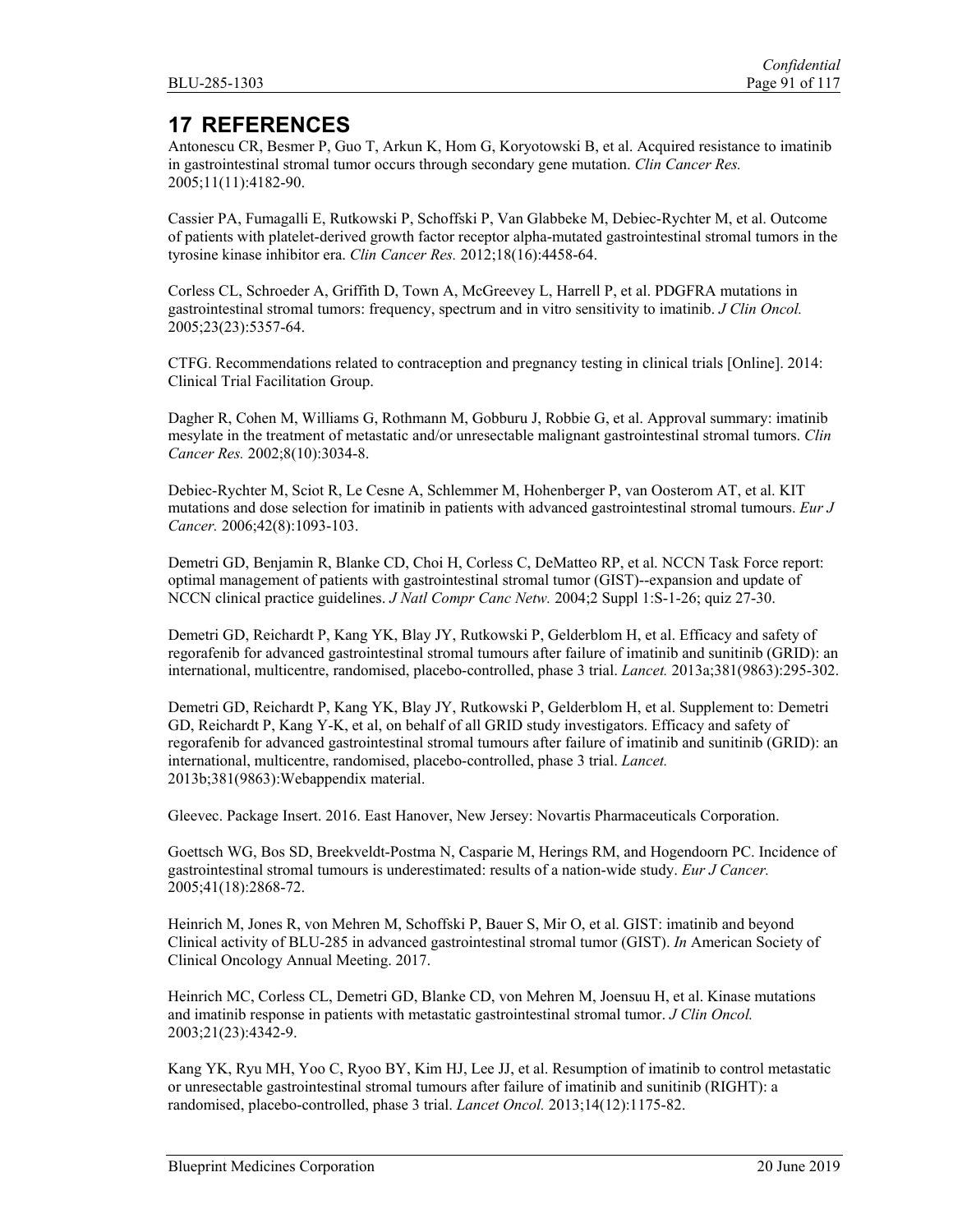<span id="page-92-1"></span>Korhonen P, Zuber E, Branson M, Hollaender N, Yateman N, Katiskalahti T, et al. Correcting overall survival for the impact of crossover via a rank-preserving structural failure time (RPSFT) model in the RECORD-1 trial of everolimus in metastatic renal-cell carcinoma. *J Biopharm Stat.* 2012;22(6):1258-71.

Liegl B, Kepten I, Le C, Zhu M, Demetri GD, Heinrich MC, et al. Heterogeneity of kinase inhibitor resistance mechanisms in GIST. *J Pathol.* 2008;216(1):64-74.

Miettinen M, and Lasota J. Gastrointestinal stromal tumors: review on morphology, molecular pathology, prognosis, and differential diagnosis. *Arch Pathol Lab Med.* 2006;130(10):1466-78.

Nilsson B, Bumming P, Meis-Kindblom JM, Oden A, Dortok A, Gustavsson B, et al. Gastrointestinal stromal tumors: the incidence, prevalence, clinical course, and prognostication in the preimatinib mesylate era--a population-based study in western Sweden. *Cancer.* 2005;103(4):821-9.

<span id="page-92-2"></span>Oken MM, Creech RH, Tormey DC, Horton J, Davis TE, McFadden ET, et al. Toxicity and response criteria of the Eastern Cooperative Oncology Group. *Am J Clin Oncol.* 1982;5(6):649-55.

Ozer-Stillman I, Strand L, Chang J, Mohamed AF, and Tranbarger-Freier KE. Meta-analysis for the association between overall survival and progression-free survival in gastrointestinal stromal tumor. *Clin Cancer Res.* 2015;21(2):295-302.

Rammohan A, Sathyanesan J, Rajendran K, Pitchaimuthu A, Perumal SK, Srinivasan U, et al. A gist of gastrointestinal stromal tumors: A review. *World J Gastrointest Oncol.* 2013;5(6):102-12.

<span id="page-92-0"></span>Stivarga. Package Insert. 2017. Whippany, NJ: Bayer HealthCare Pharmaceuticals Inc.

Wardelmann E, Merkelbach-Bruse S, Pauls K, Thomas N, Schildhaus HU, Heinicke T, et al. Polyclonal evolution of multiple secondary KIT mutations in gastrointestinal stromal tumors under treatment with imatinib mesylate. *Clin Cancer Res.* 2006;12(6):1743-9.

Yoo C, Ryu MH, Jo J, Park I, Ryoo BY, and Kang YK. Efficacy of Imatinib in Patients with Platelet-Derived Growth Factor Receptor Alpha-Mutated Gastrointestinal Stromal Tumors. *Cancer Res Treat.* 2016;48(2):546-52.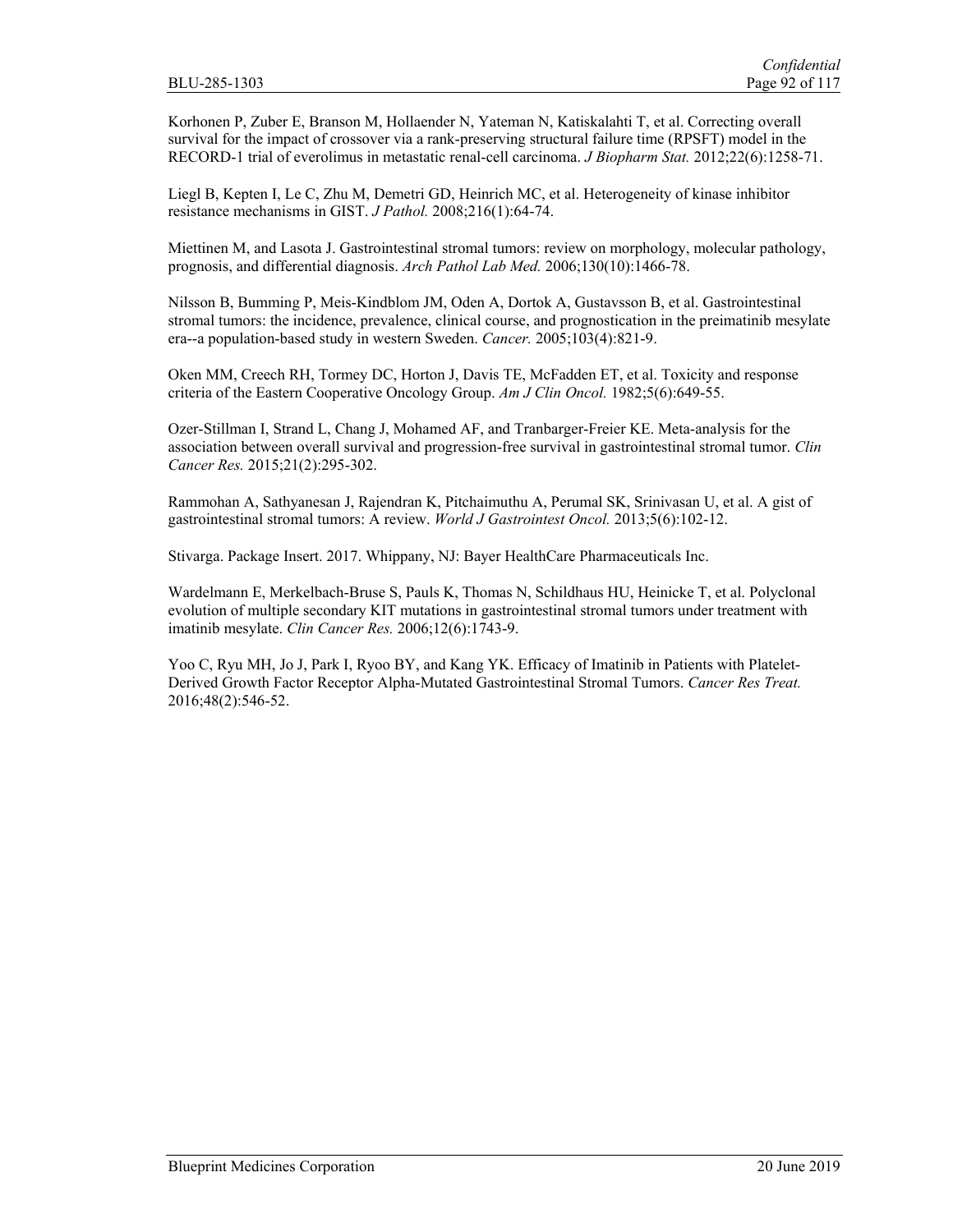# **18 APPENDICES**

## **18.1 Appendix 1**

# **REGORAFENIB LABELING INFORMATION**

US prescribing information for regorafenib is available at: http://labeling.bayerhealthcare.com/html/products/pi/Stivarga\_PI.pdf.

The Summary of Product Characteristics for regorafenib is available at: http://www.ema.europa.eu/docs/en\_GB/document\_library/EPAR\_- \_Product\_Information/human/002573/WC500149164.pdf

Canadian prescribing information for regorafenib is available at: https://omr.bayer.ca/omr/online/stivarga-pm-en.pdf.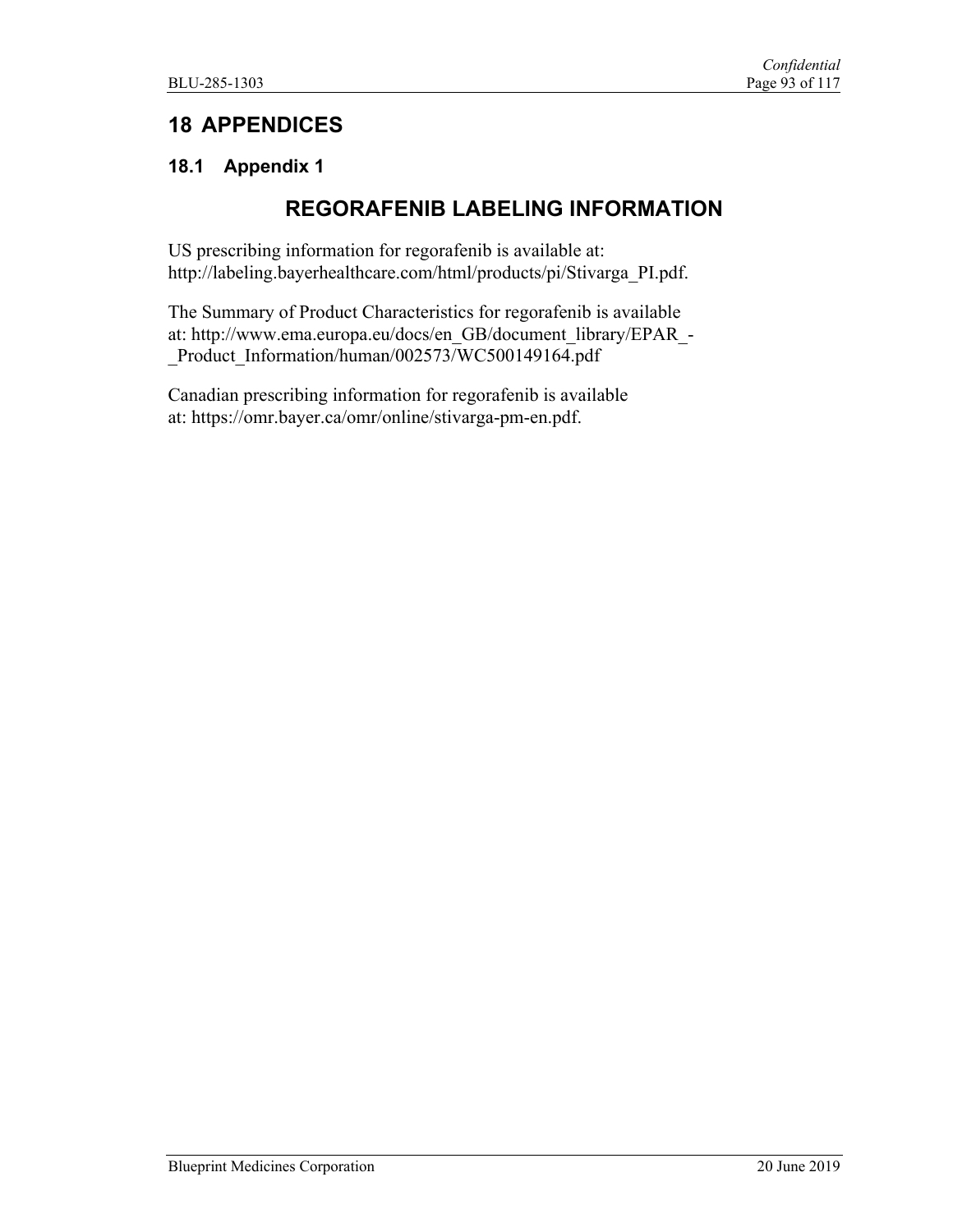# **18.2 Appendix 2**

# **PRESPECIFIED DOSE MODIFICATIONS FOR ADVERSE EVENTS RELATED TO REGORAFENIB**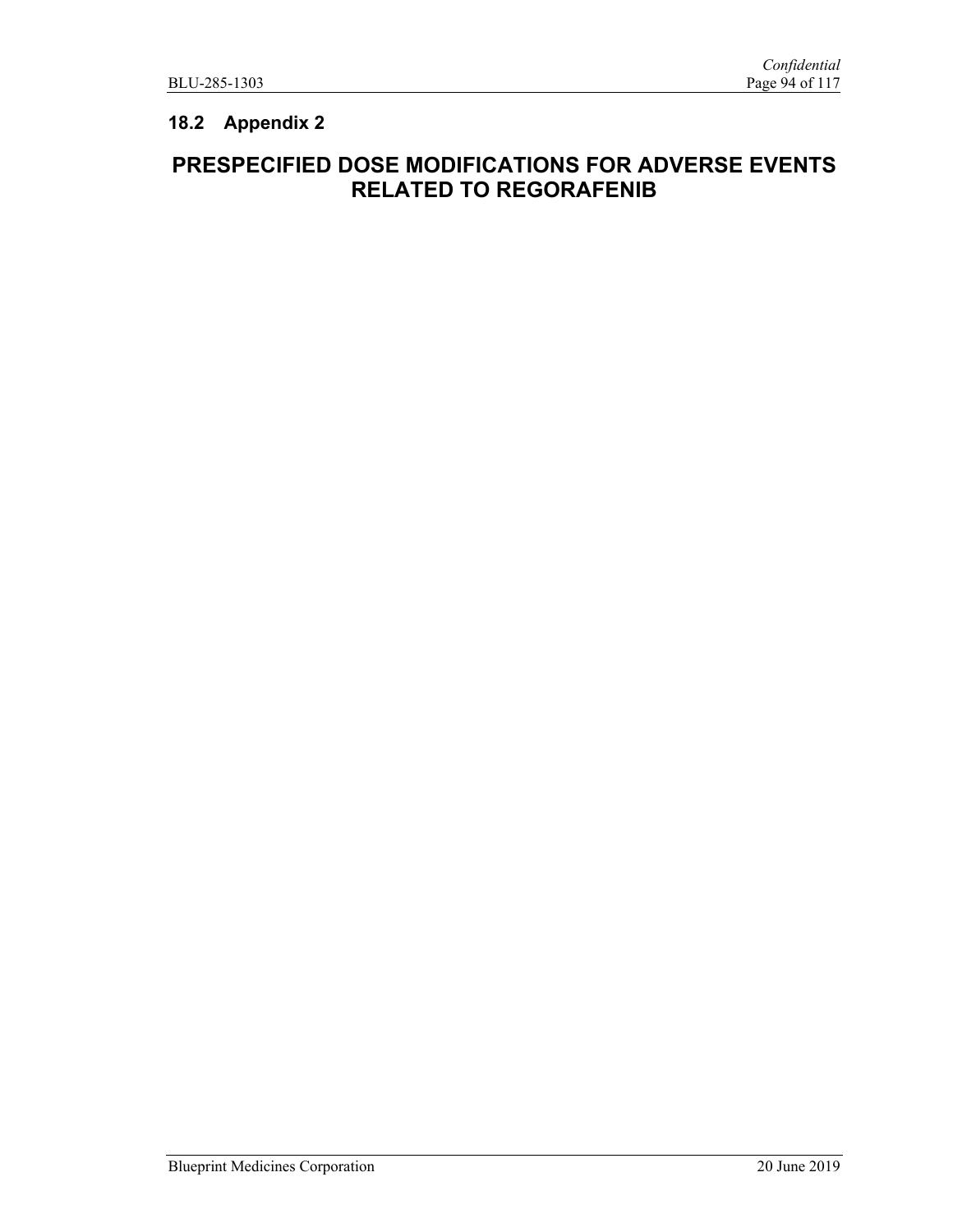### **Prespecified dose modifications for adverse events related to study drug excluding hand–foot skin reaction, hypertension, and aspartate aminotransferase (AST), alanine aminotransferase (ALT), or bilirubin increases**

| <b>National Cancer Institute Common</b><br><b>Terminology Criteria for Adverse Events,</b><br>version 5.0 (NCI-CTCAE v5.0) Grade | Dose Interruption              | Dose Modification <sup>a</sup>      | <b>Dose for Subsequent Cycles</b>                                                                                                                                                                                                       |
|----------------------------------------------------------------------------------------------------------------------------------|--------------------------------|-------------------------------------|-----------------------------------------------------------------------------------------------------------------------------------------------------------------------------------------------------------------------------------------|
| Grade $0-2$                                                                                                                      | Treat on time                  | No change                           | No change                                                                                                                                                                                                                               |
| Grade 3                                                                                                                          | Delay until $\leq$ Grade $2^b$ | Reduce by 1 dose level <sup>c</sup> | If toxicity remains $\leq$ Grade 2, dose re-<br>escalation can be considered at the<br>discretion of the treating investigator. If<br>dose is re-escalated and toxicity ( $\geq$ Grade 3)<br>recurs, institute permanent dose reduction |
| Grade 4                                                                                                                          | Delay until $\leq$ Grade $2^b$ | Reduce by 1 dose level.             | Permanent discontinuation can be considered at treating investigator's discretion                                                                                                                                                       |

<sup>a</sup> Not for alopecia, non-refractory nausea/vomiting, non-refractory hypersensitivity, and asymptomatic laboratory abnormalities.

<sup>b</sup> Patients requiring a delay of > 56 days should discontinue protocol therapy.

 $\degree$  Dose level  $\dot{0} = 160$  mg, dose level  $-\dot{1} = 120$  mg, dose level  $\dot{-2} = 80$  mg. Source: [\(Demetri et al, 2013b\)](#page-91-0)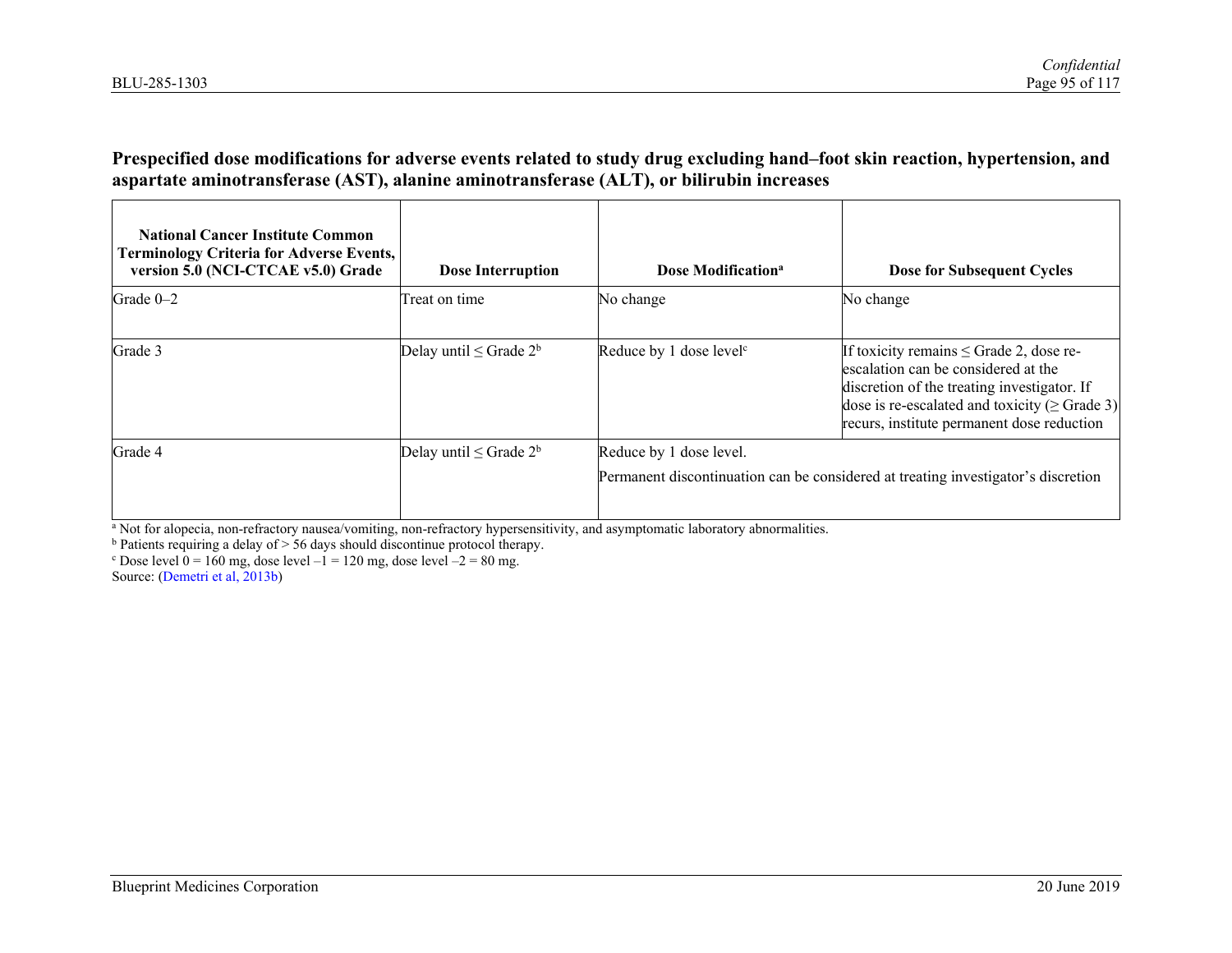| <b>Skin Toxicity Grade</b><br>(according to NCI-CTCAE v5.0 "Palmar-<br>plantar erythrodysesthesia syndrome")                                                          | Occurrence                                     | <b>Suggested dose modification (more liberal</b><br>management is allowed if judged medically<br>appropriate by the Investigator)                                                                                      |
|-----------------------------------------------------------------------------------------------------------------------------------------------------------------------|------------------------------------------------|------------------------------------------------------------------------------------------------------------------------------------------------------------------------------------------------------------------------|
| Grade 1: Minimal skin changes or dermatitis (e.g.,<br>erythema, edema, or hyperkeratosis) without pain                                                                | Any                                            | Maintain dose level and immediately institute<br>supportive measures for symptomatic relief                                                                                                                            |
| Grade 2: Skin changes (e.g., peeling, blisters,<br>bleeding, fissures, edema, or hyperkeratosis) with<br>pain; limiting instrumental activities of daily living       | 1st occurrence                                 | Consider decreasing dose by 1 dose level <sup>a</sup> and<br>immediately institute supportive measures. If there<br>is no improvement, interrupt therapy for $\geq$ 7 days,<br>until toxicity resolves to Grade $0-1b$ |
|                                                                                                                                                                       | No improvement within 7 days or 2nd occurrence | Interrupt therapy until toxicity resolves to<br>Grade 0-1. Resume treatment at reduced dose<br>level <sup>b</sup>                                                                                                      |
|                                                                                                                                                                       | 3rd occurrence                                 | Interrupt therapy until toxicity resolves to<br>Grade 0-1. On resuming treatment, decrease dose<br>by one additional dose levela,c                                                                                     |
|                                                                                                                                                                       | 4th occurrence                                 | Discontinue treatment                                                                                                                                                                                                  |
| Grade 3: Severe skin changes (e.g., peeling,<br>blisters, bleeding, fissures, edema,<br>orhyperkeratosis) with pain; limiting self-care<br>activities of daily living | 1st occurrence                                 | Institute support measures immediately. Interrupt<br>therapy for $\geq$ 7 days until toxicity resolves to<br>Grade 0-1. On resuming treatment, decrease dose<br>by one dose level <sup>a</sup>                         |
|                                                                                                                                                                       | 2nd occurrence                                 | Institute support measures immediately. Interrupt<br>therapy for $\geq 7$ days until toxicity resolves to<br>Grade 0-1. On resuming treatment, decrease dose<br>by one additional dose level <sup>a,c</sup>            |
|                                                                                                                                                                       | 3rd occurrence                                 | Discontinue treatment permanently                                                                                                                                                                                      |

### **Prespecified Dose Modifications for Treatment-related Hand–foot Skin Reaction**

<sup>a</sup> Dose level  $0 = 160$  mg, dose level  $-1 = 120$  mg, dose level  $-2 = 80$  mg.

<sup>b</sup> If toxicity returns to Grade 0–1 after dose reduction, re-escalation is permitted at the discretion of the investigator.

<sup>c</sup> Patients requiring >2 dose level reductions (ie, a reduction that would result in a dose <80 mg) should discontinue protocol therapy.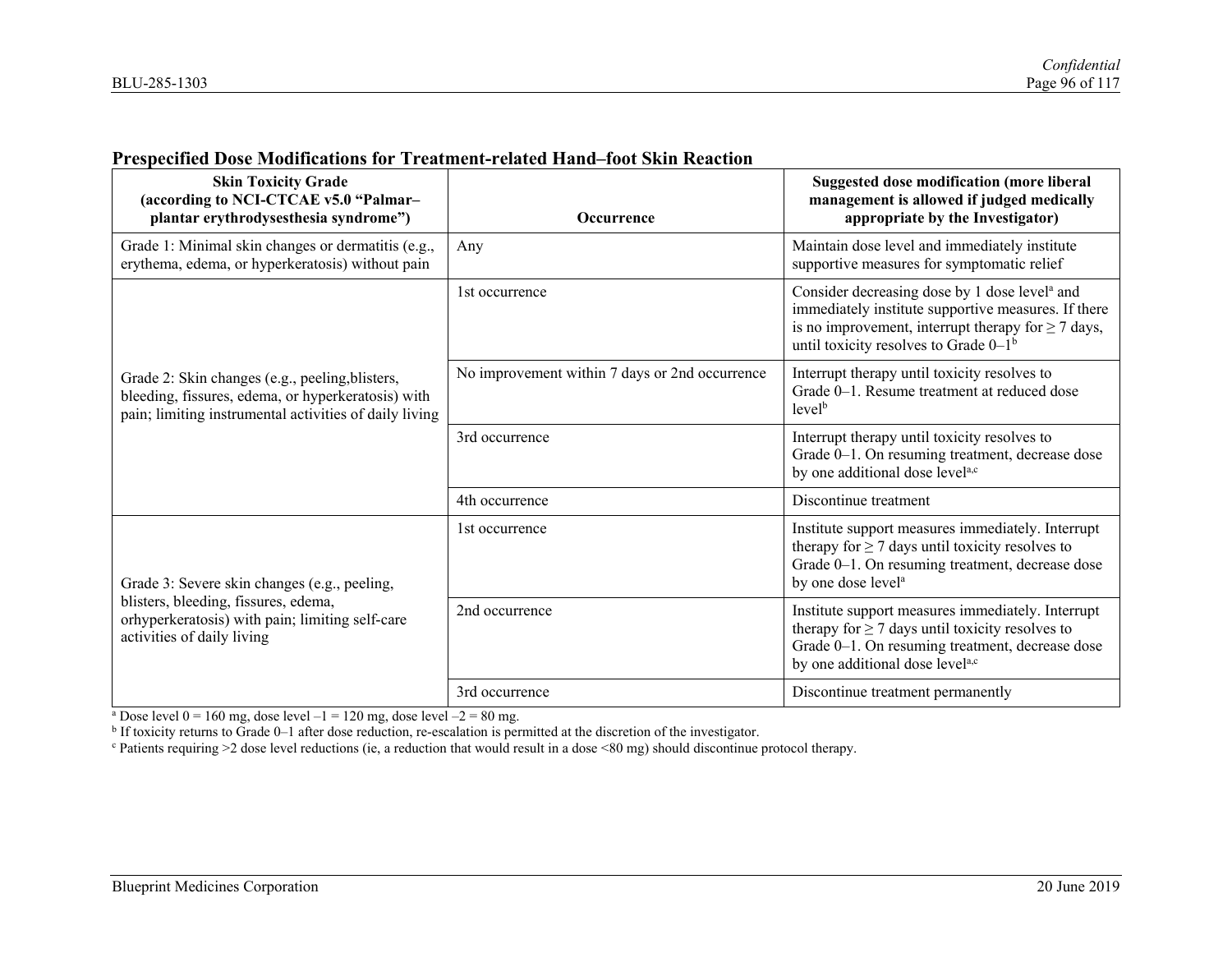| <b>NCI-CTCAE</b><br>v5.0 |                                                                                                                                                                                                                                                                                                                            |                                                                                                                                                                                                            |                                                                                                                                                                                                                                                                                                                                                                                                                                                                    |
|--------------------------|----------------------------------------------------------------------------------------------------------------------------------------------------------------------------------------------------------------------------------------------------------------------------------------------------------------------------|------------------------------------------------------------------------------------------------------------------------------------------------------------------------------------------------------------|--------------------------------------------------------------------------------------------------------------------------------------------------------------------------------------------------------------------------------------------------------------------------------------------------------------------------------------------------------------------------------------------------------------------------------------------------------------------|
| Grade                    | <b>Definition</b>                                                                                                                                                                                                                                                                                                          | <b>Antihypertensive therapy</b>                                                                                                                                                                            | <b>Study drug dosing</b>                                                                                                                                                                                                                                                                                                                                                                                                                                           |
| Grade 1                  | Systolic blood pressure (BP) 120-139<br>mmHg or diastolic BP 80-89 mmHg                                                                                                                                                                                                                                                    | None                                                                                                                                                                                                       | Continue study drug<br>Consider increased blood pressure monitoring                                                                                                                                                                                                                                                                                                                                                                                                |
| Grade 2                  | Systolic BP 140-159 mmHg or diastolic<br>BP 90-99 mmHg if previously within<br>normal limits; change in baseline medical<br>intervention indicated; recurrent or<br>persistent ( $\geq$ 24 h);<br>$\alpha$<br>Symptomatic increase by $> 20$ mmHg<br>(diastolic) or to $> 140/90$ mmHg;<br>monotherapy indicated initiated | Treat to achieve diastolic $BP \leq 90$ mmHg<br>If BP previously within normal limits,<br>start antihypertensive monotherapy<br>If patient already on antihypertensive<br>medication, titrate dose up      | Continue study drug<br>If symptomatic, hold study drug until<br>symptoms resolve and diastolic BP<br>$\leq 90$ mmHg <sup>a</sup><br>On resuming study drug, continue at same<br>dose level                                                                                                                                                                                                                                                                         |
| Grade 3                  | Systolic BP $\geq$ 160 mmHg or diastolic BP<br>$\geq 100$ mmHg;<br>Medical intervention indicated;<br>More than one drug or more intensive<br>therapy than previously used indicated                                                                                                                                       | Treat to achieve diastolic BP $\leq$ 90 mmHg<br>Start antihypertensive medication<br>and/or<br>Increase current antihypertensive<br>medication<br>and/or<br>Add additional antihypertensive<br>medications | Hold study drug until diastolic BP $\leq$ 90 mmHg<br>and, if symptomatic, symptoms resolvea On<br>resuming study drug, continue at same dose<br>level<br>If BP is not controlled with addition of new or<br>more intensive therapy, reduce study drug by<br>one dose level <sup>b,c</sup><br>If Grade 3 hypertension recurs despite study<br>drug dose reduction and antihypertensive<br>therapy, reduce study drug by one additional<br>dose level <sup>b,d</sup> |
| Grade 4                  | Life-threatening consequences (e.g.,<br>malignant hypertension, transient or<br>permanent neurological deficit,<br>hypertensive crisis)<br>Urgent intervention indicated                                                                                                                                                   |                                                                                                                                                                                                            | Discontinue treatment                                                                                                                                                                                                                                                                                                                                                                                                                                              |

### **Prespecified Dose Modifications for Treatment-related Hypertension**

<sup>a</sup> Patients requiring a delay of > 4 weeks should discontinue protocol therapy.

<sup>b</sup> Dose level  $0 = 160$  mg, dose level  $-1 = 120$  mg, dose level  $-2 = 80$  mg.

<sup>c</sup> If blood pressure remains controlled for at least one full cycle, study drug dose re-escalation is permitted at the investigator's discretion.

 $d$  Patients requiring >2 study drug dose level reductions (ie, a reduction that would result in a study drug dose < 80 mg) should discontinue protocol therapy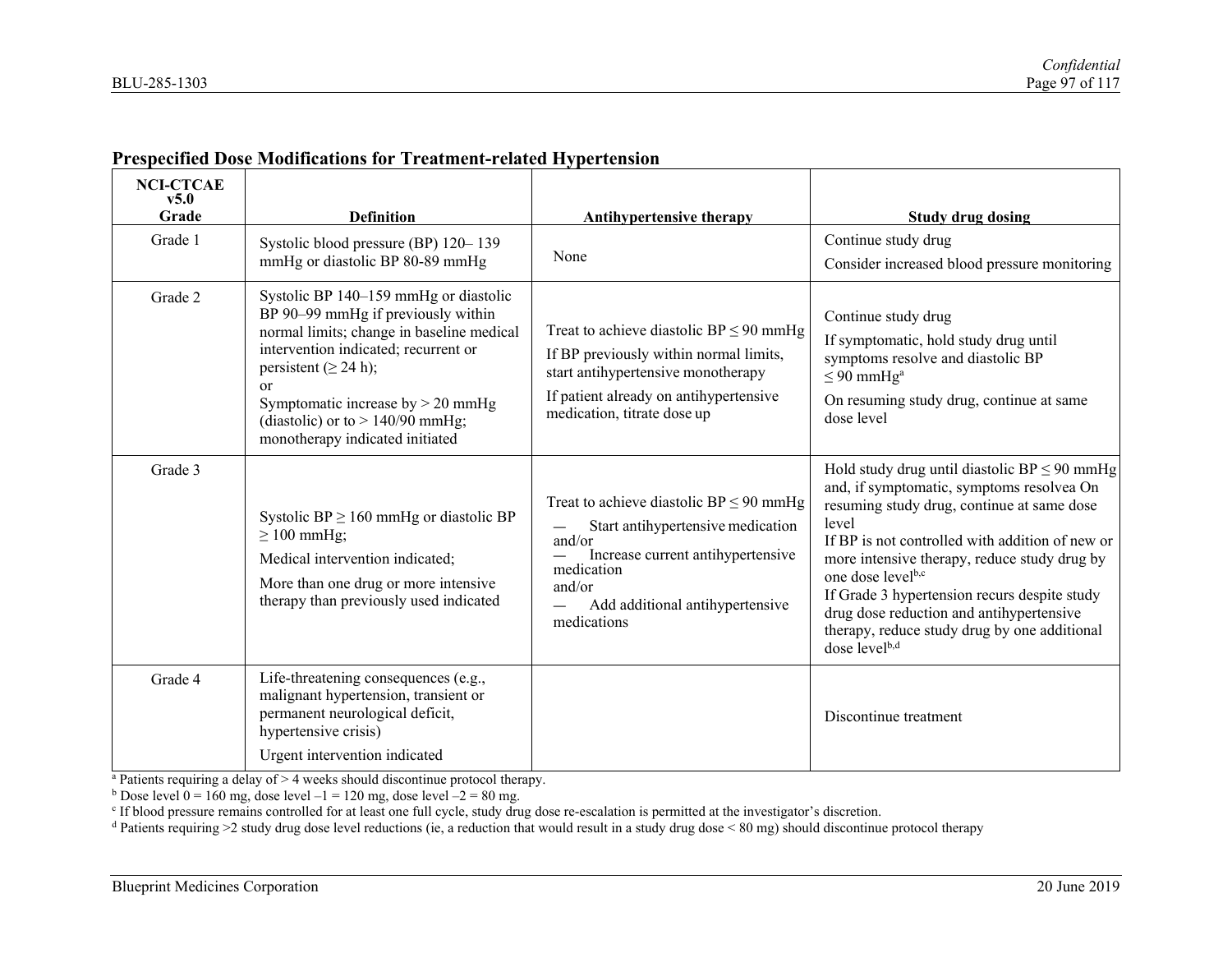| <b>NCI-CTCAE v5.0 Grade</b>                                      | 1st occurrence                                                                                                  | Restart                                                                                                    | Reoccurrence                                                                                 |
|------------------------------------------------------------------|-----------------------------------------------------------------------------------------------------------------|------------------------------------------------------------------------------------------------------------|----------------------------------------------------------------------------------------------|
| Baseline Grade $0 \rightarrow$ Grade 1                           | Give study drug on time                                                                                         |                                                                                                            | Give study drug on time                                                                      |
| or Baseline Grade $1 \rightarrow$ Grade 2                        | Check AST, ALT and bilirubin twice<br>weekly for 2 weeks then weekly for at<br>least 4 weeks                    |                                                                                                            | Check AST, ALT and bilirubin twice<br>weekly for 2 weeks then weekly for at<br>least 4 weeks |
| Baseline Grade $0 \rightarrow$ Grade 2                           | Delay study drug until $\leq$ Grade 1                                                                           | Reduce study drug by 1 dose level <sup>a</sup>                                                             | Discontinue study drug <sup>e</sup>                                                          |
|                                                                  | Check AST, ALT, and bilirubin twice<br>weekly                                                                   | Check AST, ALT, and bilirubin twice<br>weekly for 2 weeks then weekly for at<br>least 4 weeks <sup>b</sup> |                                                                                              |
| Baseline any Grade→Grade 3<br>baseline was Grade 0 or 1 or until | Delay study drug until $\leq$ Grade 1 if                                                                        | Reduce study drug by 1 dose level <sup>a</sup>                                                             | Discontinue treatment <sup>c</sup>                                                           |
|                                                                  | Grade 2 if baseline was Grade 2                                                                                 | Check AST, ALT, and bilirubin twice<br>weekly for 2 weeks then weekly for at                               |                                                                                              |
|                                                                  | Check AST, ALT, and bilirubin twice<br>weekly                                                                   | least 4 weeks <sup>b</sup>                                                                                 |                                                                                              |
|                                                                  | If ALT or AST $>8\times$ upper limit of<br>normal, with concomitant rise in<br>bilirubin (of any degree) versus |                                                                                                            |                                                                                              |
|                                                                  | previous bilirubin values, consider                                                                             |                                                                                                            |                                                                                              |
|                                                                  | permanent discontinuation of study<br>drug at first occurrence <sup>c</sup>                                     |                                                                                                            |                                                                                              |
| Baseline any Grade→Grade 4                                       | Discontinue treatment <sup>c</sup>                                                                              |                                                                                                            |                                                                                              |

### **Prespecified Dose Modifications for Treatment-related Increases in ALT and/or AST and/or Bilirubin**

<sup>a</sup> Dose level  $0 = 160$  mg, dose level  $-1 = 120$  mg, dose level  $-2 = 80$  mg.

<sup>b</sup> If all values remain stable for two full cycles, study drug dose re-escalation may be considered at the discretion of the investigator. After re-escalation AST, ALT, bilirubin should be checked twice weekly for 2 weeks then weekly for at least 4 weeks.

<sup>c</sup> In case of discontinuation, check AST, ALT, and bilirubin twice weekly for 2 weeks then weekly until recovery to baseline.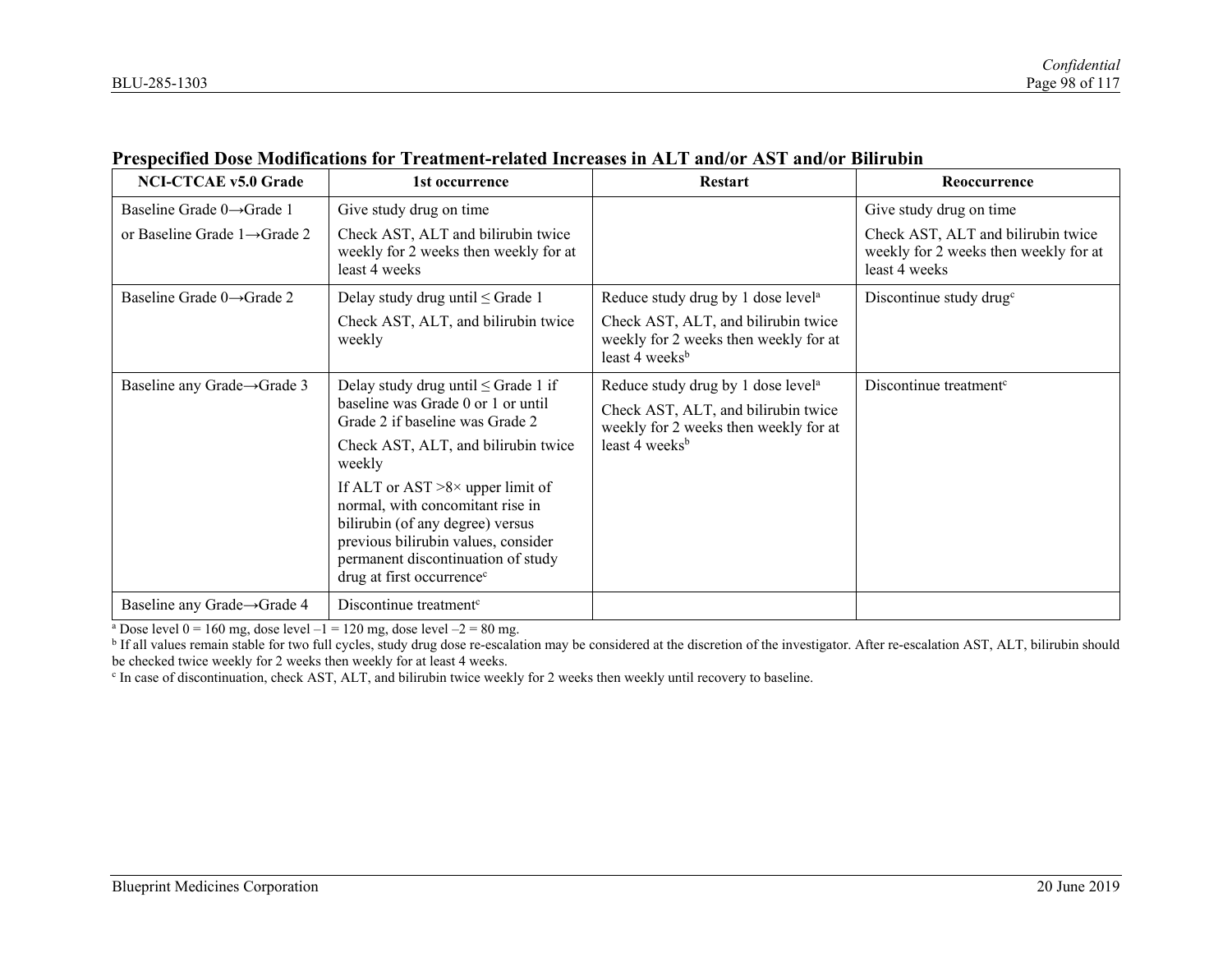## **18.3 Appendix 3**

# **EXCLUDED MEDICATIONS AND FOODS FOR PATIENTS RECEIVING AVAPRITINIB**

| <b>Strong CYP3A4 Inhibitors</b>                                                                | <b>Strong CYP3A4 Inducers</b> | <b>Moderate CYP3A4 Inducers</b> |
|------------------------------------------------------------------------------------------------|-------------------------------|---------------------------------|
| Boceprevir                                                                                     | Carbamazepine                 | <b>Bosentan</b>                 |
| Clarithromycin                                                                                 | Phenytoin                     | Efavirenz                       |
| Cobicistat                                                                                     | Rifampin                      | Etravirine                      |
| Conivaptan                                                                                     | St. John's Wort               | Modafinil                       |
| Grapefruit, grapefruit juice                                                                   | Phenobarbital                 | Dabrafenib                      |
| Indinavir                                                                                      |                               |                                 |
| Itraconazole                                                                                   |                               |                                 |
| Ketoconazole                                                                                   |                               |                                 |
| Lopinavir                                                                                      |                               |                                 |
| Nefazodone                                                                                     |                               |                                 |
| Nelfinavir                                                                                     |                               |                                 |
| Posaconazole                                                                                   |                               |                                 |
| Ritonavir                                                                                      |                               |                                 |
| Saquinavir                                                                                     |                               |                                 |
| Telaprevir                                                                                     |                               |                                 |
| Telithromycin                                                                                  |                               |                                 |
| Voriconazole                                                                                   |                               |                                 |
| Abbreviations: CYP3A4 = cytochrome P450 3A4.                                                   |                               |                                 |
| CBD Oil is not considered to be a CYP3A4 inhibitor or inducer and is therefore permitted while |                               |                                 |

on treatment.

This list is not intended to be exhaustive. A similar restriction will apply to other drugs that are known to strongly modulate CYP3A4 via inhibition or induction or are moderate CYP3A4 inducers; appropriate medical judgement is required. Please contact Blueprint Medicines with any queries you have on this issue.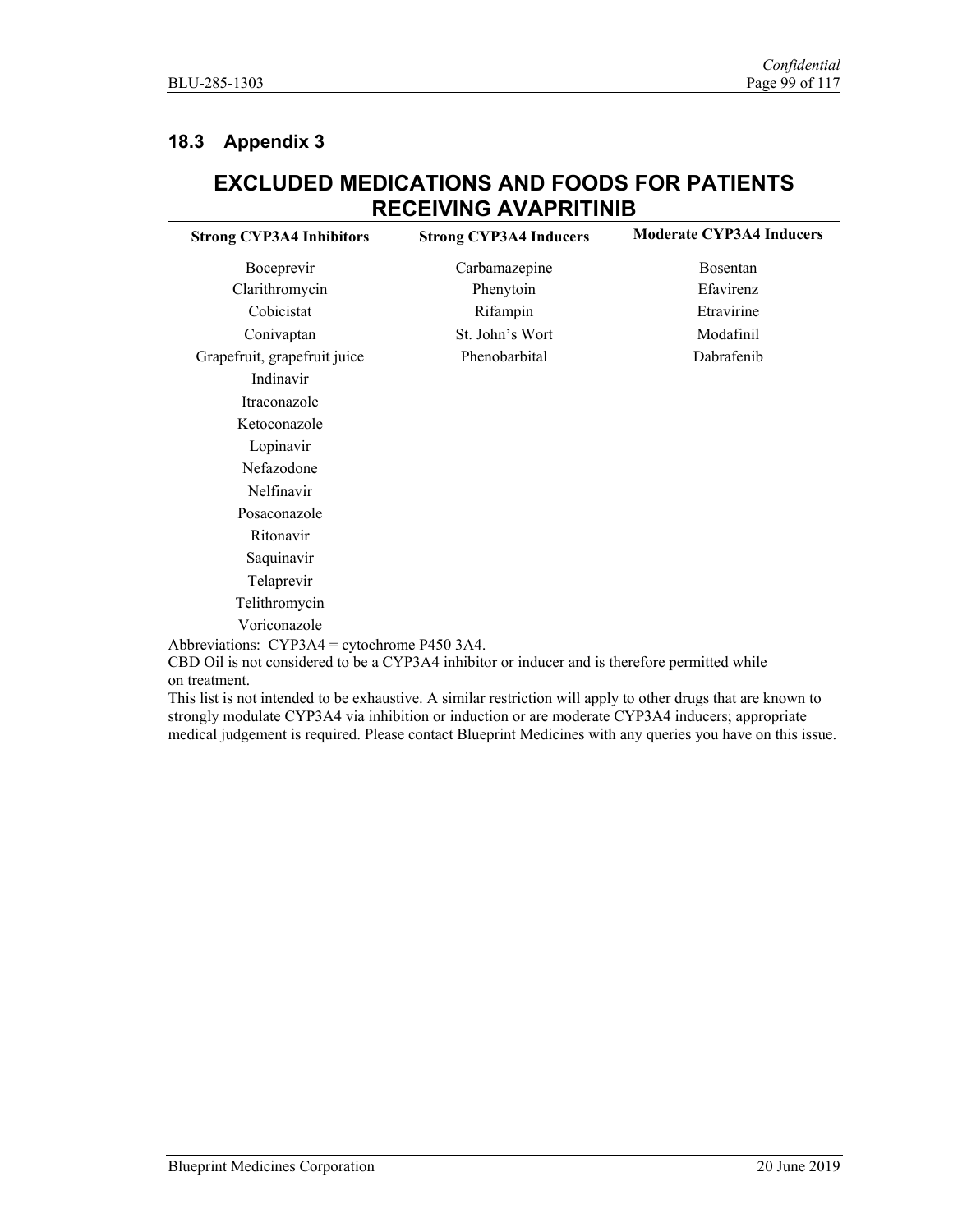## **EXCLUDED MEDICATIONS AND FOODS FOR PATIENTS RECEIVING REGORAFENIB**

| <b>Strong CYP3A4 Inhibitors</b>                                                                               | <b>Strong CYP3A4 Inducers</b> | <b>Strong UGT1A9 Inhibitors</b> |
|---------------------------------------------------------------------------------------------------------------|-------------------------------|---------------------------------|
| Boceprevir                                                                                                    | Carbamazepine                 | Mefenamic acid                  |
| Clarithromycin                                                                                                | Phenytoin                     | diflunisal                      |
| Cobicistat                                                                                                    | Rifampin                      | Niflumic acid                   |
| Conivaptan                                                                                                    | St. John's Wort               |                                 |
| Grapefruit, grapefruit juice                                                                                  | Phenobarbital                 |                                 |
| Indinavir                                                                                                     |                               |                                 |
| Itraconazole                                                                                                  |                               |                                 |
| Ketoconazole                                                                                                  |                               |                                 |
| Lopinavir                                                                                                     |                               |                                 |
| Nefazodone                                                                                                    |                               |                                 |
| Nelfinavir                                                                                                    |                               |                                 |
| Posaconazole                                                                                                  |                               |                                 |
| Ritonavir                                                                                                     |                               |                                 |
| Saquinavir                                                                                                    |                               |                                 |
| Telaprevir                                                                                                    |                               |                                 |
| Telithromycin                                                                                                 |                               |                                 |
| Voriconazole                                                                                                  |                               |                                 |
| Abbreviations: CYP3A4 = cytochrome P450 3A4.                                                                  |                               |                                 |
| This list is not intended to be exhaustive. A similar restriction will apply to other drugs that are known to |                               |                                 |

This list is not intended to be exhaustive. A similar restriction will apply to other drugs that are known to strongly modulate CYP3A4 via inhibition or induction or are strong inhibitors of UGT1A9; appropriate medical judgement is required. Please contact Blueprint Medicines with any queries you have on this issue.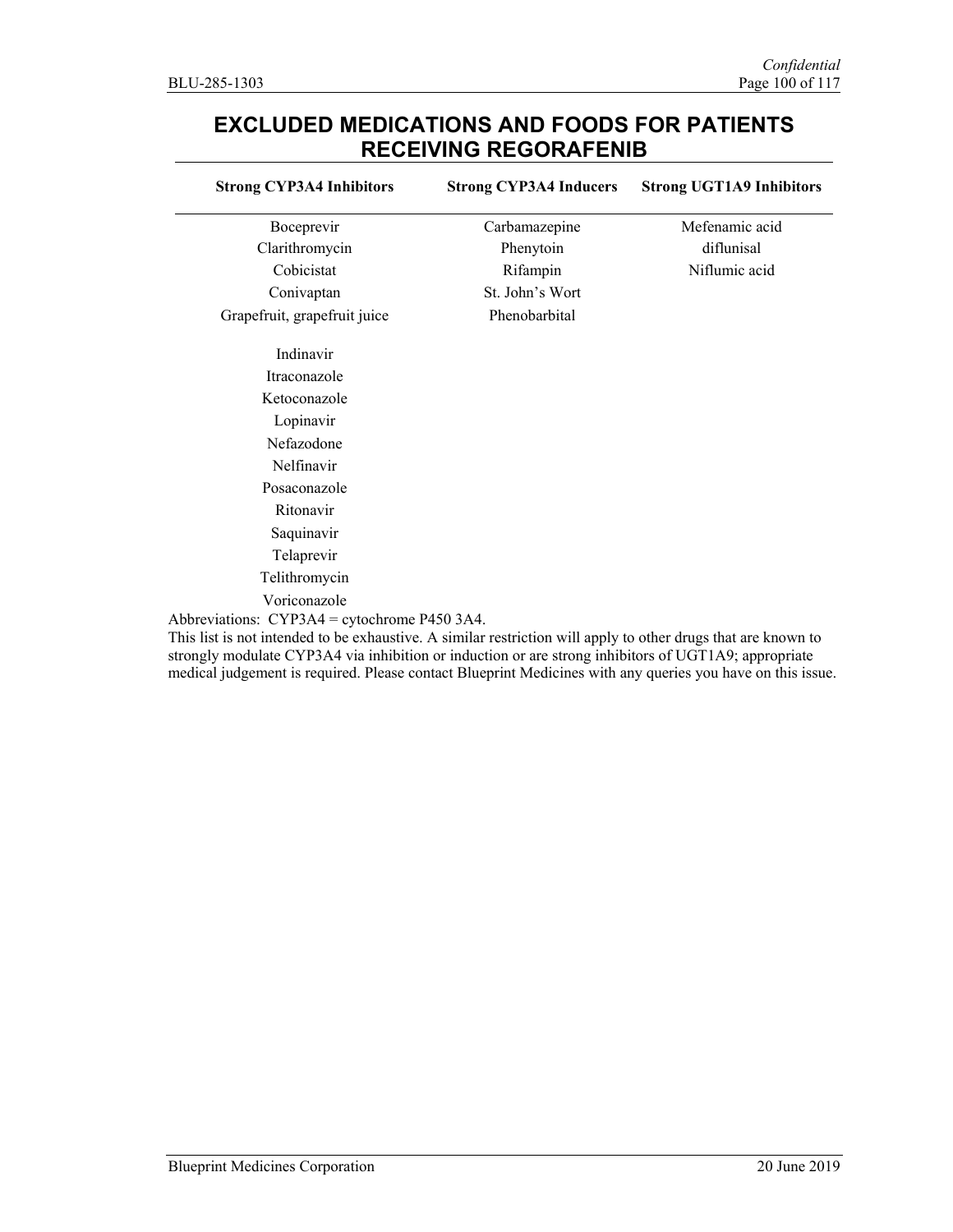## **18.4 Appendix 4**

# **MEDICATIONS TO BE USED WITH CAUTION WITH AVAPRITINIB**

| <b>CYP3A4 Substrates</b>                                                                                      | <b>CYP2C9 Substrates</b>                                                                                        | <b>BCRP</b> Substrates | <b>Moderate CYP3A4</b><br><b>Inhibitors</b> |
|---------------------------------------------------------------------------------------------------------------|-----------------------------------------------------------------------------------------------------------------|------------------------|---------------------------------------------|
| Alfentanil                                                                                                    | Warfarin                                                                                                        | Rosuvastatin           | Erythromycin                                |
| Cyclosporine                                                                                                  |                                                                                                                 | Methotrexate           | Fluconazole                                 |
| Dihydroergotamine                                                                                             |                                                                                                                 | Lapatinib              | Crizotinib                                  |
| Ergotamine                                                                                                    |                                                                                                                 |                        | Dronedarone                                 |
| Fentanyl                                                                                                      |                                                                                                                 |                        | Imatinib                                    |
| Midazolam                                                                                                     |                                                                                                                 |                        | Diltiazem                                   |
| Pimozide                                                                                                      |                                                                                                                 |                        |                                             |
| Quinidine                                                                                                     |                                                                                                                 |                        |                                             |
| Simvastatin                                                                                                   |                                                                                                                 |                        |                                             |
| <b>Sirolimus</b>                                                                                              |                                                                                                                 |                        |                                             |
| <b>Tacrolimus</b>                                                                                             |                                                                                                                 |                        |                                             |
| Terfenadine<br>Abbreviations: BCRP = Breast Cancer Resistance Protein; CYP3A4 = Cytochrome P450 3A4; CYP2C9 = |                                                                                                                 |                        |                                             |
| cytochrome P450 2C9                                                                                           | the contract of the contract of the contract of the contract of the contract of the contract of the contract of |                        |                                             |

This list is not intended to be exhaustive. A similar restriction will apply to other drugs that are sensitive substrates of CYP3A4, CYP2C9, or BCRP, and moderate inhibitors of CYP3A4; appropriate medical judgement is required. Please contact Blueprint Medicines with any queries you have on this issue.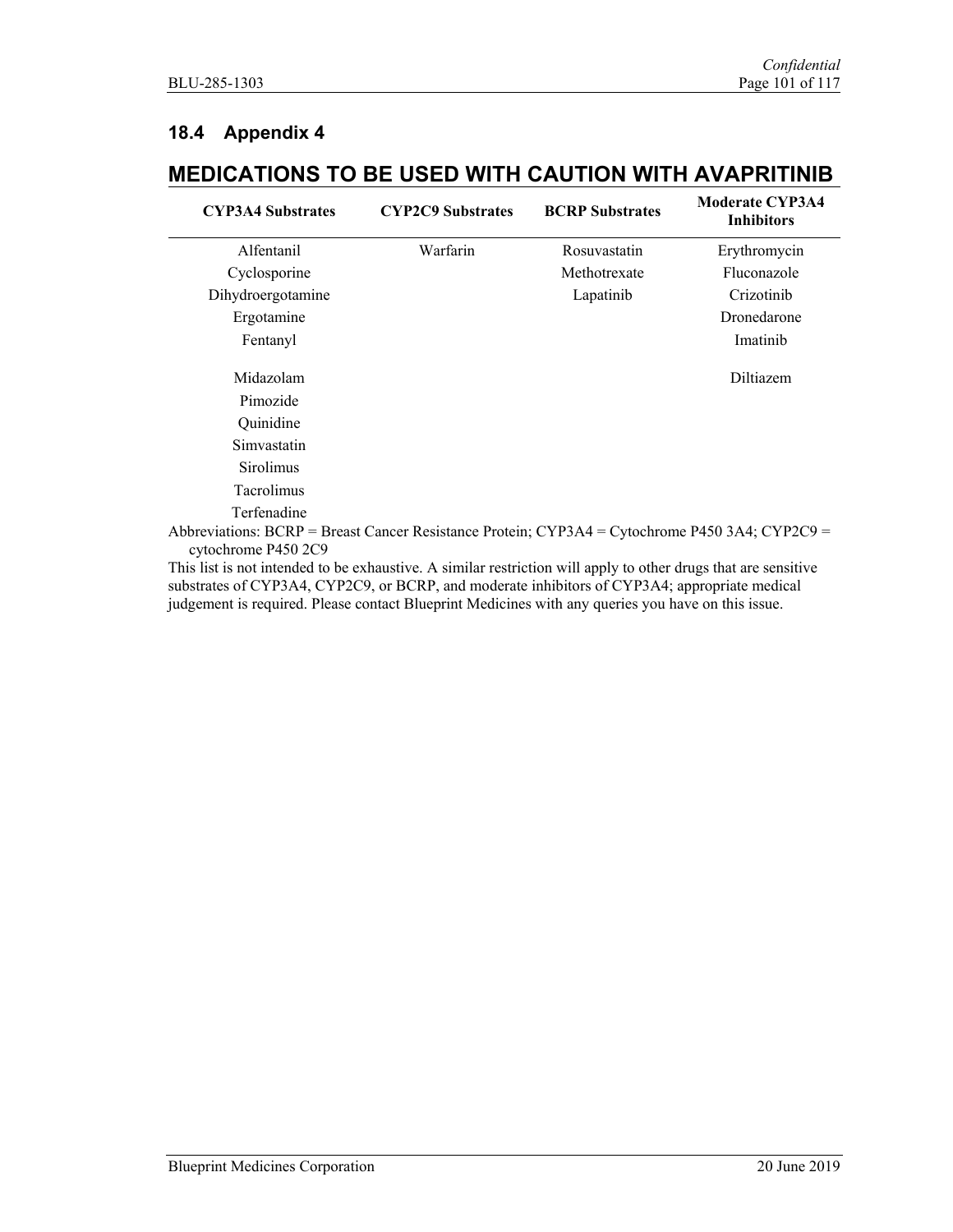# **MEDICATIONS TO BE USED WITH CAUTION WITH REGORAFENIB**

| <b>BCRP</b> Substrates |
|------------------------|
| Methotrexate           |
| Fluvastatin            |
| Atorvastatin           |

Abbreviations: BCRP = Breast Cancer Resistance Protein.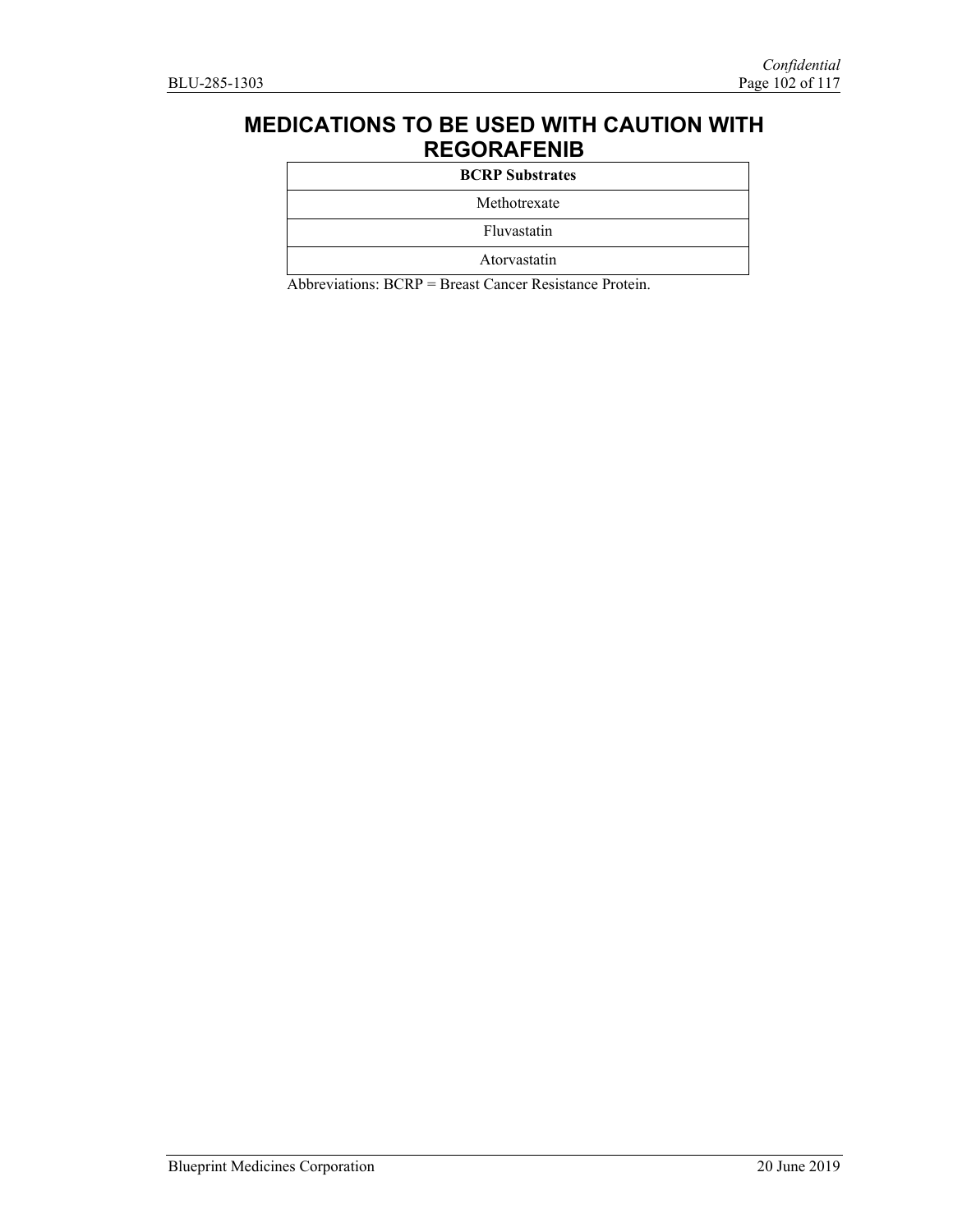# **18.5 Appendix 5**

# **EASTERN COOPERATIVE ONCOLOGY GROUP PERFORMANCE STATUS**

| Grade          | Symptomatology                                                                                                                                             |
|----------------|------------------------------------------------------------------------------------------------------------------------------------------------------------|
| $\theta$       | Fully active, able to carry on all pre-disease performance without restriction                                                                             |
|                | Restricted in physically strenuous activity but ambulatory and able to carry<br>out work of a light or sedentary nature, eg, light house work, office work |
| 2              | Ambulatory and capable of all self-care but unable to carry out any work<br>activities. Up and about more than 50% of waking hours                         |
| 3              | Capable of only limited self-care, confined to bed or chair more than 50% of<br>waking hours                                                               |
| $\overline{4}$ | Completely disabled. Cannot carry on any self-care. Totally confined to bed<br>or chair                                                                    |
|                | Dead                                                                                                                                                       |

Source: ([Oken et al, 1982](#page-92-2)).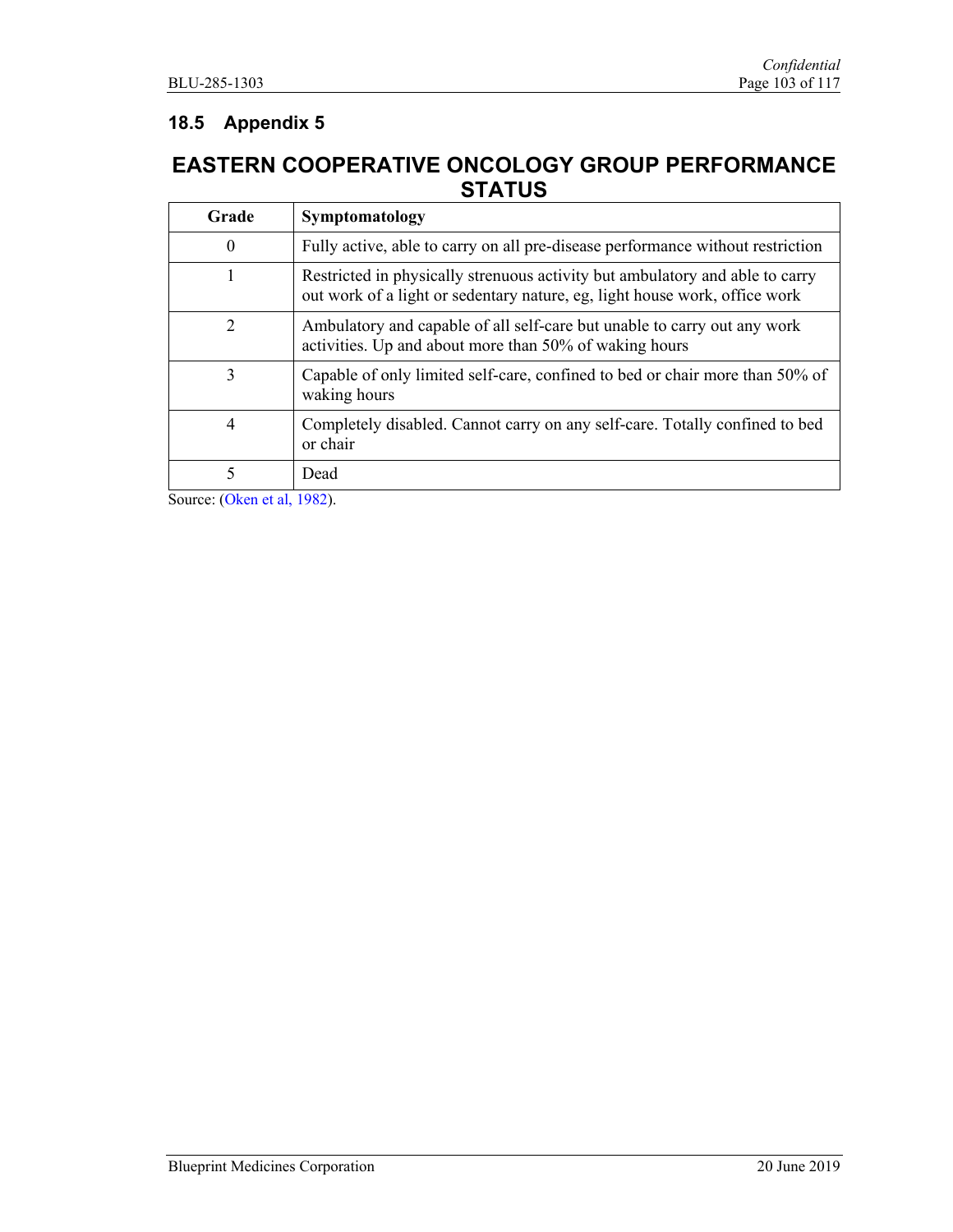### **18.6 Appendix 6**

# **MODIFICATIONS TO RESPONSE EVALUATION CRITERIA IN SOLID TUMORS VERSION 1.1 (MRECIST 1.1), FOR PATIENTS WITH GIST**

- 1. No lymph nodes to be chosen as target lesions. Enlarged lymph nodes are to be followed up as non-target lesions.
- 2. No bone lesions to be chosen as target lesions.
- 3. <sup>18</sup>Fluorodeoxyglucose positron emission tomography  $(^{18}$ FDG-PET) is not acceptable for radiological assessment.
- 4. A progressively growing new tumor nodule within a pre-existing tumor mass must meet the following criteria in order to be regarded as unequivocal evidence of progressive disease:
	- a. The lesion must be  $\geq 2$  cm in size and definitely be a new active GIST lesions (eg, enhanced with contrast or other criteria to rule out artifact); or
	- b. The lesion must be expanding on at least 2 sequential imaging studies.

Source: ([Demetri et al, 2013a\)](#page-91-1)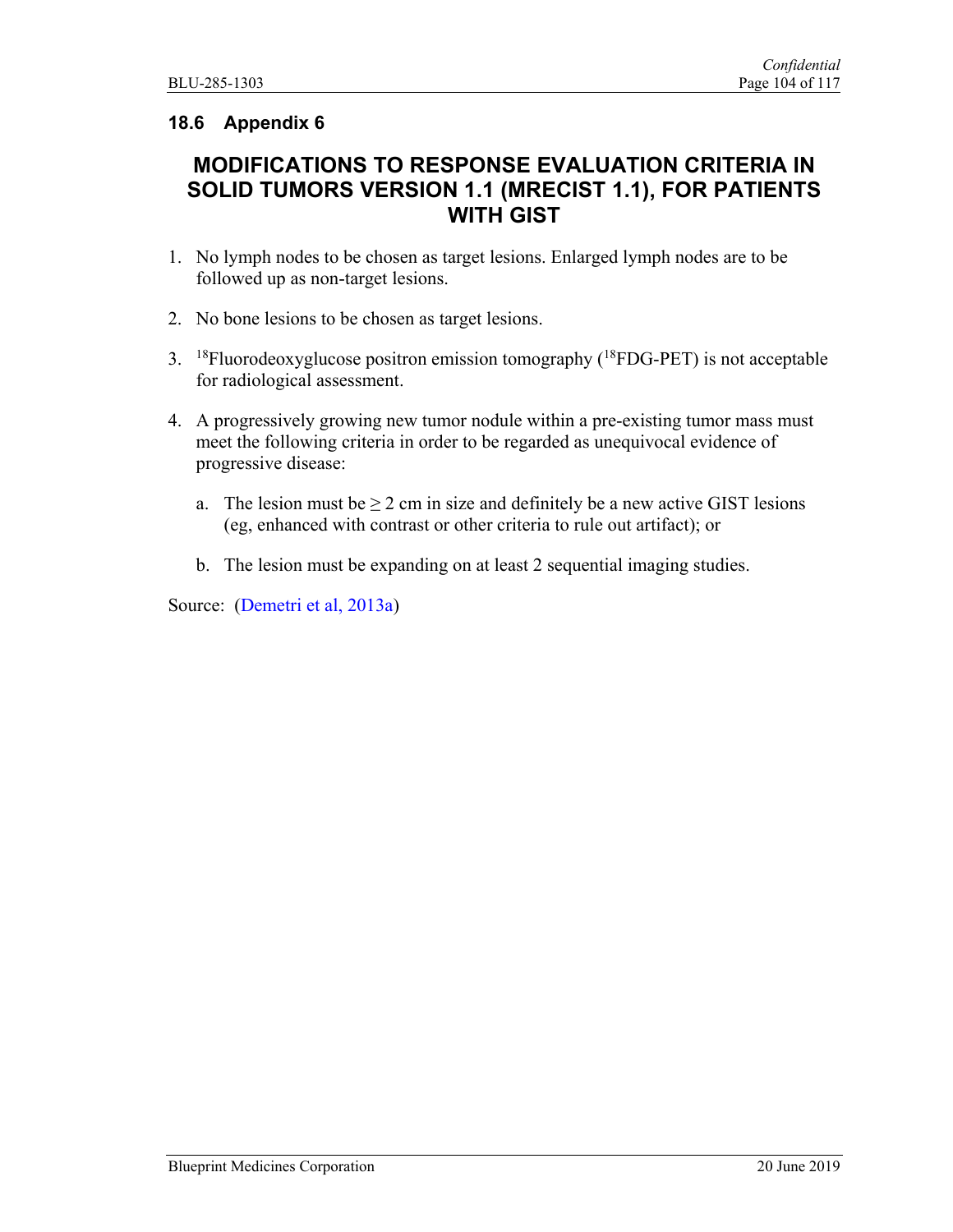# **18.7 Appendix 7**







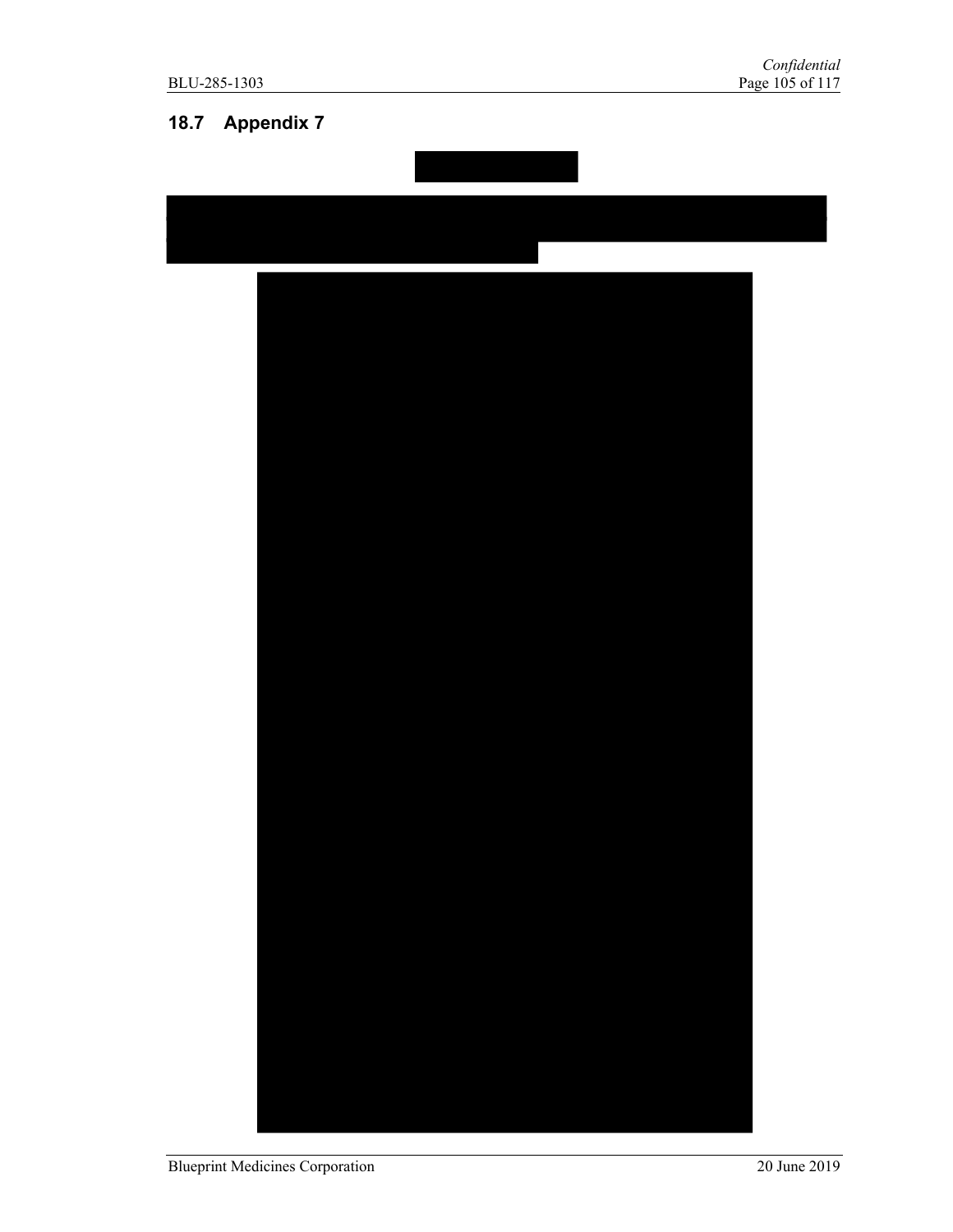# **18.8 Appendix 8**

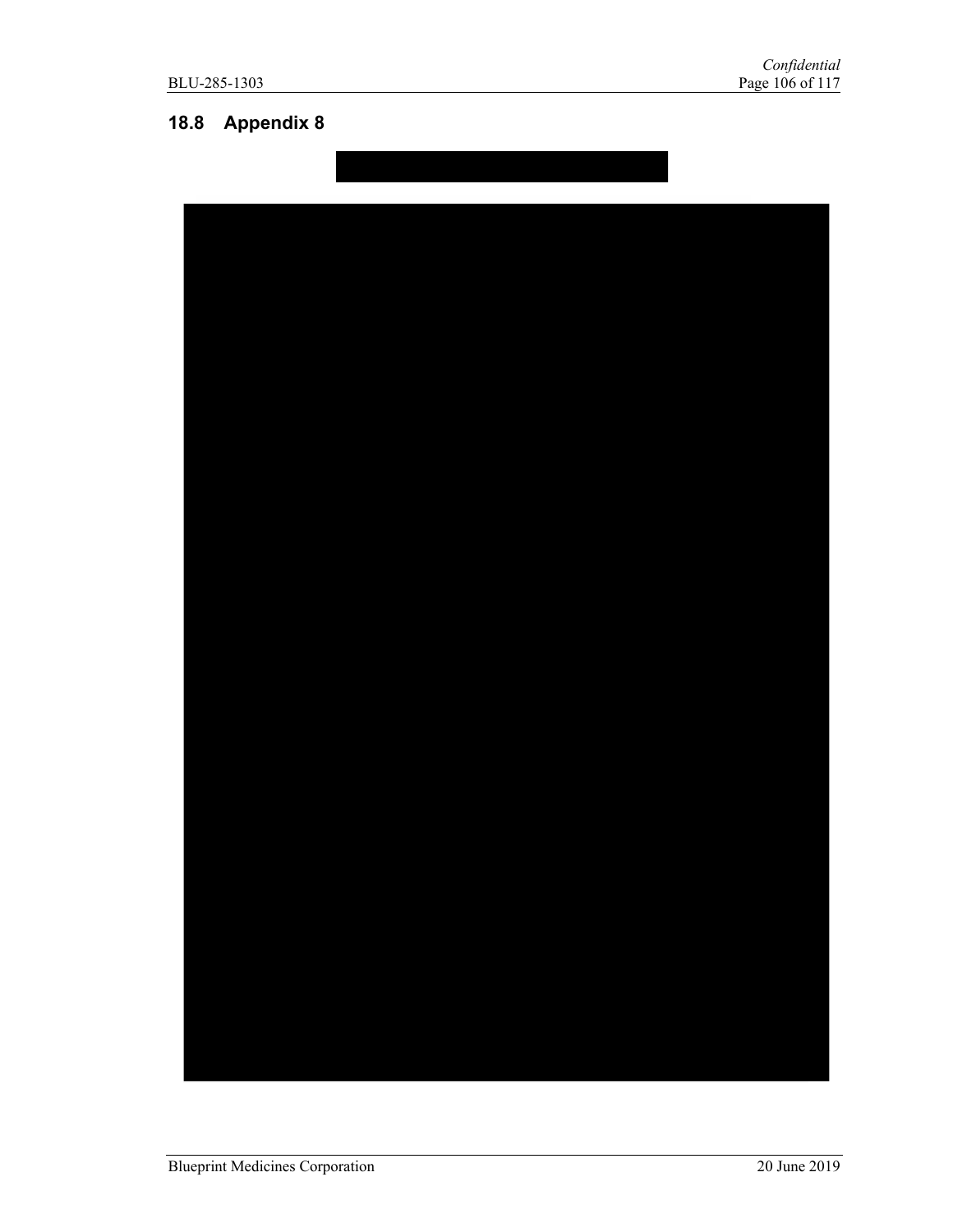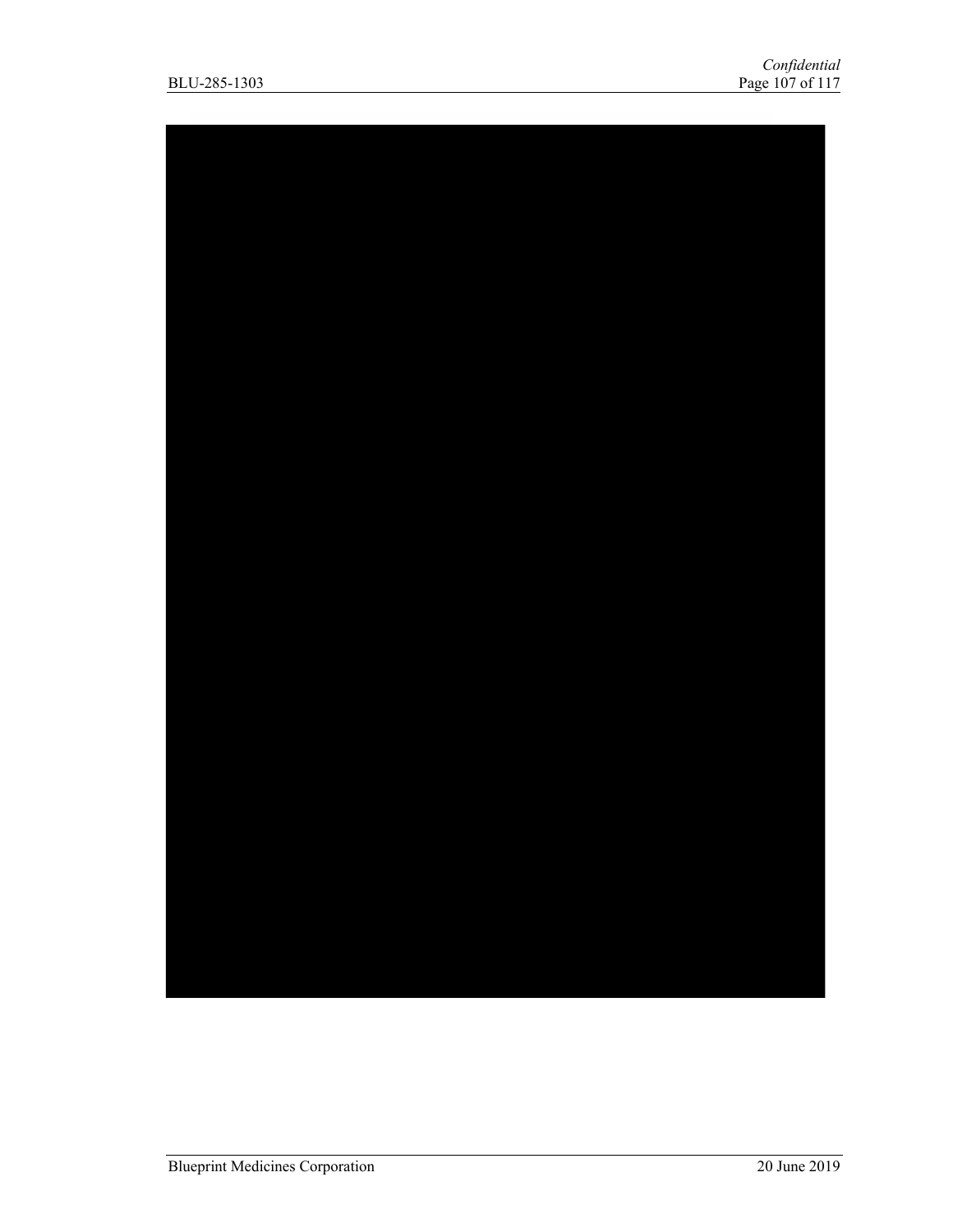| BLU-285-1303 | Confidential<br>Page 108 of 117 |
|--------------|---------------------------------|
| 18.9         |                                 |
|              |                                 |
|              |                                 |
|              |                                 |
|              |                                 |
|              |                                 |
|              |                                 |
|              |                                 |
|              |                                 |
|              |                                 |
|              |                                 |
|              |                                 |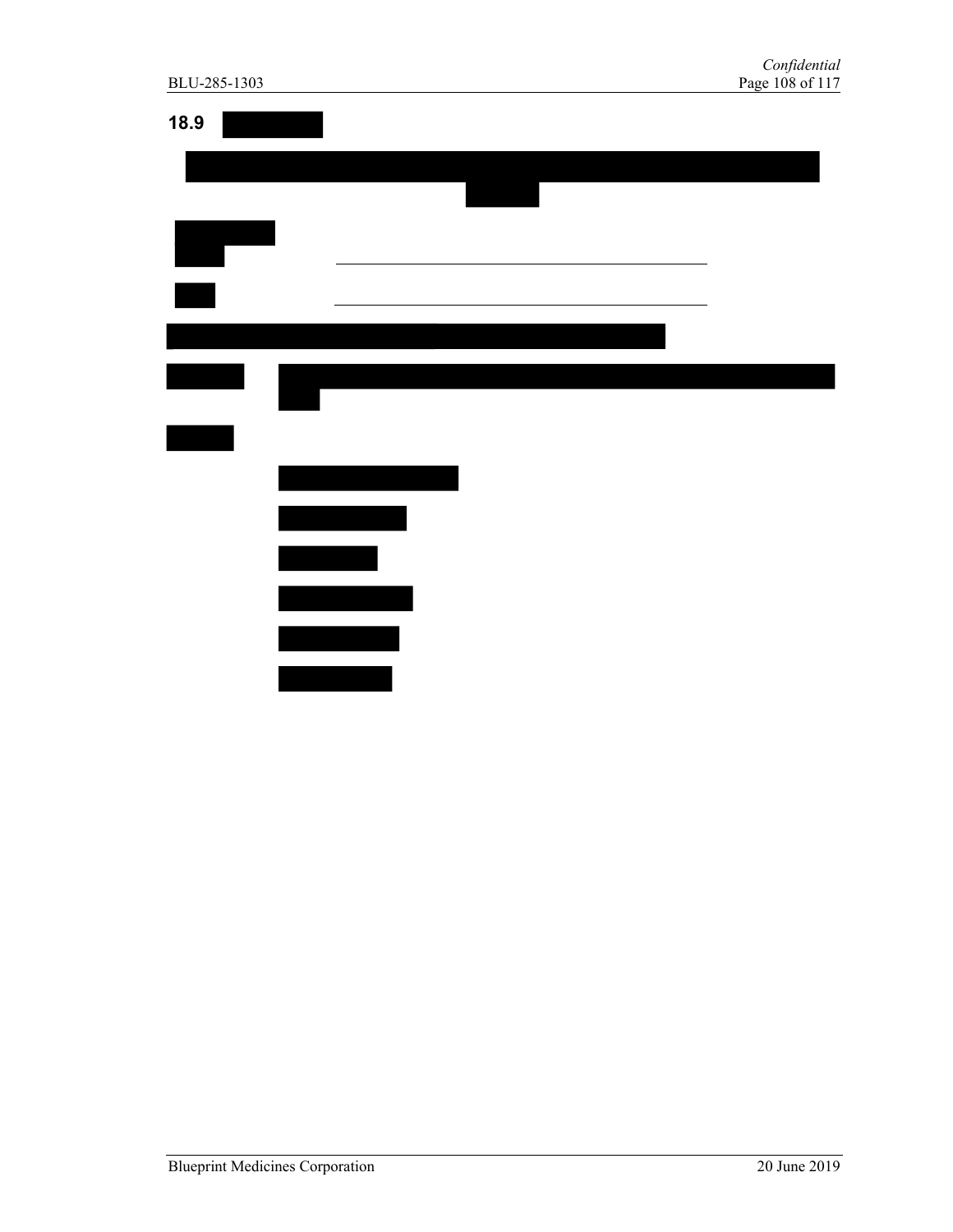# **18.10 Appendix 10**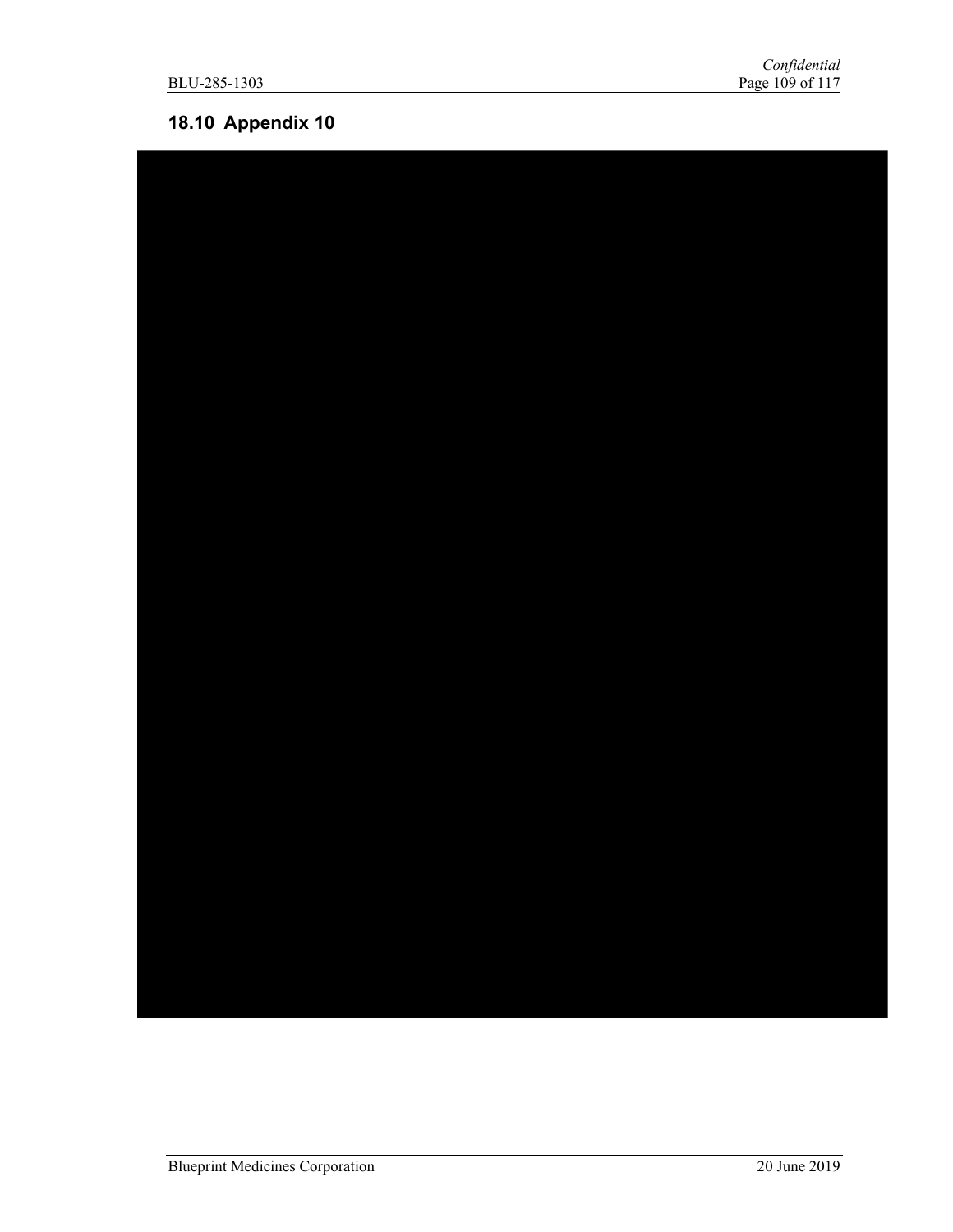# **18.11 Appendix 11**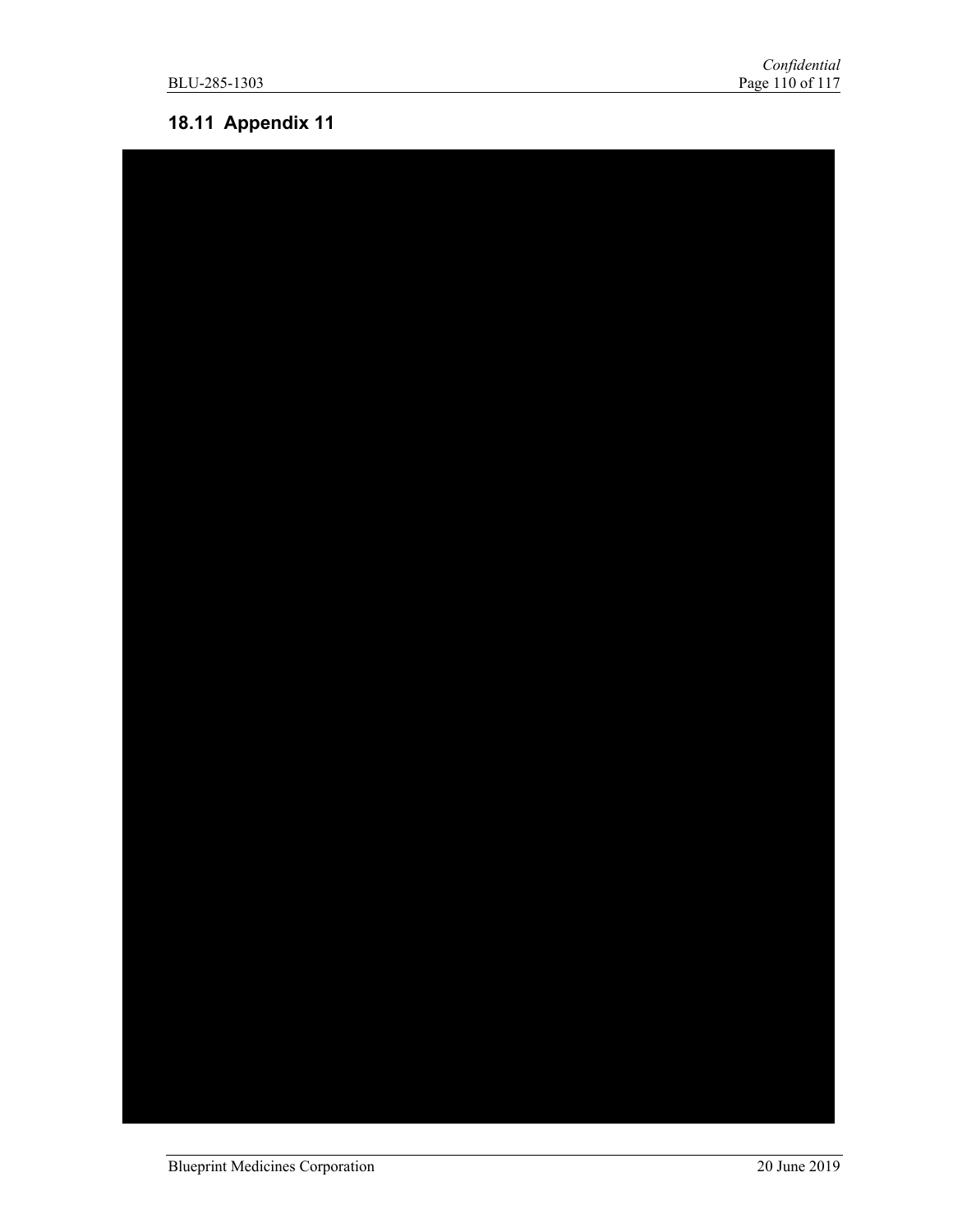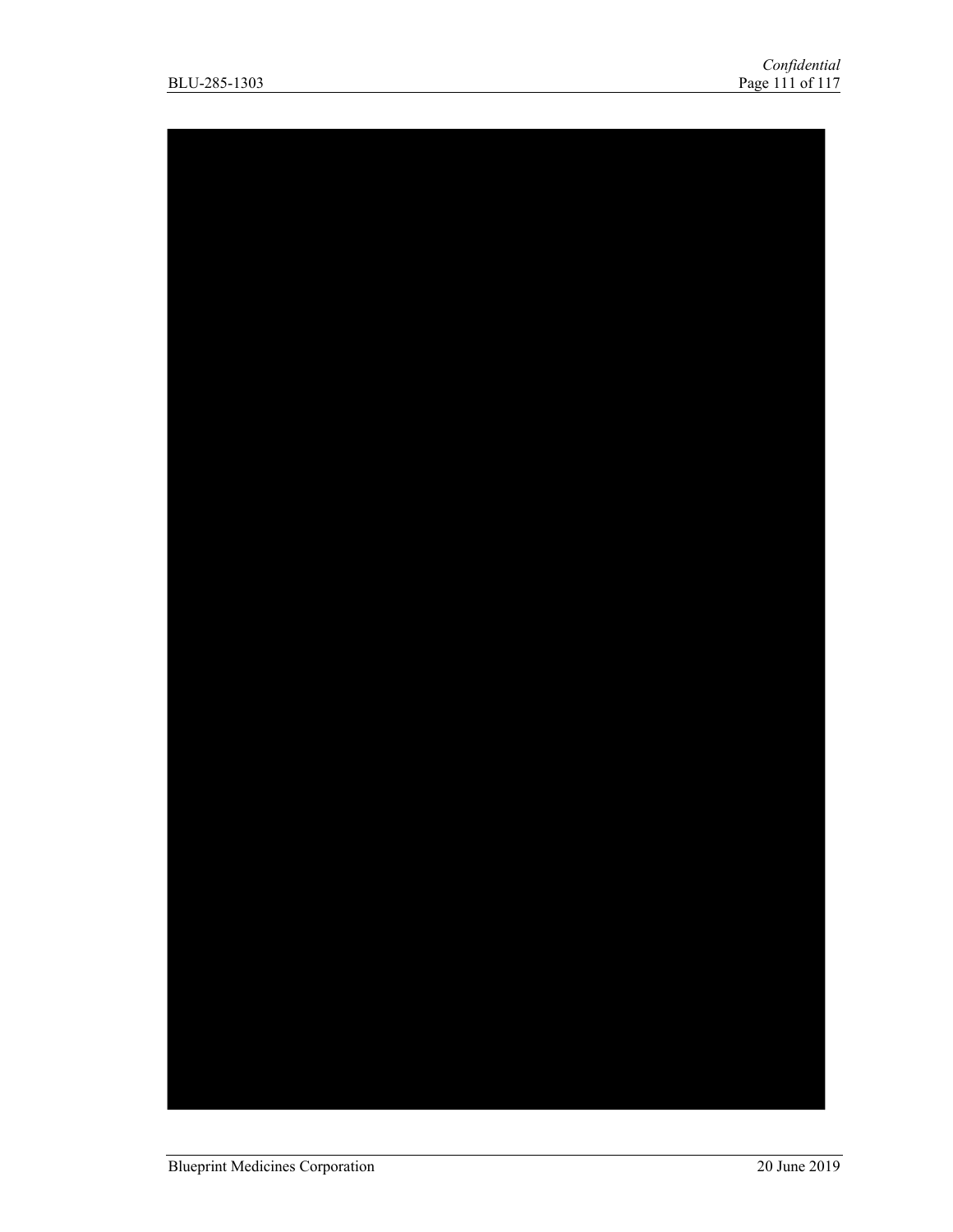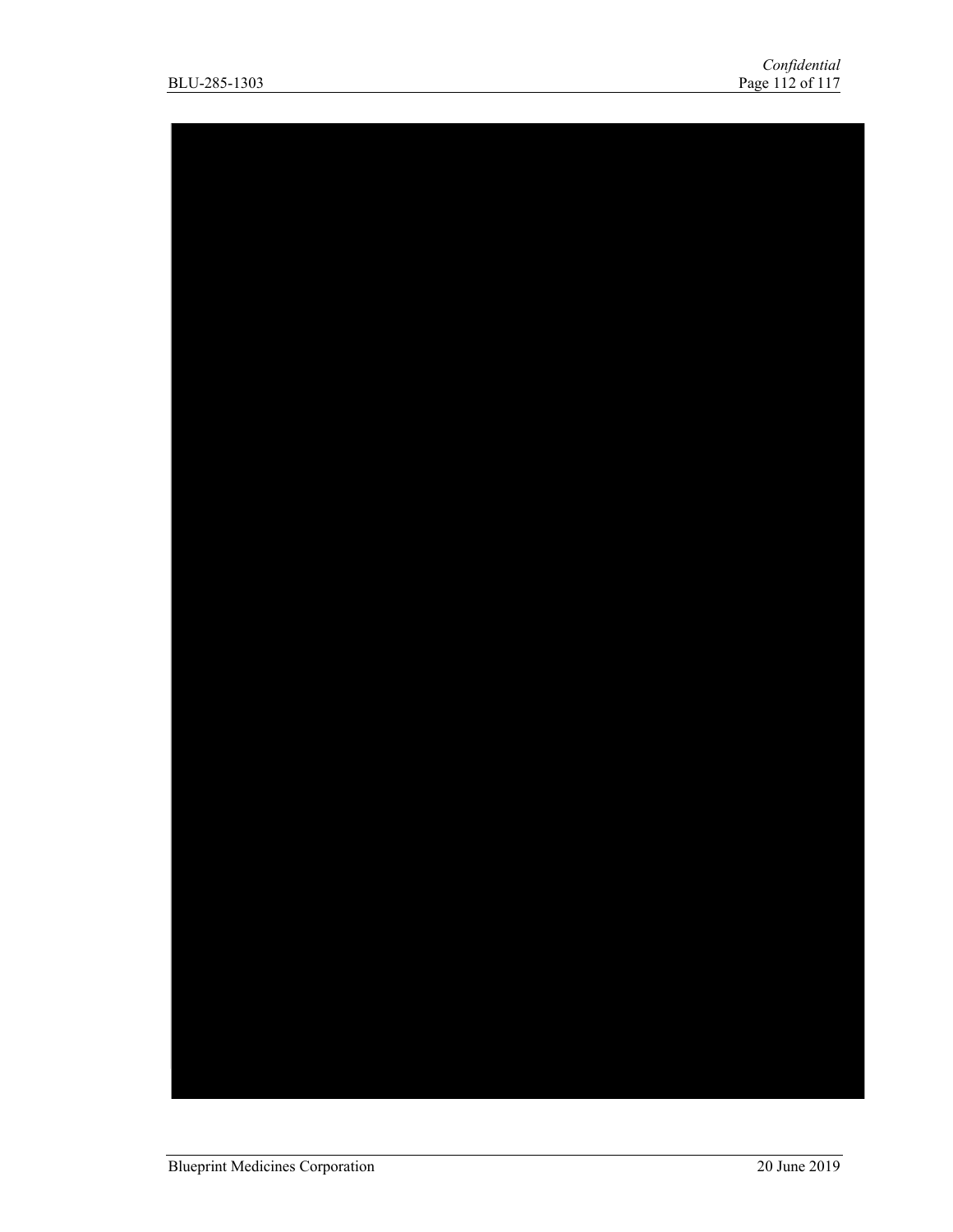### **18.12 Appendix 12**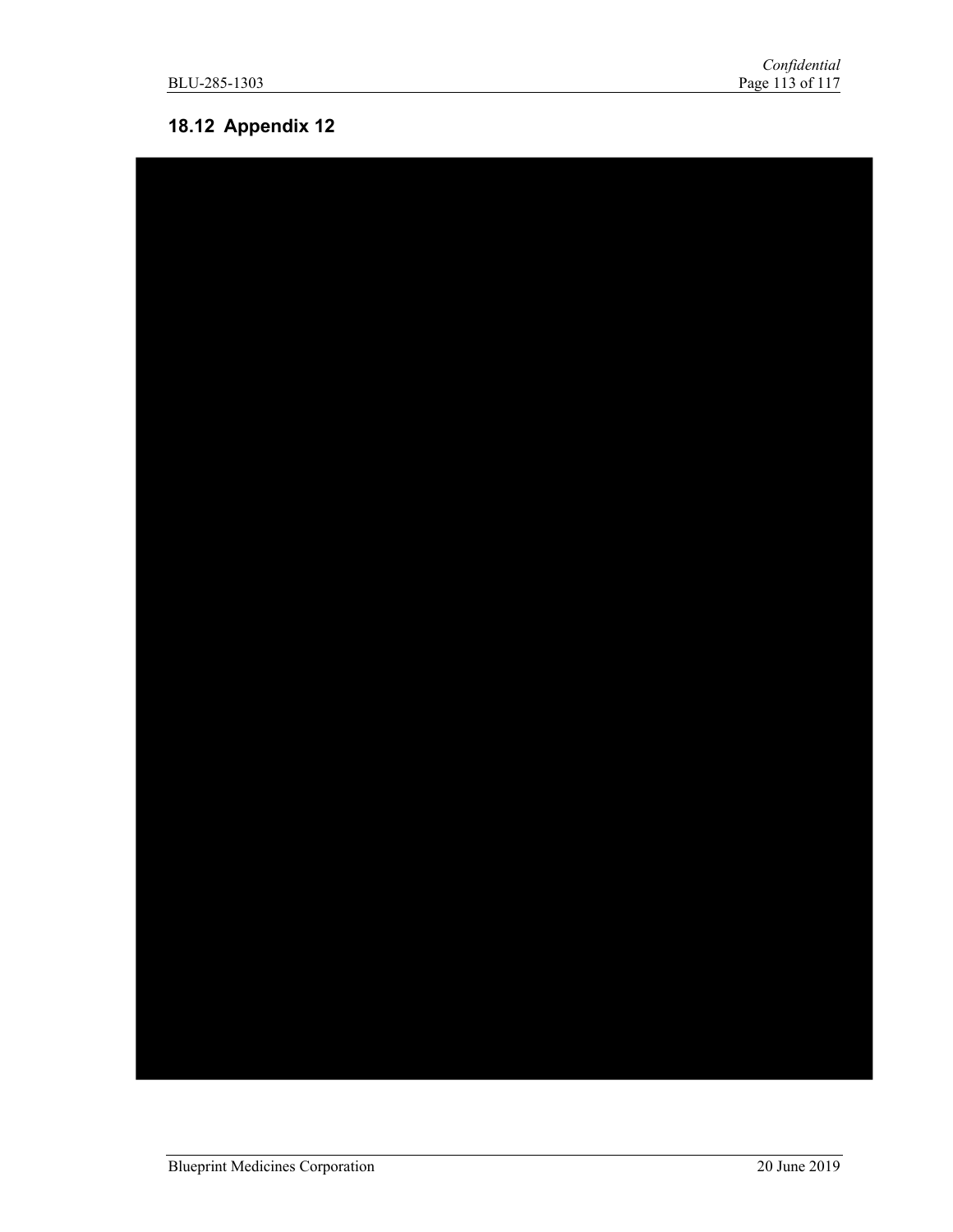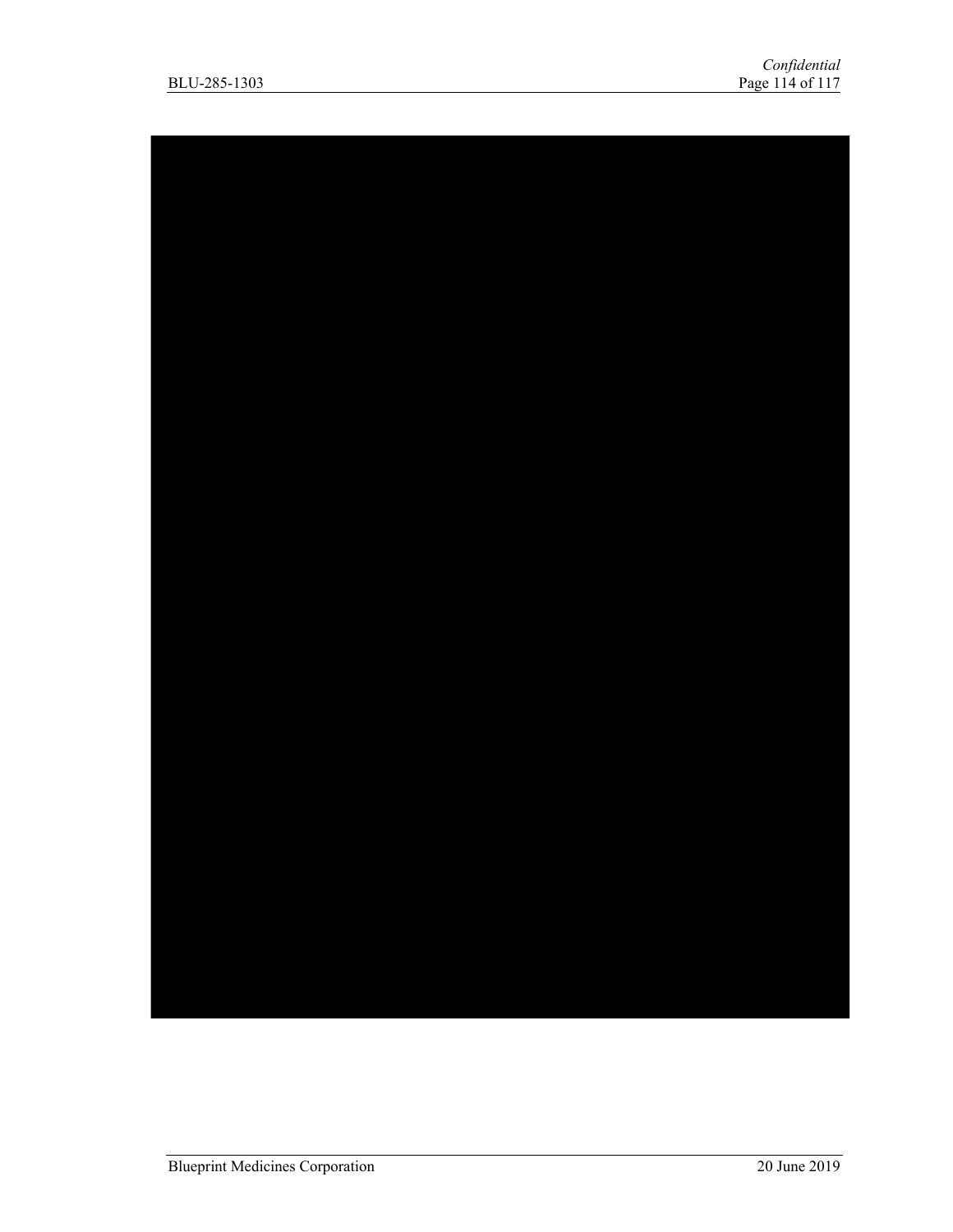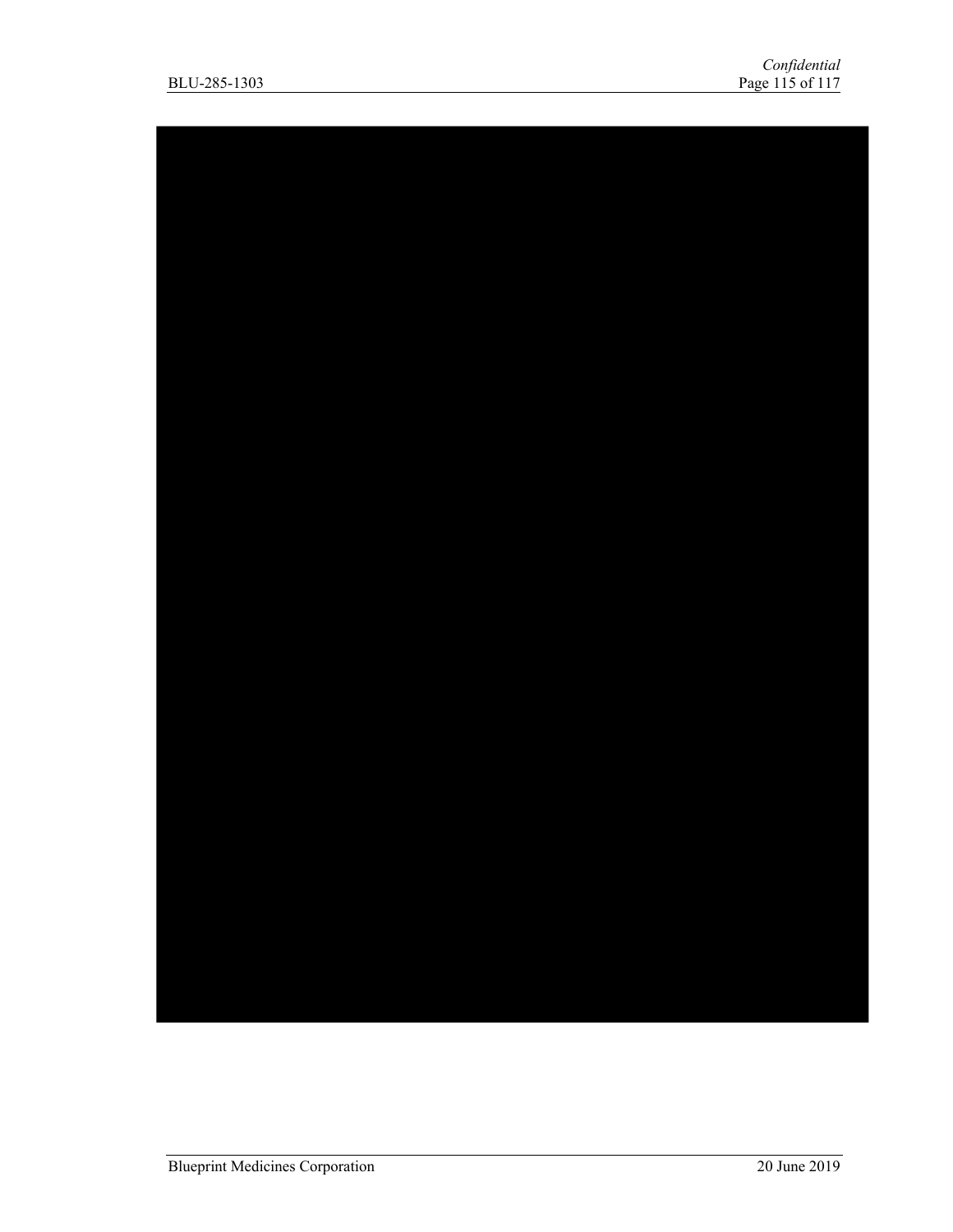## **18.13 Appendix 13**